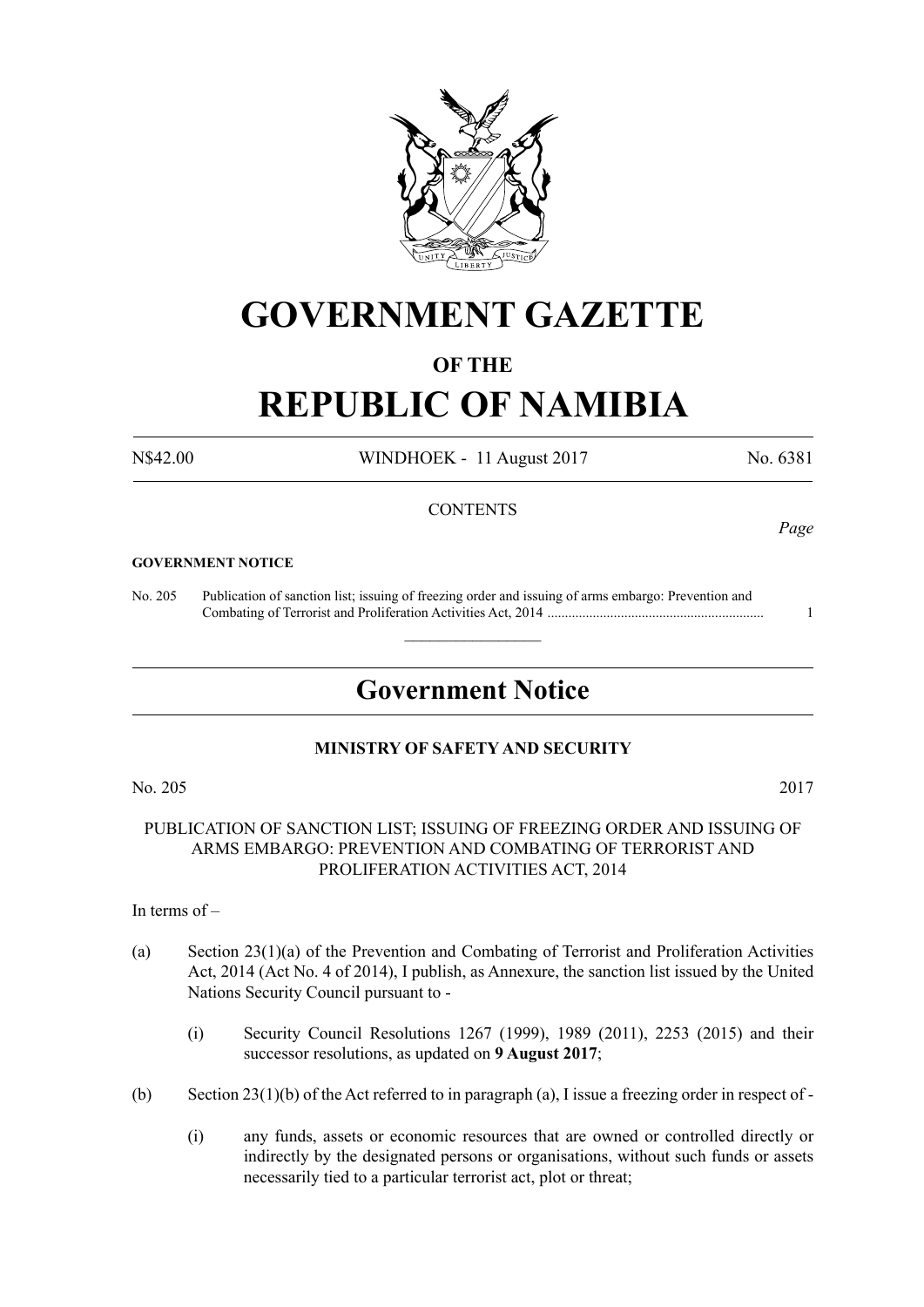- (ii) all funds, assets or economic resources that are wholly or jointly owned or controlled, directly or indirectly by the designated persons or organisations;
- (iii) funds, assets or economic resources derived or generated from funds or other assets; owned or controlled, directly or indirectly by the designated persons or organisations, including interests that may accrue to such funds or other assets;
- (iv) funds, other assets or economic resources of persons or organisations acting on behalf of or at the direction of the designated persons or organisations; or
- (v) any funds or assets held in a bank account as well as any additions that may come into such account after the initial or successive freezing.
- (c) Section 27(1) of the Prevention and Combating of Terrorist and Proliferation Activities Act, 2014 (Act No. 4 of 2014), I issue an arms embargo preventing the direct or indirect supply, sale, brokering or transfer to designated persons, organisations or countries of all types of arms and related materials -
	- (i) by Namibian citizens or residents of Namibia;
	- (ii) by Namibian citizens outside Namibia;
	- (iii) using Namibian flagged vessels or aircraft or aircraft registered in Namibia.

# **C. Namoloh Minister of Safety and Security** Windhoek, 11 August 2017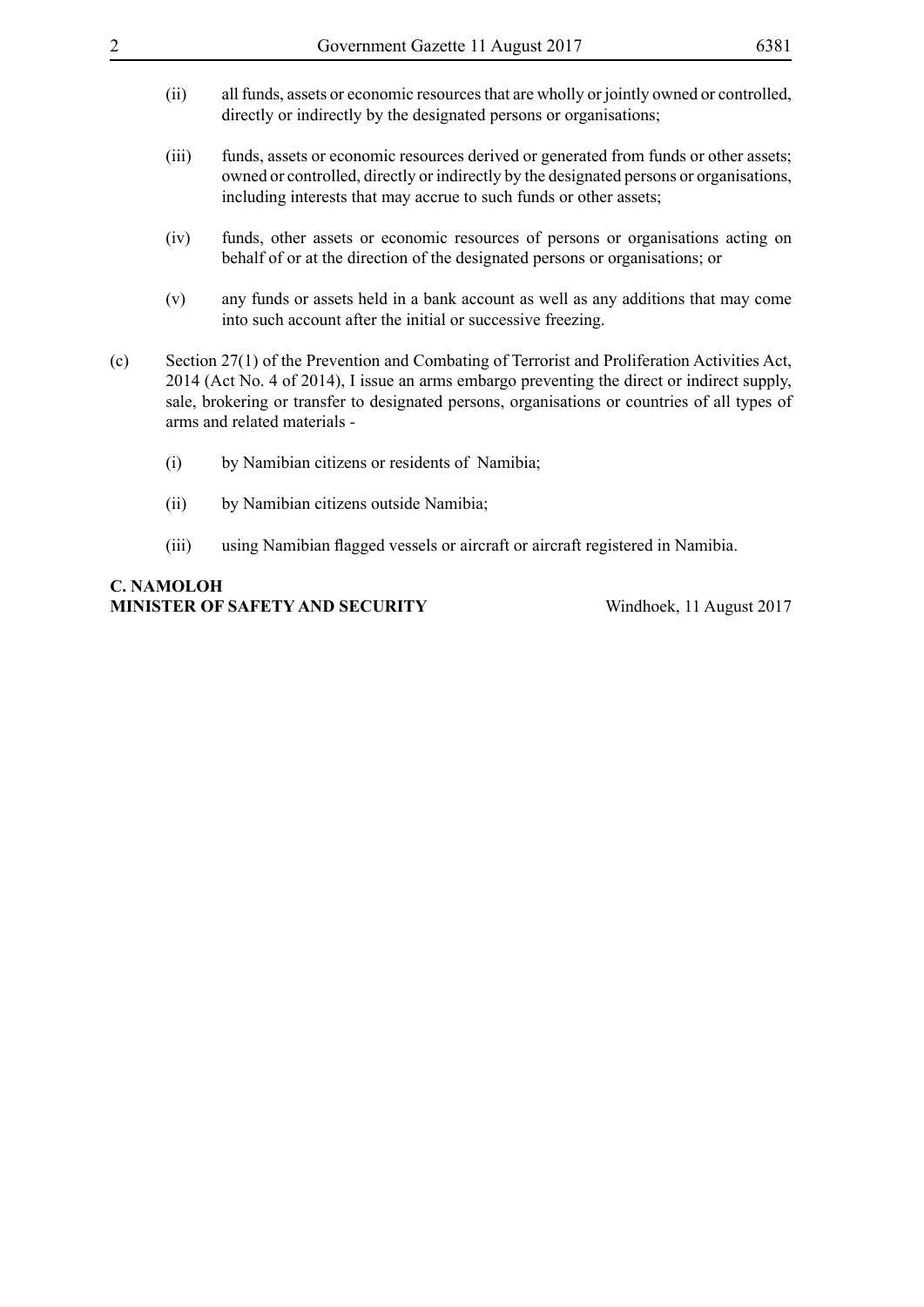## **ANNEXURE**



**The List established and maintained pursuant to Security Council res. 1267/1989/2253**

## **Generated on: 10 August 2017**

"Generated on refers to the date on which the user accessed the list and not the last date of substantive update to the list. Information on the substantive list updates are provided on the Council / Committee's website."

## **Composition of the List**

The list consists of the two sections specified below: **A. Individuals**

## **B. Entities and other groups**

Information about de-listing may be found at: https://www.un.org/sc/suborg/en/ombudsperson (for res. 1267) https://www.un.org/sc/suborg/en/sanctions/delisting (for other Committees) https://www.un.org/en/sc/2231/list.shtml (for res. 2231)

## **A. Individuals**

**QDi.400 Name:** 1: IYAD 2: NAZMI 3: SALIH 4: KHALIL

# إياد نظمي صالح خليل **:(script original (Name**

**Title:** na **Designation:** na **DOB:** 1974 **POB:** Syrian Arab Republic **Good quality a.k.a.: a)** Ayyad Nazmi Salih Khalil **b)** Eyad Nazmi Saleh Khalil **Low quality a.k.a.: a)** Iyad al-Toubasi **b)** Iyad al-Tubasi **c)** Abu al-Darda' **d)** Abu-Julaybib al-Urduni **e)** Abu-Julaybib **Nationality:** Jordan **Passport no: a)** Jordan 654781 (approximately issued in 2009) **b)** Jordan 286062 (issued on 5 April 1999 at Zarqa, Jordan, expired on 4 April 2004) **National identification no:** na **Address:** Syrian Arab Republic (Coastal area of. Location as of April 2016) **Listed on:** 22 Feb. 2017 **Other information:** Leader of Al-Nusrah Front for the People of the Levant (QDe.137) for coastal area of Syrian Arab Republic since March 2016. INTERPOL-UN Security Council Special Notice web link: https:// www.interpol.int/en/notice/search/un/6013286 click here

**QDi.346 Name:** 1: 'ABD AL-MALIK 2: MUHAMMAD 3: YUSUF 4: 'UTHMAN 'ABD AL-SALAM

#### عبدالملك محمد يوسف عثمان عبد السلام **:(script original (Name**

**Title:** na **Designation:** na **DOB:** 13 Jul. 1989 **POB:** na **Good quality a.k.a.:** 'Abd al-Malik Muhammad Yusif 'Abdal-Salam **Low quality a.k.a.: a)** 'Umar al-Qatari **b)** 'Umar al-Tayyar **Nationality:** Jordan **Passport no:** number K475336, issued on 31 Aug. 2009, issued in Jordan (expired on 30 Aug. 2014) **National identification no:** Qatar 28940000602, issued in Qatar **Address:** na **Listed on:** 23 Jan. 2015 **Other information:** Facilitator who provides financial, material, and technological support for Al-Qaida (QDe.004) and Al-Nusrah Front for the People of the Levant (QDe.137). INTERPOL-UN Security Council Special Notice web link: https://www.interpol.int/en/notice/ search/un/5843243 click here

**QDi.343 Name:** 1: ASHRAF 2: MUHAMMAD 3: YUSUF 4: 'UTHMAN 'ABD AL-SALAM

# اشرف محمد يوسف عثمان عبد السلام **:(script original (Name**

**Title:** na **Designation:** na **DOB:** 1984 **POB:** Iraq **Good quality a.k.a.: a)** Ashraf Muhammad Yusif 'Uthman 'Abdal-Salam **b)** Ashraf Muhammad Yusuf 'Abd-al-Salam **c)** Ashraf Muhammad Yusif 'Abd al-Salam **Low quality a.k.a.: a)** Khattab **b)** Ibn al-Khattab **Nationality:** Jordan **Passport no: a)** K048787, issued in Jordan **b)** 486298, issued in Jordan **National identification no:** Qatar 28440000526, issued in Qatar **Address:** Syrian Arab Republic (located in as at Dec. 2014) **Listed on:** 23 Jan. 2015 **Other information:** A member of Al-Qaida (QDe.004) as of 2012 and a fighter in the Syrian Arab Republic since early 2014. Provided financial, material, and technological support for Al-Qaida, Al-Nusrah Front for the People of the Levant (QDe.137) and Al-Qaida in Iraq (AQI) (QDe.115). INTERPOL-UN Security Council Special Notice web link: https://www.interpol.int/en/notice/search/un/5843240 click here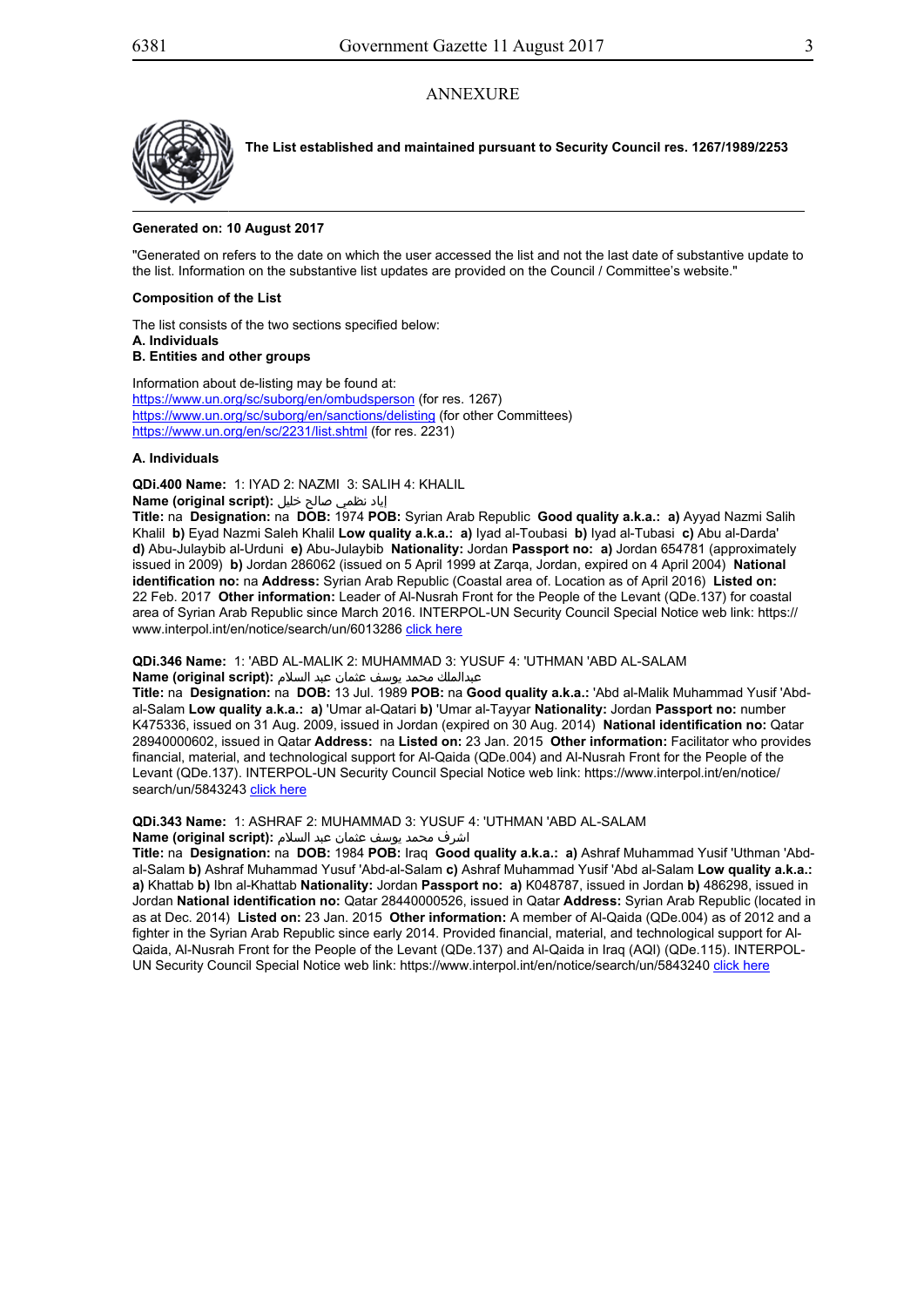## **QDi.012 Name:** 1: NASHWAN 2: ABD AL-RAZZAQ 3: ABD AL-BAQI 4: na

## نشوان عبد الرزاق عبد الباقي **:(script original (Name**

**Title:** na **Designation:** na **DOB:** 1961 **POB:** Mosul, Iraq **Good quality a.k.a.: a)** Abdal Al-Hadi Al-Iraqi **b)** Abd Al-Hadi Al-Iraqi **c)** Omar Uthman Mohammed **d)** Abdul Hadi Arif Ali **Low quality a.k.a.: a)** Abu Abdallah **b)** Abdul Hadi al-Taweel **c)** Abd al-Hadi al-Ansari **d)** Abd al-Muhayman **e)** Abu Ayub **Nationality:** Iraq **Passport no:** na **National identification no:** Ration Card no 0094195 **Address:** na **Listed on:** 6 Oct. 2001 (amended on 14 May 2007, 27 Jul. 2007, 10 Dec. 2015) **Other information:** Joined Al-Qaida in 1996 and was at that time an important liaison to the Taliban in Afghanistan. Received money from Ansar al-Islam (QDe.098) in order to conduct attacks in Kirkuk and Ninveh in Iraq during spring and summer of 2005. Al-Qaida senior official. In custody of the United States of America, as of Aug. 2014. Father's name: Abd al-Razzaq Abd al-Baqi. Mother's name: Nadira Ayoub Asaad. Photo available for inclusion in the INTERPOL-UN Security Council Special Notice. Review pursuant to Security Council resolution 1822 (2008) was concluded on 15 Jun. 2010. INTERPOL-UN Security Council Special Notice web link: https://www.interpol.int/en/notice/search/un/1475995 click here

## **QDi.192 Name:** 1: ABD ALLAH 2: MOHAMED 3: RAGAB 4: ABDEL RAHMAN

## عبد الله محمد رجب عبد الرحمن **:(script original (Name**

**Title:** na **Designation:** na **DOB:** 3 Nov. 1957 **POB:** Kafr Al-Shaykh, Egypt **Good quality a.k.a.: a)** Abu Al-Khayr **b)** Ahmad Hasan **c)** Abu Jihad **Low quality a.k.a.:** na **Nationality:** Egypt **Passport no:** na **National identification no:** na **Address:** (Believed to be in Pakistan or Afghanistan) **Listed on:** 29 Sep. 2005 (amended on 13 Dec. 2011) **Other information:** Member of Egyptian Islamic Jihad (QDe.003). Review pursuant to Security Council resolution 1822 (2008) was concluded on 1 Jun. 2010. INTERPOL-UN Security Council Special Notice web link: https://www.interpol.int/en/notice/search/un/4493165 click here

#### **QDi.054 Name:** 1: MAJEED 2: ABDUL CHAUDHRY 3: na 4: na

**Title:** na **Designation:** na **DOB: a)** 15 Apr. 1939 **b)** 1938 **POB:** na **Good quality a.k.a.: a)** Majeed, Abdul **b)** Majeed Chaudhry Abdul **c)** Majid, Abdul **Low quality a.k.a.:** na **Nationality:** Pakistan **Passport no:** na **National identification no:** na **Address:** na **Listed on:** 24 Dec. 2001 **Other information:** Review pursuant to Security Council resolution 1822 (2008) was concluded on 1 Jun. 2010. INTERPOL-UN Security Council Special Notice web link: https://www.interpol.int/en/notice/search/un/1422960 click here

## **QDi.109 Name:** 1: ZULKIFLI 2: ABDUL HIR 3: na 4: na

**Title:** na **Designation:** na **DOB: a)** 5 Jan. 1966 **b)** 5 Oct. 1966 **POB:** Muar Johor, Malaysia **Good quality a.k.a.: a)** Musa Abdul Hir **b)** Muslimin Abdulmotalib **c)** Salim Alombra **d)** Armand Escalante **e)** Normina Hashim **f)** Henri Lawi **g)** Hendri Lawi **h)** Norhana Mohamad **i)** Omar Salem **j)** Ahmad Shobirin **k)** Bin Abdul Hir Zulkifli **Low quality a.k.a.: a)** Abdulhir Bin Hir **b)** Hassan **c)** Hogalu **d)** Hugalu **e)** Lagu **f)** Marwan (prominently known as ) **Nationality:** Malaysia **Passport no:** A 11263265 **National identification no: a)** 660105-01-5297 **b)** USA Driver's Licence D2161572, issued in California, USA **Address: a)** Seksyen 17, Shah Alam, Selangor, Malaysia (previous location) **b)** Maguindanao, Philippines (as at Jan. 2015) **Listed on:** 9 Sep. 2003 (amended on 25 Jan. 2010, 6 Aug. 2015) **Other information:** The Court for the Northern District of California, USA, issued a warrant of arrest for him on 1 Aug. 2007. Confirmed to have died in Maguindanao, the Philippines in January 2015. Mother's name is Minah Binto Aogist Abd Aziz. Review pursuant to Security Council resolution 1822 (2008) was concluded on 19 Jun. 2009. INTERPOL-UN Security Council Special Notice web link: https://www.interpol.int/en/notice/search/un/5950642 click here

## **QDi.018 Name:** 1: ABDUL MANAN AGHA 2: na 3: na 4: na

#### عبد المنان آغا **:(script original (Name**

**Title:** Haji **Designation:** na **DOB:** na **POB:** na **Good quality a.k.a.:** Abdul Manan **Low quality a.k.a.: a)** Abdul Man'am Saiyid **b)** Saiyid Abd al-Man (formerly listed as) **Nationality:** na **Passport no:** na **National identification no:** na **Address:** na **Listed on:** 17 Oct. 2001 (amended on 26 Jun. 2013) **Other information:** Pakistan. Review pursuant to Security Council resolution 1822 (2008) was concluded on 15 Jun. 2010.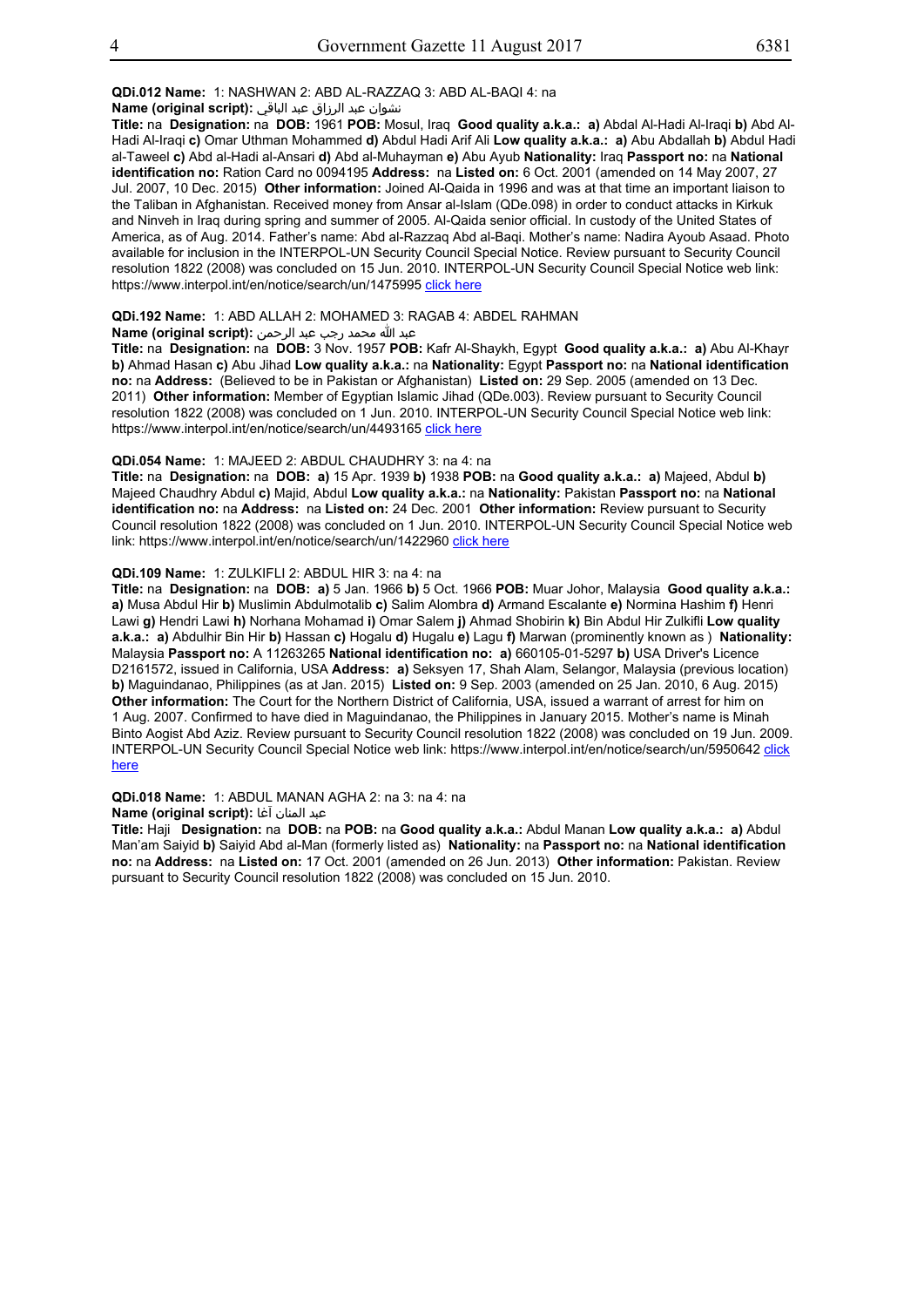#### **QDi.295 Name:** 1: MUHAMMAD 2: JIBRIL 3: ABDUL RAHMAN 4: na

**Title:** na **Designation:** na **DOB: a)** 28 May 1984 **b)** 3 Dec. 1979 **c)** 3 Mar. 1979 (from false passport) **POB:** East Lombok, West Nusa Tenggara, Indonesia **Good quality a.k.a.: a)** Mohammad Jibril Abdurrahman **b)** Muhammad Jibriel Abdul Rahman **c)** Mohammad Jibriel Abdurrahman **d)** Muhamad Ricky Ardhan born 8 Aug. 1980 (appears in false Indonesian passport number S335026) **e)** Muhammad Ricky Ardhan bin Muhammad Iqbal **f)** Muhammad Ricky Ardhan bin Abu Jibril **Low quality a.k.a.: a)** Muhammad Yunus **b)** Heris Syah **Nationality:** Indonesia **Passport no:** na **National identification no: a)** Indonesian national identity card number 3219222002.2181558 **b)** Identification number 2181558 **Address: a)** Jalan M. Saidi RT 010 RW 001 Pesanggrahan, South Petukangan, South Jakarta, Indonesia **b)** Jalan Nakula of Witana Harja Complex Block C, Pamulang, Banten, Indonesia **Listed on:** 12 Aug. 2011 **Other information:** Senior member of Jemaah Islamiyah (QDe.092) directly involved in obtaining funding for terrorist attacks. Sentenced in Indonesia to five years in prison on 29 Jun. 2010. Father's name is Mohamad Iqbal Abdurrahman (QDi.086). INTERPOL-UN Security Council Special Notice web link: https:// www.interpol.int/en/notice/search/un/4555825 click here

## **QDi.229 Name:** 1: ALY 2: SOLIMAN 3: MASSOUD 4: ABDUL SAYED

**Title:** na **Designation:** na **DOB:** 1969 **POB:** Tripoli, Libya **Good quality a.k.a.: a)** Ibn El Qaim **b)** Mohamed Osman **Low quality a.k.a.:** Adam **Nationality:** Libya **Passport no:** Libya Libyan Passport No. 96/184442 **National identification no:** na **Address:** Ghout El Shamal, Tripoli, Libya **Listed on:** 8 Jun. 2007 (amended on 13 Dec. 2011) **Other information:** Member of Libyan Islamic Fighting Group (QDe.011). Review pursuant to Security Council resolution 1822 (2008) was concluded on 24 Nov. 2009. INTERPOL-UN Security Council Special Notice web link: https://www.interpol.int/en/notice/search/un/1479979 click here

#### **QDi.309 Name:** 1: ABDUR REHMAN 2: na 3: na 4: na

## **Name (original script):** الرحمن عبد

**Title:** na **Designation:** na **DOB:** 3 Oct. 1965 **POB:** Mirpur Khas, Pakistan **Good quality a.k.a.: a)** Abdul Rehman; Abd Ur-Rehman; Abdur Rahman **b)** السيندي الرحمن عبد) Abdul Rehman Sindhi; Abdul Rehman al-Sindhi; Abdur Rahman al-Sindhi; Abdur Rehman Sindhi; Abdurahman Sindhi) **c)** السندي عبدالله) Abdullah Sindhi) **Low quality a.k.a.:** Abdur Rehman Muhammad Yamin **Nationality:** Pakistan **Passport no:** Pakistan CV9157521, issued on 8 Sep. 2008 (expires on 7 Sep. 2013 ) **National identification no:** national identity card number 44103-5251752-5 **Address:** Karachi, Pakistan **Listed on:** 14 Mar. 2012 **Other information:** Has provided facilitation and financial services to Al-Qaida (QDe.004). Associated with Harakatul Jihad Islami (QDe.130), Jaish-I-Mohammed (QDe.019), and Al-Akhtar Trust International (QDe.121). INTERPOL-UN Security Council Special Notice web link: https:// www.interpol.int/en/notice/search/un/5040885 click here

#### **QDi.363 Name:** 1: MAGHOMED 2: MAGHOMEDZAKIROVICH 3: ABDURAKHMANOV 4: na

**Name (original script):** Абдурахманов Магомед Магомедзакирович

**Title:** na **Designation:** na **DOB:** 24 Nov. 1974 **POB:** Khadzhalmahi Village, Levashinskiy District, Republic of Dagestan, Russian Federation **Good quality a.k.a.:** na **Low quality a.k.a.: a)** Abu Banat (original script: Абу Банат) **b)** Abu al Banat (original script: Абу аль Банат) **Nationality:** Russian Federation **Passport no:** Russian foreign travel passport number 515458008 (expires 30 May 2017) **National identification no:** national passport number 8200203535 **Address: a)** Turkey (possible location) **b)** Syrian Arab Republic (previous confirmed location since Sep. 2012) **Listed on:** 2 Oct. 2015 **Other information:** As at Aug. 2015, leader of Jamaat Abu Banat terrorist group, which forms part of the Islamic State in Iraq and the Levant (ISIL), listed as Al-Qaida in Iraq (QDe.115), and operates on the outskirts of Syrian Arab Republic cities Aleppo and Idlib, extorting funds from and carrying out kidnappings and public executions of local Syrians. Physical description: eye colour brown, hair colour: dark, build: strong, straight nose, height: 180-185 cm, speaks Russian, English, Arabic. Wanted by the authorities of the Russian Federation for terrorist crimes committed in its territory. Photo available for inclusion in the INTERPOL-UN Security Council Special Notice. INTERPOL-UN Security Council Special Notice web link: https://www.interpol.int/en/notice/ search/un/5899816 click here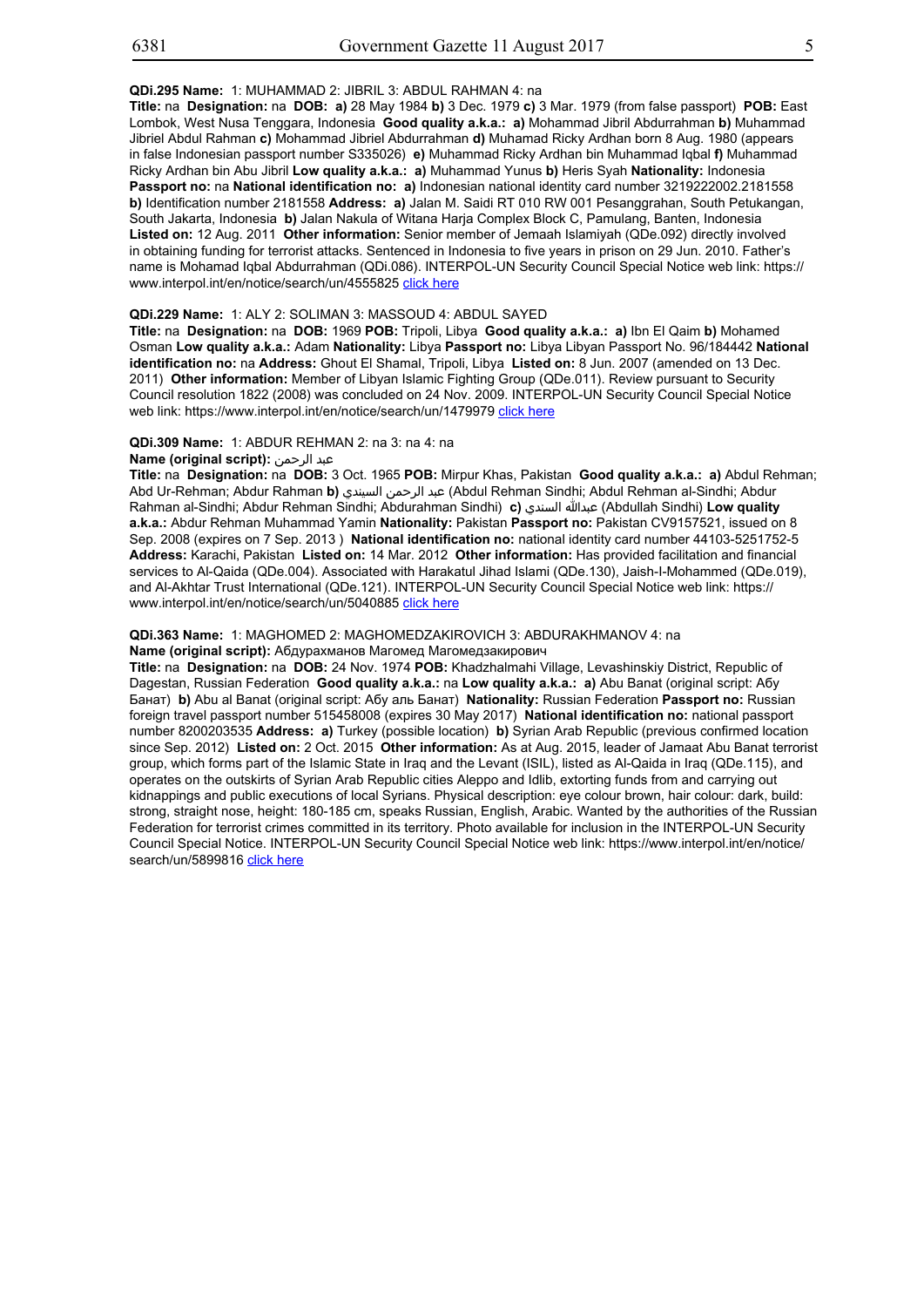## **QDi.086 Name:** 1: MOHAMAD 2: IQBAL 3: ABDURRAHMAN 4: na

**Title:** na **Designation:** na **DOB:** 17 Aug. 1957 **POB: a)** Korleko-Lombok Timur, Indonesia **b)** Tirpas-Selong Village, East Lombok, Indonesia **c)** Korleko-Lombok Timur, Indonesia **Good quality a.k.a.: a)** Rahman, Mohamad Iqbal **b)** A Rahman, Mohamad Iqbal **c)** Abu Jibril Abdurrahman **d)** Fikiruddin Muqti **e)** Fihiruddin Muqti **f)** Abdul Rahman, Mohamad Iqbal **Low quality a.k.a.:** na **Nationality:** Indonesia **Passport no:** na **National identification no:** 3603251708570001 **Address:** Jalan Nakula, Komplek Witana Harja III Blok C 106-107, Tangerang, Indonesia **Listed on:** 28 Jan. 2003 (amended on 26 Nov. 2004, 16 May 2011, 10 Jun. 2011) **Other information:** Review pursuant to Security Council resolution 1822 (2008) was concluded on 8 Jun. 2010. INTERPOL-UN Security Council Special Notice web link: https://www.interpol.int/en/notice/search/un/1422958 click here

#### **QDi.304 Name:** 1: MOCHAMMAD 2: ACHWAN 3: na 4: na

**Title:** na **Designation:** na **DOB: a)** 4 May 1948 **b)** 4 May 1946 **POB:** Tulungagung, Indonesia **Good quality a.k.a.: a)** Muhammad Achwan **b)** Muhammad Akhwan **c)** Mochtar Achwan **d)** Mochtar Akhwan **e)** Mochtar Akwan **Low quality a.k.a.:** na **Nationality:** Indonesia **Passport no:** na **National identification no:** National Identity Card 3573010405480001 (under name Mochammad Achwan ) **Address:** Jalan Ir. H. Juanda 8/10, RT/RW 002/001, Jodipan, Blimbing, Malang, Indonesia **Listed on:** 12 Mar. 2012 **Other information:** Acting emir of Jemmah Anshorut Tauhid (JAT) (QDe.133). Associated with Abu Bakar Ba'asyir (QDi.217), Abdul Rahim Ba'aysir (QDi.293) and Jemaah Islamiyah (QDe.092). INTERPOL-UN Security Council Special Notice web link: https://www.interpol.int/ en/notice/search/un/4681453 click here

#### **QDi.316 Name:** 1: IYAD 2: AG GHALI 3: na 4: na

#### اياد اغ غالي **:(script original (Name**

**Title:** na **Designation:** na **DOB:** 1958 **POB:** Abeibara, Kidal Region, Mali **Good quality a.k.a.:** Sidi Mohamed Arhali born 1 Jan. 1958 in Bouressa, Bourem Region, Mali **Low quality a.k.a.:** na **Nationality:** Mali **Passport no:** Mali A1037434, issued on 10 Aug. 2001 (expires on 31 Dec. 2014) **National identification no:** Birth certificate 012546 **Address:** Mali **Listed on:** 25 Feb. 2013 (amended on 23 Sep. 2014) **Other information:** Founder and leader of Ansar Eddine (QDe.135). Member of the Tuareg Ifogas tribe. Linked to the Organization of Al-Qaida in the Islamic Maghreb (QDe.014) and Mouvement pour l'Unification et le Jihad en Afrique de l'Ouest (MUJAO) (QDe.134). Name of father is Ag Bobacer Arhali, name of mother is Rhiachatou Wallet Sidi. INTERPOL-UN Security Council Special Notice web link: https://www.interpol.int/en/notice/search/un/5278332 click here

#### **QDi.203 Name:** 1: FARHAD 2: KANABI 3: AHMAD 4: na

#### فرهاد كنابي أحمد **:Name (original script)**

**Title:** na **Designation:** na **DOB:** 1 Jul. 1971 **POB:** Arbil, Iraq **Good quality a.k.a.: a)** Kaua Omar Achmed **b)** Kawa Hamawandi (previously listed as) **c)** Kawa Omar Ahmed **Low quality a.k.a.:** na **Nationality:** Iraq **Passport no:** German travel document ("Reiseausweis") A 0139243 (revoked as at Sep. 2012) **National identification no:** na **Address:** Arbil – Qushtuba – house no. SH 11, alley 5380, Iraq **Listed on:** 6 Dec. 2005 (amended on 31 Jul. 2006, 25 Jan. 2010, 13 Dec. 2011, 15 Nov. 2012, 10 Dec. 2015) **Other information:** Mother's name: Farida Hussein Khadir. Released from custody in Germany on 10 Dec. 2010 and relocated to Iraq on 6 Dec. 2011. Review pursuant to Security Council resolution 1822 (2008) was concluded on 5 Oct. 2009. INTERPOL-UN Security Council Special Notice web link: https://www.interpol.int/en/notice/search/un/1423935 click here

## **QDi.226 Name:** 1: NAJMUDDIN 2: FARAJ 3: AHMAD 4: na

**Title:** na **Designation:** na **DOB: a)** 7 Jul. 1956 **b)** 17 Jun. 1963 **POB:** Olaqloo Sharbajer, Al-Sulaymaniyah Governorate, Iraq **Good quality a.k.a.: a)** Mullah Krekar **b)** Fateh Najm Eddine Farraj **c)** Faraj Ahmad Najmuddin **Low quality a.k.a.:** na **Nationality:** Iraq **Passport no:** na **National identification no:** Ration card no. 0075258 **Address:** Heimdalsgate 36-V, Oslo, 0578, Norway **Listed on:** 7 Dec. 2006 (amended on 10 Dec. 2015) **Other information:** Mother's name: Masouma Abd al-Rahman. Photo available for inclusion in the INTERPOL-UN Security Council Special Notice. Review pursuant to Security Council resolution 1822 (2008) was concluded on 20 May 2010. INTERPOL-UN Security Council Special Notice web link: https://www.interpol.int/en/notice/search/un/1453897 click here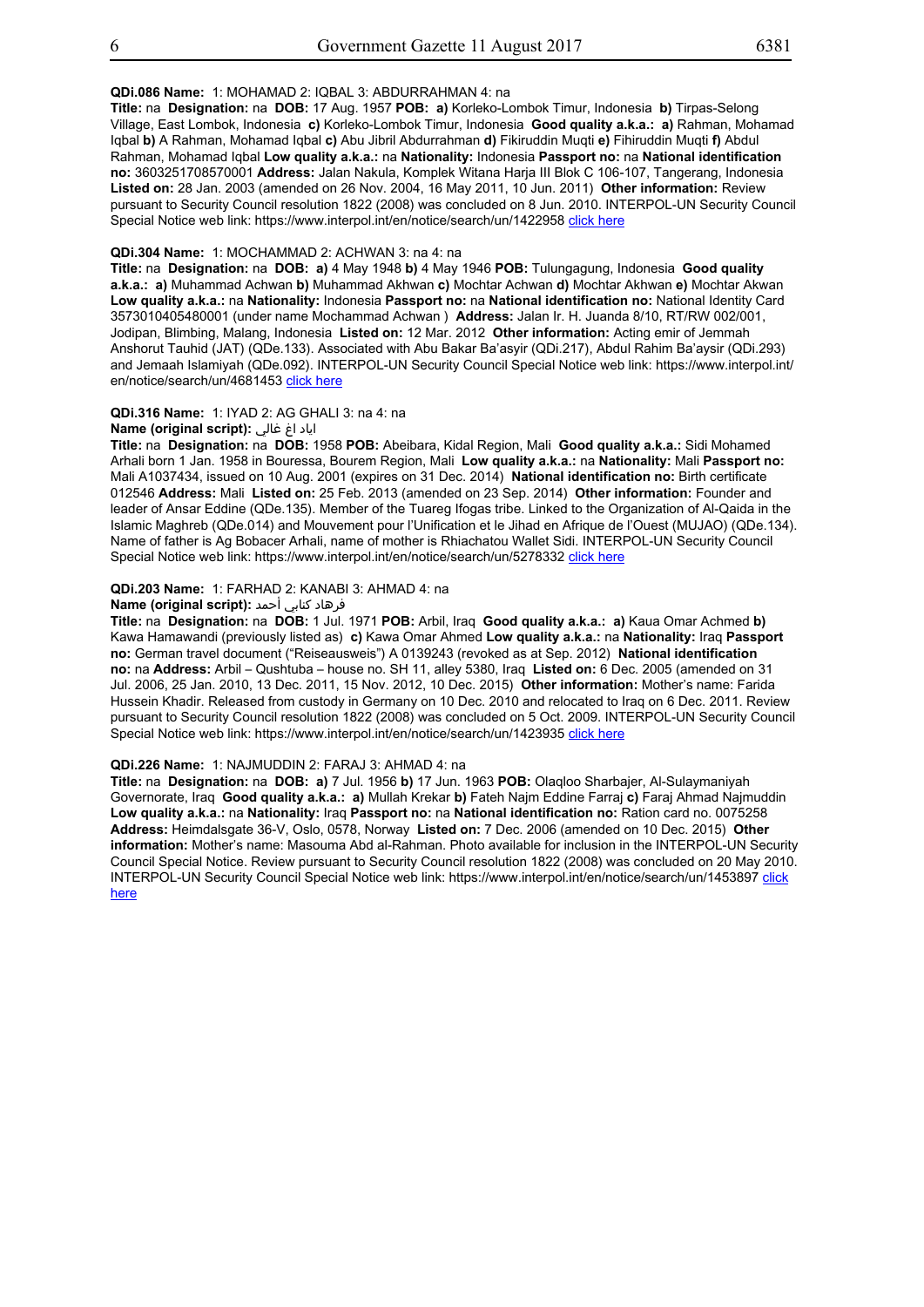## **QDi.391 Name:** 1: TURKI 2: MUBARAK 3: ABDULLAH 4: AHMAD AL-BINALI

**Title:** na **Designation:** na **DOB:** 3 Sep. 1984 **POB:** Al Muharraq, Bahrain **Good quality a.k.a.: a)** Turki Mubarak Abdullah Al Binali **b)** Turki Mubarak al-Binali **c)** Turki al-Benali **d)** Turki al-Binali **Low quality a.k.a.: a)** Abu Human Bakr ibn Abd al-Aziz al-Athari **b)** Abu Bakr al-Athari **c)** Abu Hazm al-Salafi **d)** Abu Hudhayfa al-Bahrayni **e)** Abu Khuzayma al-Mudari **f)** Abu Sufyan al-Sulami **g)** Abu Dergham **h)** Abu Human al-Athari **Nationality:** Bahrain (citizenship revoked in Jan. 2015) **Passport no: a)** Bahrain number 2231616, issued on 2 Jan. 2013 (expires on 2 Jan. 2023) **b)** Bahrain number 1272611, issued on 1 Apr. 2003 (previous) **National identification no:** 840901356 **Address:** na **Listed on:** 20 Apr. 2016 **Other information:** Head of religious compliance police and a recruiter of foreign terrorist fighters for Islamic State in Iraq and the Levant (ISIL), listed as Al-Qaida in Iraq (QDe.115), as of mid-May 2015. INTERPOL-UN Security Council Special Notice web link: https://www.interpol.int/en/notice/search/ un/5943047 click here

## **QDi.237 Name:** 1: JABER 2: ABDALLAH 3: JABER 4: AHMAD AL-JALAHMAH

جابر عبد الله جابر أحمد الجلاهمة **:(script original (Name**

**Title:** na **Designation:** na **DOB:** 24 Sep. 1959 **POB:** Al-Khitan area, Kuwait **Good quality a.k.a.: a)** Jaber Al-Jalamah **b)** Abu Muhammad Al-Jalahmah **c)** Jabir Abdallah Jabir Ahmad Jalahmah **d)** Jabir 'Abdallah Jabir Ahmad Al-Jalamah **e)** Jabir Al-Jalhami **Low quality a.k.a.: a)** Abdul-Ghani **b)** Abu Muhammad **Nationality:** Kuwait **Passport no: a)** 101423404 **b)** Kuwait number 2541451 (valid until 16 Feb. 2017) **c)** Kuwait number 002327881 **National identification no:** 259092401188 **Address:** Kuwait (residence as at March 2009 and at December 2013) **Listed on:** 3 Jan. 2014 **Other information:** Previously listed between 16 Jan. 2008 and 3 Jan. 2014 (amended on 1 Jul. 2008, 23 Jul. 2008, 25 Jan. 2010). Review pursuant to Security Council resolution 1822 (2008) was concluded on 14 Sep. 2009. INTERPOL-UN Security Council Special Notice web link: https://www.interpol.int/en/notice/search/ un/1518755 click here

#### **QDi.014 Name:** 1: TARIQ 2: ANWAR 3: EL SAYED 4: AHMED

# طاريق أنور السيد احمد **:Name (original script)**

**Title:** na **Designation:** na **DOB:** 15 Mar. 1963 **POB:** Alexandria, Egypt **Good quality a.k.a.: a)** Hamdi Ahmad Farag **b)** Amr Al-Fatih Fathi **c)** Tarek Anwar El Sayed Ahmad **Low quality a.k.a.:** na **Nationality:** Egypt **Passport no:** na **National identification no:** na **Address:** na **Listed on:** 6 Oct. 2001 (amended on 26 Nov. 2004, 18 Jul. 2007, 16 May 2011) **Other information:** Reportedly deceased in October 2001. Review pursuant to Security Council resolution 1822 (2008) was concluded on 29 Jul. 2010. INTERPOL-UN Security Council Special Notice web link: https://www.interpol.int/en/notice/search/un/4493067 click here

## **QDi.193 Name:** 1: ZAKI 2: EZAT 3: ZAKI 4: AHMED

# زكي عزت زكي احمد **:(script original (Name**

**Title:** na **Designation:** na **DOB:** 21 Apr. 1960 **POB: a)** Sharqiyah, Egypt **b)** Zaqaziq, Egypt **Good quality a.k.a.: a)** Rif'at Salim **b)** Abu Usama **Low quality a.k.a.:** na **Nationality:** Egypt **Passport no:** na **National identification no:** na **Address:** (May be on the Pakistani-Afghan border) **Listed on:** 29 Sep. 2005 (amended on 13 Dec. 2011) **Other information:** Father's name is Ahmed Ezat Zaki. Member of Egyptian Islamic Jihad (QDe.003). Review pursuant to Security Council resolution 1822 (2008) was concluded on 1 Jun. 2010. INTERPOL-UN Security Council Special Notice web link: https://www.interpol.int/en/notice/search/un/4514888 click here

#### **QDi.313 Name:** 1: DJAMEL 2: AKKACHA 3: na 4: na

#### **Name (original script):** عكاشة جمال

**Title:** na **Designation:** na **DOB:** 9 May 1978 **POB:** Rouiba, Algiers, Algeria **Good quality a.k.a.: a)** Yahia Abou el Hoummam **b)** Yahia Abou el Hammam **Low quality a.k.a.:** na **Nationality:** Algeria **Passport no:** na **National identification no:** na **Address:** Mali **Listed on:** 5 Feb. 2013 **Other information:** Father's name is Slimane. Mother's name is Akrouf Khadidja. Coordinator of groups associated with The Organisation of Al-Qaida in the Islamic Maghreb (QDe.014) in northern Mali. INTERPOL-UN Security Council Special Notice web link: https:// www.interpol.int/en/notice/search/un/5224629 click here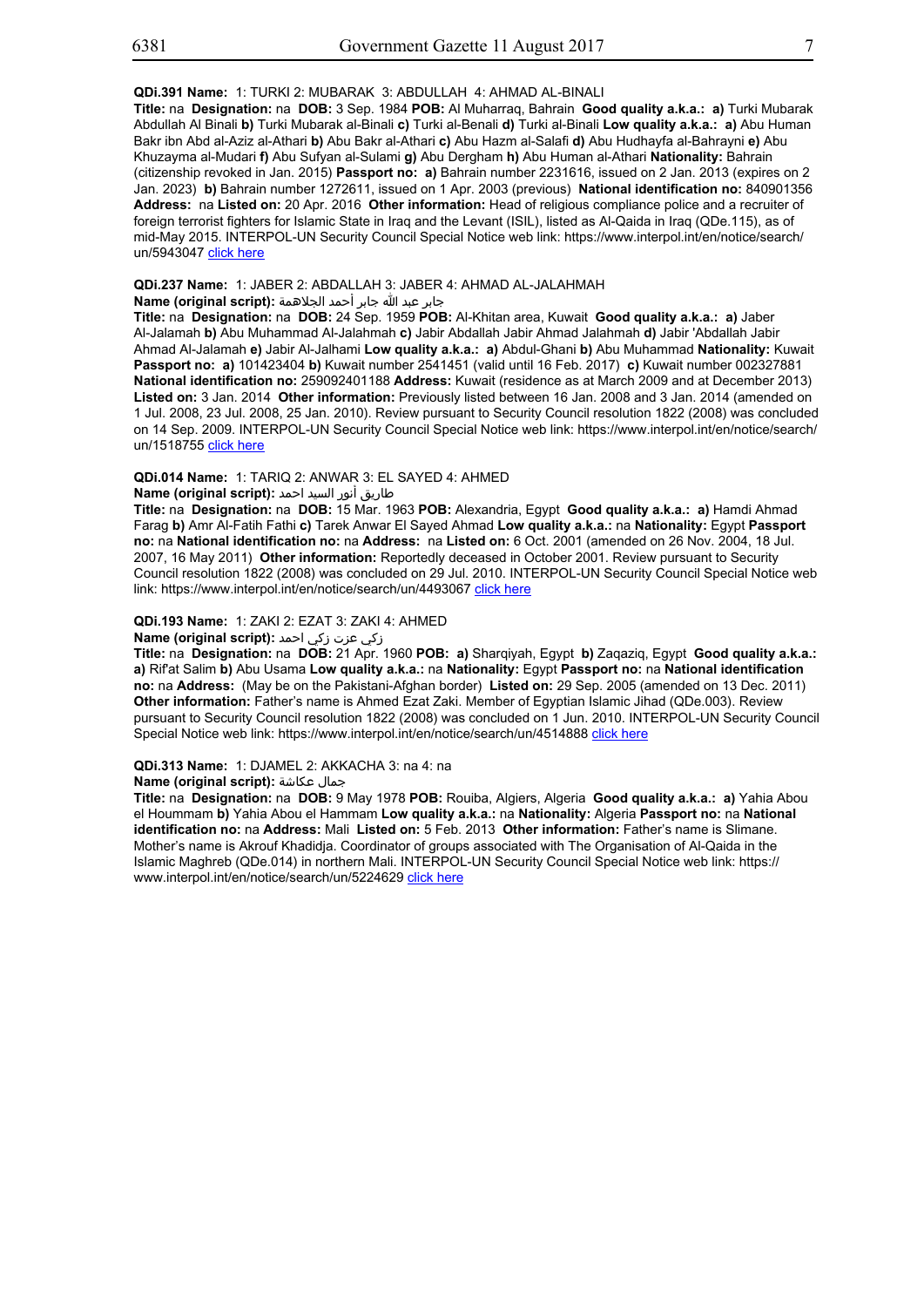## **QDi.325 Name:** 1: ABOU 2: MOHAMED 3: AL ADNANI 4: na

**Title:** na **Designation:** na **DOB:** Approximately 1977 **POB:** Binnish, Syrian Arab Republic **Good quality a.k.a.: a)** Yaser Khalaf Nazzal Alrawi **b)** Jaber Taha Falah **c)** Abou Khattab **d)** Abou Sadeq Alrawi **e)** Tah al Binchi **f)** Abu Mohammed al-Adnani **g)** Taha Sobhi Falaha **h)** Yasser Khalaf Hussein Nazal al-Rawi **i)** Abu Baker al-Khatab **j)** Abu Sadek al-Rawi **k)** Taha al-Banshi **l)** Abu Mohamed al-Adnani **m)** Abu-Mohammad al-Adnani al-Shami **n)** Hajj Ibrahim **Low quality a.k.a.:** na **Nationality:** Iraq **Passport no:** na **National identification no:** na **Address:** na **Listed on:** 15 Aug. 2014 **Other information:** Official spokesman of Islamic State in Iraq and the Levant (ISIL), listed as Al-Qaida in Iraq (QDe.115), and emir of ISIL in Syria, closely associated with Abu Mohammed al-Jawlani (QDi.317) and Abu Bakr al-Baghdadi, listed as Ibrahim Awwad Ibrahim Ali al-Badri al-Samarrai (QDi.299). INTERPOL-UN Security Council Special Notice web link: https://www.interpol.int/en/notice/search/un/5809950 click here

## **QDi.328 Name:** 1: HAJJAJ 2: BIN 3: FAHD 4: AL AJMI

**Title:** na **Designation:** na **DOB:** 10 Aug. 1987 **POB:** Kuwait **Good quality a.k.a.: a)** Hijaj Fahid Hijaj Muhammad Sahib al-Ajmi **b)** Hicac Fehid Hicac Muhammed Sebib al-Acmi **c)** Hajjaj bin-Fahad al-Ajmi **d)** Sheikh Hajaj al-Ajami **e)** Hajaj al-Ajami **f)** Ajaj Ajami **Low quality a.k.a.:** na **Nationality:** Kuwait **Passport no:** na **National identification no:** na **Address:** na **Listed on:** 15 Aug. 2014 **Other information:** A Kuwait-based facilitator in charge of the 'committee of zakat' and financier for Al-Nusrah Front for the People of the Levant (QDe.137). INTERPOL-UN Security Council Special Notice web link: https://www.interpol.int/en/notice/search/un/5809968 click here

## **QDi.324 Name:** 1: ABDUL MOHSEN 2: ABDALLAH 3: IBRAHIM 4: AL CHAREKH

**Title:** na **Designation:** na **DOB:** 13 Jul. 1985 **POB:** Saqra, Saudi Arabia **Good quality a.k.a.: a)** Abdul Mohsen Abdullah Ibrahim Al-Sharikh **b)** Sanafi al Nasr **Low quality a.k.a.:** na **Nationality:** Saudi Arabia **Passport no:** na **National identification no:** na **Address:** na **Listed on:** 15 Aug. 2014 **Other information:** A long time facilitator and financier for Al-Qaida (QDe.004), appointed as a regional leader of Jabhat al-Nusrah, listed as Al-Nusrah Front for the People of the Levant (QDe.137). INTERPOL-UN Security Council Special Notice web link: https:// www.interpol.int/en/notice/search/un/5809944 click here

#### **QDi.228 Name:** 1: MOHAMMED 2: AL GHABRA 3: na 4: na

**Title:** na **Designation:** na **DOB:** 1 Jun. 1980 **POB:** Damascus, Syrian Arab Republic **Good quality a.k.a.: a)** Mohammed El' Ghabra **b)** Danial Adam **Low quality a.k.a.:** na **Nationality:** United Kingdom of Great Britain and Northern Ireland **Passport no:** British number 094629366 **National identification no:** na **Address:** East London, United Kingdom **Listed on:** 12 Dec. 2006 (amended on 13 Dec. 2011, 20 Jul. 2015) **Other information:** Father's name is Mohamed Ayman Ghabra. Mother's name is Dalal. Review pursuant to Security Council resolution 1822 (2008) was concluded on 5 Oct. 2009. INTERPOL-UN Security Council Special Notice web link: https:// www.interpol.int/en/notice/search/un/1475981 click here

#### **QDi.327 Name:** 1: ABDELRAHMAN 2: MOUHAMAD ZAFIR 3: AL DABIDI 4: AL JAHANI

**Title:** na **Designation:** na **DOB: a)** 4 Dec. 1971 **b)** 1977 **POB:** Kharj, Saudi Arabia **Good quality a.k.a.: a)** Abd Al-Rahman Muhammad Zafir Al-Dubaysi Al-Juhni **b)** Abd Al-Rahman Muhammad Zafir al-Dubaysi al-Jahni **c)** Abd Al-Rahman Muhammad Zafir al-Dubaysi al-Jahani **d)** Abd Al-Rahman Muhammad Zafir al-Dubaysi al-Juhani **e)** Abdulrhman Mohammed D. Aljahani **f)** Abu al-Wafa' **g)** Abu Anas **h)** Abd al-Rahman Muhammad Zafir al-Dabisi al-Jahani **i)** Abu Wafa al-Saudi **j)** Abu al-Wafa **k)** Abd al-Rahman Muhammad Thafir al-Jahni **l)** Abd al-Rahman Muhammad al-Juhani **m)** ) Abdelrahman Mouhamad Zafir al Dabissi Juhan **n)** Abdelrahman Mouhamad Zafir al Dabissi Juhani **Low quality a.k.a.:** Abou Wafa al Saoudi **Nationality:** Saudi Arabia **Passport no:** F508591 **National identification no:** 1027508157 **Address:** na **Listed on:** 15 Aug. 2014 **Other information:** A member and regional commander of Jabhat al-Nusrah, listed as Al-Nusrah Front for the People of the Levant (QDe.137)and a facilitator of foreign recruits for that group. INTERPOL-UN Security Council Special Notice web link: https://www.interpol.int/en/ notice/search/un/5809958 click here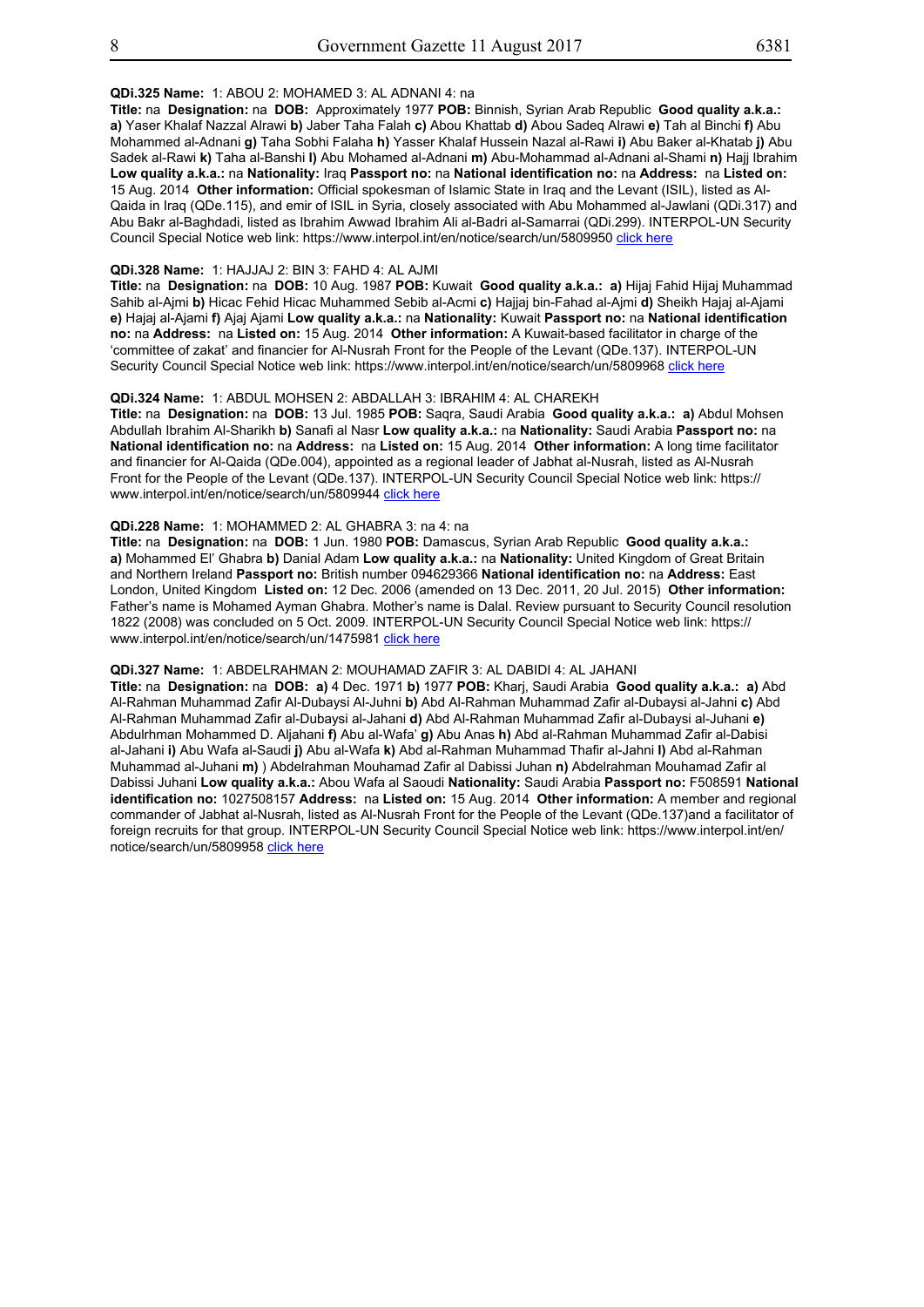#### **QDi.361 Name:** 1: AMRU 2: AL-ABSI 3: na 4: na

**Title:** na **Designation:** na **DOB:** Approximately 1979 **POB:** Saudi Arabia **Good quality a.k.a.: a)** Amr al Absi **b)** Abu al Athir Amr al Absi **Low quality a.k.a.: a)** Abu al-Athir **b)** Abu al-Asir **c)** Abu Asir **d)** Abu Amr al Shami **e)** Abu al-Athir al-Shami **f)** Abu-Umar al-Absi **Nationality:** na **Passport no:** na **National identification no:** na **Address:** Homs, Syrian Arab Republic (location as at Sep. 2015) **Listed on:** 29 Sep. 2015 **Other information:** Shura council member of Islamic State in Iraq and the Levant, listed as Al-Qaida in Iraq (AQI) (QDe.115) and in charge of ISIL's media arm. ISIL's provincial leader for Homs, Syrian Arab Republic as of mid-2014. Dubbed as the ISIL's "kidnapper-in-chief". INTERPOL-UN Security Council Special Notice web link: https://www.interpol.int/en/ notice/search/un/5896778 click here

## **QDi.338 Name:** 1: SHAFI 2: SULTAN 3: MOHAMMED 4: AL-AJMI

**Title:** Doctor **Designation:** na **DOB:** 1 Jan. 1973 **POB:** Warah, Kuwait **Good quality a.k.a.: a)** Shafi al-Ajmi **b)** Sheikh Shafi al-Ajmi **Low quality a.k.a.:** Shaykh Abu-Sultan **Nationality:** Kuwait **Passport no:** 0216155930 **National identification no:** na **Address:** Area 3, Street 327, Building 41, Al-Uqaylah, Kuwait **Listed on:** 23 Sep. 2014 **Other information:** Fundraiser for Al-Nusrah Front for the People of the Levant (QDe.137). INTERPOL-UN Security Council Special Notice web link: https://www.interpol.int/en/notice/search/un/5818220 click here

## **QDi.236 Name:** 1: HAMID 2: ABDALLAH 3: AHMAD 4: AL-ALI

حامد عبد الله أحمد العلي **:(script original (Name**

**Title:** na **Designation:** na **DOB:** 20 Jan. 1960 **POB:** Kuwait **Good quality a.k.a.: a)** Dr. Hamed Abdullah Al-Ali **b)** Hamed Al-'Ali **c)** Hamed bin 'Abdallah Al-'Ali **d)** Hamid 'Abdallah Al-'Ali **e)** Hamid 'Abdallah Ahmad Al-'Ali **f)** Hamid bin Abdallah Ahmed Al-Ali **g)** Hamid Abdallah Ahmed Al-Ali **Low quality a.k.a.:** Abu Salim **Nationality:** Kuwait **Passport no:** Kuwait number 1739010, issued on 26 May 2003, issued in Kuwait (and expired on 25 May 2008) **National identification no:** na **Address:** Kuwait (residence as at Mar. 2009) **Listed on:** 16 Jan. 2008 (amended on 1 Jul. 2008, 23 Jul. 2008, 25 Jan. 2010) **Other information:** Review pursuant to Security Council resolution 1822 (2008) was concluded on 14 Sep. 2009. INTERPOL-UN Security Council Special Notice web link: https:// www.interpol.int/en/notice/search/un/1518790 click here

## **QDi.092 Name:** 1: MEHREZ 2: BEN MAHMOUD 3: BEN SASSI 4: AL-AMDOUNI

# محرز بن محمود بن ساسي العمدوني **:(script original (Name**

**Title:** na **Designation:** na **DOB:** 18 Dec. 1969 **POB:** Asima-Tunis, Tunisia **Good quality a.k.a.: a)** Fabio Fusco born 25 May 1968 in Naples, Italy **b)** Fabio Fusco born 18 Dec. 1968 in Tunisia **c)** Fabio Fusco born 25 May 1968 in Algeria **d)** Mohamed Hassan **e)** Meherez Hamdouni **f)** Amdouni Mehrez ben Tah born 14 Jul. 1969 in Tunisia **g)** Meherez ben Ahdoud ben Amdouni **Low quality a.k.a.:** Abu Thale **Nationality:** Tunisia **Passport no:** Tunisian G737411, issued on 24 Oct. 1990 (expired on 20 Sep. 1997) **National identification no:** na **Address:** Italy **Listed on:** 25 Jun. 2003 (amended on 26 Nov. 2004, 20 Dec. 2005, 17 Oct. 2007, 16 Sep. 2008, 24 Mar. 2009, 12 Jul. 2010, 16 May 2011) **Other information:** Father's name is Mahmoud ben Sasi. Mother's name is Maryam bint al-Tijani. Inadmissible to the Schengen area. Review pursuant to Security Council resolution 1822 (2008) was concluded on 22 Apr. 2010. INTERPOL-UN Security Council Special Notice web link: https://www.interpol.int/en/ notice/search/un/1416963 click here

#### **QDi.389 Name:** 1: ABU UBAYDAH 2: YUSUF 3: AL-ANABI 4: na

**Title:** na **Designation:** na **DOB:** 7 Feb. 1969 **POB:** Annaba, Algeria **Good quality a.k.a.: a)** Abou Obeida Youssef Al-Annabi **b)** Abu-Ubaydah Yusuf Al-Inabi **Low quality a.k.a.: a)** Mebrak Yazid **b)** Youcef Abu Obeida **c)** Mibrak Yazid **d)** Yousif Abu Obayda Yazid **e)** Yazid Mebrak **f)** Yazid Mabrak **g)** Yusuf Abu Ubaydah **h)** Abou Youcef **Nationality:** Algeria **Passport no:** na **National identification no:** na **Address:** Algeria **Listed on:** 29 Feb. 2016 **Other information:** A leader of the Organization of Al-Qaida in the Islamic Maghreb (AQIM) (QDe.014). Photo available for inclusion in the INTERPOL-UN Security Council Special Notice. INTERPOL-UN Security Council Special Notice web link: https://www.interpol.int/en/notice/search/un/5930738 click here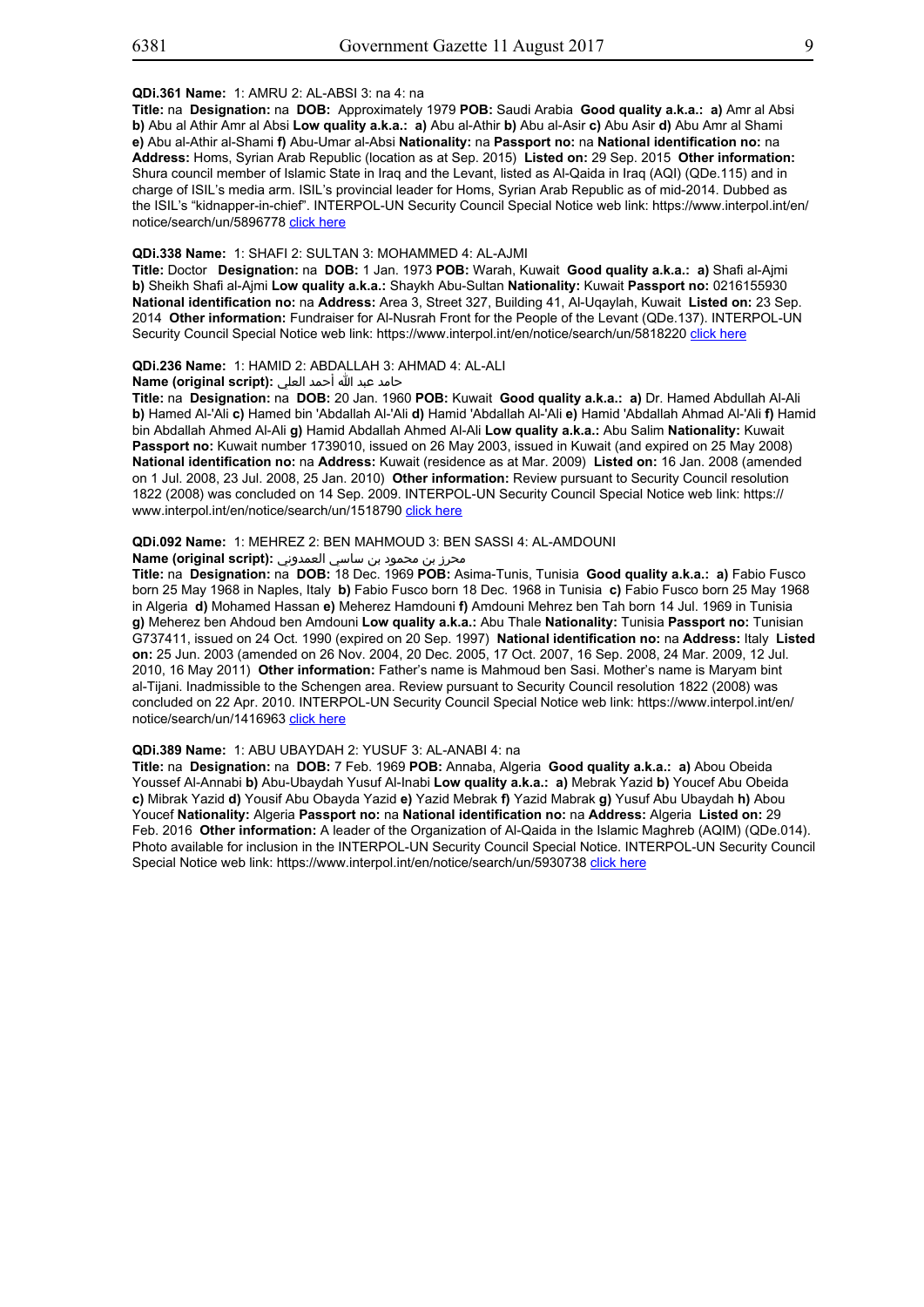# **QDi.060 Name:** 1: MOHAMED 2: BEN BELGACEM 3: BEN ABDALLAH 4: AL-AOUADI

محمد بن بلقاسم بن عبد الله العوادي **: Name (original script** 

**Title:** na **Designation:** na **DOB:** 11 Dec. 1974 **POB:** Tunis, Tunisia **Good quality a.k.a.: a)** Mohamed Ben Belkacem Aouadi **b)** Fathi Hannachi **Low quality a.k.a.:** na **Nationality:** Tunisia **Passport no:** (Tunisian passport number L 191609 issued on 28 Feb. 1996, expired on 27 Feb. 2001) **National identification no: a)** (04643632 issued on 18 Jun. 1999) **b)** (Italian Fiscal Code: DAOMMD74T11Z352Z) na **Address:** 50th Street, Number 23, Zehrouni, Tunis, Tunisia **Listed on:** 24 Apr. 2002 (amended on 10 Apr. 2003, 26 Nov. 2004, 9 Sep. 2005, 20 Dec. 2005, 31 Jul. 2006, 7 Jun. 2007, 23 Dec. 2010, 24 Nov. 2014, 23 Feb. 2016) **Other information:** Head of security wing of Ansar al-Shari'a in Tunisia (AAS-T) (QDe.143). Mother's name is Ourida Bint Mohamed. Deported from Italy to Tunisia on 1 Dec. 2004. Arrested in Tunisia in Aug. 2013. Imprisoned in the civilian prison of Burj al-'Amiri on 13 Sep. 2013. Review pursuant to Security Council resolution 1822 (2008) was concluded on 22 Apr. 2010. INTERPOL-UN Security Council Special Notice web link: https://www.interpol.int/en/notice/search/un/1122314 click here

## **QDi.291 Name:** 1: IBRAHIM 2: HASSAN 3: TALI 4: AL-ASIRI

إبراهيم حسن طالع العسيري **:(Name (original script** 

**Title:** na **Designation:** na **DOB: a)** 19 Apr. 1982 **b)** 18 Apr. 1982 **c)** (24/06/1402 (Hijri Calendar)) **POB:** Riyadh, Saudi Arabia **Good quality a.k.a.: a)** Ibrahim Hassan Tali Asiri (عسيري طالع حسن إبراهيم(**b)** Ibrahim Hasan Talea Aseeri **c)** Ibrahim Hassan al-Asiri **d)** Ibrahim Hasan Tali Asiri **e)** Ibrahim Hassan Tali Assiri **f)** Ibrahim Hasan Tali'A 'Asiri **g)** Ibrahim Hasan Tali al-'Asiri **h)** Ibrahim al-'Asiri **i)** Ibrahim Hassan Al Asiri **Low quality a.k.a.: a)** Abu Saleh **b)** Abosslah **c)** Abu-Salaah **Nationality:** Saudi Arabia **Passport no:** Saudi Arabia F654645, issued on 30 Apr. 2005 (expired on 7 Mar. 2010. Issue date in Hijri Calendar 24/06/1426. Expiry date in Hijri Calendar 21/03/1431.) **National identification no:** civil identification number 1028745097 **Address:** Yemen **Listed on:** 24 Mar. 2011 (amended on 15 Apr. 2014, 15 Jun. 2015) **Other information:** Operative and principal bomb maker of Al-Qaida in the Arabian Peninsula (AQAP) (QDe.129). Believed to be hiding in Yemen as at Mar. 2011. Wanted by Saudi Arabia. Also associated with Nasir 'abd-al-Karim 'Abdullah Al-Wahishi (QDi.274), Qasim Yahya Mahdi al-Rimi (QDi.282), and Anwar Nasser Abdulla Al-Aulaqi (QDi.283). INTERPOL-UN Security Council Special Notice web link: https:// www.interpol.int/en/notice/search/un/4471886 click here

## **QDi.283 Name:** 1: ANWAR 2: NASSER 3: ABDULLA 4: AL-AULAQI

انور ناصر عبدالله العولقي **:(script original (Name**

**Title:** na **Designation:** na **DOB: a)** 21 Apr. 1971 **b)** 22 Apr. 1971 **POB:** Las Cruces, New Mexico, United States of America **Good quality a.k.a.: a)** Anwar al-Aulaqi **b)** Anwar al-Awlaki **c)** Anwar al-Awlaqi **d)** Anwar Nasser Aulaqi **e)** Anwar Nasser Abdullah Aulaqi **f)** Anwar Nasser Abdulla Aulaqi **Low quality a.k.a.:** na **Nationality: a)** United States of America **b)** Yemeni **Passport no:** na **National identification no:** na **Address:** na **Listed on:** 20 Jul. 2010 (amended on 30 Nov. 2011) **Other information:** Confirmed to have died on 30 Sep. 2011 in Yemen. INTERPOL-UN Security Council Special Notice web link: https://www.interpol.int/en/notice/search/un/1621291 click here

**QDi.344 Name:** 1: IBRAHIM 2: 'ISA HAJJI 3: MUHAMMAD 4: AL-BAKR

ابراهیم عیسی حاجی محمد البکر **:Name (original script)** 

**Title:** na **Designation:** na **DOB:** 12 Jul. 1977 **POB:** Qatar **Good quality a.k.a.: a)** Ibrahim 'Issa Haji Muhammad al-Bakar **b)** Ibrahim 'Isa Haji al-Bakr **c)** Ibrahim Issa Hijji Mohd Albaker **d)** Ibrahim Issa Hijji Muhammad al-Baker **e)** Ibrahim 'Issa al-Bakar **f)** Ibrahim al-Bakr **Low quality a.k.a.:** Abu-Khalil **Nationality:** Qatar **Passport no:** number 01016646, issued in Qatar **National identification no:** na **Address:** na **Listed on:** 23 Jan. 2015 **Other information:** Facilitator who provides financial support for and financial services to and in support of Al-Qaida (QDe.004). INTERPOL-UN Security Council Special Notice web link: https://www.interpol.int/en/notice/search/ un/5843241 click here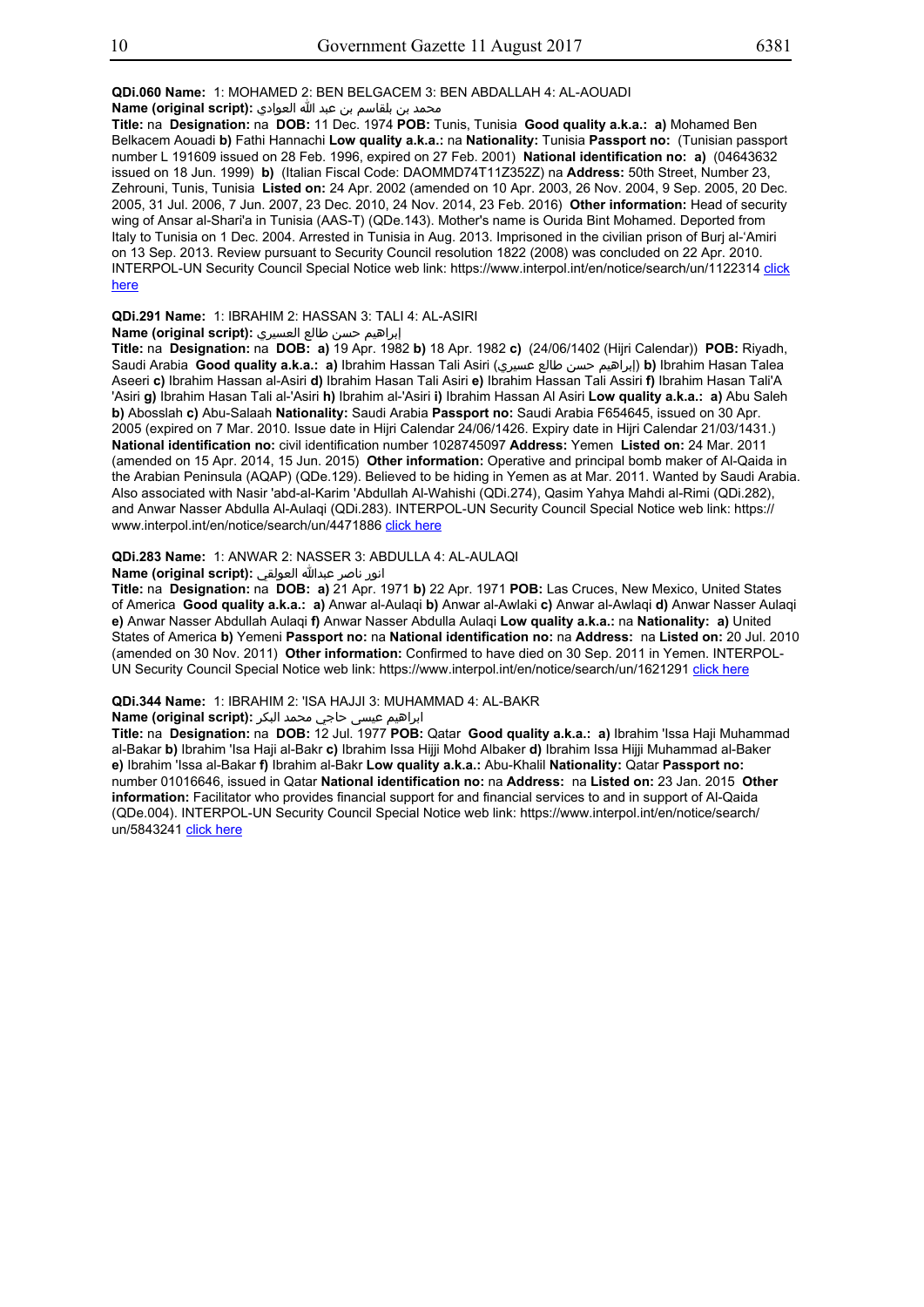سعيد بن عبد الحكيم بن عمر الشريف **:(script original (Name**

**Title:** na **Designation:** na **DOB:** 25 Jan. 1970 **POB:** Manzil Tmim, Tunisia **Good quality a.k.a.: a)** Cherif Said born 25 Jan. 1970 in Tunisia **b)** Binhamoda Hokri born 25 Jan. 1970 in Sosa, Tunisia **c)** Hcrif Ataf born 25 Jan. 1971 in Solisse, Tunisia **d)** Bin Homoda Chokri born 25 Jan. 1970 in Tunis, Tunisia **e)** Atef Cherif born 12 Dec. 1973 in Algeria **f)** Sherif Ataf born 12 Dec. 1973 in Aras, Algeria **g)** Ataf Cherif Said born 12 Dec. 1973 in Tunis, Tunisia **h)** Cherif Said born 25 Jan. 1970 in Tunis, Tunisia **i)** Cherif Said born 12 Dec. 1973 in Algeria **Low quality a.k.a.: a)** Djallal **b)** Youcef **c)** Abou Salman **d)** Said Tmimi **Nationality:** Tunisia **Passport no:** Tunisia M307968, issued on 8 Sep. 2001 (expired on 7 Sep. 2006) **National identification no:** na **Address:** Corso Lodi 59, Milan, Italy **Listed on:** 12 Nov. 2003 (amended on 20 Dec. 2005, 21 Dec. 2007, 30 Jan. 2009, 16 May 2011) **Other information:** Mother's name is Radhiyah Makki. Sentenced to eight years and ten months of imprisonment for membership of a terrorist association by the Appeal Court of Milan, Italy, on 7 Feb. 2008. Sentence confirmed by the Italian Supreme Court on 15 Jan. 2009, which became definitive as of Feb. 2008. Subject to expulsion from Italy to Tunisia after serving the sentence. Review pursuant to Security Council resolution 1822 (2008) was concluded on 6 May 2010. INTERPOL-UN Security Council Special Notice web link: https://www.interpol.int/en/notice/search/ un/1418798 click here

## **QDi.231 Name:** 1: SALEM 2: NOR ELDIN 3: AMOHAMED 4: AL-DABSKI

#### سالم نور الدين امحمد الدبيسكي **:(script original (Name**

**Title:** na **Designation:** na **DOB:** 1963 **POB:** Tripoli, Libya **Good quality a.k.a.: a)** Abu Al-Ward **b)** Abdullah Ragab **Low quality a.k.a.: a)** Abu Naim **b)** Abdallah al- Masri **Nationality:** Libya **Passport no: a)** Libya number 1990/345751 **b)** Libya number 345751 **National identification no:** national identification 220334 **Address:** Bab Ben Ghasheer, Tripoli, Libyan Arab Jamahiriya **Listed on:** 8 Jun. 2007 (amended on 13 Dec. 2011) **Other information:** Mother's name is Kalthoum Abdul Salam al-Shaftari. Senior member of Libyan Islamic Fighting Group (QDe.011) and member of Al-Qaida (QDe.004). Review pursuant to Security Council resolution 1822 (2008) was concluded on 24 Nov. 2009. INTERPOL-UN Security Council Special Notice web link: https://www.interpol.int/en/notice/search/ un/1480002 click here

## **QDi.278 Name:** 1: MUTHANNA 2: HARITH 3: AL-DARI 4: na

# مثنى حارث الضاري **:(script original (Name**

**Title:** Doctor **Designation:** na **DOB:** 16 Jun. 1969 **POB:** Iraq **Good quality a.k.a.: a)** Dr. Muthanna Al Dari **b)** Muthana Harith Al Dari **c)** Muthanna Harith Sulayman Al-Dari **d)** Muthanna Harith Sulayman Al-Dhari **e)** Muthanna Hareth Al-Dhari **f)** Muthana Haris Al-Dhari **g)** Doctor Muthanna Harith Sulayman Al Dari Al-Zawba' **h)** Muthanna Harith Sulayman Al-Dari Al-Zobai **i)** Muthanna Harith Sulayman Al-Dari al-Zawba'i **j)** Muthanna Hareth al-Dari **k)** Muthana Haris al-Dari **l)** Doctor Muthanna al-Dari **m)** Dr. Muthanna Harith al-Dari al-Zowbai **Low quality a.k.a.:** na **Nationality:** Iraq **Passport no:** na **National identification no:** Ration card number: 1729765 **Address: a)** Amman, Jordan **b)** Khan Dari, Iraq (previous) **c)** Asas Village, Abu Ghurayb, Iraq (previous) **d)** Egypt (previous) **Listed on:** 25 Mar. 2010 (amended on 10 Dec. 2015) **Other information:** Mother's name: Heba Khamis Dari. Provided operational guidance financial support and other services to or in support of Islamic State in Iraq and the Levant, listed as Al-Qaida in Iraq (AQI) (QDe.115). Involved in oil smuggling. Wanted by the Iraqi security forces. Photo available for inclusion in the INTERPOL-UN Security Council Special Notice. INTERPOL-UN Security Council Special Notice web link: https://www.interpol.int/en/notice/search/un/1605628 click here

#### **QDi.149 Name:** 1: NOUREDDINE 2: BEN ALI 3: BEN BELKASSEM 4: AL-DRISSI

نور الدين بن علي بن بلقاسم الدريسي **:(script original (Name**

**Title:** na **Designation:** na **DOB:** 30 Apr. 1964 **POB:** Tunis, Tunisia **Good quality a.k.a.:** Drissi Noureddine **Low quality a.k.a.: a)** Abou Ali **b)** Faycal **Nationality:** Tunisia **Passport no:** Tunisian L851940, issued on 9 Sep. 1998 (expired on 8 Sep. 2003) **National identification no:** na **Address:** Via Plebiscito 3, Cermona, Italy **Listed on:** 12 Nov. 2003 (amended on 20 Dec. 2005, 31 Jul. 2006, 21 Dec. 2007, 16 May 2011) **Other information:** Under administrative control measure in Italy until 5 May 2010. Inadmissible to the Schengen area. Mother's name is Khadijah al-Drissi. Review pursuant to Security Council resolution 1822 (2008) was concluded on 22 Apr. 2010. INTERPOL-UN Security Council Special Notice web link: https://www.interpol.int/en/notice/search/un/1418845 click here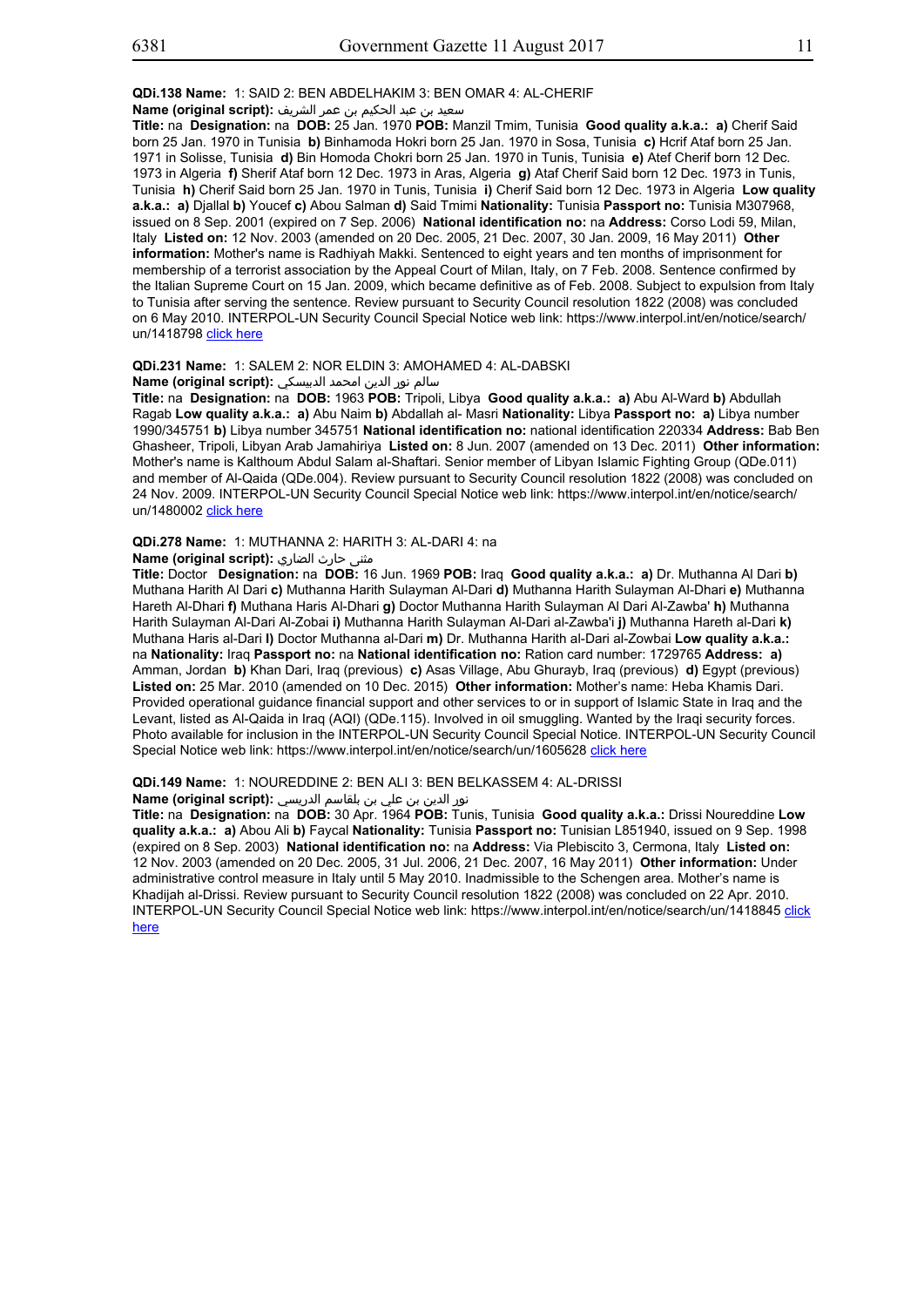**QDi.379 Name:** 1: ABD AL-AZIZ 2: ADAY 3: ZIMIN 4: AL-FADHIL

عبدالعزیز عدي زمین الفضیل **:(script original (Name**

**Title:** na **Designation:** na **DOB:** 27 Aug. 1981 **POB:** Kuwait **Good quality a.k.a.: a)** Abd al-Aziz Udai Samin al-Fadhli **b)** Abd al-Aziz Udai Samin al-Fadhl **c)** Abd al-Aziz Adhay Zimin al-Fadhli **d)** Abdalaziz Ad'ai Samin Fadhli al-Fadhali **Low quality a.k.a.:** na **Nationality:** na **Passport no:** na **National identification no:** 281082701081 **Address:** na **Listed on:** 21 Sep. 2015 **Other information:** Kuwait-based facilitator who provides financial services to, or in support of, Al-Nusrah Front for the People of the Levant (QDe.137) and Al-Qaida in the Arabian Peninsula (AQAP) (QDe.129). INTERPOL-UN Security Council Special Notice web link: https://www.interpol.int/en/notice/ search/un/5896797 click here

**QDi.059 Name:** 1: KHALID 2: ABD AL-RAHMAN 3: HAMD 4: AL-FAWAZ خالد عبد الرحمن حمد الفواز **:(script original (Name**

**Title:** na **Designation:** na **DOB:** 24 Aug. 1962 **POB:** Kuwait **Good quality a.k.a.: a)** Khaled Al-Fauwaz **b)** Khaled A. Al-Fauwaz **c)** Khalid Al-Fawwaz **d)** Khalik Al Fawwaz **e)** Khaled Al-Fawwaz **f)** Khaled Al Fawwaz **g)** Khalid Abdulrahman H. Al Fawaz **Low quality a.k.a.:** na **Nationality:** Saudi Arabia **Passport no:** 456682, issued on 6 Nov. 1990 (expired on 13 Sep. 1995) **National identification no:** na **Address:** United States of America **Listed on:** 24 Apr. 2002 (amended on 26 Nov. 2004, 23 Apr. 2007, 21 Oct. 2010, 4 Aug. 2014) **Other information:** Extradited from the United Kingdom to the United States of America on 5 Oct. 2012. Review pursuant to Security Council resolution 1822 (2008) was concluded on 22 Apr. 2010.. INTERPOL-UN Security Council Special Notice web link: https://www.interpol.int/en/notice/search/un/1423210 click here

#### **QDi.292 Name:** 1: OTHMAN 2: AHMED 3: OTHMAN 4: AL-GHAMDI

عثمان أحمد عثمان الغامدي **:(script original (Name**

**Title:** na **Designation:** na **DOB:** 27 May 1979 **POB:** Saudi Arabia **Good quality a.k.a.: a)** Othman al-Ghamdi born 27 May 1979 in Saudi Arabia **b)** Uthman al-Ghamdi born 27 May 1979 in Saudi Arabia **c)** Uthman al-Ghamidi born 27 May 1979 in Saudi Arabia **d)** Othman bin Ahmed bin Othman Alghamdi **e)** Othman Ahmed Othman Al Omairah (born in 1973 in Shabwa, Yemen, nationality: Yemeni) **f)** Uthman Ahmad Uthman al-Ghamdi **g)** Othman Ahmed Othman al-Omirah **Low quality a.k.a.: a)** Al Umairah al-Ghamdi **b)** Othman Bin Ahmed Bin Othman **Nationality:** Saudi Arabia **Passport no:** na **National identification no:** National Identification Number 1089516791 **Address:** Yemen **Listed on:** 16 Jun. 2011 (amended on 15 Apr. 2014) **Other information:** Operational commander of Al-Qaida in the Arabian Peninsula (AQAP) (QDe.129). Has been involved in raising funds and stockpiling arms for AQAP operations and activities in Yemen. Known associate of Qasim Yahya Mahdi al-Rimi (QDi.282) and Fahd Mohammed Ahmed al-Quso (deceased). Father's name is Ahmed Othman Al Omirah. INTERPOL-UN Security Council Special Notice web link: https://www.interpol.int/en/notice/search/un/4556107 click here

#### **QDi.332 Name:** 1: IBRAHIM 2: SULEIMAN 3: HAMAD 4: AL-HABLAIN

**Title:** na **Designation:** na **DOB:** 17 Dec. 1984 **POB:** Buraidah, Saudi Arabia **Good quality a.k.a.:** Barahim Suliman H. al Hblian **Low quality a.k.a.: a)** Abu Jabal **b)** Abu-Jabal **Nationality:** Saudi Arabia **Passport no:** Saudi Arabia F800691 **National identification no:** na **Address:** na **Listed on:** 23 Sep. 2014 **Other information:** Explosives expert and operative for the Abdallah Azzam Brigades (AAB) (QDe.144). Wanted by the Saudi Arabian Government for terrorism. Physical description: eye colour: dark; hair colour: dark; complexion: olive. Speaks Arabic. Photo available for inclusion in the INTERPOL-UN Security Council Special Notice. INTERPOL-UN Security Council Special Notice web link: https://www.interpol.int/en/notice/search/un/5817981 click here

#### **QDi.160 Name:** 1: FETHI 2: BEN HASSEN 3: BEN SALEM 4: AL-HADDAD

#### فتحي بن حسن بن سالم الحداد **:(script original (Name**

**Title:** na **Designation:** na **DOB: a)** 28 Jun. 1963 **b)** 28 Mar. 1963 **POB:** Tataouene, Tunisia **Good quality a.k.a.: a)** Fethi ben Assen Haddad **b)** Fathy Hassan al Haddad **Low quality a.k.a.:** na **Nationality:** Tunisia **Passport no:** Tunisian L183017, issued on 14 Feb. 1996 (expired on 13 Feb. 2001) **National identification no:** na **Address: a)** Number 184 Via Fulvio Testi – Cinisello Balsamo (MI), Italy **b)** Number 1 Via Porte Giove – Mortara (PV), Italy (Domicile) **Listed on:** 17 Mar. 2004 (amended on 26 Nov. 2004, 20 Dec. 2005, 21 Dec. 2007, 25 Jan. 2010, 16 May 2011) **Other information:** Italian Fiscal Code: HDDFTH63H28Z352V. Review pursuant to Security Council resolution 1822 (2008) was concluded on 30 Jul. 2009. INTERPOL-UN Security Council Special Notice web link: https://www.interpol.int/en/notice/search/un/1417054 click here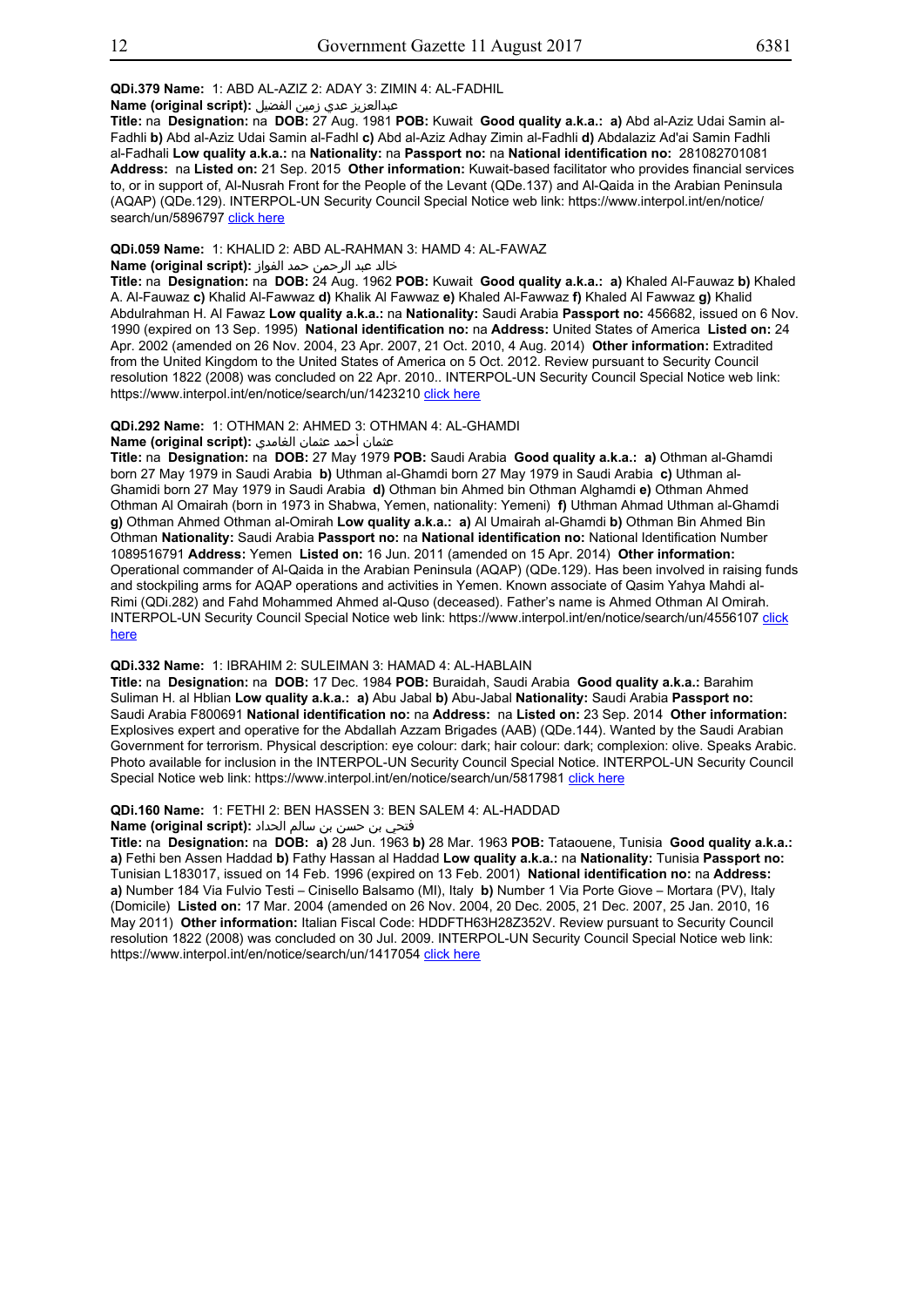# **QDi.140 Name:** 1: KAMAL 2: BEN MAOELDI 3: BEN HASSAN 4: AL-HAMRAOUI

كمال بن المولدي بن حسن الحمراوي **:(script original (Name**

**Title:** na **Designation:** na **DOB:** 21 Oct. 1977 **POB:** Beja, Tunisia **Good quality a.k.a.: a)** Hamroui Kamel ben Mouldi **b)** Hamraoui Kamel born 21 Nov. 1977 in Morocco **c)** Hamraoui Kamel born 21 Nov. 1977 in Tunisia **d)** Hamraoui Kamel born 21 Oct. 1977 in Tunisia **Low quality a.k.a.: a)** Kamel **b)** Kimo **Nationality:** Tunisia **Passport no:** Tunisian P229856, issued on 1 Nov. 2002 (expires on 31 Oct. 2007) **National identification no:** na **Address: a)** Via Bertesi Number 27, Cremona, Italy **b)** Via Plebiscito Number 3, Cremona, Italy **Listed on:** 12 Nov. 2003 (amended on 20 Dec. 2005, 31 Jul. 2006, 21 Dec. 2007, 16 May 2011) **Other information:** Mother's name is Khamisah al-Kathiri. Subject to a decree of expulsion, suspended on 17 Apr. 2007 by the European Court of Human Rights. Re-arrested in Italy on 20 May 2008. Inadmissible to the Schengen area. Review pursuant to Security Council resolution 1822 (2008) was concluded on 6 May 2010. INTERPOL-UN Security Council Special Notice web link: https://www.interpol.int/en/notice/search/un/1418954 click here

## **QDi.399 Name:** 1: BASSAM 2: AHMAD 3: AL-HASRI 4: na

#### بسام أحمد الحصري **:(script original (Name**

**Title:** na **Designation:** na **DOB: a)** 1 Jan. 1969 **b)** Approximately 1971 **POB: a)** Qalamun, Damascus Province, Syrian Arab Republic **b)** Ghutah, Damascus Province, Syrian Arab Republic **c)** Tadamon, Rif Dimashq, Syrian Arab Republic **Good quality a.k.a.:** Bassam Ahmad Husari **Low quality a.k.a.: a)** Abu Ahmad Akhlaq **b)** Abu Ahmad al-Shami **Nationality: a)** Syrian Arab Republic **b)** State of Palestine **Passport no:** na **National identification no:** na **Address:** Syrian Arab Republic (Southern. Location as of July 2016) **Listed on:** 22 Feb. 2017 **Other information:** Leader of Al-Nusrah Front for the People of the Levant (QDe.137) for southern Syrian Arab Republic since July 2016. INTERPOL-UN Security Council Special Notice web link: https://www.interpol.int/en/notice/search/ un/6013284 click here

#### **QDi.176 Name:** 1: IMAD 2: BEN BECHIR 3: BEN HAMDA 4: AL-JAMMALI

# عماد بن البشير بن حمدا الجمالي **:(script original (Name**

**Title:** na **Designation:** na **DOB:** 25 Jan. 1968 **POB:** Manzal Tmim, Nabul, Tunisia **Good quality a.k.a.:** na **Low quality a.k.a.:** na **Nationality:** Tunisia **Passport no:** Tunisian K693812, issued on 23 Apr. 1999 (expired on 22 Apr. 2004) **National identification no:** 01846592 **Address:** 4 Al-Habib Thamir Street, Manzal Tmim, Nabul, Tunisia (home address) **Listed on:** 23 Jun. 2004 (amended on 20 Dec. 2005, 31 Jul. 2006, 17 Oct. 2007, 13 Dec. 2011, 23 Feb. 2016) **Other information:** Italian Fiscal Code: JMM MDI 68A25 Z352D. Italian Judicial Authorities have issued a warrant of arrest against him, which had not been executed as of Sep. 2007. Imprisoned in Sousse Prison on 28 Jul. 2002 and sentenced to 10 years of imprisonment and administrative supervision. Released on 31 Jan. 2011 under a general amnesty. Mother's name is Jamilah. Review pursuant to Security Council resolution 1822 (2008) was concluded on 9 Apr. 2010. INTERPOL-UN Security Council Special Notice web link: https://www.interpol.int/en/ notice/search/un/1272790 click here

# **QDi.317 Name:** 1: ABU MOHAMMED 2: AL-JAWLANI 3: na 4: na

## أبو محمد الجولاني **:(script original (Name**

**Title:** na **Designation:** na **DOB:** Between 1975 and 1979 **POB:** Syrian Arab Republic **Good quality a.k.a.: a)** Abu Mohamed al-Jawlani (Abu Muhammad al-Jawlani, Abu Mohammed al-Julani, Abu Mohammed al-Golani, Abu Muhammad al-Golani, Abu Muhammad Aljawlani, Muhammad al-Jawlani (transliterations of original script name)) **b)** Amjad Muzaffar Hussein Ali al-Naimi born 1980 in Syrian Arab Republic ((Mother's name: Fatma Ali Majour. Address: Mosul, Souq al-Nabi Yunis) **Low quality a.k.a.: a)** الفاتح ، الفاتح شيخ) transliterations: Shaykh al-Fatih; Al Fatih ) (Translation: The Conqueror) (Nom de guerre) **b)** Abu Ashraf **Nationality:** Syrian Arab Republic **Passport no:** na **National identification no:** na **Address:** (Active in Syria as at Jun. 2013) **Listed on:** 24 Jul. 2013 (amended on 2 Jun. 2014, 10 Dec. 2015) **Other information:** Description: Dark complexion. Height: 1.70 m. Since Jan. 2012, he is the Leader of Al-Nusrah Front for the People of the Levant (QDe.137), a Syria-based group listed in May 2014, and previously listed as an alias of Al-Qaida in Iraq (AQI) (QDe.115) between 30 May 2013 and 13 May 2014. Associated with Aiman Muhammed Rabi al-Zawahiri (QDi.006). Wanted by the Iraqi security forces. Photo available for inclusion in the INTERPOL-UN Security Council Special Notice. INTERPOL-UN Security Council Special Notice web link: https://www.interpol.int/en/notice/search/un/5513535 click here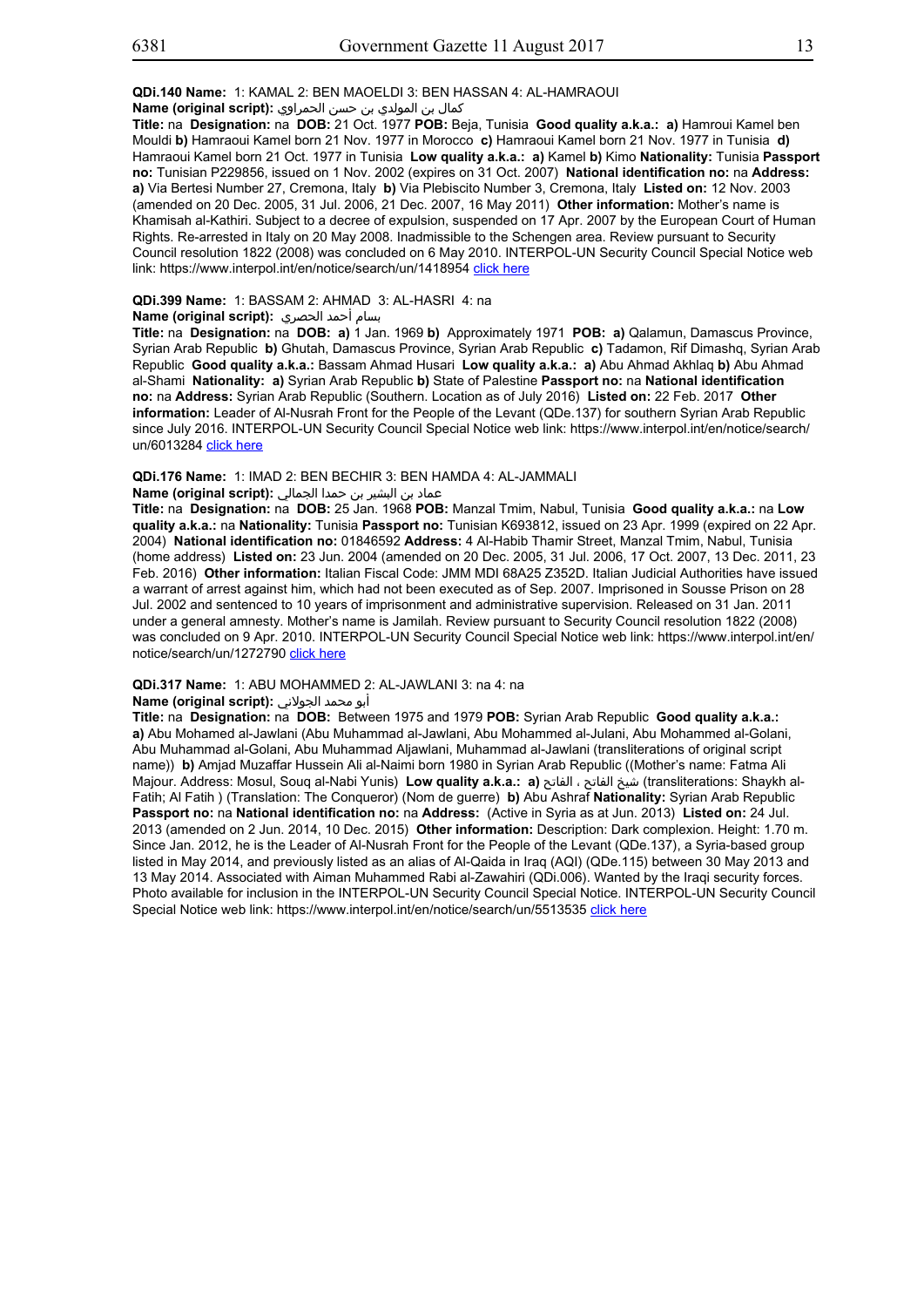**QDi.337 Name:** 1: MAYSAR ALI 2: MUSA 3: ABDALLAH 4: AL-JUBURI

**Title:** Amir **Designation:** na **DOB:** 1 Jun. 1976 **POB: a)** Al-Shura, Mosul, Iraq **b)** Harara, Ninawa Province, Iraq **Good quality a.k.a.: a)** Muyassir al-Jiburi **b)** Muyassir Harara **c)** Muyassir al-Shammari **d)** Muhammad Khalid Hassan **Low quality a.k.a.: a)** Al-Shammari **b)** Mus'ab al-Qahtani **c)** Abu Maria al-Qatani **Nationality:** Iraq **Passport no:** na **National identification no:** na **Address:** na **Listed on:** 23 Sep. 2014 **Other information:** Sharia amir of Al-Nusrah Front for the People of the Levant (QDe.137) as of early 2014. INTERPOL-UN Security Council Special Notice web link: https://www.interpol.int/en/notice/search/un/5818218 click here

**QDi.382 Name:** 1: SA'D 2: BIN SA'D 3: MUHAMMAD SHARIYAN 4: AL-KA'BI

# سعد بن سعد محمد شریان الكعبي **:(script original (Name**

**Title:** na **Designation:** na **DOB:** 15 Feb. 1972 **POB:** na **Good quality a.k.a.: a)** Sa'd bin Sa'd Muhammad Shiryan al-Ka'bi **b)** Sa'd Sa'd Muhammad Shiryan al-Ka'bi **c)** Sa'd al-Sharyan al-Ka'bi **Low quality a.k.a.: a)** Abu Haza' **b)** Abu Hazza' **c)** Umar al-Afghani **d)** Abu Sa'd **e)** Abu Suad **Nationality:** Qatar **Passport no:** Qatar 00966737 **National identification no:** na **Address:** na **Listed on:** 21 Sep. 2015 **Other information:** Qatar-based facilitator who provides financial services to, or in support of, Al-Nusrah Front for the People of the Levant (QDe.137). INTERPOL-UN Security Council Special Notice web link: https://www.interpol.int/en/notice/search/un/5896810 click here

## **QDi.318 Name:** 1: MUHAMMAD 2: JAMAL 3: ABD-AL RAHIM AHMAD 4: AL-KASHIF

محمد جمال عبدالرحيم أحمد الكاشف **:Name (original script**)

**Title:** na **Designation:** na **DOB: a)** 1 Jan. 1964 **b)** 1 Feb. 1964 **POB:** Cairo, Egypt **Good quality a.k.a.: a)** Muhammad Jamal Abdo Al-Kashif **b)** Muhammad Jamal Abdo Al Kashef **c)** Muhammad Jamal Abd-Al Rahim Ahmad Al-Kashif **d)** Muhammad Jamal Abd-Al Rahim Al-Kashif **e)** Muhammad Jamal Abdu **f)** Muhammad Jamal **Low quality a.k.a.: a)** Muhammad Jamal Abu Ahmad (nom de guerre) **b)** Abu Ahmad (nom de guerre) **c)** Abu Jamal (nom de guerre) **d)** Muhammad Gamal Abu Ahmed **e)** Mohammad Jamal Abdo Ahmed (nom de guerre) **f)** Muhammad Jamal Abduh (nom de guerre) **g)** Muhammad Jamal Ahmad Abdu (nom de guerre) **h)** Riyadh (nom de guerre) **Nationality:** Egypt **Passport no: a)** Egypt number 6487, issued on 30 Jan. 1986 (issued under name Muhammad Jamal Abdu) **b)** Egypt (issued in 1993, under name Muhammad Jamal Abd-Al Rahim Ahmad Al-Kashif) **c)** Yemen number 388181 (issued under name Muhammad Jamal Abd-Al Rahim Al-Kashif) **National identification no:** na **Address:** Egypt **Listed on:** 21 Oct. 2013 **Other information:** Trained in Afghanistan in the late 1980s with Al-Qaida (QDe.004) to make bombs. Former top military commander of the Egyptian Islamic Jihad (QDe.003). Since 2011, established Muhammad Jamal Network (MJN) (QDe.136) and terrorist training camps in Egypt and Libya. Conducted MJN's terrorist activities with support from Al-Qaida in the Arabian Peninsula (AQAP) (QDe.129). Reported to be involved in the attack on the United States Mission in Benghazi, Libya, on 11 Sep. 2012. Headed Nasr City terrorist cell in Egypt in 2012. Linked to Aiman al-Zawahiri (QDi.006) and the leadership of AQAP and the Organization of Al-Qaida in the Islamic Maghreb (AQIM) (QDe.014). Arrested and imprisoned multiple times by Egyptian authorities since ca. 2000. Released in 2011 but re-arrested by Egyptian authorities in Nov. 2012. Imprisoned in Egypt pending trial as of Sep. 2013. Wife's name is Samah 'Ali Al-Dahabani (Yemeni national). INTERPOL-UN Security Council Special Notice web link: https://www.interpol.int/en/notice/search/un/5719795 click here

#### **QDi.380 Name:** 1: ABD AL-LATIF 2: BIN ABDALLAH 3: SALIH MUHAMMAD 4: AL-KAWARI عبداللطیف بن عبدلله صالح محمد الكواري **:(script original (Name**

**Title:** na **Designation:** na **DOB:** 28 Sep. 1973 **POB:** na **Good quality a.k.a.: a)** Abd-al-Latif Abdallah Salih al-Kawari **b)** Abd-al-Latif Abdallah Salih al-Kuwari **c)** Abd-al-Latif Abdallah al-Kawwari **d)** Abd-al-Latif Abdallah al-Kawari **e)** Abu Ali al-Kawari **Low quality a.k.a.:** na **Nationality:** Qatar **Passport no: a)** Qatar number 01020802 **b)** Qatar number 00754833, issued on 20 May 2007 **c)** Qatar number 00490327, issued on 28 Jul. 2001 **National identification no:** 27363400684 **Address:** Al-Laqtah, Qatar **Listed on:** 21 Sep. 2015 **Other information:** Qatarbased facilitator who provides financial services to, or in support of, Al-Qaida (QDe.004). INTERPOL-UN Security Council Special Notice web link: https://www.interpol.int/en/notice/search/un/5896805 click here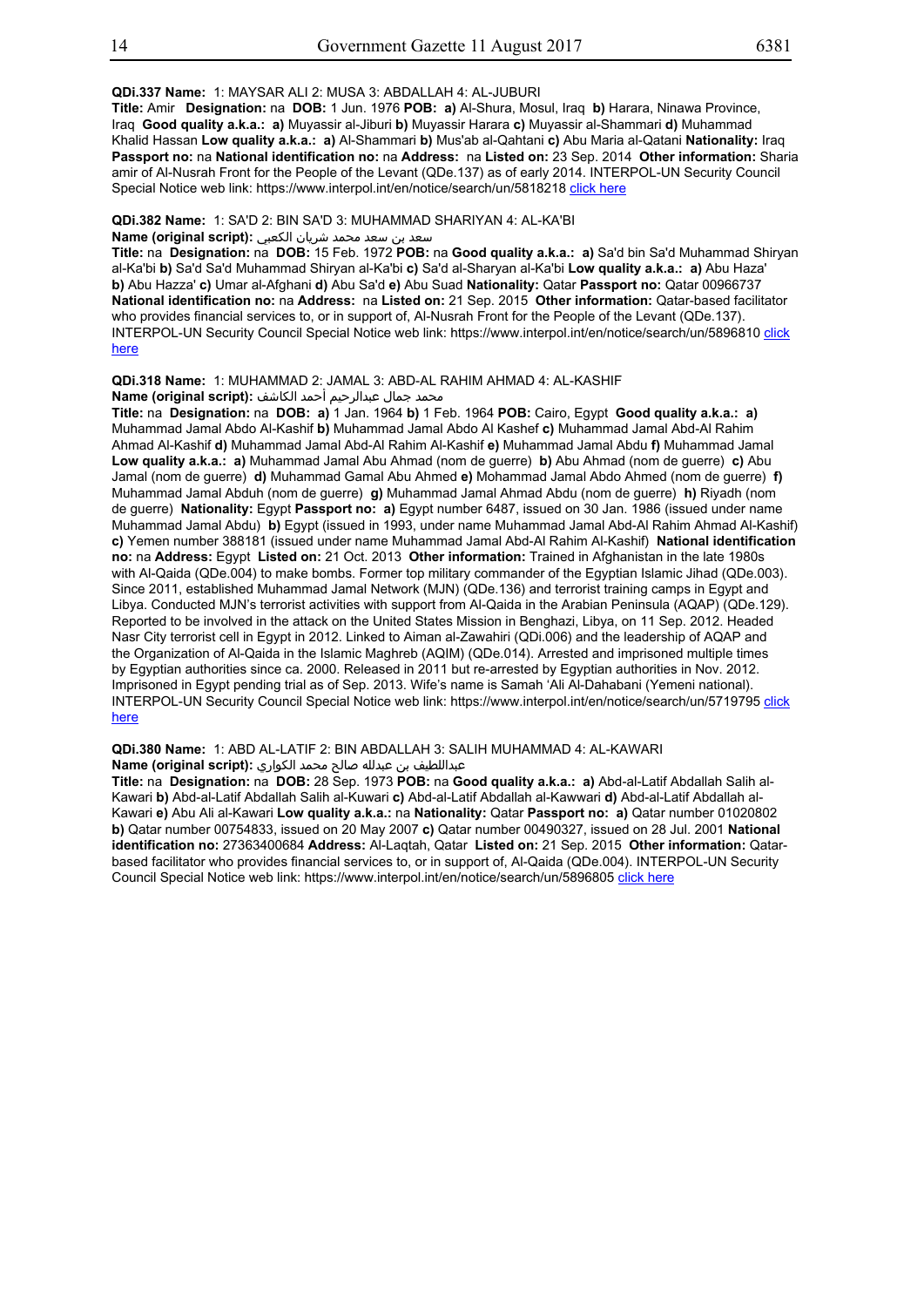## **QDi.177 Name:** 1: HABIB 2: BEN 3: AHMED 4: AL-LOUBIRI

## حبيب بن احمد اللوبيري **:(script original (Name**

**Title:** na **Designation:** na **DOB:** 17 Nov. 1961 **POB:** Manzal Tmim, Nabul, Tunisia **Good quality a.k.a.:** Al-Habib ben Ahmad ben al-Tayib al-Lubiri **Low quality a.k.a.:** na **Nationality:** Tunisia **Passport no:** Tunisian M788439, issued on 20 Oct. 2001 (expires on 19 Oct. 2006) **National identification no:** 01817002 **Address:** Salam Marnaq Ben Arous district, Sidi Mesoud, Tunisia **Listed on:** 23 Jun. 2004 (amended on 20 Dec. 2005, 17 Oct. 2007, 10 Aug. 2009, 13 Dec. 2011, 23 Feb. 2016) **Other information:** Italian Fiscal Code: LBR HBB 61S17 Z352F. In detention in Tunisia as at Dec. 2009. Mother's name is Fatima al-Galasi. Review pursuant to Security Council resolution 1822 (2008) was concluded on 9 Apr. 2010. INTERPOL-UN Security Council Special Notice web link: https://www.interpol.int/en/notice/search/un/1418944 click here

#### **QDi.074 Name:** 1: TAREK 2: BEN HABIB 3: BEN AL-TOUMI 4: AL-MAAROUFI

## طارق بن الحبيب بن التومي المعروفي **:(script original (Name**

**Title:** na **Designation:** na **DOB:** 23 Nov. 1965 **POB:** Ghardimaou, Tunisia **Good quality a.k.a.: a)** Abu Ismail **b)** Abou Ismail el Jendoubi **c)** Abou Ismail Al Djoundoubi **Low quality a.k.a.:** na **Nationality:** Tunisia **Passport no:** Tunisian E590976, issued on 19 Jun. 1987 (expired on 18 Jun. 1992) **National identification no:** na **Address:** Rue Léon Théodore Number 107/1, 1090 Jette, Brussels, Belgium **Listed on:** 3 Sep. 2002 (amended on 26 Nov. 2004, 20 Dec. 2005, 31 Jul. 2006, 3 Jul. 2007, 10 Aug. 2009, 25 Jan. 2010, 23 Dec. 2010) **Other information:** Belgian nationality withdrawn on 26 Jan. 2009. In detention in Nivelles, Belgium, as of Oct. 2010. Review pursuant to Security Council resolution 1822 (2008) was concluded on 8 Jun. 2010. INTERPOL-UN Security Council Special Notice web link: https://www.interpol.int/en/notice/search/un/1418920 click here

#### **QDi.320 Name:** 1: ABD-AL-HAMID 2: AL-MASLI 3: na 4: na

#### **Name (original script):** المصلي عبدالحميد

**Title:** na **Designation:** na **DOB:** 1976 **POB: a)** Darnah, Libya **b)** Danar, Libya **Good quality a.k.a.: a)** Abdal-Hamid Muhammad Abd-al-Hamid Al-Masli **b)** Abd-al-Hamid Musalli **c)** Hamid Masli **Low quality a.k.a.: a)** Hamza al-Darnawi **b)** Hamzah al-Darnawi **c)** Hamza Darnawi **d)** Hamzah Darnawi **e)** Hamzah Dirnawi **f)** Hamza Darnavi **g)** Hamza al-Darnavi **h)** Abdullah Darnawi **i)** Abu-Hamzah al-Darnawi **Nationality:** Libya **Passport no:** na **National identification no:** na **Address:** (Reportedly located in Waziristan, Federally Administered Tribal Areas, Pakistan) **Listed on:** 26 Nov. 2013 **Other information:** Leader and trainer of an Al-Qaida electronics and explosives workshop producing improvised explosive device components. INTERPOL-UN Security Council Special Notice web link: https://www.interpol.int/en/notice/search/un/5757961 click here

## **QDi.330 Name:** 1: AZZAM 2: ABDULLAH 3: ZUREIK 4: AL-MAULID AL-SUBHI

**Title:** na **Designation:** na **DOB:** 12 Apr. 1976 **POB:** Al Baraka, Saudi Arabia **Good quality a.k.a.: a)** Mansur al-Harbi **b)** Azzam al-Subhi **c)** Azam Abdallah Razeeq al Mouled Alsbhua **d)** Abu Muslem al-Maky **e)** Abu Suliman al-Harbi **f)** Abu Abdalla al-Harbi **g)** Azam A.R. Alsbhua **Low quality a.k.a.:** na **Nationality:** Saudi Arabia **Passport no:** Saudi Arabia C389664, issued on 15 Sep. 2000 **National identification no:** na **Address:** na **Listed on:** 23 Sep. 2014 **Other information:** Has ties to numerous senior Al-Qaida (QDe.004) leaders. Wanted by the Saudi Arabian Government for terrorism. Father's name is Abdullah Razeeq al Mouled al Sbhua. Physical description: eye colour: dark; hair colour: dark; complexion: dark. Speaks Arabic. Photo available for inclusion in the INTERPOL-UN Security Council Special Notice. INTERPOL-UN Security Council Special Notice web link: https://www.interpol.int/en/notice/ search/un/5817930 click here

## **QDi.276 Name:** 1: AKRAM 2: TURKI 3: HISHAN 4: AL-MAZIDIH

أكرم تركي هاشم المزيده **:(script original (Name**

**Title:** na **Designation:** na **DOB: a)** 1974 **b)** 1975 **POB:** na **Good quality a.k.a.:** Akram Turki Al-Hishan **Low quality a.k.a.: a)** Abu Jarrah **b)** Abu Akram **Nationality:** na **Passport no:** na **National identification no:** na **Address: a)** Deir ez-Zor Governorate, Syrian Arab Republic **b)** Iraq **Listed on:** 11 Mar. 2010 (amended on 15 Jan. 2016, 10 Dec. 2015) **Other information:** Other possible date of birth: 1979. He is a cousin of Ghazy Fezza Hishan Al Mazidih (QDi.277). Financial facilitator of the Islamic State in Iraq and the Levant, listed as Al-Qaida in Iraq (AQI) (QDe.115) as of 2015. INTERPOL-UN Security Council Special Notice web link: https://www.interpol.int/en/notice/ search/un/1605607 click here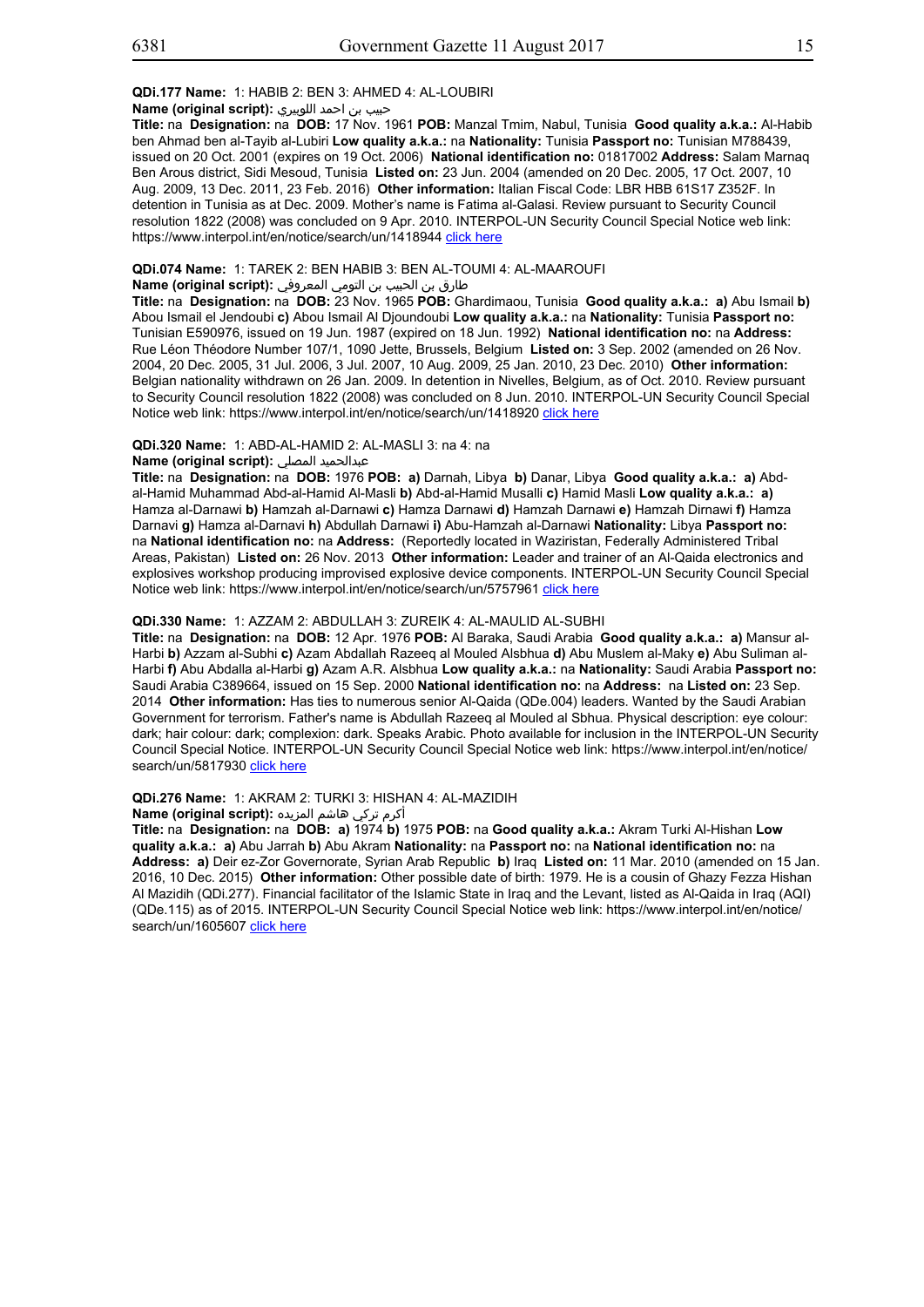## **QDi.277 Name:** 1: GHAZY 2: FEZZA 3: HISHAN 4: AL-MAZIDIH

غازي فيزا هاشم المزيده **:(script original (Name**

**Title:** na **Designation:** na **DOB: a)** 1974 **b)** 1975 **POB:** na **Good quality a.k.a.: a)** Ghazy Fezzaa Hishan **b)** Mushari Abd Aziz Saleh Shlash **Low quality a.k.a.: a)** Abu Faysal **b)** Abu Ghazzy **Nationality:** na **Passport no:** na **National identification no:** na **Address: a)** Syrian Arab Republic **b)** Iraq **Listed on:** 11 Mar. 2010 (amended on 10 Dec. 2015) **Other information:** He is a cousin of Akram Turki Hishan Al Mazidih (QDi.276). Terrorist attack organizer for the Islamic State in Iraq and the Levant, listed as Al-Qaida in Iraq (AQI) (QDe.115) as of 2015. INTERPOL-UN Security Council Special Notice web link: https://www.interpol.int/en/notice/search/un/1516793 click here

## **QDi.377 Name:** 1: MUHANNAD 2: AL-NAJDI 3: na 4: na

**Title:** na **Designation:** na **DOB:** 19 May 1984 **POB:** al-Duwadmi, Saudi Arabia **Good quality a.k.a.:** 'Ali Manahi 'Ali al-Mahaydali al-'Utaybi **Low quality a.k.a.:** Ghassan al-Tajiki **Nationality:** Saudi Arabia **Passport no:** na **National identification no:** na **Address:** na **Listed on:** 29 Feb. 2016 **Other information:** Syria-based Al-Qaida (QDe.004) facilitator. Involved in the development of improvised explosive devices for use in Afghanistan and Syrian Arab Republic since at least 2010. INTERPOL-UN Security Council Special Notice web link: https://www.interpol.int/ en/notice/search/un/5930722 click here

## **QDi.334 Name:** 1: 'ABD AL-RAHMAN 2: BIN 'UMAYR 3: AL-NU'AYMI 4: na

**Title:** na **Designation:** na **DOB:** 1954 **POB:** Doha, Qatar **Good quality a.k.a.: a)** Abd al-Rahman bin 'Amir al-Na'imi **b)** 'Abd al-Rahman al-Nu'aimi **c)** 'Abd al-Rahman bin 'Amir al-Nu'imi **d)** 'Abd al-Rahman bin 'Amir al-Nu'aymi **e)** 'Abdallah Muhammad al-Nu'aymi **f)** 'Abd al-Rahman al-Nua'ymi **g)** A. Rahman al-Naimi **h)** Abdelrahman Imer al Jaber al Naimeh **i)** A. Rahman Omair J Alnaimi **j)** Abdulrahman Omair al Neaimi **Low quality a.k.a.:** na **Nationality:** Qatar **Passport no:** Qatari passport number 00868774 (expired on 27 Apr. 2014) **National identification no:** Qatari identification number 25463401784 (expires on 6 Dec. 2019) **Address:** na **Listed on:** 23 Sep. 2014 (amended on 15 Feb. 2017) **Other information:** Financier and facilitator for Al-Qaida (QDe.004) and Al-Qaida in Iraq (QDe.115). INTERPOL-UN Security Council Special Notice web link: https://www.interpol.int/en/notice/search/ un/5817985 click here

#### **QDi.273 Name:** 1: FAZEEL-A-TUL 2: SHAYKH ABU MOHAMMED 3: AMEEN 4: AL-PESHAWARI

**Title:** na **Designation:** na **DOB: a)** Approximately 1967 **b)** Approximately 1961 **c)** Approximately 1973 **POB:** Shunkrai village, Sarkani District, Konar Province, Afghanistan **Good quality a.k.a.: a)** Shaykh Aminullah **b)** Sheik Aminullah **c)** Abu Mohammad Aminullah Peshawari **d)** Abu Mohammad Amin Bishawri **e)** Abu Mohammad Shaykh Aminullah Al-Bishauri **f)** Shaykh Abu Mohammed Ameen al-Peshawari **g)** Shaykh Aminullah Al-Peshawari **Low quality a.k.a.:** na **Nationality:** Afghan **Passport no:** na **National identification no:** na **Address:** Ganj District, Peshawar, Pakistan **Listed on:** 29 Jun. 2009 (amended on 24 Jul. 2013) **Other information:** Associated with Al-Qaida (QDe.004). Head of Ganj madrasa, a.k.a. Madrasa Jamia Taleemul Quran wal Hadith, a.k.a. Madrasa Taleemul Quran wal Sunnah, located at the Ganj Gate, Phandu Road, Peshawar, Pakistan. INTERPOL-UN Security Council Special Notice web link: https://www.interpol.int/en/notice/search/un/1578086 click here

## **QDi.339 Name:** 1: 'ABD AL-RAHMAN 2: MUHAMMAD 3: MUSTAFA 4: AL-QADULI

**Title:** na **Designation:** na **DOB: a)** 1959 **b)** 1957 **POB:** Mosul, Ninawa Province, Iraq **Good quality a.k.a.: a)** 'Abd al-Rahman Muhammad Mustafa Shaykhlari **b)** Umar Muhammad Khalil Mustafa **c)** Abdul Rahman Muhammad al-Bayati **d)** Tahir Muhammad Khalil Mustafa al-Bayati **e)** Aliazra Ra'ad Ahmad **Low quality a.k.a.: a)** Abu-Shuayb **b)** Hajji Iman **c)** Abu Iman **d)** Abu Ala **e)** Abu Hasan **f)** Abu Muhammad **g)** Abu Zayna **Nationality:** Iraq **Passport no:** na **National identification no:** na **Address:** na **Listed on:** 23 Sep. 2014 **Other information:** Senior Islamic State in Iraq and the Levant (ISIL), listed as Al-Qaida in Iraq (AQI) (QDe.115), official. Previously served as a representative of AQI to Al-Qaida (QDe.004) senior leadership in Pakistan. INTERPOL-UN Security Council Special Notice web link: https://www.interpol.int/en/notice/search/un/5818223 click here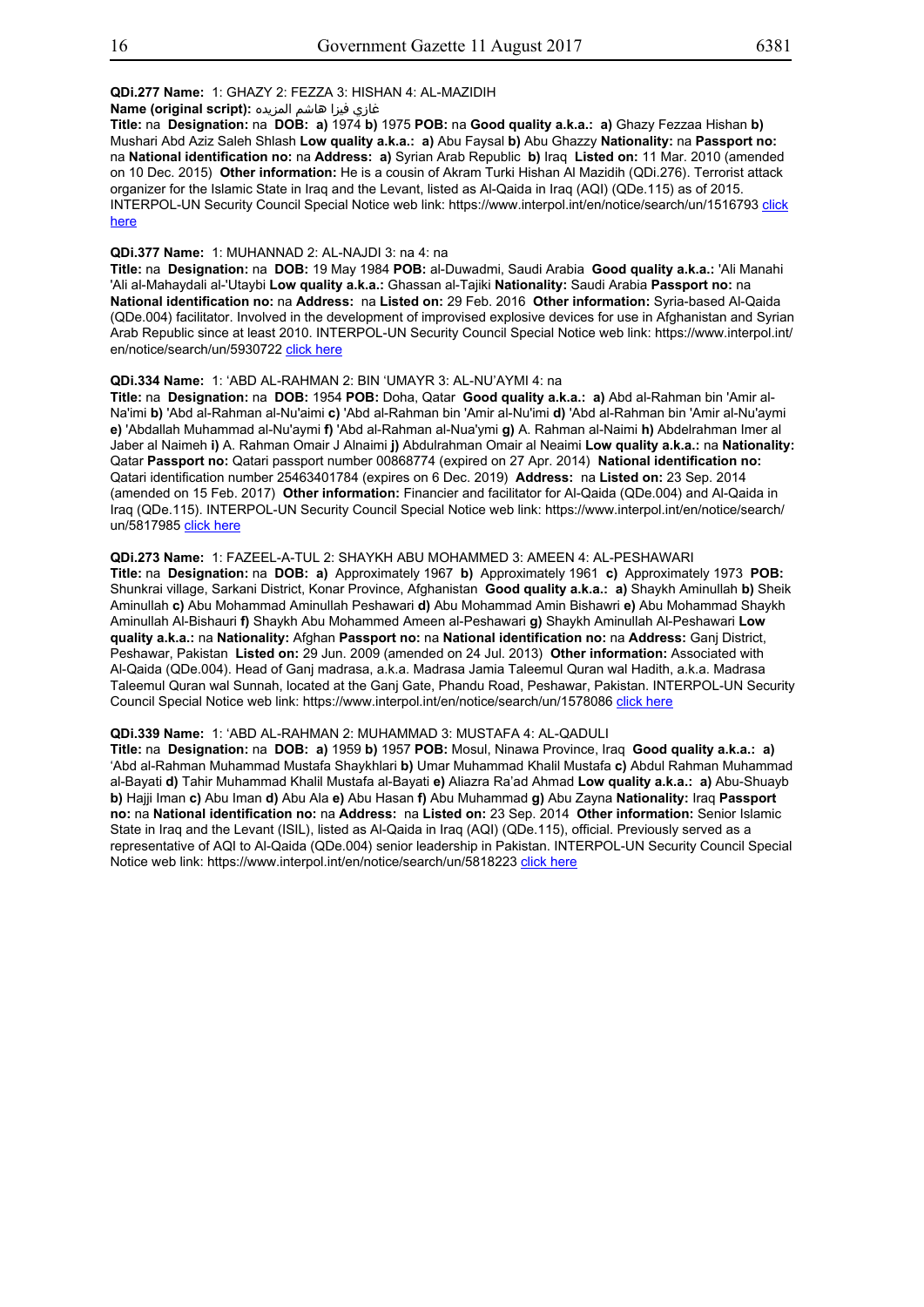## **QDi.402 Name:** 1: NAYIF 2: SALIH 3: SALIM 4: AL-QAYSI

## نايف صالح سالم القيسي **:(script original (Name**

**Title:** na **Designation:** na **DOB:** 1983 **POB:** Al Baydah Governorate, Yemen **Good quality a.k.a.:** Naif Saleh Salem al Qaisi **Low quality a.k.a.:** Nayif al-Ghaysi **Nationality:** Yemen **Passport no:** Yemen 04796738 **National identification no:** na **Address: a)** Al-Baydah Governorate, Yemen **b)** Sana'a, Yemen (previous location) **Listed on:** 22 Feb. 2017 **Other information:** Senior official and a financial supporter of Al-Qaida in the Arabian Peninsula (AQAP) (QDe.129). Facilitated the expansion of AQAP in al-Bayda Governorate, Yemen. Involved in planning AQAP's militant operations in Yemen and financed AQAP training camps in 2015. INTERPOL-UN Security Council Special Notice web link: https://www.interpol.int/en/notice/search/un/6013291 click here

## **QDi.282 Name:** 1: QASIM 2: MOHAMED 3: MAHDI 4: AL-RIMI

#### قاسم محمد مهدي الريمي **:(script original (Name**

**Title:** na **Designation:** na **DOB:** 5 Jun. 1978 **POB:** Raymah village, Sanaa Governorate (ريمة (, Yemen **Good quality a.k.a.: a)** Qasim Al-Rimi **b)** Qasim al-Raymi **c)** Qassim al-Raymi **d)** Qasim al-Rami **e)** Qasim Mohammed Mahdi Al Remi **f)** Qassim Mohammad Mahdi Al Rimi **Low quality a.k.a.: a)** Qasim Yahya Mahdi 'Abd al-Rimi **b)** Abu Hurayah al-Sana'ai **c)** Abu 'Ammar **d)** Abu Hurayrah **Nationality:** Yemen **Passport no:** Yemeni 00344994, issued on 3 Jul. 1999, issued in Sanaa **National identification no:** Yemeni national identification number 973406, issued on 3 Jul. 1996 **Address:** Yemen **Listed on:** 11 May 2010 (amended on 15 Apr. 2014, 24 Jun. 2016) **Other information:** Mother's name: Fatima Muthanna Yahya. Photo available for inclusion in the INTERPOL-UN Security Council Special Notice. Leader of Al-Qaida in the Arabian Peninsula (QDe.129) since Jun. 2015, pledged loyalty to Aiman al-Zawahiri (QDi.006). INTERPOL-UN Security Council Special Notice web link: https://www.interpol.int/en/ notice/search/un/4470245 click here

## **QDi.369 Name:** 1: MU'TASSIM 2: YAHYA 3: 'ALI 4: AL-RUMAYSH

**Title:** na **Designation:** na **DOB:** 4 Jan. 1973 **POB:** Jeddah, Saudi Arabia **Good quality a.k.a.:** na **Low quality a.k.a.: a)** Rayhanah **b)** Abu-Rayhanah **c)** Handalah **d)** Abu-Rayhanah al-'Ansari al-Jeddawi **Nationality:** Yemen **Passport no:** Yemen 01055336 **National identification no:** alien registration number 2054275397, issued on 22 Jul. 1998 **Address:** na **Listed on:** 29 Sep. 2015 **Other information:** Financial and foreign fighter facilitator for Islamic State in Iraq and the Levant, listed as Al-Qaida in Iraq (QDe.115). Member of Al-Qaida in the Arabian Peninsula (AQAP) (QDe.129) since at least Jun. 2014. INTERPOL-UN Security Council Special Notice web link: https://www.interpol.int/en/notice/search/un/5897317 click here

## **QDi.381 Name:** 1: HAMAD 2: AWAD 3: DAHI SARHAN 4: AL-SHAMMARI

## حمد عوض ضاحي سرحان الشمري **:(script original (Name**

**Title:** na **Designation:** na **DOB:** 31 Jan. 1984 **POB:** na **Good quality a.k.a.:** na **Low quality a.k.a.:** Abu Uqlah al-Kuwaiti **Nationality:** Kuwait **Passport no:** Kuwait 155454275 **National identification no:** identity card 284013101406 **Address:** na **Listed on:** 21 Sep. 2015 **Other information:** Kuwait-based facilitator who provides financial services to, or in support of, Al-Qaida (QDe.004) and Al-Nusrah Front for the People of the Levant (QDe.137). INTERPOL-UN Security Council Special Notice web link: https://www.interpol.int/en/notice/search/ un/5896809 click here

#### **QDi.384 Name:** 1: ALI MUSA 2: AL-SHAWAKH 3: na 4: na

**Title:** na **Designation:** na **DOB:** 1973 **POB:** Sahl Village, Raqqa Province, Syrian Arab Republic **Good quality a.k.a.: a)** 'Ali Musa al-Shawagh **b)** 'Ali Musa al-Shawagh **c)** Ali al-Hamoud al-Shawakh **d)** Ibrahim al-Shawwakh **e)** Muhammad 'Ali al-Shawakh **Low quality a.k.a.: a)** Abu Luqman **b)** Ali Hammud **c)** Abdullah Shuwar al-Aujayd **d)** Ali Awas **e)** 'Ali Derwish **f)** 'Ali al-Hamud **g)** Abu Luqman al-Sahl **h)** Abu Luqman al-Suri **i)** Abu Ayyub **Nationality:** Syrian Arab Republic **Passport no:** na **National identification no:** na **Address:** Syrian Arab Republic **Listed on:** 29 Feb. 2016 **Other information:** A leader of Islamic State in Iraq and the Levant (ISIL), listed as Al-Qaida in Iraq (QDe.115). As of Jun, 2015, al-Shawakh was the ISIL governor of Aleppo. INTERPOL-UN Security Council Special Notice web link: https://www.interpol.int/en/notice/search/un/5930729 click here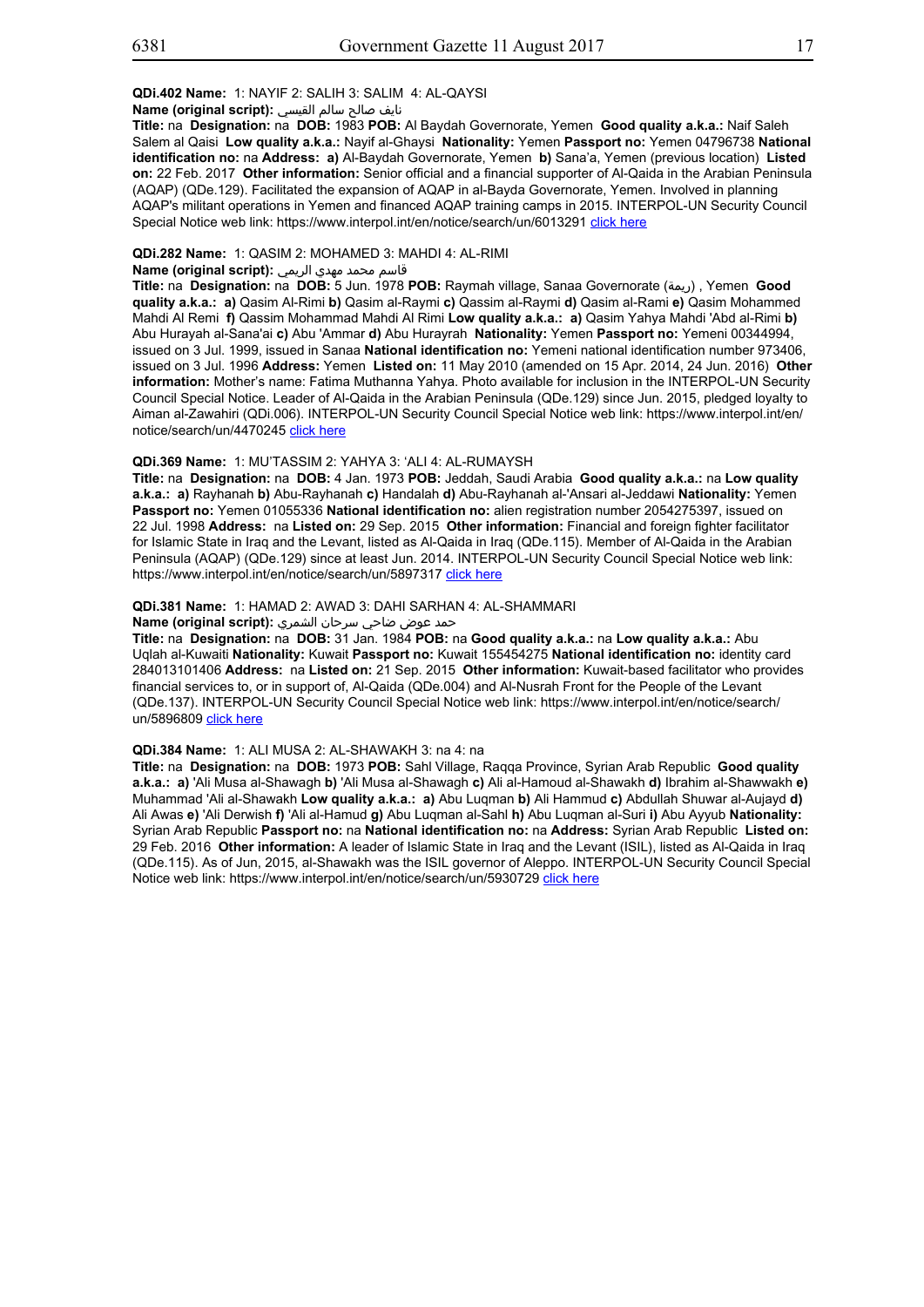## **QDi.385 Name:** 1: HASAN 2: AL-SALAHAYN 3: SALIH 4: AL-SHA'ARI

**Title:** na **Designation:** na **DOB:** 1975 **POB:** Derna, Libya **Good quality a.k.a.:** Husayn al-Salihin Salih al-Sha'iri **Low quality a.k.a.: a)** Abu Habib al-Libi **b)** Hasan Abu Habib **Nationality:** Libya **Passport no:** Libya 542858 **National identification no:** Libya national identification number 55252, issued in Derna, Libya **Address:** Libya **Listed on:** 29 Feb. 2016 **Other information:** Facilitator for Islamic State in Iraq and the Levant (ISIL), listed as Al-Qaida in Iraq (QDe.115). INTERPOL-UN Security Council Special Notice web link: https://www.interpol.int/en/notice/ search/un/5930734 click here

#### **QDi.253 Name:** 1: KHALIFA 2: MUHAMMAD 3: TURKI 4: AL-SUBAIY

## خليفة محمد تركي السبيعي **:(script original (Name**

**Title:** na **Designation:** na **DOB:** 1 Jan. 1965 **POB:** Doha, Qatar **Good quality a.k.a.: a)** Khalifa Mohd Turki Alsubaie **b)** Khalifa Mohd Turki al-Subaie **c)** Khalifa Al-Subayi **d)** Khalifa Turki bin Muhammad bin al-Suaiy **Low quality a.k.a.: a)** Abu Mohammed al-Qatari **b)** Katrina **Nationality:** Qatar **Passport no:** Qatar 00685868, issued on 5 Feb. 2006, issued in Doha (expiring on 4 Feb. 2011) **National identification no:** 26563400140 **Address:** Doha, Qatar **Listed on:** 10 Oct. 2008 (amended on 25 Jan. 2010, 15 Nov. 2012, 19 Feb. 2015) **Other information:** Qatar-based terrorist financier and facilitator who has provided financial support to, and acted on behalf of, the senior leadership of Al-Qaida (QDe.004), including moving recruits to Al-Qaida training camps in South Asia. In Jan. 2008, convicted in absentia by the Bahraini High Criminal Court for financing terrorism, undergoing terrorist training, facilitating the travel of others to receive terrorist training abroad, and for membership in a terrorist organization. Arrested in Qatar in Mar. 2008. Served his sentence in Qatar and has been released from detention. Mother's name is Hamdah Ahmad Haidoos. INTERPOL-UN Security Council Special Notice web link: https://www.interpol.int/en/ notice/search/un/5834918 click here

#### **QDi.151 Name:** 1: MOURAD 2: BEN ALI 3: BEN AL-BASHEER 4: AL-TRABELSI

#### مراد بن علي بن البشير الطرابلسي **:(script original (Name**

**Title:** na **Designation:** na **DOB:** 20 May 1969 **POB:** Manzil Tmim, Tunisia **Good quality a.k.a.: a)** Aboue Chiba Brahim born 2 Sep. 1966 in Libya **b)** Arouri Taoufik born 2 Sep. 1964 in Tunisia **c)** Ben Salah Adnan born 2 Apr. 1966 in Tunisia **d)** Sassi Adel born 2 Sep. 1966 in Tunisia **e)** Salam Kamel born 2 Feb. 1963 in Tunisia **f)** Salah Adnan born 4 Feb. 1965 in Algeria **g)** Arouri Faisel born 2 Mar. 1965 in Tunisia **h)** Bentaib Amour born 9 Feb. 1965 in Morocco **i)** Adnan Salah born 1 Apr. 1966 in Tunisia **j)** Hasnaoui Mellit (born in 1972 in Morocco) **k)** Arouri Taoufik ben Taieb born 9 Feb. 1964 in Tunisia **l)** Abouechiba Brahim born 2 Sep. 1966 in Lebanon **m)** Farid Arouri born 2 Jun. 1964 in Tunisia **n)** Ben Magid born 2 Jun. 1966 in Lebanon **o)** Maci Ssassi born 2 Jun. 1972 in Libya **p)** Salah ben Anan born 2 Apr. 1966 in Tunisia **q)** Hasnaui Mellit (born in 1972 in Morocco) **Low quality a.k.a.:** Abou Djarrah **Nationality:** Tunisia **Passport no:** Tunisia G827238, issued on 1 Jun. 1996 (expired on 31 May 2001) **National identification no:** 05093588 **Address:** Libya Street Number 9, Manzil Tmim, Nabeul, Tunisia **Listed on:** 12 Nov. 2003 (amended on 20 Dec. 2005, 10 Aug. 2009, 16 May 2011, 23 Feb. 2016) **Other information:** Extradited from Italy to Tunisia on 13 Dec. 2008. Imprisoned in Mornaguia Prison on 29 Nov. 2011 pursuant to an order issued by the Court of First Instance of Grombalia for excavation of artefacts without a licence (case No. 12680/2011). Released on 27 Dec. 2011 after charges against him were dismissed. Inadmissible to the Schengen area. Mother's name is Mabrukah al-Yazidi. Review pursuant to Security Council resolution 1822 (2008) was concluded on 22 Apr. 2010. INTERPOL-UN Security Council Special Notice web link: https://www.interpol.int/ en/notice/search/un/1418911 click here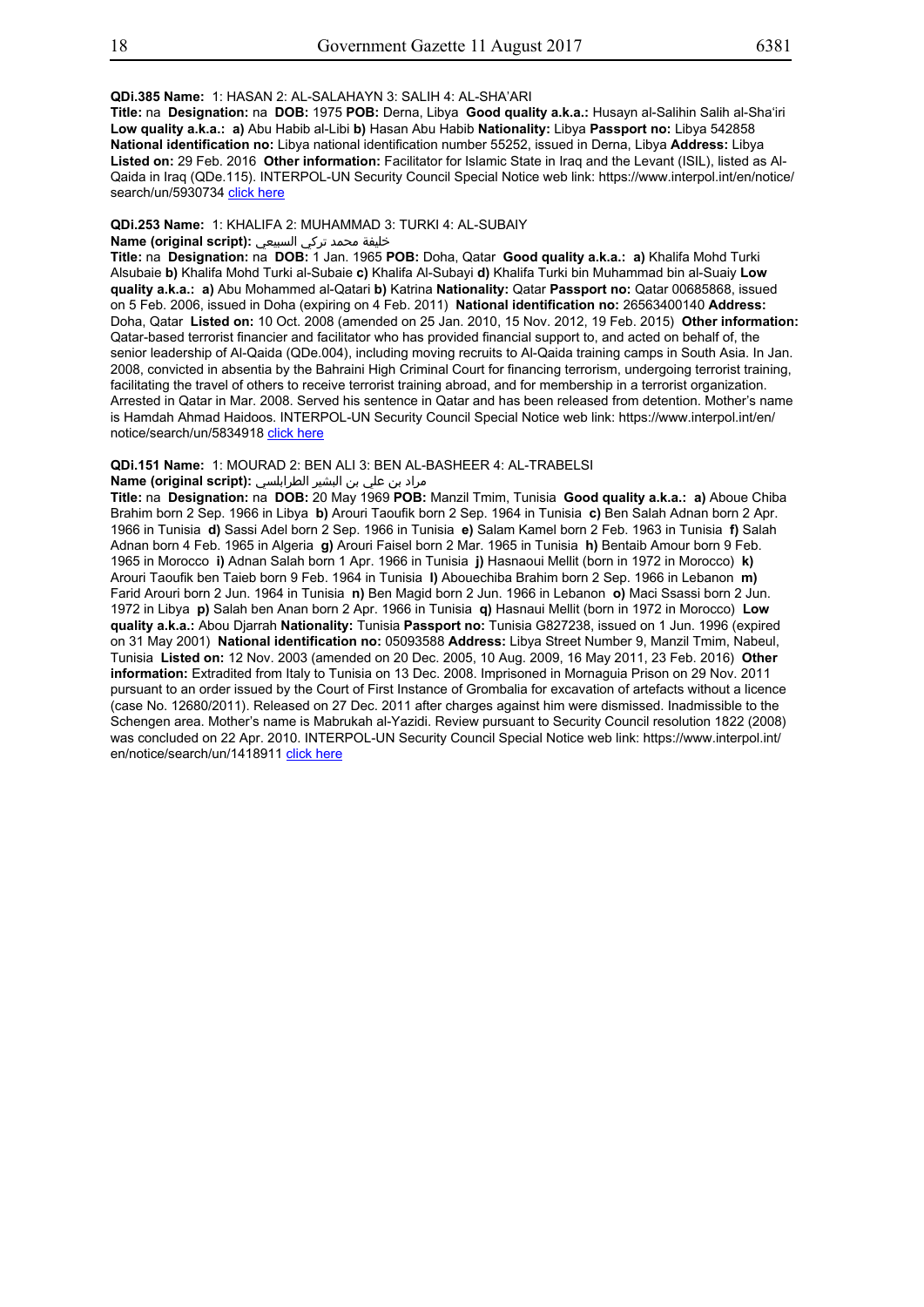## **QDi.172 Name:** 1: HASSAN 2: ABDULLAH 3: HERSI 4: AL-TURKI

حسن عبد الله حرسي التركي **:(script original (Name**

**Title: a)** Sheikh **b)** Colonel **Designation:** na **DOB:** Approximately 1944 **POB:** Region V (the Ogaden Region in eastern Ethiopia), Ethiopia **Good quality a.k.a.: a)** Hassan Turki **b)** Hassen Abdelle Fihiye **c)** Sheikh Hassan Abdullah Fahaih **d)** Hassan Al-Turki **e)** Hassan Abdillahi Hersi Turki **f)** Sheikh Hassan Turki **g)** Xasan Cabdilaahi Xirsi **h)** Xasan Cabdulle Xirsi **Low quality a.k.a.:** na **Nationality:** Somalia **Passport no:** na **National identification no:** na **Address:** (Reported to be active in Southern Somalia, lower Juba near Kismayo, mainly in Jilibe and Burgabo as of Nov. 2012) **Listed on:** 6 Jul. 2004 (amended on 25 Jul. 2006, 21 Dec. 2007, 12 Apr. 2010, 11 May 2010, 13 Dec. 2011, 18 Mar. 2013) **Other information:** Family Background: From the Ogaden clan, Reer - Abdille subclan. Part of the Al-Itihaad Al-Islamiya (AIAI) (QDe.002) leadership. Believed to have been involved in the attacks on the United States embassies in Nairobi and Dar es Salaam in August 1998. Also subject to the sanctions measures set out in Security Council resolution 1844 (2008) concerning Somalia and Eritrea (see https://www.un.org/sc/suborg/en/sanctions/751). Review pursuant to Security Council resolution 1822 (2008) was concluded on 13 May 2010. INTERPOL-UN Security Council Special Notice web link: https://www.interpol.int/en/ notice/search/un/5950576 click here

## **QDi.015 Name:** 1: MAHFOUZ 2: OULD 3: AL-WALID 4: na

محفوظ ولد الوليد :**Name (original script)** 

**Title:** na **Designation:** na **DOB:** 1 Jan. 1975 **POB:** Mauritania **Good quality a.k.a.: a)** Abu Hafs the Mauritanian **b)** Khalid Al-Shanqiti **c)** Mafouz Walad Al-Walid **Low quality a.k.a.:** na **Nationality:** Mauritania **Passport no:** na **National identification no:** na **Address:** na **Listed on:** 6 Oct. 2001 (amended on 1 Jun. 2007, 10 Jun. 2011) **Other information:** Review pursuant to Security Council resolution 1822 (2008) was concluded on 15 Jun. 2010. INTERPOL-UN Security Council Special Notice web link: https://www.interpol.int/en/notice/search/un/1423438 click here

## **QDi.329 Name:** 1: AHMED 2: ABDULLAH 3: SALEH AL-KHAZMARI 4: AL-ZAHRANI

**Title:** na **Designation:** na **DOB:** 15 Sep. 1978 **POB:** Dammam, Saudi Arabia **Good quality a.k.a.: a)** Abu Maryam al-Zahrani **b)** Abu Maryam al-Saudi **c)** Ahmed Abdullah S al-Zahrani **d)** Ahmad Abdullah Salih al-Zahrani **e)** Abu Maryam al-Azadi **f)** Ahmed bin Abdullah Saleh bin al-Zahrani **g)** Ahmed Abdullah Saleh al-Zahrani al-Khozmri **Low quality a.k.a.:** na **Nationality:** Saudi Arabia **Passport no:** Saudi Arabia E126785, issued on 27 May 2002 (expired on 3 Apr. 2007) **National identification no:** na **Address:** (Located in Syria) **Listed on:** 23 Sep. 2014 **Other information:** Senior member of Al-Qaida (QDe.004). Wanted by the Saudi Arabian Government for terrorism. Father's name is Abdullah Saleh al Zahrani. Physical description: eye colour: dark; hair colour: dark; complexion: olive. Speaks Arabic. Photo available for inclusion in the INTERPOL-UN Security Council Special Notice. INTERPOL-UN Security Council Special Notice web link: https://www.interpol.int/en/notice/search/ un/5817663 click here

# **QDi.392 Name:** 1: FAYSAL 2: AHMAD 3: BIN ALI 4: AL-ZAHRANI

#### فيصل احمد بن علي الزهراني **:(script original (Name**

**Title:** na **Designation:** na **DOB:** 19 Jan. 1986 **POB:** na **Good quality a.k.a.:** Faisal Ahmed Ali Alzahrani **Low quality a.k.a.: a)** Abu Sarah al-Saudi **b)** Abu Sara Zahrani **Nationality:** Saudi Arabia **Passport no: a)** Saudi Arabia number K142736, issued on 14 Jul. 2011, issued in Al-Khafji, Saudi Arabia **b)** Saudi Arabia number G579315 **National identification no:** na **Address:** Syrian Arab Republic **Listed on:** 20 Apr. 2016 **Other information:** Was the lead oil and gas division official of Islamic State in Iraq and the Levant (ISIL), listed as Al-Qaida in Iraq (QDe.115), for Al Barakah Governorate, Syrian Arab Republic, as of May 2015. INTERPOL-UN Security Council Special Notice web link: https://www.interpol.int/en/notice/search/un/5943051 click here

# **QDi.401 Name:** 1: GHALIB 2: ABDULLAH 3: AL-ZAIDI 4: na

# غالب عبدالله الزيدي **:(script original (Name**

**Title:** na **Designation:** na **DOB: a)** 1975 **b)** 1970 **POB:** Raqqah Region, Marib Governorate, Yemen **Good quality a.k.a.: a)** Ghalib Abdallah al-Zaydi **b)** Ghalib Abdallah Ali al-Zaydi **Low quality a.k.a.:** Ghalib al Zaydi **Nationality:** Yemen **Passport no:** na **National identification no:** na **Address:** na **Listed on:** 22 Feb. 2017 **Other information:** A leader of Al-Qaida in the Arabian Peninsula (AQAP) (QDe.129) in Marib Governorate, Yemen since 2015. Provided AQAP with weapons, funding and recruits. INTERPOL-UN Security Council Special Notice web link: https://www.interpol.int/en/notice/search/un/6013288 click here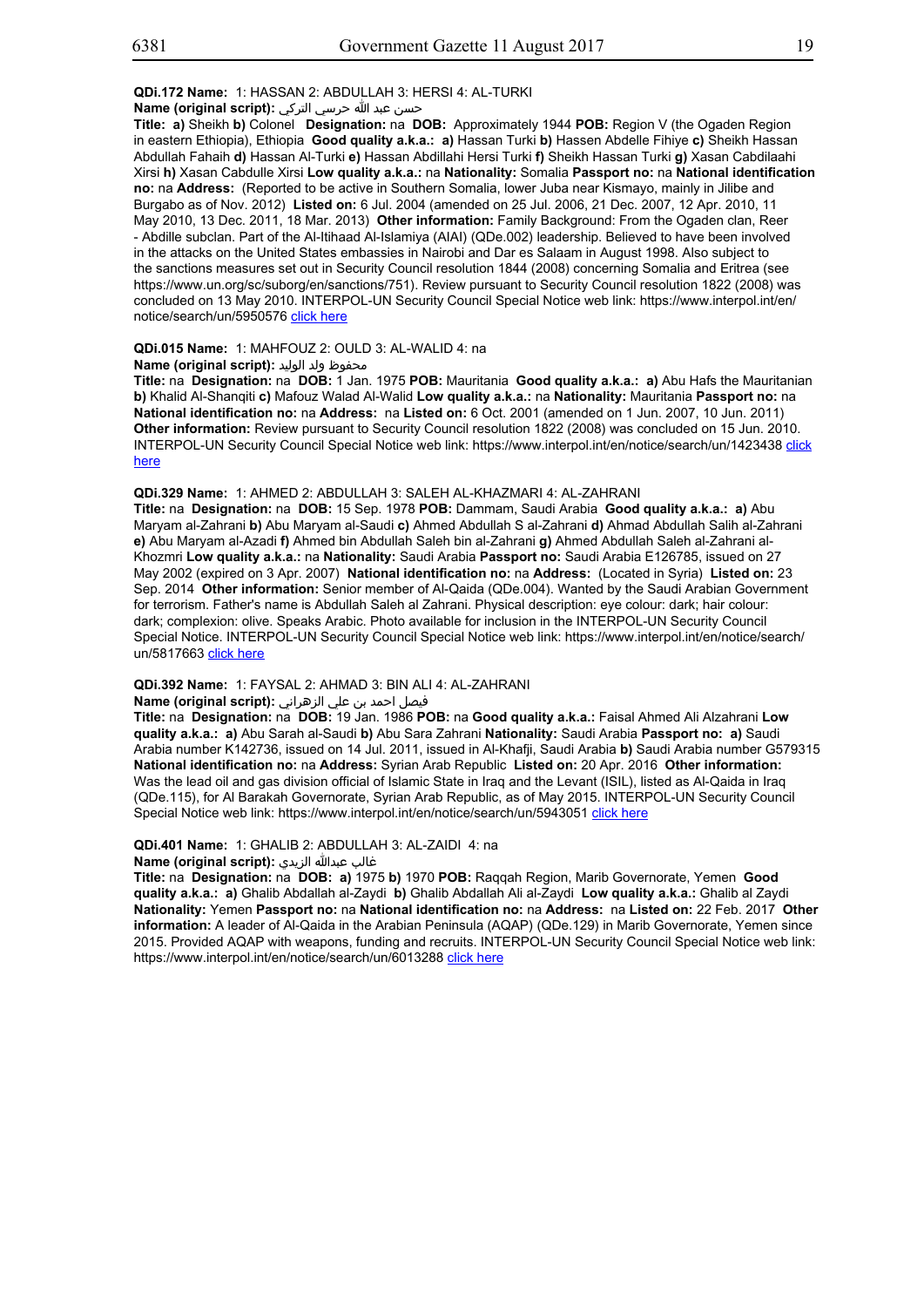## **QDi.006 Name:** 1: AIMAN 2: MUHAMMED 3: RABI 4: AL-ZAWAHIRI

أيمن محمد ربيع الظواهري **:(script original (Name**

**Title: a)** Doctor **b)** Dr. **Designation:** na **DOB:** 19 Jun. 1951 **POB:** Giza, Egypt **Good quality a.k.a.: a)** Ayman Al-Zawahari **b)** Ahmed Fuad Salim **c)** Al Zawahry Aiman Mohamed Rabi Abdel Muaz **d)** Al Zawahiri Ayman **e)** Abdul Qader Abdul Aziz Abdul Moez Al Doctor **f)** Al Zawahry Aiman Mohamed Rabi **g)** Al Zawahry Aiman Mohamed Rabie **h)** Al Zawahry Aiman Mohamed Robi **i)** Dhawahri Ayman **j)** Eddaouahiri Ayman **k)** Nur Al Deen Abu Mohammed **l)** Ayman Al Zawahari **m)** Ahmad Fuad Salim **Low quality a.k.a.: a)** Abu Fatma **b)** Abu Mohammed **Nationality:** Egypt **Passport no: a)** Egypt number 1084010 **b)** 19820215 **National identification no:** na **Address:** na **Listed on:** 25 Jan. 2001 (amended on 2 Jul. 2007, 18 Jul. 2007, 13 Aug. 2007, 16 Dec. 2010, 22 May 2015) **Other information:** Leader of Al-Qaida (QDe.004). Former operational and military leader of Egyptian Islamic Jihad (QDe.003), was a close associate of Usama Bin Laden (deceased). Believed to be in the Afghanistan/ Pakistan border area. Review pursuant to Security Council resolution 1822 (2008) was concluded on 21 Jun. 2010. INTERPOL-UN Security Council Special Notice web link: https://www.interpol.int/en/notice/search/un/4487197 click here

## **QDi.156 Name:** 1: ABD-AL-MAJID 2: AZIZ 3: AL-ZINDANI 4: na

عبد المجيد عزيز الزنداني **:(script original (Name**

**Title:** Sheikh **Designation:** na **DOB:** 1950 **POB:** Yemen **Good quality a.k.a.: a)** Abdelmajid Al-Zindani **b)** Shaykh 'Abd Al-Majid Al-Zindani **c)** Sheikh Abd Al-Meguid Al-Zandani **Low quality a.k.a.:** na **Nationality:** Yemen **Passport no:** Yemen A005487, issued on 13 Aug. 1995 **National identification no:** na **Address:** P.O. Box 8096, Sana'a, Yemen **Listed on:** 27 Feb. 2004 (amended on 25 Jul. 2006, 10 Jun. 2011) **Other information:** Review pursuant to Security Council resolution 1822 (2008) was concluded on 2 Jun. 2010. INTERPOL-UN Security Council Special Notice web link: https://www.interpol.int/en/notice/search/un/1423688 click here

## **QDi.326 Name:** 1: HAMID 2: HAMAD 3: HAMID 4: AL-'ALI

**Title:** na **Designation:** na **DOB:** 17 Nov. 1960 **POB: a)** Kuwait **b)** Qatar **Good quality a.k.a.:** na **Low quality a.k.a.:** na **Nationality:** Kuwait **Passport no: a)** Kuwait number 001714467 **b)** Kuwait number 101505554 **National identification no:** na **Address:** na **Listed on:** 15 Aug. 2014 **Other information:** A Kuwait-based financier, recruiter and facilitator for Islamic State in Iraq and the Levant, listed as Al-Qaida in Iraq (QDe.115), and Jabhat al-Nusrah, listed as Al-Nusrah Front for the People of the Levant (QDe.137). Associated with Ibrahim Awwad Ibrahim Ali al-Badri al-Samarrai (QDi.299) and Abu Mohammed al-Jawlani (QDi.317). INTERPOL-UN Security Council Special Notice web link: https://www.interpol.int/en/notice/search/un/5809955 click here

## **QDi.335 Name:** 1: 'ABD AL-RAHMAN 2: KHALAF 3: 'UBAYD JUDAY' 4: AL-'ANIZI

**Title:** na **Designation:** na **DOB:** 6 Mar. 1973 **POB:** na **Good quality a.k.a.: a)** 'Abd al-Rahman Khalaf al-Anizi **b)** 'Abd al-Rahman Khalaf al-'Anzi **Low quality a.k.a.: a)** Abu Usamah al-Rahman **b)** Abu Shaima' Kuwaiti **c)** Abu Usamah al-Kuwaiti **d)** Abu Usama **e)** Yusuf **Nationality:** Kuwait **Passport no:** na **National identification no:** na **Address:** Syrian Arab Republic (located in since 2013) **Listed on:** 23 Sep. 2014 (amended on 15 Feb. 2017) **Other information:** Provides support to Al-Qaida (QDe.004) and Islamic State in Iraq and the Levant, listed as Al-Qaida in Iraq (AQI) (QDe.115), in Syria and Iraq. INTERPOL-UN Security Council Special Notice web link: https:// www.interpol.int/en/notice/search/un/5818202 click here

## **QDi.154 Name:** 1: SULAIMAN 2: JASSEM 3: SULAIMAN 4: ALI ABO GHAITH

سليمان جاسم سليمان علي أبوغيث **:(script original (Name**

**Title:** na **Designation:** na **DOB:** 14 Dec. 1965 **POB:** Kuwait **Good quality a.k.a.:** na **Low quality a.k.a.:** Abo Ghaith **Nationality:** Kuwaiti citizenship withdrawn in 2002 **Passport no:** Kuwaiti number 849594, issued on 27 Nov. 1998, issued in Kuwait (and expired on 24 Jun. 2003) **National identification no:** na **Address:** na **Listed on:** 16 Jan. 2004 (amended on 23 Jul. 2008, 10 Jun. 2011) **Other information:** Left Kuwait for Pakistan in June 2001. Review pursuant to Security Council resolution 1822 (2008) was concluded on 21 Jun. 2010. INTERPOL-UN Security Council Special Notice web link: https://www.interpol.int/en/notice/search/un/4487587 click here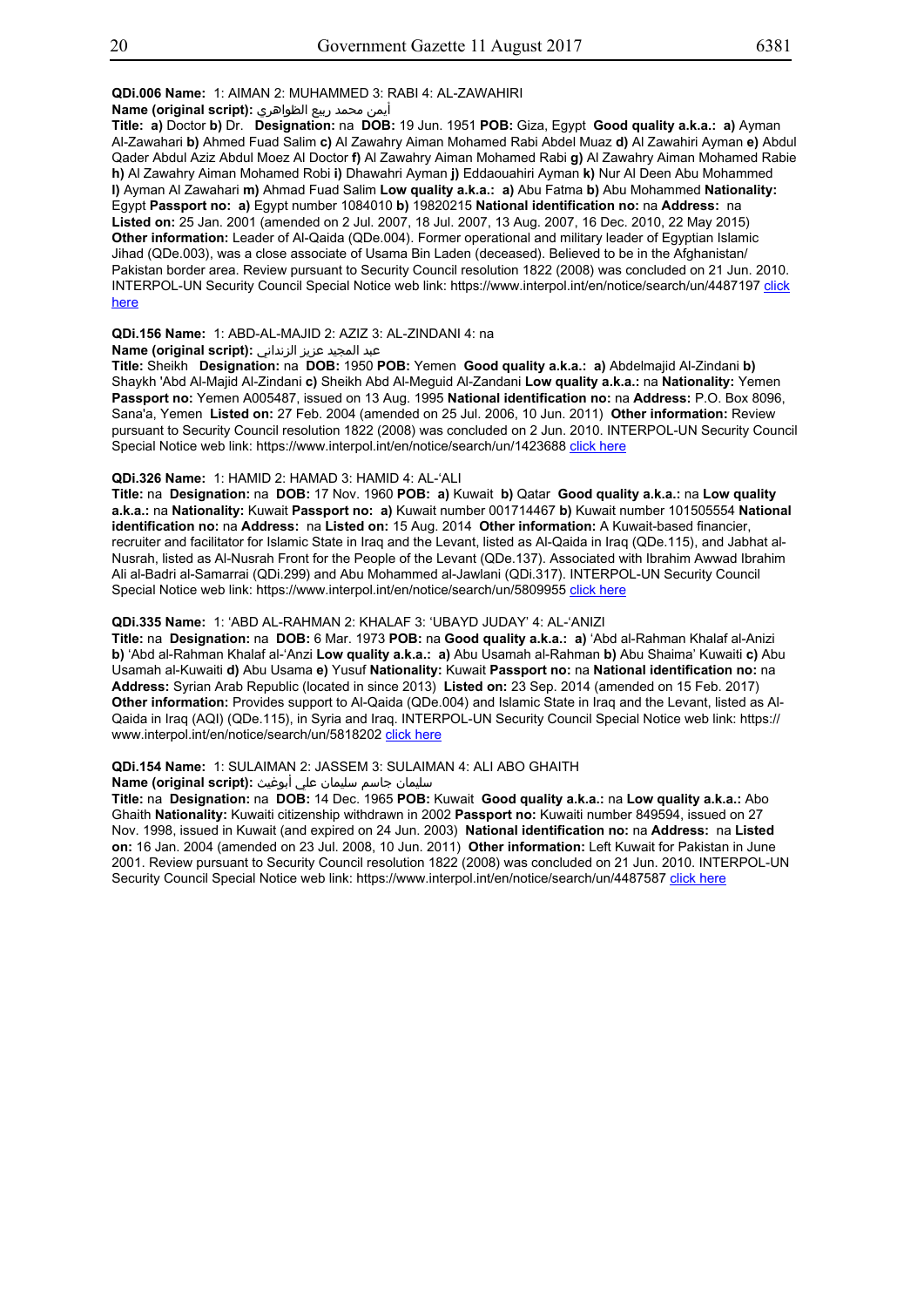**QDi.299 Name:** 1: IBRAHIM 2: AWWAD 3: IBRAHIM 4: ALI AL-BADRI AL-SAMARRAI

إبراهيم عواد إبراهيم علي البدري السامرائي **:(script original (Name**

**Title:** Dr. **Designation:** na **DOB:** 1971 **POB:** Iraq **Good quality a.k.a.:** Dr. Ibrahim 'Awwad Ibrahim 'Ali al-Badri al-Samarrai' (born in 1971 in Samarra, Iraq (Ibrahim 'Awad Ibrahim al-Badri al-Samarrai; Ibrahim 'Awad Ibrahim al-Samarra'i; Dr. Ibrahim Awwad Ibrahim al-Samarra'i)) **Low quality a.k.a.: a)** دعاء أبو)) Abu Du'a; Abu Duaa') prominently known by this nom de guerre) **b)** Dr. Ibrahim **c)** القريشي الحسيني البغدادي بكر أبو) Abu Bakr al-Baghdadi al-Husayni al-Quraishi; Abu Bakr al-Baghdadi) **Nationality:** Iraq **Passport no:** na **National identification no:** Ration card number: 0134852 **Address: a)** Iraq **b)** Syrian Arab Republic **Listed on:** 5 Oct. 2011 (amended on 20 Jul. 2012, 10 Dec. 2015) **Other information:** Description: Height: 1.65 m. Weight: 85 kg. Black hair and eyes. White skin. Leader of Islamic State in Iraq and the Levant, listed as Al-Qaida in Iraq (AQI) (QDe.115). Currently based in Iraq and Syria. Declared himself "caliph" in Mosul in 2014. Responsible for managing and directing AQI large scale operations. Wife's name: Saja Hamid al-Dulaimi. Wife's name: Asma Fawzi Mohammed al-Kubaissi. Wanted by the Iraqi security forces. Photo available for inclusion in the INTERPOL-UN Security Council Special Notice. INTERPOL-UN Security Council Special Notice web link: https://www.interpol.int/en/notice/search/un/4654685 click here

## **QDi.296 Name:** 1: MATI UR-REHMAN 2: ALI MUHAMMAD 3: na 4: na

## مطیع الرحمن علی محمد **:(Name (original script**

**Title:** na **Designation:** na **DOB:** Approximately 1977 **POB:** Chak number 36/DNB, Rajkan, Madina Colony, Bahawalpur District, Punjab Province, Pakistan **Good quality a.k.a.: a)** Mati-ur Rehman **b)** Mati ur Rehman **c)** Matiur Rahman **d)** Matiur Rehman **e)** Matti al-Rehman **f)** Abdul Samad **g)** Samad Sial **h)** Abdul Samad Sial **i)** Ustad Talha **j)** Qari Mushtaq **Low quality a.k.a.: a)** Tariq **b)** Hussain **Nationality:** Pakistan **Passport no:** na **National identification no:** na **Address:** na **Listed on:** 22 Aug. 2011 (amended on 10 May 2012, 17 Oct. 2013) **Other information:** Physical description: 5 feet 2 inches; 157,4 cm. Name of father: Ali Muhammad. Mati ur-Rehman is the chief operational commander of Lashkar i Jhangvi (LJ) (QDe.096). Associated with Harakat-ul Jihad Islami (QDe.130). INTERPOL-UN Security Council Special Notice web link: https://www.interpol.int/en/notice/search/ un/4674457 click here

## **QDi.370 Name:** 1: TARAD 2: MOHAMMAD 3: ALJARBA 4: na

**Title:** na **Designation:** na **DOB:** 20 Nov. 1979 **POB:** Iraq **Good quality a.k.a.:** Tarad Aljarba **Low quality a.k.a.:** Abu-Muhammad al-Shimali **Nationality:** Saudi Arabia **Passport no:** E704088, issued on 26 Aug. 2003 (expired on 2 Jul. 2008) **National identification no:** na **Address:** na **Listed on:** 29 Sep. 2015 **Other information:** Border emir of Islamic State in Iraq and the Levant (ISIL), listed as Al-Qaida in Iraq (QDe.115) as of Apr. 2015, and ISIL's leader for operations outside of the Syrian Arab Republic and Iraq as of mid-2014. Facilitated the travel from Turkey to the Syrian Arab Republic of prospective ISIL fighters from Australia, Europe, and the Middle East. Managed ISIL's guesthouse in Azaz, Syrian Arabic Republic as of 2014. INTERPOL-UN Security Council Special Notice web link: https://www.interpol.int/en/notice/search/un/5897318 click here

## **QDi.076 Name:** 1: ISAM 2: ALI 3: MOHAMED 4: ALOUCHE

## عصام علي محمد علوش **:(script original (Name**

**Title:** na **Designation:** na **DOB: a)** 1972 **b)** 21 Mar. 1974 **POB:** Baghdad, Iraq **Good quality a.k.a.:** Mansour Thaer born 21 Mar. 1974 in Baghdad, Iraq **Low quality a.k.a.:** na **Nationality:** Jordan **Passport no:** na **National identification no:** na **Address:** na **Listed on:** 3 Sep. 2002 (amended on 18 Aug. 2006, 30 Jan. 2009) **Other information:** Was deported from Germany to Jordan in Feb. 2005. Review pursuant to Security Council resolution 1822 (2008) was concluded on 21 Jun. 2010. INTERPOL-UN Security Council Special Notice web link: https:// www.interpol.int/en/notice/search/un/1424781 click here

#### **QDi.152 Name:** 1: SAIFI 2: AMMARI 3: na 4: na

# **Name (original script):** عماري سيفي

**Title:** na **Designation:** na **DOB: a)** 1 Jan. 1968 **b)** 24 Apr. 1968 **POB: a)** Kef Rih, Algeria **b)** Guelma, Algeria **Good quality a.k.a.: a)** El Para (combat name) **b)** Abderrezak Le Para (combat name) **c)** Abou Haidara **d)** El Ourassi **e)** Abderrezak Zaimeche **f)** Abdul Rasak ammane Abu Haidra **g)** Abdalarak **Low quality a.k.a.:** na **Nationality:** Algeria **Passport no:** na **National identification no:** na **Address:** Algeria **Listed on:** 4 Dec. 2003 (amended on 7 Apr. 2008, 16 May 2011) **Other information:** In detention in Algeria since Oct. 2004. Former member of the GSPC listed as The Organization of Al-Qaida in the Islamic Maghreb (QDe.014). Review pursuant to Security Council resolution 1822 (2008) was concluded on 27 Jul. 2010. INTERPOL-UN Security Council Special Notice web link: https://www.interpol.int/en/notice/search/un/4530148 click here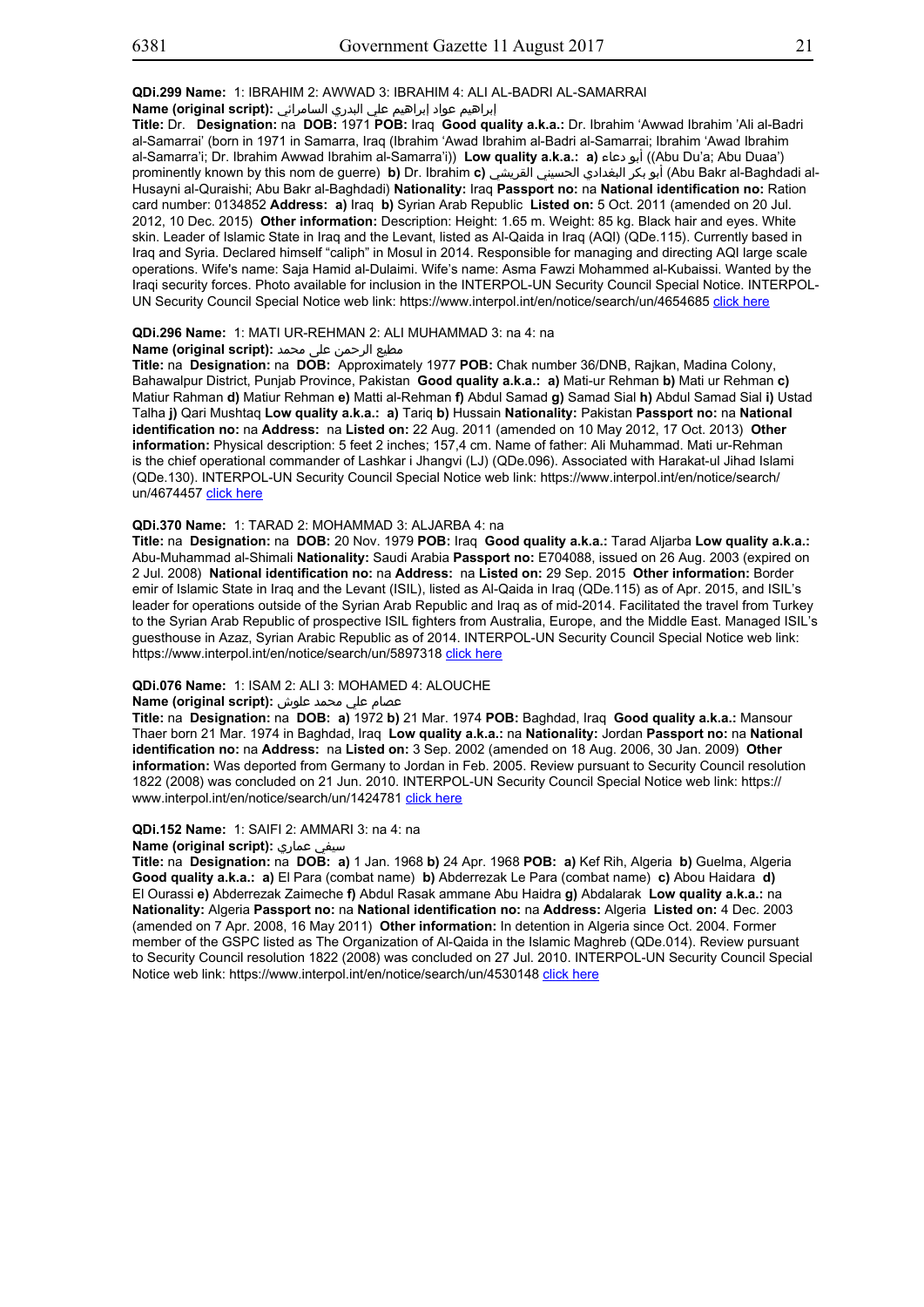## **QDi.216 Name:** 1: ABDULLAH 2: ANSHORI 3: na 4: na

**Title:** na **Designation:** na **DOB:** 1958 **POB:** Pacitan, East Java, Indonesia **Good quality a.k.a.: a)** Abu Fatih **b)** Thoyib, Ibnu **c)** Toyib, Ibnu **d)** Abu Fathi **Low quality a.k.a.:** na **Nationality:** Indonesia **Passport no:** na **National identification no:** na **Address:** na **Listed on:** 21 Apr. 2006 **Other information:** Review pursuant to Security Council resolution 1822 (2008) was concluded on 8 Jun. 2010. INTERPOL-UN Security Council Special Notice web link: https://www.interpol.int/en/notice/search/un/1429180 click here

#### **QDi.323 Name:** 1: SAID 2: ARIF 3: na 4: na

**Title:** na **Designation:** na **DOB: a)** 25 Jun. 1964 **b)** 5 Dec. 1965 **POB:** Oran, Algeria **Good quality a.k.a.: a)** Said Mohamed Arif **b)** Omar Gharib **c)** Abderahmane **d)** Abdallah al-Jazairi **e)** Slimane Chabani **f)** Souleiman **Low quality a.k.a.:** na **Nationality:** Algeria **Passport no:** na **National identification no:** na **Address:** na **Listed on:** 15 Aug. 2014 **Other information:** A veteran member of the 'Chechen Network' (not listed) and other terrorist groups. He was convicted of his role and membership in the 'Chechen Network' in France in 2006. Joined Jabhat al-Nusrah, listed as Al-Nusrah Front for the People of the Levant (QDe.137) in October 2013. INTERPOL-UN Security Council Special Notice web link: https://www.interpol.int/en/notice/search/un/5809733 click here

#### **QDi.398 Name:** 1: RUSTAM 2: MAGOMEDOVICH 3: ASELDEROV 4: na

**Name (original script):** Рустам Магомедович Асельдеров

**Title:** na **Designation:** na **DOB:** 9 Mar. 1981 **POB:** Iki-Burul Village, Iki-Burulskiy District, Republic of Kalmykia, Russian Federation **Good quality a.k.a.:** na **Low quality a.k.a.: a)** Abu Muhammad (original script: Абу Мухаммад) **b)** Abu Muhammad Al-Kadari (original script: Абу Мухаммад Аль-Кадари) **c)** Muhamadmuhtar (original script: Мухамадмухтар) **Nationality:** Russian Federation **Passport no:** Russian passport number 8208 No. 555627 (issued by Leninskiy Office, Directorate of the Federal Migration Service of the Russian Federation for the Republic of Dagestan) **National identification no:** na **Address:** na **Listed on:** 12 Dec. 2016 (amended on 9 Aug. 2017) **Other information:** Led a group of over 160 terrorist fighters, which operates in the Republics of Dagestan, Chechnya and Ingushetia, Russian Federation. Killed on 3 December 2016 in Makhachkala, the Republic of Dagestan, Russian Federation. Photo available for inclusion in the INTERPOL-UN Security Council Special Notice. INTERPOL-UN Security Council Special Notice web link: https://www.interpol.int/en/notice/search/ un/5993047 click here

## **QDi.184 Name:** 1: MUHSIN 2: FADHIL 3: AYED 4: ASHOUR AL-FADHLI

## محسن فاضل عايد عاشور الفضلي **:Name (original script)**

**Title:** na **Designation:** na **DOB:** 24 Apr. 1981 **POB:** Kuwait **Good quality a.k.a.: a)** Muhsin Fadhil 'Ayyid al Fadhli **b)** Muhsin Fadil Ayid Ashur al Fadhli **c)** Abu Majid Samiyah **d)** Abu Samia **Low quality a.k.a.:** na **Nationality:** Kuwait **Passport no: a)** Kuwait number 106261543 **b)** Kuwait number 1420529, issued in Kuwait (and expired on 31 Mar. 2006) **National identification no:** na **Address:** Block Four, Street 13, House #179 , Kuwait City, Al-Riqqa area, Kuwait **Listed on:** 17 Feb. 2005 (amended on 23 Jul. 2008, 10 Dec. 2015) **Other information:** Wanted by the Kuwaiti Security Authorities. Wanted by the Saudi security forces. Fugitive as of Jul. 2008. Review pursuant to Security Council resolution 1822 (2008) was concluded on 1 Jun. 2010. INTERPOL-UN Security Council Special Notice web link: https://www.interpol.int/en/notice/search/un/4484905 click here

#### **QDi.265 Name:** 1: HAJI 2: MUHAMMAD 3: ASHRAF 4: na

**Title:** na **Designation:** na **DOB: a)** 1 Mar. 1965 **b)** 1955 **POB:** Faisalabad, Pakistan **Good quality a.k.a.: a)** Haji M. Ashraf **b)** Muhammad Ashraf Manshah **c)** Muhammad Ashraf Munsha **Low quality a.k.a.:** na **Nationality:** Pakistan **Passport no: a)** Pakistani number AT0712501, issued on 12 Mar. 2008 (expired 11 Mar 2013) **b)** Pakistani number A-374184 **National identification no: a)** 6110125312507 **b)** 24492025390 **Address:** na **Listed on:** 10 Dec. 2008 (amended on 17 Jul. 2009, 24 Jul. 2013) **Other information:** Chief of finance of Lashkar-e-Tayyiba (QDe.118). His father's name is Noor Muhammad. INTERPOL-UN Security Council Special Notice web link: https://www.interpol.int/en/notice/search/un/1543491 click here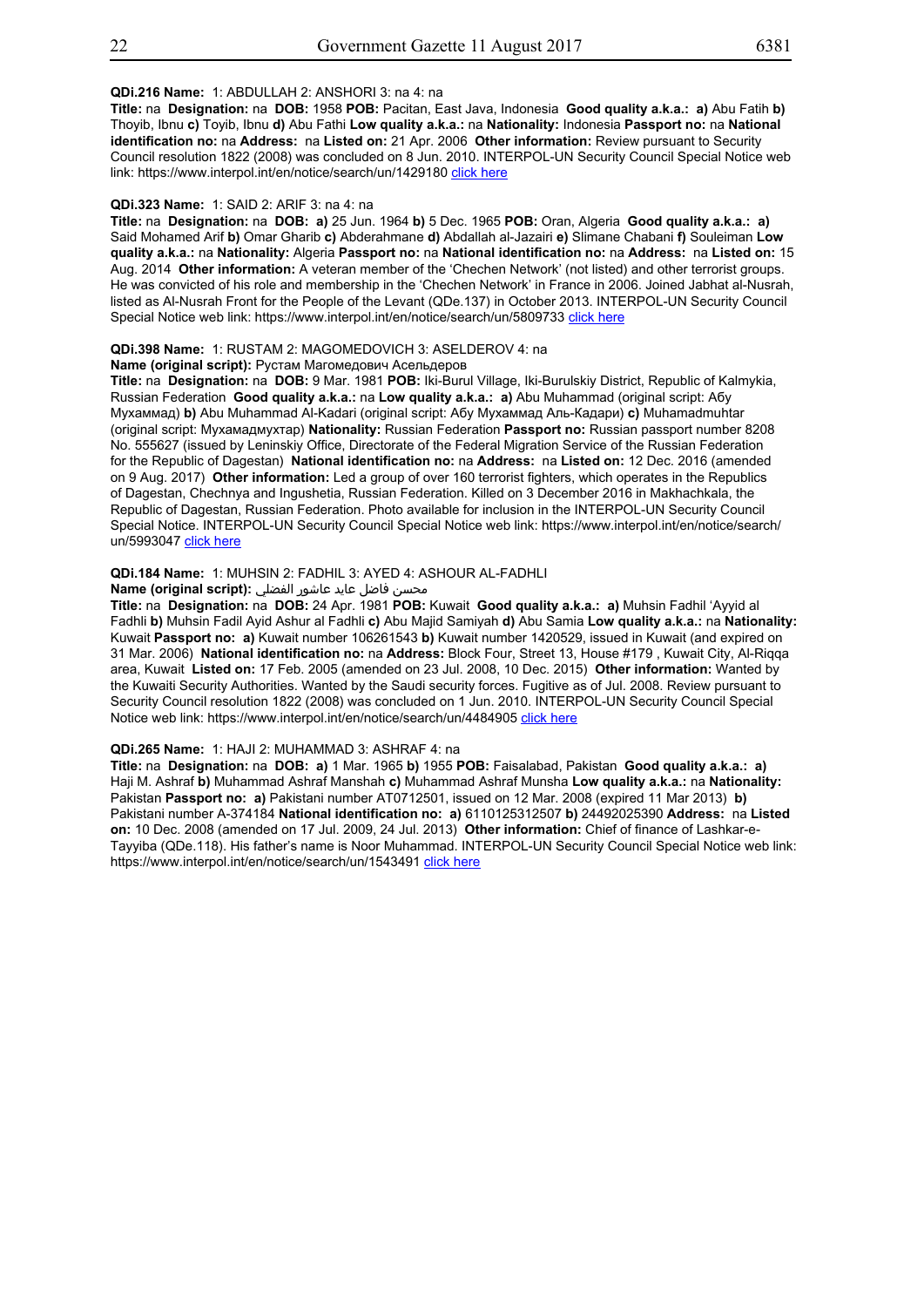## **Name (original script):** Ислам Сеит-Умарович Атабиев

**Title:** na **Designation:** na **DOB:** 29 Sep. 1983 **POB:** Ust-Dzheguta, Republic of Karachayevo- Cherkessia, Russian Federation **Good quality a.k.a.:** na **Low quality a.k.a.:** Abu Jihad (original script: Абу Джихад) **Nationality:** Russian Federation **Passport no:** Russian foreign travel passport number 620169661 **National identification no:** national passport 9103314932, issued on 15 Aug. 2003 (issued by Department of the Federal Migration Service of the Russian Federation for the Republic Karachayevo-Cherkessia) **Address: a)** Moscovskiy Microrayon 6, App. 96, Ust- Dzheguta, Republic of Karachayevo-Cherkessia, Russian Federation **b)** Syrian Arab Republic (located in as at Aug. 2015) **c)** Iraq (possible alternative location as at Aug. 2015) **Listed on:** 2 Oct. 2015 **Other information:** As at Aug. 2015, emir of Russian-speaking militants of the Islamic State of Iraq and the Levant (ISIL), listed as Al-Qaida in Iraq (QDe.115). Controls the Syrian Arab Republic cities of Al Dana and Idlib as an ISIL chief. Wanted by the authorities of the Russian Federation for terrorist crimes committed in its territory. Photo available for inclusion in the INTERPOL-UN Security Council Special Notice. INTERPOL-UN Security Council Special Notice web link: https://www.interpol.int/en/notice/search/un/5899821 click here

#### **QDi.042 Name:** 1: HASSAN 2: DAHIR 3: AWEYS 4: na

## **Name (original script):** ظاهرعويس حسن

**Title: a)** Sheikh **b)** Colonel **Designation:** na **DOB:** 1935 **POB:** Somalia **Good quality a.k.a.: a)** Ali, Sheikh Hassan Dahir Aweys **b)** Awes, Shaykh Hassan Dahir **c)** Hassen Dahir Aweyes **d)** Ahmed Dahir Aweys **e)** Mohammed Hassan Ibrahim **f)** Aweys Hassan Dahir **g)** Hassan Tahir Oais **h)** Hassan Tahir Uways **i)** Hassan Dahir Awes **Low quality a.k.a.: a)** Sheikh Aweys **b)** Sheikh Hassan **c)** Sheikh Hassan Dahir Aweys **Nationality:** Somalia **Passport no:** na **National identification no:** na **Address: a)** (Active in Southern Somalia as of Nov. 2012.) **b)** (Also reported to be in Eritrea as of Nov. 2007.) **Listed on:** 9 Nov. 2001 (amended on 21 Dec. 2007, 11 May 2010, 16 May 2011, 18 Mar. 2013) **Other information:** Family background: from the Hawiye's Habergidir, Ayr clan. Senior leader of Al-Itihaad Al-Islamiya (AIAI) (QDe.002) and Hizbul Islam in Somalia. Since 12 April 2010, also subject to the sanctions measures set out in Security Council resolution 1844 (2008) concerning Somalia and Eritrea (seehttps://www.un.org/sc/suborg/en/sanctions/751). Review pursuant to Security Council resolution 1822 (2008) was concluded on 22 Jun. 2010. INTERPOL-UN Security Council Special Notice web link: https://www.interpol.int/ en/notice/search/un/5950653 click here

#### **QDi.248 Name:** 1: RICARDO 2: PEREZ 3: AYERAS 4: na

**Title:** na **Designation:** na **DOB:** 15 Sep. 1973 **POB:** 24 Paraiso Street, Barangay Poblacion, Mandaluyong City, Philippines **Good quality a.k.a.: a)** Abdul Kareem Ayeras **b)** Abdul Karim Ayeras **Low quality a.k.a.: a)** Ricky Ayeras **b)** Jimboy **c)** Isaac Jay Galang Perez **d)** Abdul Mujib **Nationality:** Philippines **Passport no:** na **National identification no:** na **Address: a)** Barangay Mangayao, Tagkawayan, Quezon, Philippines **b)** Barangay Tigib, Ayungon, Negros Oriental, Philippines **Listed on:** 4 Jun. 2008 (amended on 13 Dec. 2011) **Other information:** Member of the Rajah Solaiman Movement (QDe.128). Arrested by the Philippines authorities on 14 Mar. 2011. Review pursuant to Security Council resolution 1822 (2008) was concluded on 13 May 2010. INTERPOL-UN Security Council Special Notice web link: https://www.interpol.int/en/notice/search/un/1523036 click here

## **QDi.371 Name:** 1: ABD AL-BASET 2: AZZOUZ 3: na 4: na

**Title:** na **Designation:** na **DOB:** 7 Feb. 1966 **POB:** Doma, Libya **Good quality a.k.a.: a)** Abdelbassed Azouz **b)** Abdul Baset Azouz **Low quality a.k.a.:** AA (initials) **Nationality:** Libya **Passport no: a)** Libya number 223611 **b)** British passport number C00146605 **National identification no:** na **Address:** Libya (last known location) **Listed on:** 29 Feb. 2016 **Other information:** Key operative in Al-Qaida (QDe.004). Under the direction of Aiman al-Zawahiri (QDi.006), recruited 200 militants in the eastern part of Libya. INTERPOL-UN Security Council Special Notice web link: https://www.interpol.int/en/notice/search/un/5930719 click here

#### **QDi.404 Name:** 1: Muhammad 2: Bahrum 3: Naim 4: Anggih Tamtomo

**Title:** na **Designation:** na **DOB:** 6 Sep. 1983 **POB: a)** Surakarta, Indonesia **b)** Pekalongan, Indonesia **Good quality a.k.a.: a)** Bahrun Naim **b)** Anggih Tamtomo **Low quality a.k.a.: a)** Abu Rayyan **b)** Abu Rayan **c)** Abu Aisyah **Nationality:** Indonesia **Passport no:** na **National identification no:** na **Address: a)** Aleppo, Syrian Arab Republic **b)** Raqqa, Syrian Arab Republic **Listed on:** 20 Jul. 2017 **Other information:** Syrian-based Indonesian national who has served in a variety of roles supporting the Islamic State in Iraq and the Levant, listed as Al-Qaida in Iraq (QDe.115). INTERPOL-UN Security Council Special Notice web link: https://www.interpol.int/en/notice/search/ un/6116575 click here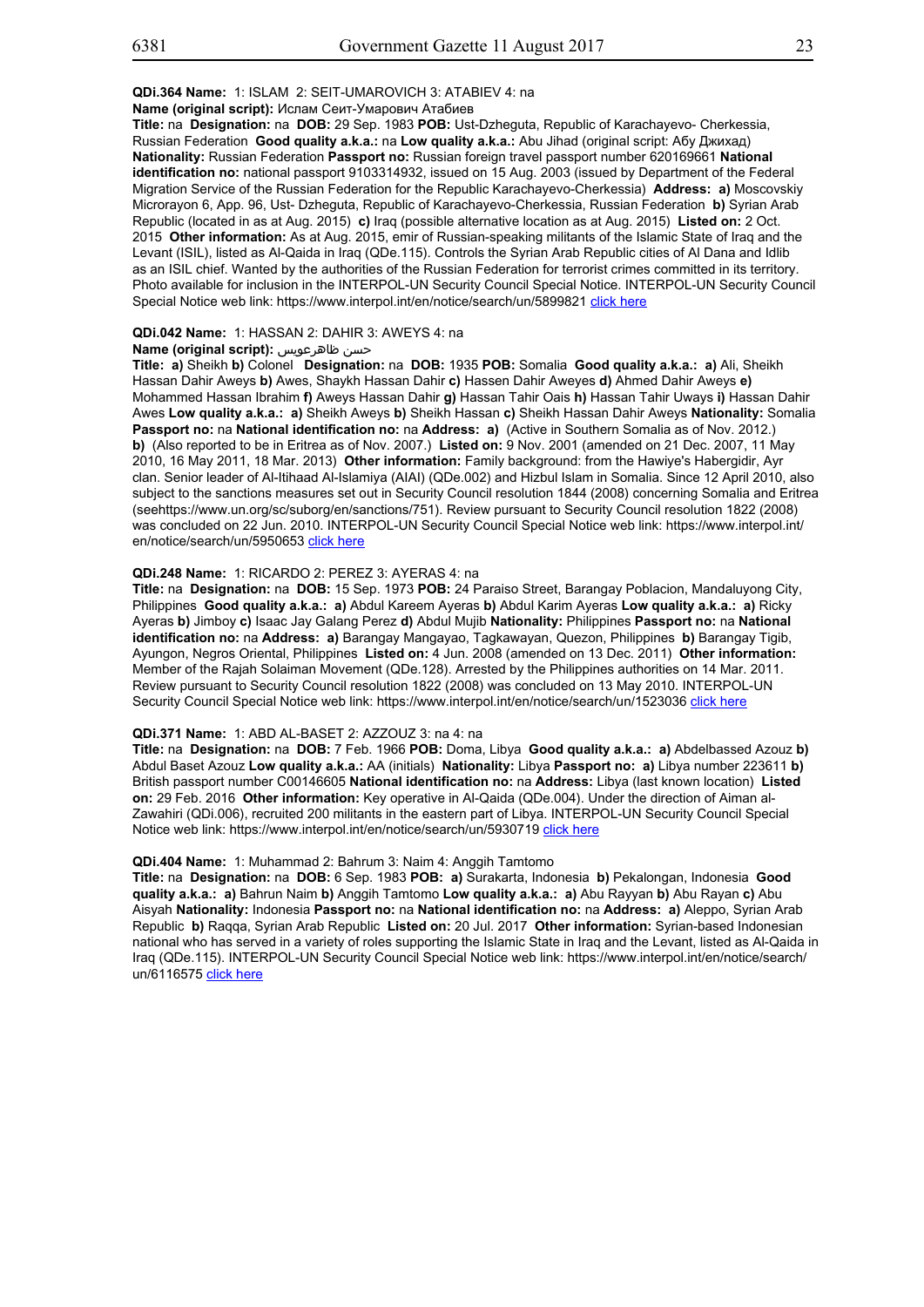## **QDi.305 Name:** 1: ABDUL 2: ROSYID 3: RIDHO 4: BA'ASYIR

**Title:** na **Designation:** na **DOB:** 31 Jan. 1974 **POB:** Sukoharjo, Indonesia **Good quality a.k.a.: a)** Abdul Rosyid Ridho Bashir **b)** Rashid Rida Ba'aysir **c)** Rashid Rida Bashir **Low quality a.k.a.:** na **Nationality:** Indonesia **Passport no:** na **National identification no:** (Indonesian National Identity Card number 1127083101740003 under name Abdul Rosyid Ridho Ba'asyir) na **Address:** Podok Pesantren AL Wayain Ngrandu, Sumber Agung Magetan, East Java, Indonesia **Listed on:** 12 Mar. 2012 **Other information:** Father's name is Abu Bakar Ba'asyir (QDi.217). Brother of Abdul Rahim Ba'aysir (QDi.293). Belongs to the leadership of and is involved in recruitment and fundraising for Jemmah Anshorut Tauhid (JAT) (QDe.133) Associated with Jemaah Islamiyah (QDe.092). INTERPOL-UN Security Council Special Notice web link: https://www.interpol.int/en/notice/search/un/4682206 click here

## **QDi.217 Name:** 1: ABU BAKAR 2: BA'ASYIR 3: na 4: na

**Title:** na **Designation:** na **DOB:** 17 Aug. 1938 **POB:** Jombang, East Java, Indonesia **Good quality a.k.a.: a)** Abu Bakar Baasyir born 17 Aug. 1938 in Jombang, East Java, Indonesia **b)** Abu Bakar Bashir born 17 Aug. 1938 in Jombang, East Java, Indonesia **c)** Abdus Samad **d)** Abdus Somad **Low quality a.k.a.:** na **Nationality:** Indonesia **Passport no:** na **National identification no:** na **Address:** Indonesia (in prison) **Listed on:** 21 Apr. 2006 (amended on 14 Oct. 2015) **Other information:** Formed Jemmah Anshorut Tauhid (JAT) (QDe.133) in 2008. In 2010, arrested for incitement to commit terrorism and fundraising with respect to a training camp in Aceh, Indonesia and sentenced to 15 years in 2011. Review pursuant to Security Council resolution 1822 (2008) was concluded on 8 Jun. 2010. INTERPOL-UN Security Council Special Notice web link: https://www.interpol.int/en/notice/search/un/1428633 click here

## **QDi.293 Name:** 1: ABDUL RAHIM 2: BA'AYSIR 3: na 4: na

**Title:** na **Designation:** na **DOB: a)** 16 Nov. 1977 **b)** 16 Nov. 1974 **POB: a)** Solo, Indonesia **b)** Sukoharjo, Central Java, Indonesia **Good quality a.k.a.: a)** Abdul Rahim Bashir **b)** 'Abd Al-Rahim Ba'asyir **c)** 'Abd Al-Rahim Bashir **d)** Abdurrahim Ba'asyir **e)** Abdurrahim Bashir **f)** Abdul Rachim Ba'asyir **g)** Abdul Rachim Bashir **h)** Abdul Rochim Ba'asyir **i)** Abdul Rochim Bashir **j)** Abdurochim Ba'asyir **k)** Abdurochim Bashir **l)** Abdurrochim Ba'asyir **m)** Abdurrochim Bashir **n)** Abdurrahman Ba'asyir **o)** Abdurrahman Bashir **Low quality a.k.a.:** na **Nationality:** Indonesia **Passport no:** na **National identification no:** na **Address:** Indonesia **Listed on:** 19 Jul. 2011 **Other information:** Senior Jemaah Islamiyah (QDe.092.) leader. Father's name is Abu Bakar Ba'asyir (QDi.217). INTERPOL-UN Security Council Special Notice web link: https://www.interpol.int/en/notice/search/un/4173405 click here

#### **QDi.080 Name:** 1: SAID 2: BAHAJI 3: na 4: na

## **Name (original script):** باهاجى سعيد

**Title:** na **Designation:** na **DOB:** 15 Jul. 1975 **POB:** Haselünne, Lower Saxony, Germany **Good quality a.k.a.:** Zouheir Al Maghribi **Low quality a.k.a.: a)** Mohamed Abbattay **b)** Abderrahmane Al Maghribi **Nationality: a)** Germany **b)** Morocco **Passport no: a)** Germany number Provisional passport No.: 28642163, issued in Hamburg **b)** Morocco number 954242, issued on 28 Jun. 1995, issued in Meknas, Morocco (expired) **National identification no:** Identity document ("Bundespersonalausweis") 1336597587 **Address:** Bunatwiete 23, Hamburg, 21073, Germany (formerly resident at) **Listed on:** 30 Sep. 2002 (amended on 26 Nov. 2004, 9 Sep. 2005, 2 Jul. 2007, 23 Dec. 2010, 9 Sep. 2014) **Other information:** Deputy head of the media committee of Al-Qaida (QDe.004) as at Apr. 2010. German authorities issued an arrest warrant for him on 21 Sep. 2001. Review pursuant to Security Council resolution 1822 (2008) was concluded on 20 May 2010. Reportedly deceased in September 2013 in the Afghanistan/Pakistan border area. INTERPOL-UN Security Council Special Notice web link: https://www.interpol.int/ en/notice/search/un/4517705 click here

## **QDi.266 Name:** 1: MAHMOUD 2: MOHAMMAD 3: AHMED 4: BAHAZIQ

**Title:** na **Designation:** na **DOB: a)** 17 Aug. 1943 **b)** 1943 **c)** 1944 **POB:** India **Good quality a.k.a.: a)** Bahaziq Mahmoud **b)** Abu Abd al-'Aziz **c)** Abu Abdul Aziz **d)** Shaykh Sahib **Low quality a.k.a.:** na **Nationality:** Saudi Arabia **Passport no:** na **National identification no:** 4-6032-0048-1 **Address:** na **Listed on:** 10 Dec. 2008 **Other information:** Financier of Lashkar-e-Tayyiba (listed under permanent reference number QDe.118). Has served as the leader of Lashkar-e-Tayyiba in Saudi Arabia. INTERPOL-UN Security Council Special Notice web link: https:// www.interpol.int/en/notice/search/un/1543496 click here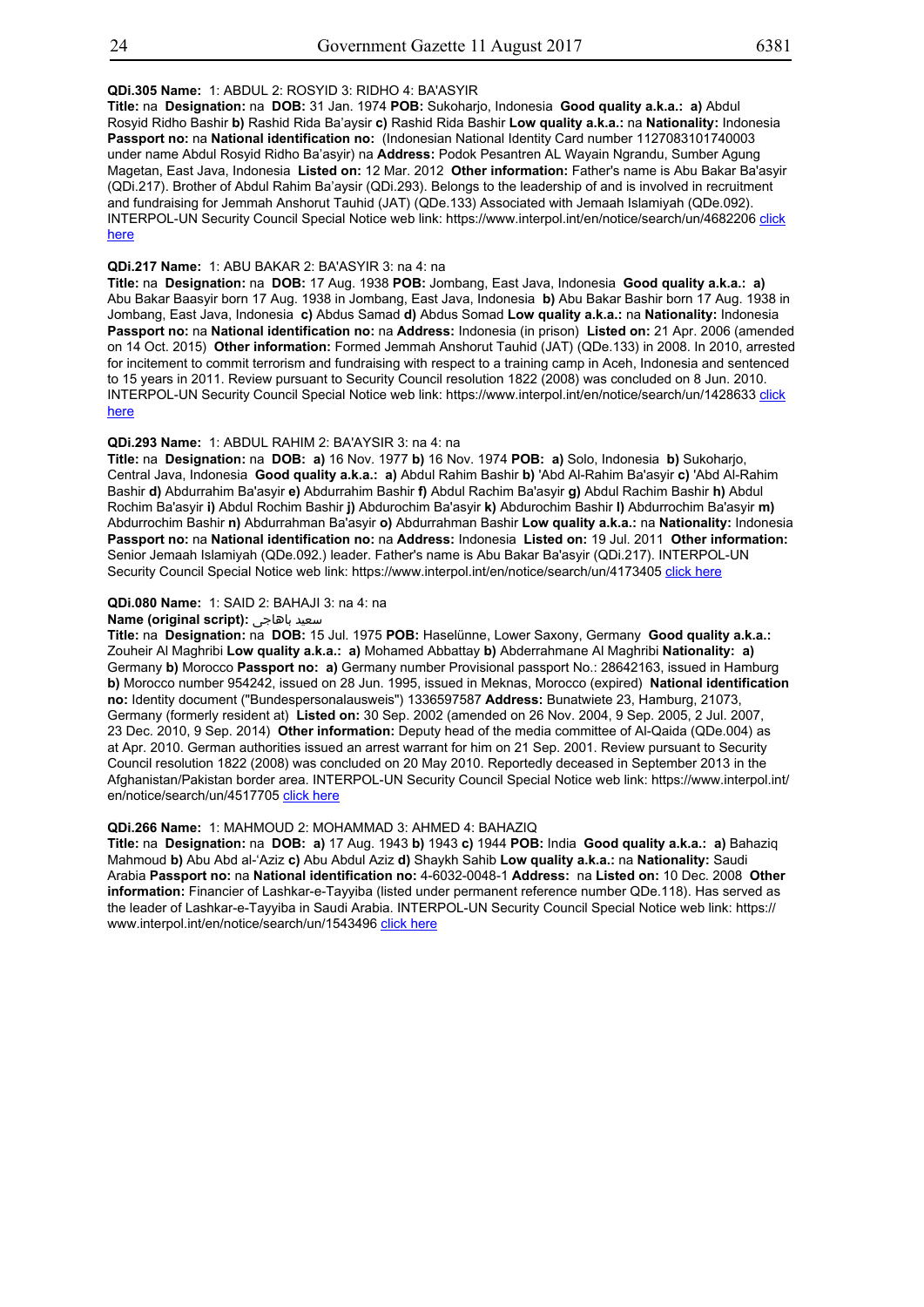## **QDi.311 Name:** 1: AYYUB 2: BASHIR 3: na 4: na

## **Name (original script):** بشیر ایوب

**Title: a)** Qari **b)** Alhaj **Designation:** na **DOB: a)** 1966 **b)** 1964 **c)** 1969 **d)** 1971 **POB:** na **Good quality a.k.a.: a)** Alhaj Qari Ayub Bashar **b)** Qari Muhammad Ayub **Low quality a.k.a.:** na **Nationality: a)** Uzbekistan **b)** Afghanistan **Passport no:** na **National identification no:** na **Address:** Mir Ali, North Waziristan Agency, Federal Administered Tribal Areas, Pakistan **Listed on:** 18 Oct. 2012 **Other information:** Member of leadership council as of early 2010 and head of finance for the Islamic Movement of Uzbekistan (QDe.010). Coordinated financial and logistical support for the Islamic Movement of Uzbekistan in Afghanistan and Pakistan between 2009-2012. Transferred and delivered funds to Fazal Rahim (QDi.303). INTERPOL-UN Security Council Special Notice web link: https://www.interpol.int/ en/notice/search/un/5741655 click here

## **QDi.055 Name:** 1: MAHMOOD 2: SULTAN 3: BASHIR-UD-DIN 4: na

**Title:** na **Designation:** na **DOB: a)** 1937 **b)** 1938 **c)** 1939 **d)** 1940 **e)** 1941 **f)** 1942 **g)** 1943 **h)** 1944 **i)** 1945 **POB:** na **Good quality a.k.a.: a)** Mahmood, Sultan Bashiruddin **b)** Mehmood, Dr. Bashir Uddin **c)** Mekmud, Sultan Baishiruddin **Low quality a.k.a.:** na **Nationality:** Pakistan **Passport no:** na **National identification no:** na **Address:** Street 13, Wazir Akbar Khan, Kabul, Afghanistan **Listed on:** 24 Dec. 2001 **Other information:** Review pursuant to Security Council resolution 1822 (2008) was concluded on 1 Jun. 2010. INTERPOL-UN Security Council Special Notice web link: https://www.interpol.int/en/notice/search/un/1423754 click here

## **QDi.345 Name:** 1: TARKHAN 2: TAYUMURAZOVICH 3: BATIRASHVILI 4: na

**Title:** na **Designation:** na **DOB: a)** 11 Jan. 1986 **b)** 1982 **POB:** Akhmeta, Village Birkiani, Georgia **Good quality a.k.a.: a)** Tarkhan Tayumurazovich Batyrashvili **b)** Tarkhan Batirashvili **Low quality a.k.a.: a)** Omar Shishani **b)** Umar Shishani **c)** Abu Umar al-Shishani **d)** Omar al-Shishani **e)** Chechen Omar **f)** Omar the Chechen **g)** Omer the Chechen **h)** Umar the Chechen **i)** Abu Umar **j)** Abu Hudhayfah **Nationality:** Georgia **Passport no:** number 09AL14455, issued in Georgia (expires on 26 Jun. 2019) **National identification no:** Georgia 08001007864, issued in Georgia **Address:** Syrian Arab Republic (located in as at Dec. 2014) **Listed on:** 23 Jan. 2015 **Other information:** As of mid-2014, Syria-based senior military commander and shura council member of Islamic State in Iraq and the Levant, listed as Al-Qaida in Iraq (AQI) (QDe.115). Led approximately 1,000 foreign fighters for ISIL and committed a number of attacks in northern Syria. INTERPOL-UN Security Council Special Notice web link: https:// www.interpol.int/en/notice/search/un/5843242 click here

#### **QDi.279 Name:** 1: MOHAMED 2: BELKALEM 3: na 4: na

#### **Name (original script):** بلكلام محمد

**Title:** na **Designation:** na **DOB:** 19 Dec. 1969 **POB:** Hussein Dey, Algiers, Algeria **Good quality a.k.a.:** na **Low quality a.k.a.: a)** Abdelali Abou Dher (ذر ابو العالي عبد(**b)** El Harrachi (الحراشي(**Nationality:** Algerian **Passport no:** na **National identification no:** na **Address:** Mali **Listed on:** 22 Apr. 2010 (amended on 15 Apr. 2014) **Other information:** Convicted in absentia by Algerian tribunal on 28 Mar. 1996. Algerian international arrest warrant number 03/09 of 6 Jun. 2009 issued by the Tribunal of Sidi Mhamed, Algiers, Algeria. Algerian extradition request number 2307/09 of 3 Sep. 2009, presented to Malian authorities. Father's name is Ali Belkalem. Mother's name is Fatma Saadoudi. Member of The Organization of Al-Qaida in the Islamic Maghreb (QDe.014) INTERPOL-UN Security Council Special Notice web link: https://www.interpol.int/en/notice/search/un/4478325 click here

#### **QDi.136 Name:** 1: MOKHTAR 2: BELMOKHTAR 3: na 4: na

#### **Name (original script):** بلمختار مختار

**Title:** na **Designation:** na **DOB:** 1 Jun. 1972 **POB:** Ghardaia, Algeria **Good quality a.k.a.: a)** Abou Abbes Khaled **b)** Belaouar Khaled Abou El Abass **c)** Belaouer Khaled Abou El Abass **d)** Belmokhtar Khaled Abou El Abes **e)** Khaled Abou El Abass **f)** Khaled Abou El Abbes **g)** Khaled Abou El Abes **h)** Khaled Abulabbas Na Oor **i)** Mukhtar Belmukhtar **Low quality a.k.a.: a)** Belaoua **b)** Belaour **Nationality:** Algeria **Passport no:** na **National identification no:** na **Address:** na **Listed on:** 11 Nov. 2003 (amended on 12 Apr. 2006, 2 Jul. 2007, 7 Apr. 2008, 25 Jan. 2010, 16 May 2011, 9 Sep. 2014) **Other information:** Father's name is Mohamed. Mother's name is Zohra Chemkha. Member of the Council of the Organization of Al-Qaida in the Islamic Maghreb (QDe.014) (AQIM). Head of Al Mouakaoune Biddam (QDe.139), Al Moulathamoun (QDe.140) and Al Mourabitoun (QDe.141). Review pursuant to Security Council resolution 1822 (2008) was concluded on 30 Jul. 2009. INTERPOL-UN Security Council Special Notice web link: https://www.interpol.int/en/notice/search/un/4488665 click here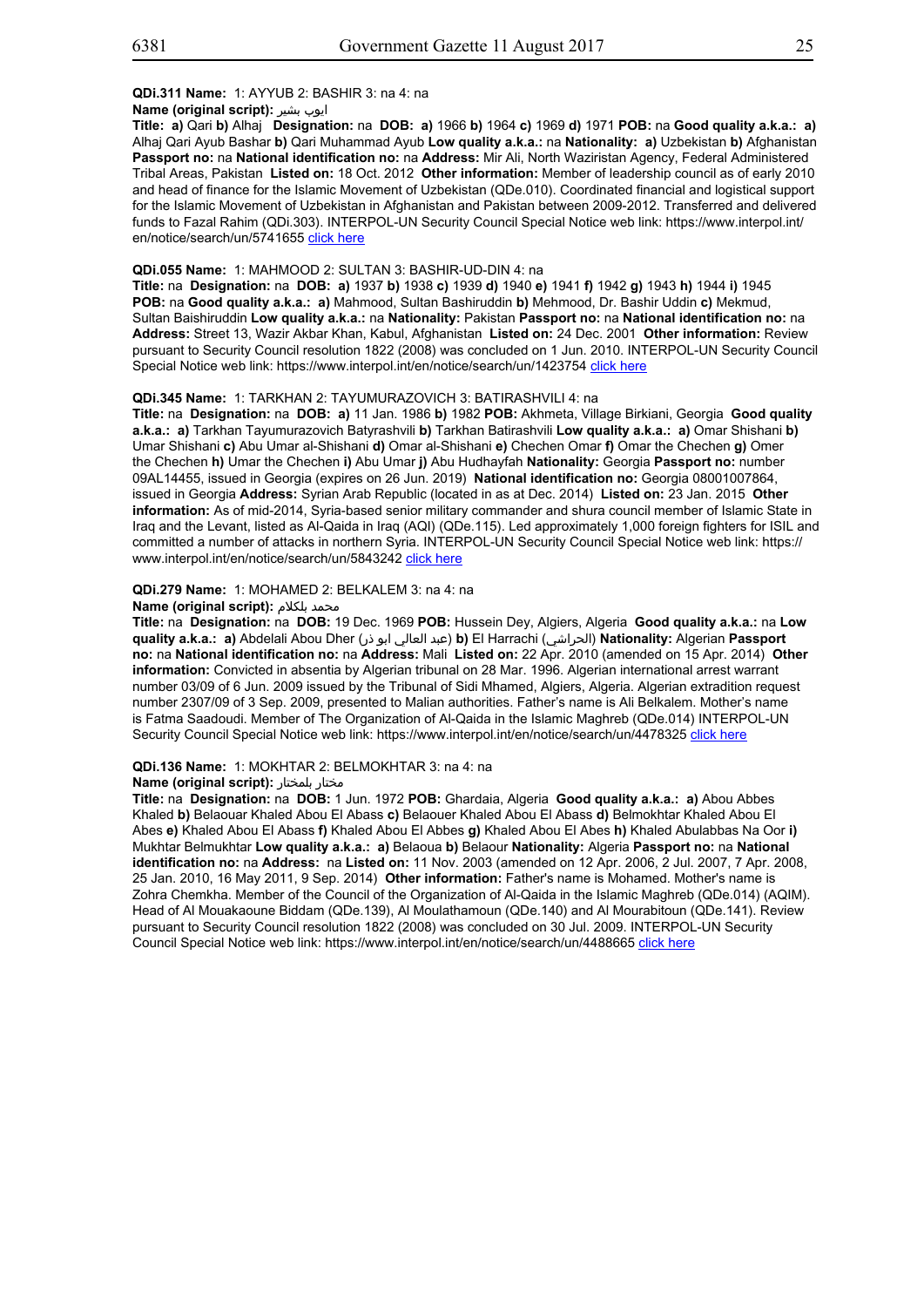## **QDi.375 Name:** 1: BOUBAKER 2: BEN HABIB 3: BEN AL-HAKIM 4: na

**Title:** na **Designation:** na **DOB:** 1 Aug. 1983 **POB:** Paris, France **Good quality a.k.a.: a)** Boubakeur el-Hakim **b)** Boubaker el Hakim **Low quality a.k.a.: a)** Abou al Moukatel **b)** Abou Mouqatel **c)** Abu-Muqatil al-Tunisi **d)** El Hakim Boubakeur **Nationality: a)** France **b)** Tunisia **Passport no:** na **National identification no:** na **Address:** Syrian Arab Republic (as at Sep. 2015) **Listed on:** 29 Sep. 2015 (amended on 24 Jun. 2016) **Other information:** French-Tunisian foreign terrorist fighter for Islamic State in Iraq and the Levant (ISIL), listed as Al-Qaida in Iraq (QDe.115). INTERPOL-UN Security Council Special Notice web link: https://www.interpol.int/en/notice/search/un/5897328 click here

## **QDi.355 Name:** 1: SOFIANE 2: BEN GOUMO 3: na 4: na

**Title:** na **Designation:** na **DOB:** 26 Jun. 1959 **POB:** Derna, Libya **Good quality a.k.a.:** Sufyan bin Qumu **Low quality a.k.a.:** Abou Fares al Libi **Nationality:** Libya **Passport no:** na **National identification no:** na **Address:** Libya **Listed on:** 3 Sep. 2015 **Other information:** Leader of Ansar al Charia Derna (QDe.145). INTERPOL-UN Security Council Special Notice web link: https://www.interpol.int/en/notice/search/un/5893103 click here

## **QDi.333 Name:** 1: SEIFALLAH 2: BEN HASSINE 3: na 4: na

**Title:** na **Designation:** na **DOB:** 8 Nov. 1965 **POB:** Tunis, Tunisia **Good quality a.k.a.: a)** Seif Allah ben Hocine **b)** Saifallah ben Hassine **c)** Sayf Allah 'Umar bin Hassayn **d)** Sayf Allah bin Hussayn **Low quality a.k.a.: a)** Abu Iyyadh al-Tunisi **b)** Abou Iyadh el-Tounsi **c)** Abu Ayyad al-Tunisi **d)** Abou Aayadh **e)** Abou Iyadh **Nationality:** Tunisia **Passport no:** na **National identification no:** na **Address:** na **Listed on:** 23 Sep. 2014 (amended on 15 Feb. 2017) **Other information:** Founder of the Tunisian Combatant Group (QDe.090) and leader of Ansar al-Shari'a in Tunisia (QDe.143). Arrest warrant issued by Tunisian Court of First Instance on 23 Aug. 2013. INTERPOL-UN Security Council Special Notice web link: https://www.interpol.int/en/notice/search/un/5817982 click here

## **QDi.386 Name:** 1: MOUNIR 2: BEN DHAOU 3: BEN BRAHIM 4: BEN HELAL

**Title:** na **Designation:** na **DOB:** 10 May 1983 **POB:** Ben Guerdane, Tunisia **Good quality a.k.a.:** na **Low quality a.k.a.: a)** Mounir Helel **b)** Mounir Hilel **c)** Abu Rahmah **d)** Abu Maryam al-Tunisi **Nationality:** Tunisia **Passport no:** na **National identification no:** na **Address:** na **Listed on:** 29 Feb. 2016 **Other information:** Foreign terrorist fighter facilitator experienced in establishing and securing travel routes. Deeply involved in providing material support to the Organization of Al-Qaida in the Islamic Maghreb (QDe.014) in North Africa. Assisted foreign terrorist fighters' travel throughout North Africa and to Syrian Arab Republic to join Islamic State in Iraq and the Levant, listed as Al-Qaida in Iraq (QDe.115). INTERPOL-UN Security Council Special Notice web link: https://www.interpol.int/en/ notice/search/un/5930735 click here

## **QDi.388 Name:** 1: SALIM 2: BENGHALEM 3: na 4: na

**Title:** na **Designation:** na **DOB:** 6 Jul. 1980 **POB:** Bourg la Reine, France **Good quality a.k.a.:** na **Low quality a.k.a.:** na **Nationality:** France **Passport no:** na **National identification no:** na **Address:** Syrian Arab Republic (as at Sep. 2015) **Listed on:** 29 Feb. 2016 **Other information:** Syria-based French violent extremist and member of Islamic State in Iraq and the Levant, listed as Al-Qaida in Iraq (QDe.115). Subject to a European Arrest Warrant. INTERPOL-UN Security Council Special Notice web link: https://www.interpol.int/en/notice/search/un/5930707 click here

## **QDi.307 Name:** 1: HAFIZ 2: ABDUL SALAM 3: BHUTTAVI 4: na

**Title: a)** Maulavi **b)** Mullah **Designation:** na **DOB:** 1940 **POB:** Gujranwala, Punjab Province, Pakistan **Good quality a.k.a.: a)** Hafiz Abdul Salam Bhattvi **b)** Hafiz Abdusalam Budvi **c)** Hafiz Abdussalaam Bhutvi **d)** Abdul Salam Budvi **e)** Abdul Salam Bhattwi **f)** Abdul Salam Bhutvi **g)** Mullah Abdul Salaam Bhattvi **h)** Molvi Abdursalam Bhattvi **Low quality a.k.a.:** na **Nationality:** Pakistan **Passport no:** na **National identification no:** na **Address:**  na **Listed on:** 14 Mar. 2012 **Other information:** Founding member of Lashkar-e-Tayyiba (QDe.118) and deputy to Lashkar-e-Tayyiba leader Hafiz Muhammad Saeed (QDi.263). INTERPOL-UN Security Council Special Notice web link: https://www.interpol.int/en/notice/search/un/4815206 click here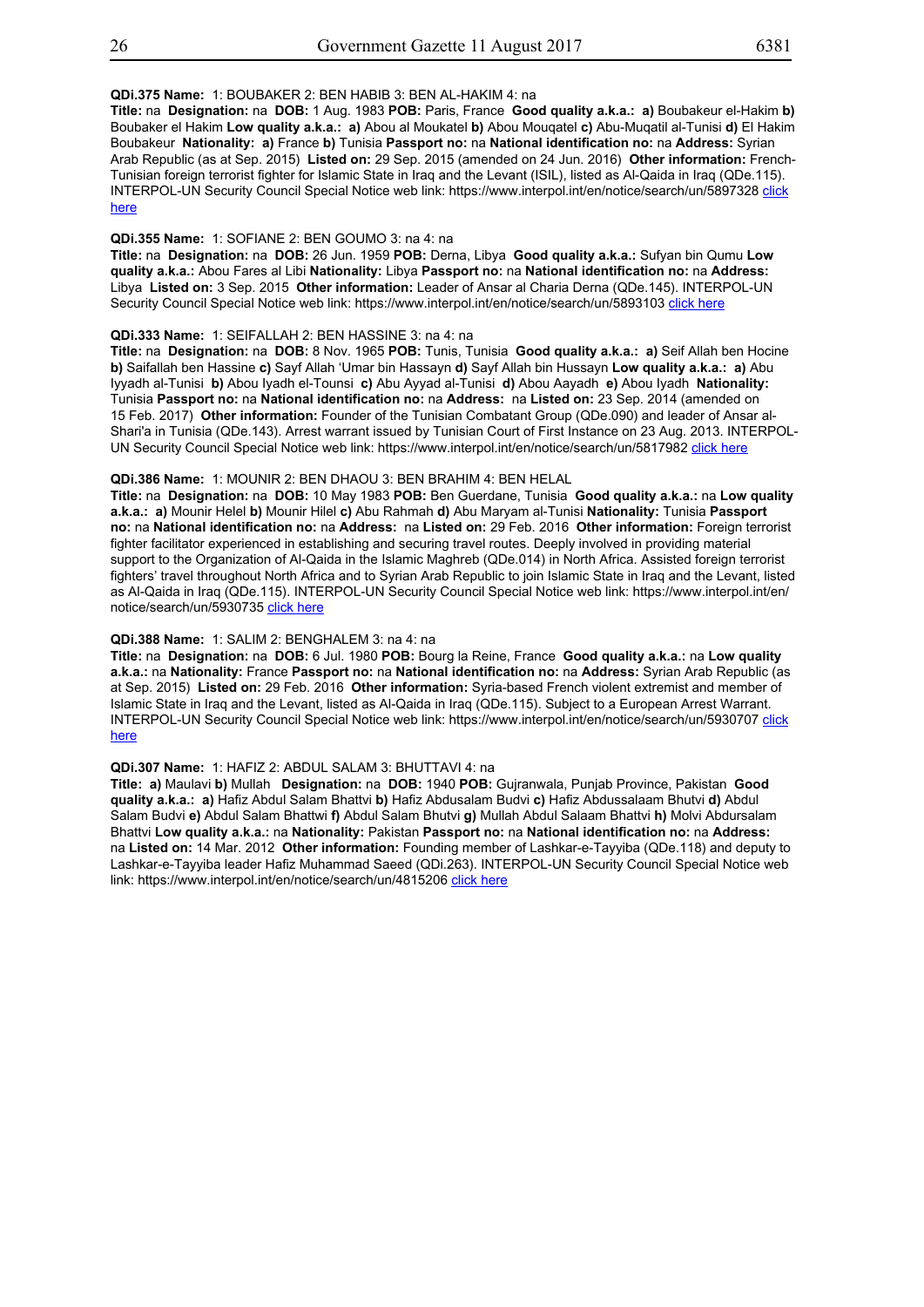بلال بن مروان **:(script original (Name**

**Title:** na **Designation:** na **DOB:** 1947 **POB:** na **Good quality a.k.a.:** na **Low quality a.k.a.:** na **Nationality:** na **Passport no:** na **National identification no:** na **Address:** na **Listed on:** 25 Jan. 2001 **Other information:** Senior lieutenant of UBL. Review pursuant to Security Council resolution 1822 (2008) was concluded on 21 Jun. 2010. INTERPOL-UN Security Council Special Notice web link: https://www.interpol.int/en/notice/search/un/1423806 click here

## **QDi.081 Name:** 1: RAMZI 2: MOHAMED 3: ABDULLAH 4: BINALSHIBH

## رمزي محمد عبد الله بن الشيبة **:(script original (Name**

**Title:** na **Designation:** na **DOB: a)** 1 May 1972 **b)** 16 Sep. 1973 **POB: a)** Gheil Bawazir, Hadramawt, Yemen **b)** Khartoum, Sudan **Good quality a.k.a.: a)** Binalsheidah, Ramzi Mohamed Abdullah **b)** Bin Al Shibh, Ramzi **c)** Omar, Ramzi Mohamed Abdellah **d)** Mohamed Ali Abdullah Bawazir **e)** Binalshibh Ramzi Mohammed Abdullah **f)** Ramzi Binalshib **g)** Ramzi Mohamed Abdellah Omar Hassan Alassiri **h)** Binalshibh Ramsi Mohamed Abdullah **i)** Abu Ubaydah **j)** 'Umar Muhammad 'Abdallah Ba' Amar **Low quality a.k.a.:** Ramzi Omar **Nationality:** Yemen **Passport no:** number 00085243, issued on 17 Nov. 1997, issued in Sanaa, Yemen **National identification no:** na **Address:**  na **Listed on:** 30 Sep. 2002 (amended on 26 Nov. 2004, 25 Jul. 2006, 2 Jul. 2007, 27 Jul. 2007, 23 Dec. 2010) **Other information:** Arrested in Karachi, Pakistan, 30 Sep. 2002. In custody of the United States of America, as of May 2010. Review pursuant to Security Council resolution 1822 (2008) was concluded on 25 May 2010. INTERPOL-UN Security Council Special Notice web link: https://www.interpol.int/en/notice/search/un/4518125 click here

**QDi.063 Name:** 1: AL-MOKHTAR 2: BEN MOHAMED 3: BEN AL-MOKHTAR 4: BOUCHOUCHA المختار بن محمد بن المختار بوشوشة **:(script original (Name**

**Title:** na **Designation:** na **DOB:** 13 Oct. 1969 **POB:** Tunis, Tunisia **Good quality a.k.a.:** Bushusha, Mokhtar **Low quality a.k.a.:** na **Nationality:** Tunisia **Passport no:** Tunisian K754050, issued on 26 May 1999 (expired on 25 May 2004) **National identification no:** 04756904, issued on 14 Sep. 1984 **Address:** Via Milano Number 38, Spinadesco, (CR), Italy **Listed on:** 24 Apr. 2002 (amended on 10 Apr. 2003, 26 Nov. 2004, 20 Dec. 2005, 7 Jun. 2007, 23 Dec. 2010) **Other information:** Italian Fiscal Code: BCHMHT69R13Z352T. Mother's name is Hedia Bannour. Review pursuant to Security Council resolution 1822 (2008) was concluded on 22 Apr. 2010. INTERPOL-UN Security Council Special Notice web link: https://www.interpol.int/en/notice/search/un/1418916 click here

## **QDi.188 Name:** 1: FAYCAL 2: BOUGHANEMI 3: na 4: na

## **Name (original script):** بوغانمي فيصل

**Title:** na **Designation:** na **DOB:** 28 Oct. 1966 **POB:** Tunis, Tunisia **Good quality a.k.a.: a)** Faical Boughanmi **b)** Faysal al-Bughanimi **Low quality a.k.a.:** na **Nationality:** Tunisia **Passport no:** na **National identification no:** na **Address:** Number 5/B viale Cambonino, Cremona, Italy **Listed on:** 29 Jul. 2005 (amended on 7 Jun. 2007, 10 Aug. 2009, 1 Sep. 2009, 13 Dec. 2011) **Other information:** Italian Fiscal code: BGHFCL66R28Z352G. Sentenced to 7 years imprisonment in Italy on 29 Jun. 2007 by the Brescia Second Appeals Court. In detention in Italy as at Jun. 2009. Review pursuant to Security Council resolution 1822 (2008) was concluded on 20 Jul. 2009. INTERPOL-UN Security Council Special Notice web link: https://www.interpol.int/en/notice/search/un/1423839 click here

## **QDi.058 Name:** 1: BOUBEKEUR 2: BOULGHITI 3: na 4: na

**Title:** na **Designation:** na **DOB:** 13 Feb. 1970 **POB:** Rouiba, Algiers, Algeria **Good quality a.k.a.:** Boubakeur Boulghit **Low quality a.k.a.: a)** Abu Bakr al-Jaziri (Previously listed as. In Arabic: الجزائري أبوبكر ( **b)** Abou Bakr Al Djazairi **c)** Abou Yasser El Djazairi **d)** Yasir Al-Jazari **e)** Abou Yasser Al-Jaziri **Nationality: a)** Algeria **b)** Palestinian **Passport no:** na **National identification no:** na **Address:** na **Listed on:** 11 Jan. 2002 (amended on 18 Jul. 2007, 1 Feb. 2008, 16 May 2011, 20 Jun. 2017) **Other information:** Finance chief of the Afghan Support Committee (ASC) (QDe.069). Al-Qaida (QDe.004) facilitator and communication expert. Believed to be in Algeria as at Apr. 2010. Son of Mohamed and Fatma Aribi. Review pursuant to Security Council resolution 1822 (2008) was concluded on 21 Jun. 2010. INTERPOL-UN Security Council Special Notice web link: https://www.interpol.int/en/notice/search/ un/6104674 click here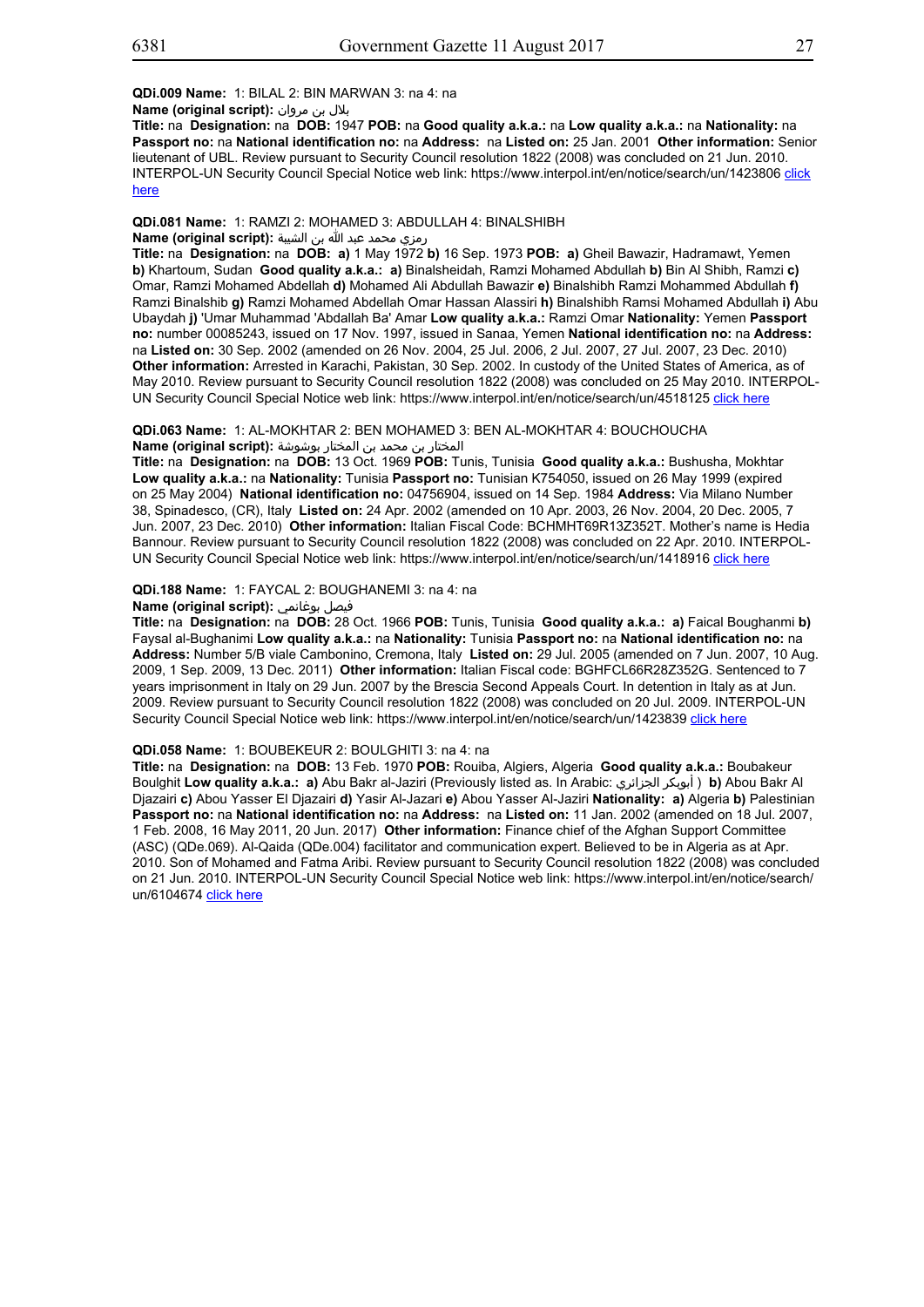#### **QDi.143 Name:** 1: HAMADI 2: BEN ABDUL AZIZ 3: BEN ALI 4: BOUYEHIA

## حمادي بن عبد العزيز بن علي بويحي **:(script original (Name**

**Title:** na **Designation:** na **DOB:** 29 May 1966 **POB:** Tunis, Tunisia **Good quality a.k.a.: a)** Gamel Mohamed born 25 May 1966 in Morocco **b)** Abd el Wanis Abd Gawwad Abd el Latif Bahaa born 9 May 1986 in Egypt **c)** Mahmoud Hamid **Low quality a.k.a.:** na **Nationality:** Tunisia **Passport no:** (Tunisian passport number L723315, issued on 5 May 1998, expired on 4 May 2003) **National identification no:** na **Address:** Corso XXII Marzo Number 39, Milan, Italy **Listed on:** 12 Nov. 2003 (amended on 20 Dec. 2005, 31 Jul. 2006, 30 Jan. 2009, 16 May 2011) **Other information:** In prison in Italy until 28 Jul. 2011. Review pursuant to Security Council resolution 1822 (2008) was concluded on 21 Jun. 2010. INTERPOL-UN Security Council Special Notice web link: https:// www.interpol.int/en/notice/search/un/1418921 click here

## **QDi.396 Name:** 1: ASLAN 2: AVGAZAROVICH 3: BYUTUKAEV 4: na

#### **Name (original script):** Аслан Авгазарович Бютукаев

**Title:** na **Designation:** na **DOB:** 22 Oct. 1974 **POB:** Kitaevka, Novoselitskiy District, Stavropol Region, Russian Federation **Good quality a.k.a.:** na **Low quality a.k.a.: a)** Amir Khazmat (original script: Амир Хазмат) **b)** Abubakar (original script: Абубакар) **Nationality:** Russian Federation **Passport no:** na **National identification no:** na **Address:** Akharkho Street, 11, Katyr-Yurt, Achkhoy-Martanovskiy District, Republic of Chechnya, Russian Federation **Listed on:** 3 Aug. 2016 **Other information:** Wanted by the authorities of the Russian Federation for terrorist crimes. Commands a suicide battalion of Riyadus-Salikhin Reconnaissance and Sabotage Battalion of Chechen Martyrs (RSRSBCM) (QDe.100). INTERPOL-UN Security Council Special Notice web link: https:// www.interpol.int/en/notice/search/un/5966084 click here

#### **QDi.405 Name:** 1: Malik 2: Ruslanovich 3: Barkhanoev 4: na

**Title:** na **Designation:** na **DOB:** 14 Mar. 1992 **POB:** Ordzhonikidzevskaya village, Sunzhenskiy district, Ingushetia, Russian Federation **Good quality a.k.a.:** na **Low quality a.k.a.: a)** Saifuddin **b)** Saifuddin al-Ingushi **c)** Saifuddin Ingushi **Nationality:** Russian Federation **Passport no:** na **National identification no:** na **Address:** Mosul, Iraq **Listed on:** 20 Jul. 2017 **Other information:** Joined the Islamic State in Iraq and the Levant (ISIL), listed as Al-Qaida in Iraq (QDe.115) in September 2016. INTERPOL-UN Security Council Special Notice web link: https:// www.interpol.int/en/notice/search/un/6116563 click here

## **QDi.365 Name:** 1: AKHMED 2: RAJAPOVICH 3: CHATAEV 4: na

## **Name (original script):** Ахмед Ражапович Чатаев

**Title:** na **Designation:** na **DOB:** 4 Jul. 1980 **POB:** Vedeno Village, Vedenskiy District, Republic of Chechnya, Russian Federation **Good quality a.k.a.: a)** Akhmad Shishani (original script: Ахмад Шишани) **b)** David Mayer (original script: Давид Майер) **c)** Elmir Sene (original script: Эльмир Сене) **Low quality a.k.a.:** Odnorukiy (original script: Однорукий) **Nationality:** Russian Federation **Passport no:** na **National identification no:** Russian Federation national passport 9600133195, issued in Vedensiky District, Republic of Chechnya, Russian Federation (issued by Department of Internal Affairs) **Address: a)** Syrian Arab Republic (located in as at Aug. 2015) **b)** Iraq (possible alternative location as at Aug. 2015) **Listed on:** 2 Oct. 2015 (amended on 30 Dec. 2015, 10 Dec. 2015) **Other information:** As at Aug. 2015, one of the leaders of the Islamic State in Iraq and the Levant (ISIL), listed as Al-Qaida in Iraq (QDe.115), commanding directly 130 militants. Physical description: eye colour: brown, hair colour: black, build: solid; distinguishing marks: oval face, beard, missing a right hand and left leg, speaks Russian, Chechen and possibly German and Arabic. Wanted by the authorities of the Russian Federation for terrorist crimes committed in its territory. Photo available for inclusion in the INTERPOL-UN Security Council Special Notice. INTERPOL-UN Security Council Special Notice web link: https://www.interpol.int/en/notice/search/un/5899829 click here

## **QDi.312 Name:** 1: AAMIR 2: ALI 3: CHAUDHRY 4: na

## عامر علی چوہدری **:(script original (Name**

**Title:** na **Designation:** na **DOB:** 3 Aug. 1986 **POB:** na **Good quality a.k.a.: a)** Aamir Ali Chaudary **b)** Aamir Ali Choudry **c)** Amir Ali Chaudry **Low quality a.k.a.:** Huzaifa **Nationality:** Pakistan **Passport no:** Pakistani BN 4196361, issued on 28 Oct. 2008 (expiring 27 Oct. 2013) **National identification no:** 33202-7126636-9 **Address:**  na **Listed on:** 18 Oct. 2012 **Other information:** Electronics and explosives expert for Tehrik-e Taliban Pakistan (TTP) (QDe.132). Involved in attack planning for TTP. Provided financial and logistical support for TTP and participated in TTP-sponsored militant training. INTERPOL-UN Security Council Special Notice web link: https:// www.interpol.int/en/notice/search/un/5741575 click here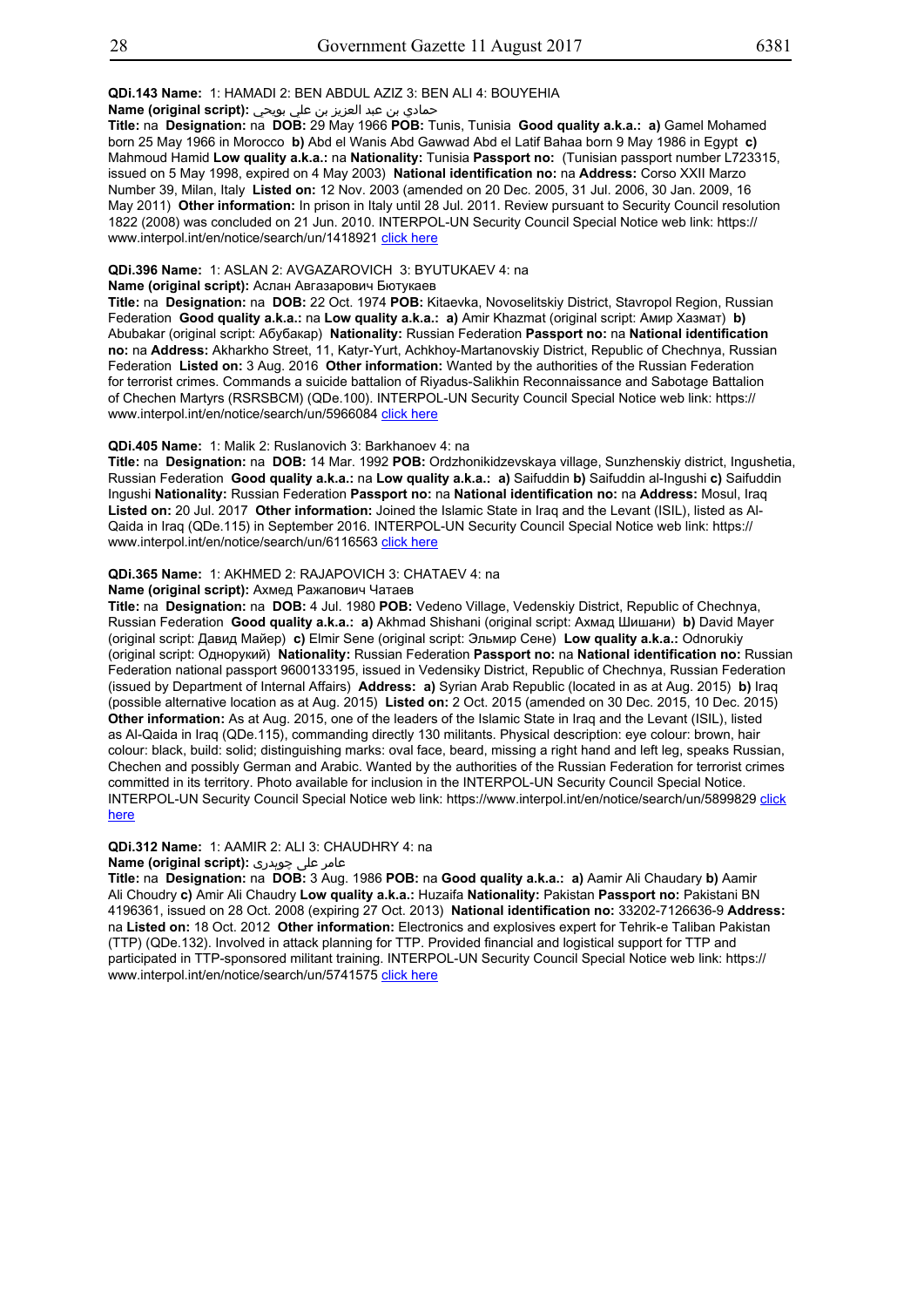## **Name (original script):** شكوري ياسين

**Title:** na **Designation:** na **DOB:** 6 Oct. 1966 **POB:** Safi, Morocco **Good quality a.k.a.:** na **Low quality a.k.a.:** na **Nationality:** Morocco **Passport no:** Moroccan F46947 **National identification no:** H-135467 **Address:** 7th Street, Number 7, Hay Anas Safi, Morocco **Listed on:** 3 Sep. 2002 (amended on 7 Jun. 2007, 23 Dec. 2010) **Other information:** Mother's name is Feue Hlima Bent Barka and father's name is Abderrahmane Mohammed Ben Azzouz. Deported from Italy to Morocco on 26 Feb. 2004. Review pursuant to Security Council resolution 1822 (2008) was concluded on 21 Jun. 2010. INTERPOL-UN Security Council Special Notice web link: https:// www.interpol.int/en/notice/search/un/1423804 click here

#### **QDi.376 Name:** 1: PETER 2: CHERIF 3: na 4: na

**Title:** na **Designation:** na **DOB:** 26 Aug. 1982 **POB:** Paris, 20th district, France **Good quality a.k.a.:** na **Low quality a.k.a.:** na **Nationality:** France **Passport no:** na **National identification no:** na **Address:** Al Mukalla, Hadramawt province, Yemen **Listed on:** 29 Sep. 2015 (amended on 24 Jun. 2016) **Other information:** Member of Al-Qaida in the Arabian Peninsula (AQAP) (QDe.129). Convicted in absentia to five years in prison in France in 2012. Wanted by French authorities as of 2015. INTERPOL-UN Security Council Special Notice web link: https:// www.interpol.int/en/notice/search/un/5897329 click here

## **QDi.300 Name:** 1: MONIR 2: CHOUKA 3: na 4: na

**Title:** na **Designation:** na **DOB:** 30 Jul. 1981 **POB:** Bonn, Germany **Good quality a.k.a.:** na **Low quality a.k.a.:** Abu Adam **Nationality: a)** Germany **b)** Morocco **Passport no:** Germany number 5208323009, issued on 2 Feb. 2007, issued in Stadt Bonn, Germany (expires on 1 Feb. 2012) **National identification no:** Germany National Identification Number 5209530116, issued on 21 Jun. 2006, issued in Stadt Bonn, Germany (expired on 20 Jun. 2011) **Address:** Ungartenstraße 6, Bonn, 53229, Germany (previous) **Listed on:** 25 Jan. 2012 **Other information:** Associated with Islamic Movement of Uzbekistan (QDe.010). Brother of Yassin Chouka (QDi.301) Arrest warrant issued by the investigating judge of the German Federal Court of Justice on 5 Oct. 2010. INTERPOL-UN Security Council Special Notice web link: https://www.interpol.int/en/notice/search/un/4555858 click here

## **QDi.301 Name:** 1: YASSIN 2: CHOUKA 3: na 4: na

**Title:** na **Designation:** na **DOB:** 11 Dec. 1984 **POB:** Bonn, Germany **Good quality a.k.a.:** na **Low quality a.k.a.:** Abu Ibraheem **Nationality: a)** Germany **b)** Morocco **Passport no:** Germany number 5204893014, issued on 5 Oct. 2000, issued in Stadt Bonn, Germany (expired on 5 Oct. 2005) **National identification no:** Germany National Identification Number 5209445304, issued on 5 Sep. 2005, issued in Stadt Bonn, Germany (expired on 4 Sep. 2010) **Address:** Karl-Barth-Straße 14, Bonn, 53129, Germany (previous) **Listed on:** 25 Jan. 2012 **Other information:** Associated with Islamic Movement of Uzbekistan (QDe.010). Brother of Monir Chouka (QDi.300). Arrest warrant issued by the investigating judge of the German Federal Court of Justice on 5 Oct. 2010. INTERPOL-UN Security Council Special Notice web link: https://www.interpol.int/en/notice/search/un/4555865 click here

## **QDi.141 Name:** 1: MAXAMED 2: CABDULLAAH 3: CIISE 4: na

**Title:** na **Designation:** na **DOB:** 8 Oct. 1974 **POB:** Kismaayo, Somalia **Good quality a.k.a.: a)** Maxamed Cabdullaahi Ciise **b)** Maxammed Cabdullaahi **c)** Cabdullah Mayamed Ciise **Low quality a.k.a.:** na **Nationality:** Somalia **Passport no:** na **National identification no:** na **Address:** Somalia **Listed on:** 12 Nov. 2003 (amended on 9 Sep. 2005, 30 Jan. 2009, 20 Apr. 2009, 21 Oct. 2010, 17 Aug. 2015) **Other information:** Present in Somalia as of Apr. 2009 following transfer from United Kingdom. Review pursuant to Security Council resolution 1822 (2008) was concluded on 21 Jun. 2010. INTERPOL-UN Security Council Special Notice web link: https://www.interpol.int/ en/notice/search/un/5950651 click here

## **QDi.347 Name:** 1: DENIS 2: MAMADOU 3: GERHARD 4: CUSPERT

**Title:** na **Designation:** na **DOB:** 18 Oct. 1975 **POB:** Berlin, Germany **Good quality a.k.a.:** na **Low quality a.k.a.:** Abu Talha al-Almani **Nationality:** Germany **Passport no:** na **National identification no:** Germany 2550439611, issued in District Friedrichshain-Kreuzberg of Berlin, Germany (issued on 22 Apr. 2010, expires on 21 Apr. 2020) **Address: a)** (Syria/Turkey border area (as at Jan. 2015)) **b)** Karl-Marx-Str. 210, Berlin, 12055, Germany (primary address) **Listed on:** 11 Feb. 2015 **Other information:** Physical description: eye colour: brown; hair colour: black; height: 178cm; Tattoos: BROKEN DREAMS in letters (on back) and landscape of Africa (on right upper arm). Father's name: Richard Luc-Giffard; Mother's name: Sigrid Cuspert. European arrest warrant issued by investigating judge at the Federal Court of Justice of Germany, dated 14 May 2014 and 5 Dec. 2014. INTERPOL-UN Security Council Special Notice web link: https://www.interpol.int/en/notice/search/un/5848091 click here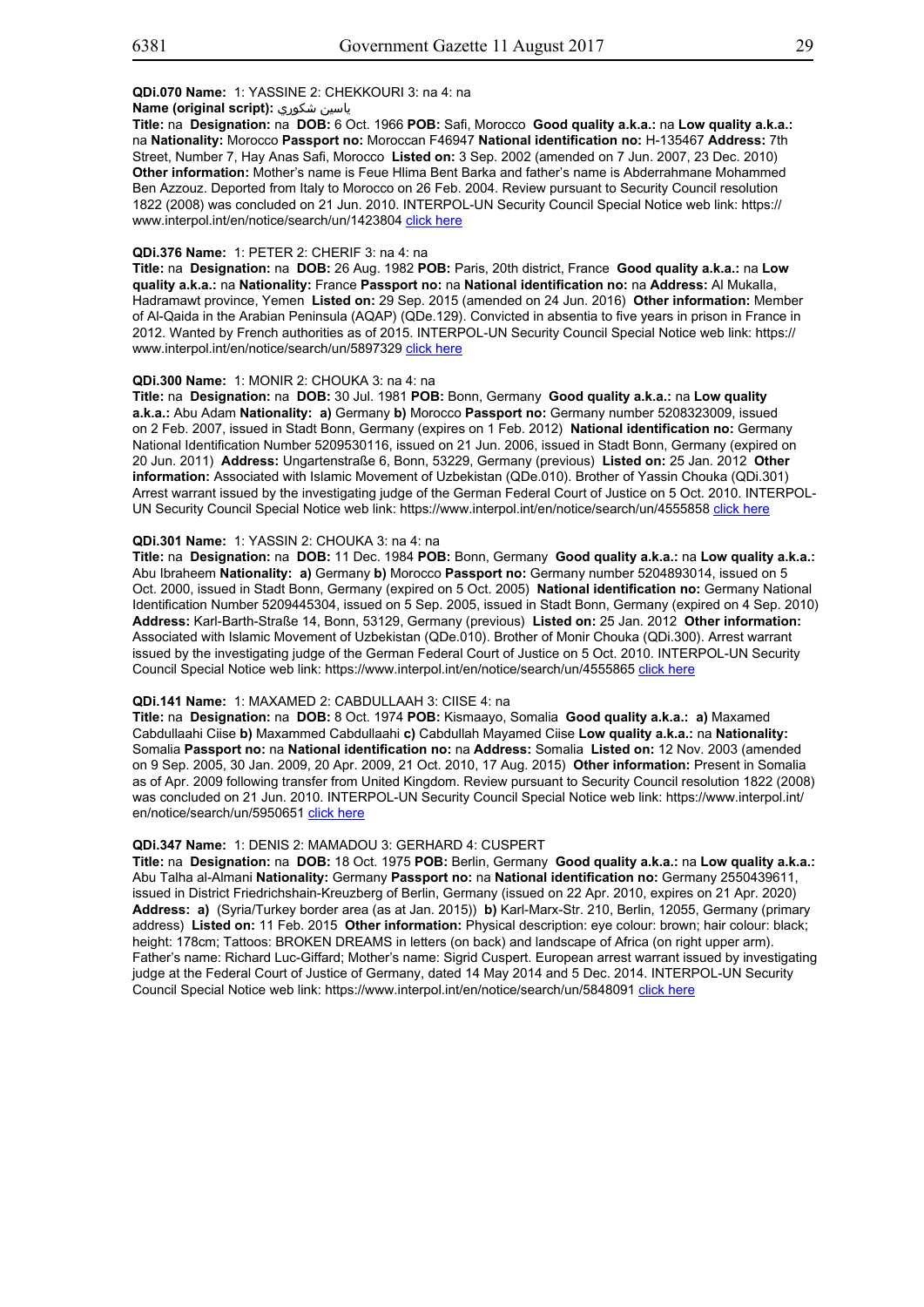## **QDi.331 Name:** 1: ANDERS 2: CAMEROON 3: OSTENSVIG 4: DALE

**Title:** na **Designation:** na **DOB:** 19 Oct. 1978 **POB:** Oslo, Norway **Good quality a.k.a.:** na **Low quality a.k.a.: a)** Muslim Abu Abdurrahman **b)** Abu Abdurrahman the Norwegian **c)** Abu Abdurrahman the Moroccan **Nationality:** Norway **Passport no:** na **National identification no:** na **Address:** na **Listed on:** 23 Sep. 2014 **Other information:** Member of Al-Qaida in the Arabian Peninsula (AQAP) (QDe.129). Physical description: eye colour: brown; hair colour: brown; height: 185 cm. INTERPOL-UN Security Council Special Notice web link: https:// www.interpol.int/en/notice/search/un/5817979 click here

#### **QDi.245 Name:** 1: PIO 2: ABOGNE 3: DE VERA 4: na

**Title:** na **Designation:** na **DOB:** 19 Dec. 1969 **POB:** Bagac, Bagamanok, Catanduanes, Philippines **Good quality a.k.a.:** Ismael De Vera **Low quality a.k.a.: a)** Khalid **b)** Ismael **c)** Ismail **d)** Manex **e)** Tito Art **f)** Dave **g)** Leo **Nationality:** Philippines **Passport no:** na **National identification no:** na **Address:** Concepcion, Zaragosa, Nueva Ecija, Philippines **Listed on:** 4 Jun. 2008 (amended on 3 Jun. 2009, 13 Dec. 2011) **Other information:** Member of the Rajah Solaiman Movement (QDe.128), Abu Sayyaf Group (QDe.001) and Jemaah Islamiyah (QDe.092). Father's name is Honorio Devera. Mother's name is Fausta Abogne. In detention in the Philippines as of May 2011. Review pursuant to Security Council resolution 1822 (2008) was concluded on 13 May 2010. INTERPOL-UN Security Council Special Notice web link: https://www.interpol.int/en/notice/search/un/1315931 click here

#### **QDi.252 Name:** 1: AHMED 2: DEGHDEGH 3: na 4: na

# **Name (original script):** دغداغ أحمد

**Title:** na **Designation:** na **DOB:** 17 Jan. 1967 **POB:** Anser, Wilaya (province) of Jijel, Algeria **Good quality a.k.a.: a)** Abd El Illah **b)** Abdellillah dit Abdellah Ahmed dit Said **Low quality a.k.a.:** na **Nationality:** Algeria **Passport no:** na **National identification no:** na **Address:** Algeria **Listed on:** 3 Jul. 2008 (amended on 24 Mar. 2009, 15 Nov. 2012) **Other information:** Belongs to the leadership and is the finance chief of the Organization of Al-Qaida in the Islamic Maghreb (QDe.014). Mother's name is Zakia Chebira. Father's name is Lakhdar. INTERPOL-UN Security Council Special Notice web link: https://www.interpol.int/en/notice/search/un/1529228 click here

#### **QDi.246 Name:** 1: REDENDO 2: CAIN 3: DELLOSA 4: na

**Title:** na **Designation:** na **DOB:** 15 May 1972 **POB:** Punta, Santa Ana, Manila, Philippines **Good quality a.k.a.: a)** Abu Ilonggo **b)** Brandon Berusa **c)** Abu Muadz **d)** Arnulfo Alvarado **e)** Habil Ahmad Dellosa **Low quality a.k.a.: a)** Dodong **b)** Troy **c)** Uthman **Nationality:** Philippines **Passport no:** na **National identification no:** na **Address:** 3111, Ma. Bautista, Punta, Santa Ana, Manila, Philippines **Listed on:** 4 Jun. 2008 (amended on 3 Jun. 2009, 13 Dec. 2011) **Other information:** Member of the Rajah Solaiman Movement (QDe.128) and linked to the Abu Sayyaf Group (QDe.001). Father's name is Fernando Rafael Dellosa. Mother's name is Editha Parado Cain. In detention in the Philippines as of Jan. 2010. Review pursuant to Security Council resolution 1822 (2008) was concluded on 13 May 2010. INTERPOL-UN Security Council Special Notice web link: https://www.interpol.int/en/notice/search/ un/1320220 click here

## **QDi.243 Name:** 1: FELICIANO 2: SEMBORIO 3: DELOS REYES JR. 4: na

## فلسيانو سمبوريو ديلوس رييس الإبن **:(script original (Name**

**Title:** Ustadz **Designation:** na **DOB:** 4 Nov. 1963 **POB:** Arco, Lamitan, Basilan, Philippines **Good quality a.k.a.: a)** Abubakar Abdillah **b)** Abdul Abdillah **Low quality a.k.a.:** na **Nationality:** Philippines **Passport no:** na **National identification no:** na **Address:** Philippines **Listed on:** 4 Jun. 2008 (amended on 3 Jun. 2009, 13 Dec. 2011) **Other information:** Member of the Rajah Solaiman Movement (QDe.128). Father's name is Feliciano Delos Reyes Sr. Mother's name is Aurea Semborio. In detention in the Philippines as of May 2011. Review pursuant to Security Council resolution 1822 (2008) was concluded on 13 May 2010. INTERPOL-UN Security Council Special Notice web link: https://www.interpol.int/en/notice/search/un/1524294 click here

#### **QDi.342 Name:** 1: OUMAR 2: DIABY 3: na 4: na

**Title:** na **Designation:** na **DOB:** 5 Aug. 1975 **POB:** Dakar, Senegal **Good quality a.k.a.:** na **Low quality a.k.a.: a)** Omsen **b)** Oumar Omsen **Nationality:** Senegal **Passport no:** na **National identification no:** na **Address:** Syrian Arab Republic (located in) **Listed on:** 23 Sep. 2014 **Other information:** A leader of an armed group linked to Al-Nusrah Front for the People of the Levant (QDe.137) and a key facilitator for a Syrian foreign terrorist fighter network. Active in terrorist propaganda through the Internet. INTERPOL-UN Security Council Special Notice web link: https://www.interpol.int/en/notice/search/un/5818238 click here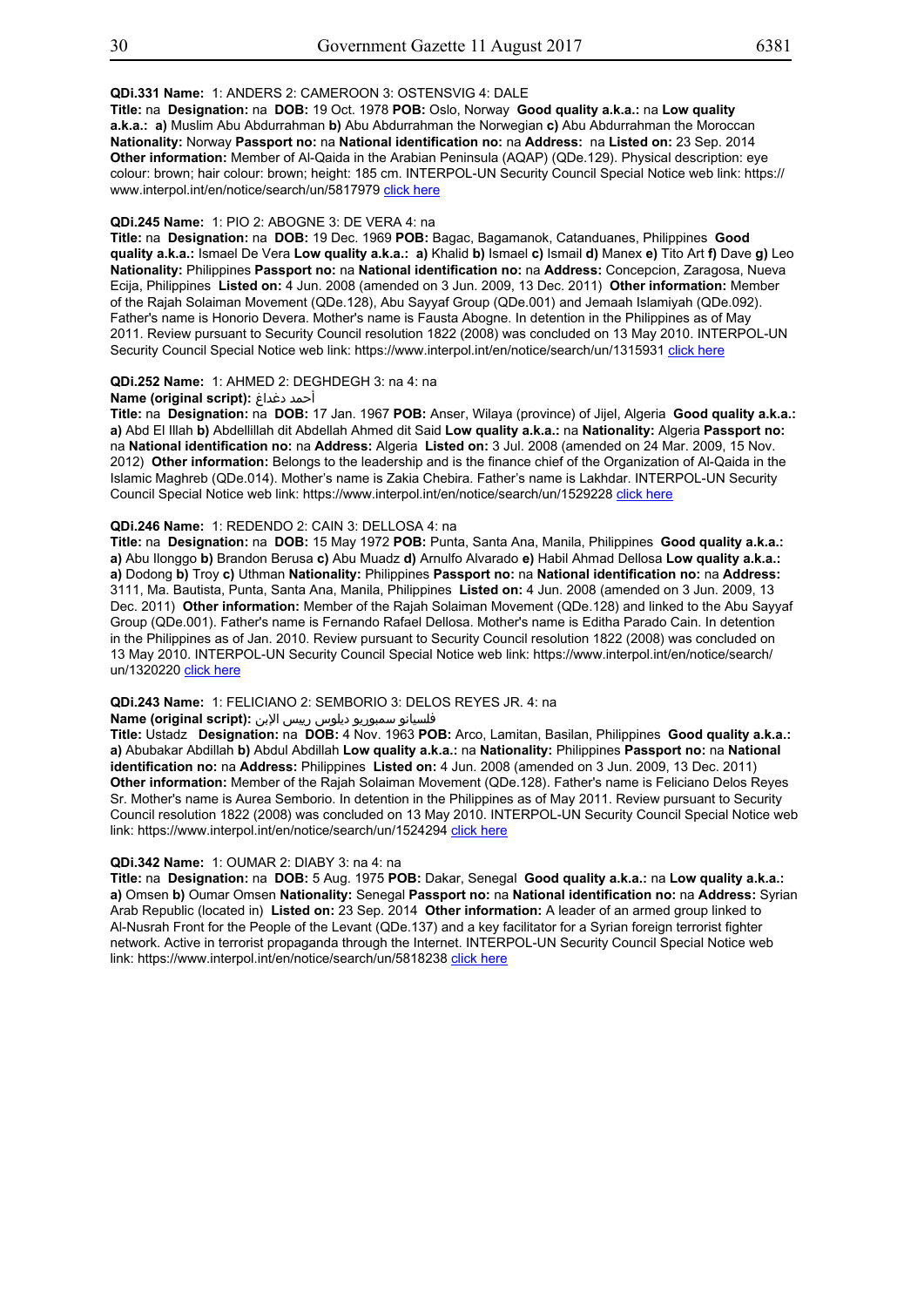## **QDi.167 Name:** 1: KAMEL 2: DJERMANE 3: na 4: na

**Name (original script):** جرمان كمال

**Title:** na **Designation:** na **DOB:** 12 Oct. 1965 **POB:** Oum el Bouaghi, Algeria **Good quality a.k.a.: a)** Bilal **b)** Adel **c)** Fodhil **d)** Abou Abdeljalil **Low quality a.k.a.:** na **Nationality:** Algeria **Passport no:** na **National identification no:** na **Address:** Algeria **Listed on:** 3 May 2004 (amended on 7 Apr. 2008, 13 Dec. 2011) **Other information:** In detention in Algeria as at April 2010. Arrest warrant issued by the German authorities on 9 Oct. 2003 for involvement in kidnapping. Former member of the Katibat Tarek Ibn Ziad of The Organization of Al-Qaida in the Islamic Maghreb (QDe.014). Review pursuant to Security Council resolution 1822 (2008) was concluded on 27 Jul. 2010. INTERPOL-UN Security Council Special Notice web link: https://www.interpol.int/en/notice/search/un/4473245 click here

## **QDi.249 Name:** 1: YAHIA 2: DJOUADI 3: na 4: na

## **Name (original script):** جوادي يحيى

**Title:** na **Designation:** na **DOB:** 1 Jan. 1967 **POB:** M'Hamid, Wilaya (province) of Sidi Bel Abbes, Algeria **Good quality a.k.a.: a)** Yahia Abou Ammar **b)** Abou Ala **Low quality a.k.a.:** na **Nationality:** Algeria **Passport no:** na **National identification no:** na **Address:** na **Listed on:** 3 Jul. 2008 (amended on 15 Nov. 2012) **Other information:** Belongs to the leadership of the Organization of Al-Qaida in the Islamic Maghreb (listed under permanent reference number QDe.014). Located in Northern Mali as of Jun. 2008. Mother's name is Zohra Fares. Father's name is Mohamed. INTERPOL-UN Security Council Special Notice web link: https://www.interpol.int/en/ notice/search/un/1274977 click here

## **QDi.232 Name:** 1: ABDELMALEK 2: DROUKDEL 3: na 4: na

#### عبد المالك دروكدال **:(script original (Name**

**Title:** na **Designation:** na **DOB:** 20 Apr. 1970 **POB:** Meftah, Wilaya of Blida, Algeria **Good quality a.k.a.:** Abou Mossaab Abdelouadoud **Low quality a.k.a.:** na **Nationality:** Algeria **Passport no:** na **National identification no:** na **Address:** Algeria **Listed on:** 27 Aug. 2007 (amended on 7 Apr. 2008, 13 Dec. 2011) **Other information:** Head of The Organization of Al-Qaida in the Islamic Maghreb (QDe.014). Sentenced in absentia to life imprisonment in Algeria on 21 March 2007. Father's name is Rabah Droukdel. Mother's name is Z'hour Zdigha. Review pursuant to Security Council resolution 1822 (2008) was concluded on 4 May 2009. INTERPOL-UN Security Council Special Notice web link: https://www.interpol.int/en/notice/search/un/1489020 click here

#### **QDi.095 Name:** 1: LIONEL 2: DUMONT 3: na 4: na

**Title:** na **Designation:** na **DOB:** 29 Jan. 1971 **POB:** Roubaix, France **Good quality a.k.a.: a)** Jacques Brougere **b)** Abu Hamza **c)** Di Karlo Antonio **d)** Merlin Oliver Christian Rene **e)** Arfauni Imad Ben Yousset Hamza **f)** Imam Ben Yussuf Arfaj **g)** Abou Hamza **h)** Arfauni Imad **Low quality a.k.a.: a)** Bilal **b)** Hamza **c)** Koumkal **d)** Kumkal **e)** Merlin **f)** Tinet **g)** Brugere **h)** Dimon **Nationality:** France **Passport no:** na **National identification no:** na **Address:** France **Listed on:** 25 Jun. 2003 (amended on 22 Nov. 2004, 26 Nov. 2004, 2 Jul. 2007, 17 Oct. 2007, 24 Mar. 2009, 6 Aug. 2010, 24 Jun. 2016) **Other information:** In custody in France as of May 2004. Sentenced to 25 years imprisonment in France in 2007. His sentence is due to end on 13 Jul. 2023 and his unconditional detention to end on 13 Aug. 2020. Review pursuant to Security Council resolution 1822 (2008) was concluded on 15 Jun. 2010. INTERPOL-UN Security Council Special Notice web link: https://www.interpol.int/en/notice/search/un/4531664 click here

## **QDi.111 Name:** 1: AGUS 2: DWIKARNA 3: na 4: na

**Title:** na **Designation:** na **DOB:** 11 Aug. 1964 **POB:** Makassar, South Sulawesi, Indonesia **Good quality a.k.a.:** na **Low quality a.k.a.:** na **Nationality:** Indonesia **Passport no:** Indonesia travel document number XD253038 **National identification no:** na **Address:** Indonesia **Listed on:** 9 Sep. 2003 (amended on 26 Nov. 2004, 14 May 2014) **Other information:** Arrested 13 Mar. 2002, sentenced 12 July 2002 in the Philippines. Released from custody in the Philippines on 1 Jan. 2014 and subsequently deported to Indonesia. Physical description: height 165 cm. Photo available for inclusion in the INTERPOL-UN Security Council Special Notice. Review pursuant to Security Council resolution 1822 (2008) was concluded on 25 May 2010. INTERPOL-UN Security Council Special Notice web link: https://www.interpol.int/en/notice/search/un/5950648 click here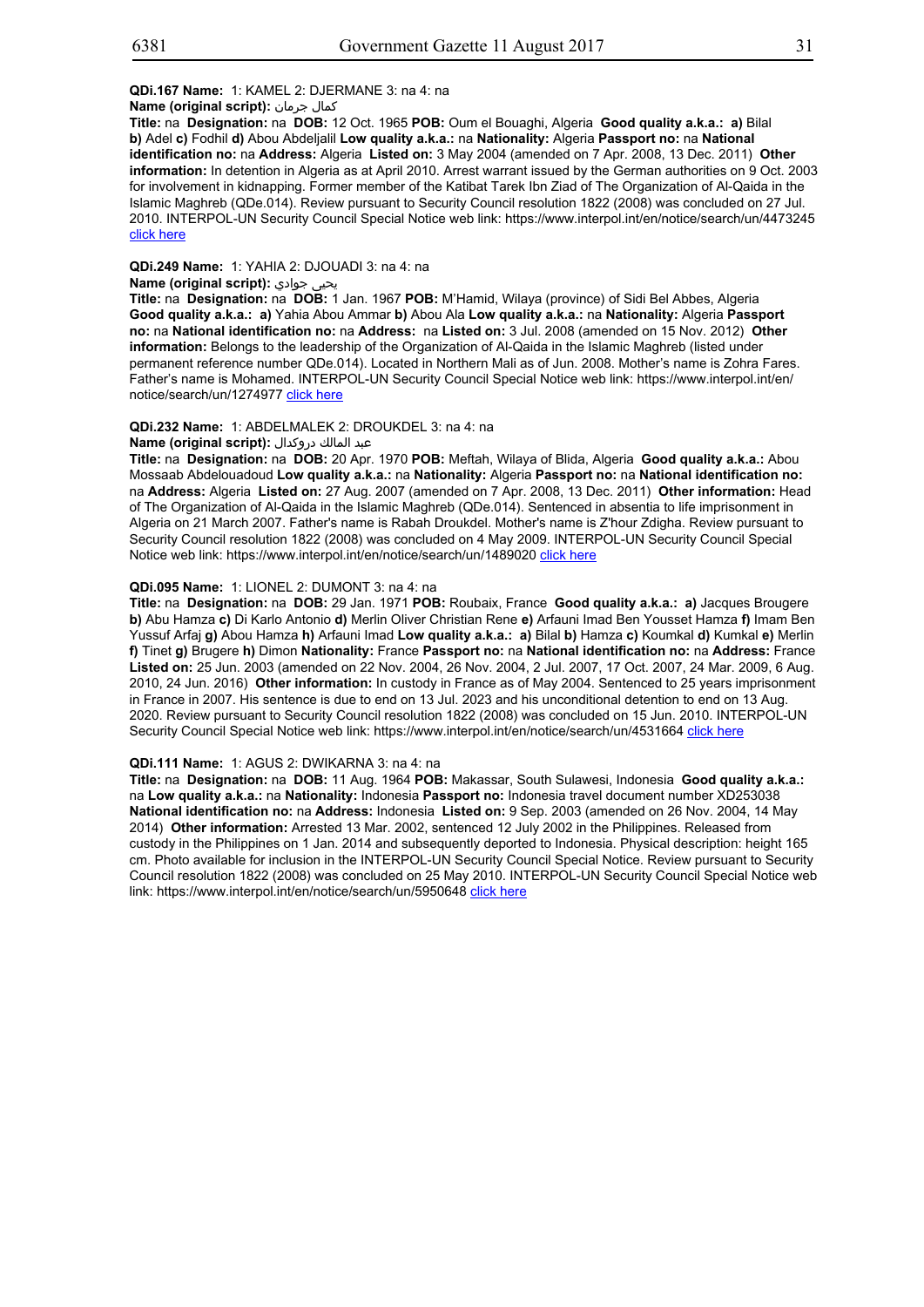## **QDi.019 Name:** 1: ABDULLAH 2: AHMED 3: ABDULLAH 4: EL ALFI

عبد الله احمد عبدالله الالفي **:(script original (Name**

**Title:** na **Designation:** na **DOB:** 6 Jun. 1963 **POB:** Gharbia, Egypt **Good quality a.k.a.:** na **Low quality a.k.a.: a)** Abu Mariam **b)** Al-Masri, Abu Mohamed **c)** Saleh **Nationality:** Egypt **Passport no:** na **National identification no:** na **Address:** na **Listed on:** 17 Oct. 2001 (amended on 26 Nov. 2004) **Other information:** Afghanistan. Review pursuant to Security Council resolution 1822 (2008) was concluded on 21 Jun. 2010. INTERPOL-UN Security Council Special Notice web link: https://www.interpol.int/en/notice/search/un/1419387 click here

**QDi.142 Name:** 1: RADI 2: ABD EL SAMIE 3: ABOU EL YAZID 4: EL AYASHI

#### راضي عبد السميع أبواليزيد العياشي **:(script original (Name**

**Title:** na **Designation:** na **DOB:** 2 Jan. 1972 **POB:** El Gharbia Governorate, Egypt **Good quality a.k.a.:** na **Low quality a.k.a.:** Mera'i **Nationality:** Egypt **Passport no:** na **National identification no:** na **Address:** Via Cilea 40, Milan, Italy (Domicile) **Listed on:** 12 Nov. 2003 (amended on 9 Sep. 2005, 21 Dec. 2007, 16 May 2011, 29 Mar. 2017) **Other information:** Sentenced to ten years of imprisonment by the Court of first instance of Milan on 21 Sep. 2006. In custody in Italy. Due for release on 6 Jan. 2012. Subject to expulsion from Italy after serving the sentence. Review pursuant to Security Council resolution 1822 (2008) was concluded on 21 Jun. 2010. INTERPOL-UN Security Council Special Notice web link: https://www.interpol.int/en/notice/search/un/1418994 click here

## **QDi.262 Name:** 1: REDOUANE 2: EL HABHAB 3: na 4: na

**Title:** na **Designation:** na **DOB:** 20 Dec. 1969 **POB:** Casablanca, Morocco **Good quality a.k.a.:** Abdelrahman **Low quality a.k.a.:** na **Nationality: a)** Germany **b)** Morocco **Passport no:** German number 1005552350, issued on 27 Mar. 2001, issued in Municipality of Kiel, Germany (expired on 26 Mar. 2011) **National identification no:** Germany federal identity card number 1007850441, issued on 27 Mar. 2001, issued in Municipality of Kiel, Germany (expired on 26 Mar. 2011) **Address:** lltisstrasse 58, 24143 Kiel, Germany (previous address) **Listed on:** 12 Nov. 2008 (amended on 30 Jan. 2009, 24 Mar. 2009, 15 Nov. 2012) **Other information:** Released from custody in Germany in Apr. 2012. INTERPOL-UN Security Council Special Notice web link: https://www.interpol.int/en/notice/ search/un/4474065 click here

## **QDi.082 Name:** 1: MOUNIR 2: EL MOTASSADEQ 3: na 4: na

## **Name (original script):** المتصدق منير

**Title:** na **Designation:** na **DOB:** 3 Apr. 1974 **POB:** Marrakesh, Morocco **Good quality a.k.a.:** Mounir el Moutassadeq **Low quality a.k.a.:** na **Nationality:** Morocco **Passport no:** Morocco H 236483 **National identification no:** E-491591 **Address:** (In prison in Germany) **Listed on:** 30 Sep. 2002 (amended on 26 Nov. 2004, 7 Sep. 2007, 23 Dec. 2010) **Other information:** Arrested on 28 Nov. 2001 and found guilty in Germany of being an accessory to murder and of membership in a terrorist organization and sentenced to 15 years of imprisonment on 8 Jan. 2007. Father's name is Brahim Brik. Mother's name is Habiba Abbes. Review pursuant to Security Council resolution 1822 (2008) was concluded on 20 May 2010. INTERPOL-UN Security Council Special Notice web link: https://www.interpol.int/en/notice/search/un/1423936 click here

**QDi.065 Name:** 1: ABD EL KADER 2: MAHMOUD 3: MOHAMED 4: EL SAYED

عبد القادر محمود محمد السيد **:(script original (Name**

**Title:** na **Designation:** na **DOB:** 26 Dec. 1962 **POB:** Egypt **Good quality a.k.a.: a)** Es Sayed, Kader **b)** Abdel Khader Mahmoud Mohamed el Sayed **Low quality a.k.a.:** na **Nationality:** Egypt **Passport no:** na **National identification no:** na **Address:** na **Listed on:** 24 Apr. 2002 (amended on 26 Nov. 2004, 7 Jun. 2007, 16 May 2011) **Other information:** Italian Fiscal Code: SSYBLK62T26Z336L. Sentenced to 8 years imprisonment in Italy on 2 February 2004. Considered a fugitive from justice by the Italian authorities. Review pursuant to Security Council resolution 1822 (2008) was concluded on 22 Apr. 2010. INTERPOL-UN Security Council Special Notice web link: https://www.interpol.int/en/notice/search/un/1418867 click here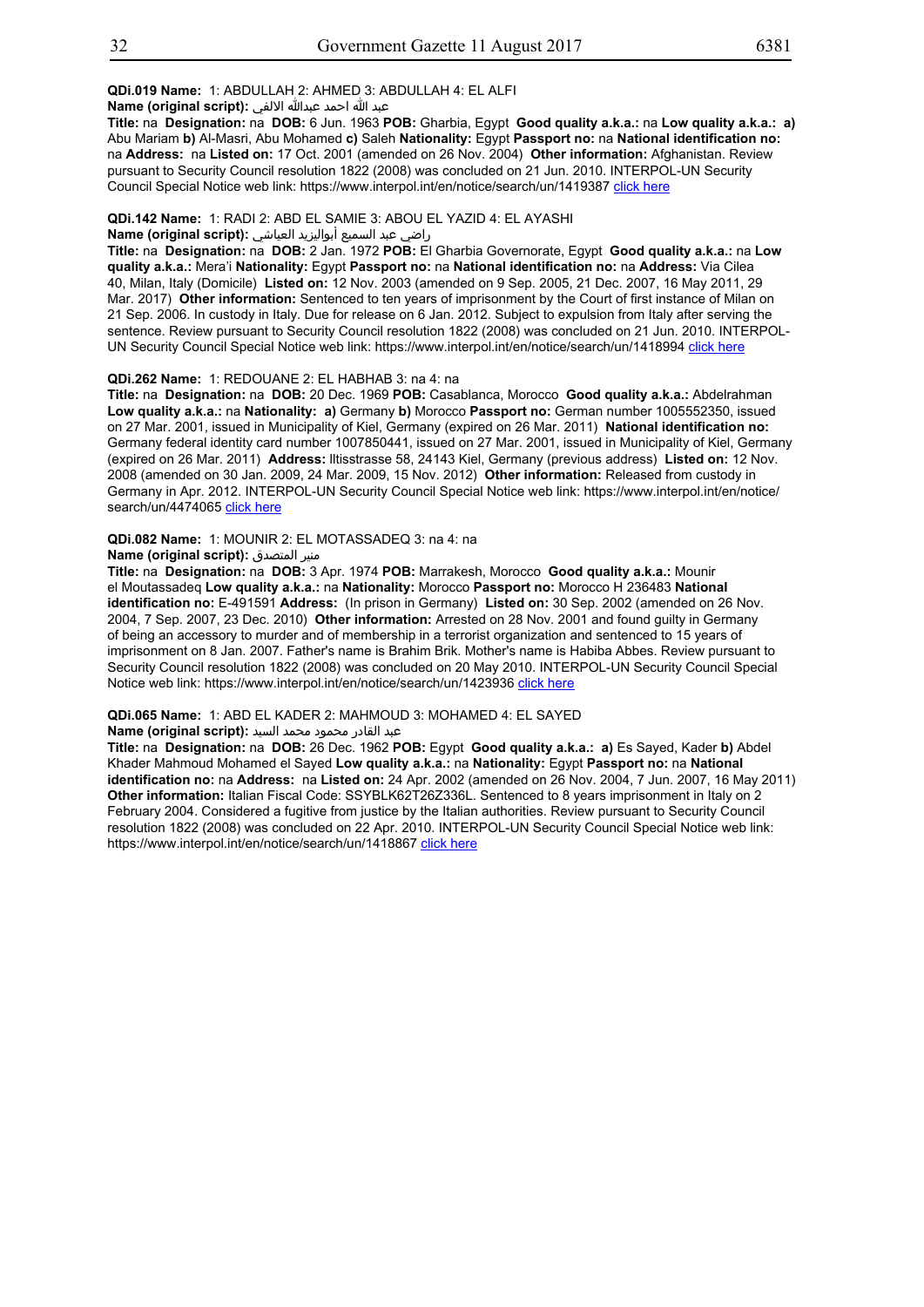#### **QDi.409 Name:** 1: ELSHAFEE 2: EL SHEIKH 3: na 4: na

**Title:** na **Designation:** na **DOB:** 16 Jul. 1988 **POB:** London, United Kingdom of Great Britain and Northern Ireland **Good quality a.k.a.: a)** El Shafee Elsheikh **b)** Alshafee El-Sheikh **Low quality a.k.a.:** na **Nationality:** United Kingdom of Great Britain and Northern Ireland **Passport no:** United Kingdom of Great Britain and Northern Ireland 801121547, issued on 16 Jun. 2009 (issued by UK Passport Office with expiry date of 16 Jun. 2019, cancelled in Dec. 2014) **National identification no:** na **Address:** na **Listed on:** 20 Jul. 2017 **Other information:** Foreign terrorist fighter with Islamic State in Iraq and the Levant (ISIL), listed as Al-Qaida in Iraq (QDe.115), in the Syrian Arab Republic. Physical description: eye colour: dark brown; hair colour: black; complexion: dark. Distinguishing marks: beard. Mother's name: Maha Elgizouli. INTERPOL-UN Security Council Special Notice web link: https:// www.interpol.int/en/notice/search/un/6116609 click here

## **QDi.064 Name:** 1: SAMI 2: BEN KHAMIS 3: BEN SALEH 4: ELSSEID

## سامي بن خميس بن صالح الصيد **:(script original (Name**

**Title:** na **Designation:** na **DOB:** 10 Feb. 1968 **POB:** Menzel Jemil, Bizerte, Tunisia **Good quality a.k.a.:** Omar El Mouhajer **Low quality a.k.a.:** Saber **Nationality:** Tunisia **Passport no:** Tunisia K929139, issued on 14 Feb. 1995 (expired on 13 Feb. 2000) **National identification no: a)** 00319547, issued on 8 Dec. 1994 **b)** SSDSBN68B10Z352F (Italian Fiscal Code ) **Address:** Ibn Al-Haythman Street, Number 6, Manubah, Tunis, Tunisia **Listed on:** 24 Apr. 2002 (amended on 10 Apr. 2003, 26 Nov. 2004, 9 Sep. 2005, 20 Dec. 2005, 7 Jun. 2007, 21 Dec. 2007, 10 Aug. 2009, 23 Dec. 2010, 24 Nov. 2014) **Other information:** Mother's name is Beya Al-Saidani. Deported from Italy to Tunisia on 2 Jun. 2008. Imprisoned in Tunisia in Aug. 2014. Review pursuant to Security Council resolution 1822 (2008) was concluded on 22 Apr. 2010. INTERPOL-UN Security Council Special Notice web link: https://www.interpol.int/en/notice/search/un/1419392 click here

## **QDi.362 Name:** 1: EMRAH 2: ERDOGAN 3: na 4: na

**Title:** na **Designation:** na **DOB:** 2 Feb. 1988 **POB:** Karliova, Turkey **Good quality a.k.a.:** na **Low quality a.k.a.: a)** Imraan Al-Kurdy **b)** Imraan **c)** Imran **d)** Imran ibn Hassan **e)** Salahaddin El Kurdy **f)** Salahaddin Al Kudy **g)** Salahaddin Al-Kurdy **h)** Salah Aldin **i)** Sulaiman **j)** Ismatollah **k)** Ismatullah **l)** Ismatullah Al Kurdy **Nationality:** Germany **Passport no:** na **National identification no:** BPA C700RKL8R4, issued on 18 Feb. 2010 (expires on 17 Feb. 2016) **Address:** Werl prison, Germany (since May 2015) **Listed on:** 30 Nov. 2015 **Other information:**  Former foreign terrorist fighter affiliated with Al-Qaida (QDe.004) in North Waziristan, Pakistan (2010-2011) and with Harakat Al-Shabaab Al-Mujaahidiin (Al-Shabaab) in Somalia (2011-2012). Convicted to seven years of imprisonment by the Higher Regional Court in Frankfurt/Main, Germany in 2014. Physical description: eye colour brown, hair colour brown, build: strong, weight: 92 kg, height: 176 cm, birthmark on right back. Mother's name: Emine Erdogan. Father's name: Sait Erdogan. INTERPOL-UN Security Council Special Notice web link: https://www.interpol.int/en/ notice/search/un/5911484 click here

#### **QDi.096 Name:** 1: MOUSSA 2: BEN OMAR 3: BEN ALI 4: ESSAADI

## موسى بن عمر بن علي السعدي **:Name (original script)**

**Title:** na **Designation:** na **DOB:** 4 Dec. 1964 **POB:** Tabarka, Tunisia **Good quality a.k.a.:** na **Low quality a.k.a.: a)** Dah Dah **b)** Abdelrahmman **c)** Bechir **Nationality:** Tunisia **Passport no:** Tunisia number L335915, issued on 8 Nov. 1996, issued in Milan, Italy (expired on 7 Nov. 2001) **National identification no:** na **Address:** Tunisia **Listed on:** 25 Jun. 2003 (amended on 20 Dec. 2005, 17 Oct. 2007, 10 Aug. 2009, 16 May 2011, 20 Jul. 2012) **Other information:** Considered a fugitive from justice by the Italian authorities (as of Nov. 2009). Left Sudan to Tunisia in 2011. Review pursuant to Security Council resolution 1822 (2008) was concluded on 15 Jun. 2010. INTERPOL-UN Security Council Special Notice web link: https://www.interpol.int/en/notice/search/un/1419396 click here

#### **QDi.083 Name:** 1: ZAKARYA 2: ESSABAR 3: na 4: na

#### **Name (original script):** الصبار زكريا

**Title:** na **Designation:** na **DOB:** 3 Apr. 1977 **POB:** Essaouria, Morocco **Good quality a.k.a.:** Zakariya Essabar **Low quality a.k.a.:** na **Nationality:** Morocco **Passport no: a)** Morocco number M 271351, issued on 24 Oct. 2000, issued in Berlin,by the Embassy of Morocco **b)** Morocco number K-348486 **National identification no: a)** National Identity number E-189935 **b)** National Identity Card number G-0343089 **Address:** na **Listed on:** 30 Sep. 2002 (amended on 26 Nov. 2004, 10 Jun. 2011) **Other information:** Father's name is Mohamed ben Ahmed. Mother's name is Sfia bent Toubali. Review pursuant to Security Council resolution 1822 (2008) was concluded on 20 May 2010. INTERPOL-UN Security Council Special Notice web link: https://www.interpol.int/en/notice/search/un/4490645 click here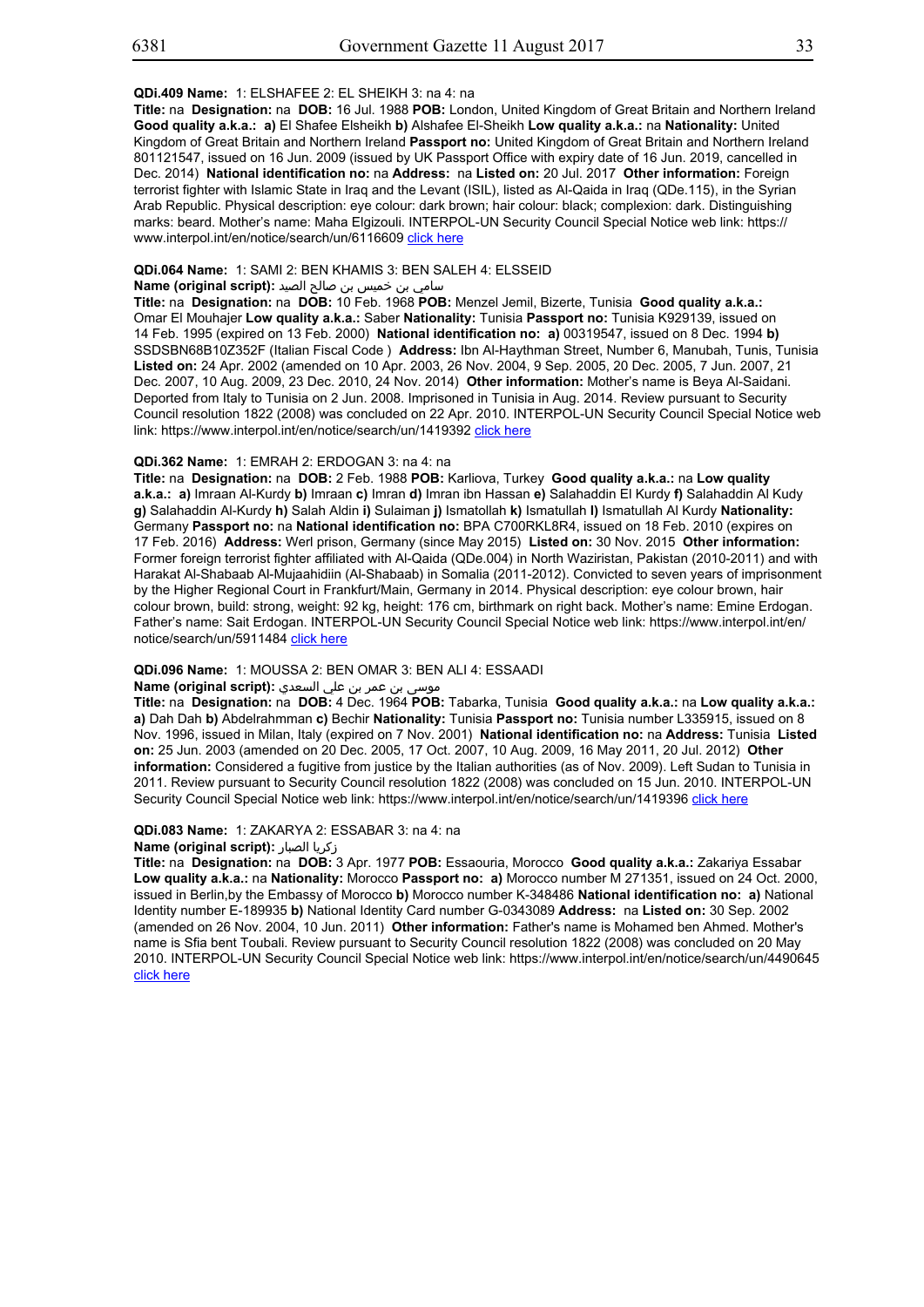## **QDi.352 Name:** 1: MAULANA 2: FAZLULLAH 3: na 4: na

**Title:** na **Designation:** na **DOB:** 1974 **POB:** Kuza Bandai village, Swat Valley, Khyber Pakhtunkhawa Province, Pakistan **Good quality a.k.a.: a)** Mullah Fazlullah **b)** Fazal Hayat **Low quality a.k.a.:** Mullah Radio **Nationality:** na **Passport no:** na **National identification no:** na **Address:** (Afghanistan / Pakistan border region) **Listed on:** 7 Apr. 2015 **Other information:** Commander of Tehrik-e Taliban Pakistan (TTP) (QDe.132) since 7 Nov. 2013. Led the local TTP in Pakistan's northwest valley of Swat from 2007 to 2009. INTERPOL-UN Security Council Special Notice web link: https://www.interpol.int/en/notice/search/un/5859726 click here

## **QDi.393 Name:** 1: TUAH 2: FEBRIWANSYAH 3: na 4: na

**Title:** na **Designation:** na **DOB:** 18 Feb. 1968 **POB:** Jakarta, Indonesia **Good quality a.k.a.: a)** Tuah Febriwansyah bin Arif Hasrudin **b)** Tuwah Febriwansah **c)** Muhammad Fachri **d)** Muhammad Fachria **e)** Muhammad Fachry **Low quality a.k.a.:** na **Nationality:** Indonesia **Passport no:** na **National identification no:** 09.5004.180268.0074 **Address:** Jalan Baru LUK, No.1, RT 05/07, Kelurahan Bhakti Jaya, Setu Sub-district, Pamulang District, Tangerang Selatan, Banten Province, Indonesia **Listed on:** 20 Apr. 2016 **Other information:** Leader of an Indonesia-based organization that has publicly sworn allegiance to Islamic State in Iraq and the Levant (ISIL), listed as Al-Qaida in Iraq (QDe.115). Provided support to ISIL in the areas of recruitment, fundraising, and travel. Detained in Indonesia by Indonesian authorities as of 21 March 2015 and charged with terrorism offenses. INTERPOL-UN Security Council Special Notice web link: https://www.interpol.int/en/notice/search/un/5943052 click here

### **QDi.251 Name:** 1: SALAH EDDINE 2: GASMI 3: na 4: na

## **Name (original script):** قاسمي صالح

**Title:** na **Designation:** na **DOB:** 13 Apr. 1971 **POB:** Zeribet El Oued, Wilaya (province) of Biskra, Algeria **Good quality a.k.a.:** Abou Mohamed Salah **Low quality a.k.a.:** Bounouadher **Nationality:** Algeria **Passport no:** na **National identification no:** na **Address:** Algeria **Listed on:** 3 Jul. 2008 (amended on 24 Mar. 2009, 15 Nov. 2012, 14 Mar. 2013, 11 Feb. 2016) **Other information:** Belongs to the leadership and is in charge of information committee of the Organization of Al-Qaida in the Islamic Maghreb (QDe.014). Mother's name is Yamina Soltane. Father's name is Abdelaziz. Associated with Abdelmalek Droukdel (QDi.232). Arrested in Algeria on 16 Dec. 2012. Incarcerated at the El-Harrach prison in Algiers, as of August 2015. INTERPOL-UN Security Council Special Notice web link: https://www.interpol.int/en/notice/search/un/1529206 click here

#### **QDi.366 Name:** 1: TARKHAN 2: ISMAILOVICH 3: GAZIEV 4: na

#### **Name (original script):** Тархан Исмаилович Газиев

**Title:** na **Designation:** na **DOB:** 11 Nov. 1965 **POB:** Itum-Kale, Itum-Kalinskiy District, Republic of Chechnya, Russian Federation **Good quality a.k.a.: a)** Ramzan Oduev (original script: Рамзан Одуев) **b)** Tarkhan Isaevich Gaziev (original script: Тархан Исаевич Газиев) **c)** Husan Isaevich Gaziev (original script: Хусан Исаевич Газиев) **d)** Umar Sulimov (original script: Умар Сулимов) **Low quality a.k.a.: a)** Wainakh (original script: Вайнах) **b)** Sever (original script: Север) **c)** Abu Bilal (original script: Абу-Билал) **d)** Abu Yasir (original script: Абу Ясир) **e)** Abu Asim (original script: Абу Ясим) **f)** Husan (original script: Хусан) **g)** Ab-Bilal **h)** Abu-Naser **Nationality:** Russian Federation **Passport no:** na **National identification no:** na **Address: a)** Syrian Arab Republic (located in as at Aug. 2015) **b)** Iraq (possible alternative location as at Aug. 2015) **Listed on:** 2 Oct. 2015 (amended on 10 Dec. 2015, 6 Sep. 2016) **Other information:** As at Aug. 2015, leads Jamaat Tarkhan, a terrorist group that forms part of the Islamic State in Iraq and the Levant, listed as Al-Qaida in Iraq (QDe.115). Wanted by the authorities of the Russian Federation for terrorist crimes committed in its territory, including through an international arrest warrant. Photo available for inclusion in the INTERPOL-UN Security Council Special Notice. INTERPOL-UN Security Council Special Notice web link: https://www.interpol.int/en/notice/search/un/5899822 click here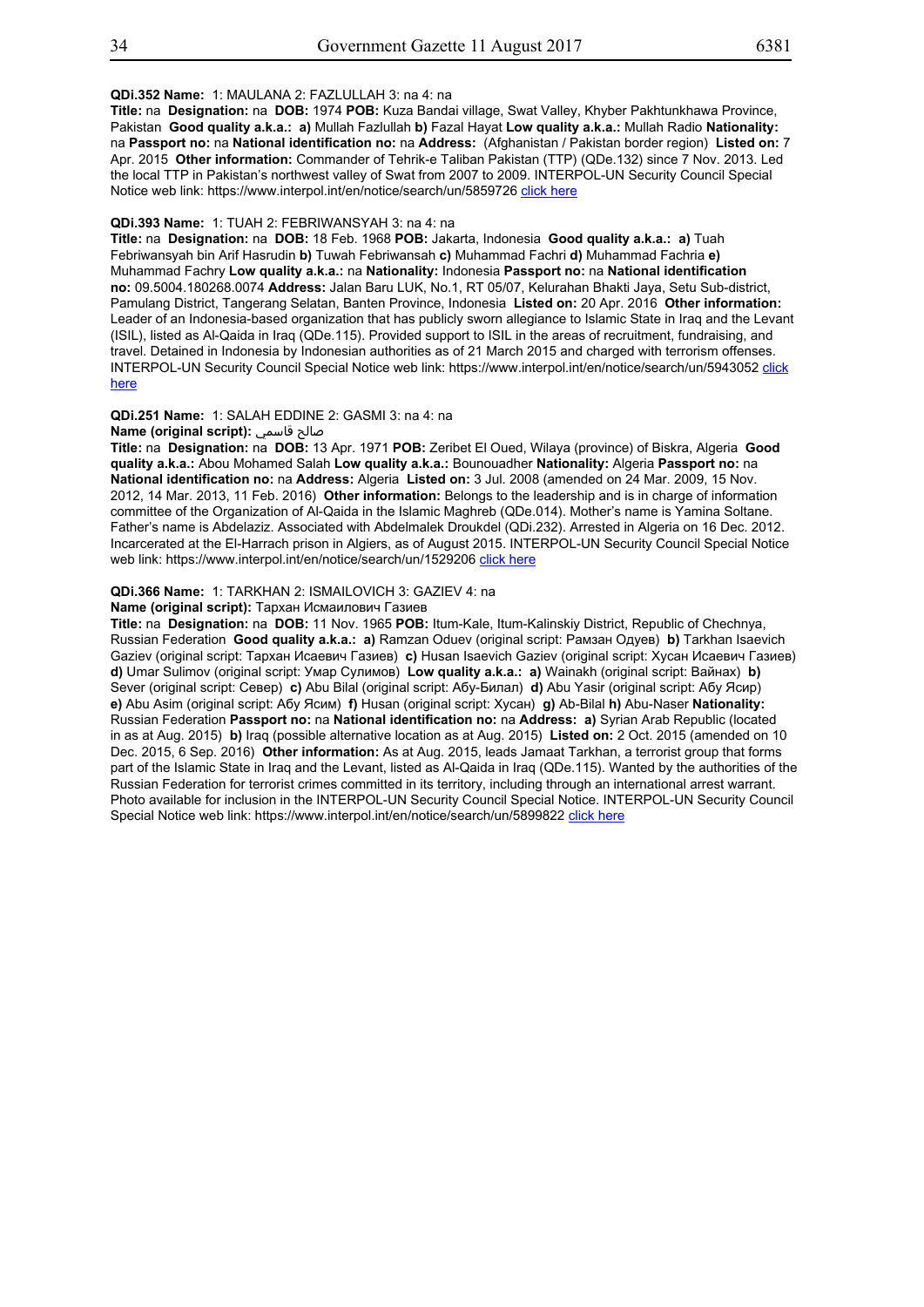## **QDi.028 Name:** 1: AHMED 2: KHALFAN 3: GHAILANI 4: na

**Title:** na **Designation:** na **DOB: a)** 14 Mar. 1974 **b)** 13 Apr. 1974 **c)** 14 Apr. 1974 **d)** 1 Aug. 1970 **POB:** Zanzibar, United Republic of Tanzania **Good quality a.k.a.: a)** Ahmad, Abu Bakr **b)** Ahmed, Abubakar **c)** Ahmed, Abubakar K. **d)** Ahmed, Abubakar Khalfan **e)** Ahmed, Abubakary K. **f)** Ahmed, Ahmed Khalfan **g)** Ali, Ahmed Khalfan **h)** Ghailani, Abubakary Khalfan Ahmed **i)** Ghailani, Ahmed **j)** Ghilani, Ahmad Khalafan **k)** Hussein, Mahafudh Abubakar Ahmed Abdallah **l)** Khalfan, Ahmed **m)** Mohammed, Shariff Omar **n)** Haythem al-Kini **Low quality a.k.a.: a)** Ahmed The Tanzanian **b)** Foopie **c)** Fupi **d)** Ahmed, A **e)** Al Tanzani, Ahmad **f)** Bakr, Abu **g)** Khabar, Abu **Nationality:** United Republic of Tanzania **Passport no:** na **National identification no:** na **Address:** United States of America **Listed on:** 17 Oct. 2001 (amended on 27 Jul. 2007, 21 Oct. 2010) **Other information:** Apprehended in July 2004 and in custody for trial in the United States of America, as at October 2010. Review pursuant to Security Council resolution 1822 (2008) was concluded on 21 Jun. 2010. INTERPOL-UN Security Council Special Notice web link: https://www.interpol.int/en/notice/search/un/5947737 click here

## **QDi.250 Name:** 1: AMOR 2: MOHAMED 3: GHEDEIR 4: na

# عمر محمد قدير **: Name (original script)**

**Title:** na **Designation:** na **DOB:** Approximately 1958 **POB:** Deb-Deb, Amenas, Wilaya (province) of Illizi, Algeria **Good quality a.k.a.: a)** Abdelhamid Abou Zeid **b)** Youcef Adel **c)** Abou Abdellah **d)** Abid Hammadou born 12 Dec. 1965 in Touggourt, Wilaya (province) of Ouargla, Algeria (previously listed as) **Low quality a.k.a.:** na **Nationality:** Algeria **Passport no:** na **National identification no:** na **Address:** na **Listed on:** 3 Jul. 2008 (amended on 10 May 2012, 15 Nov. 2012) **Other information:** Associated with the Organization of Al-Qaida in the Islamic Maghreb (QDe.014). Located in Northern Mali as of Jun. 2008. Mother's name is Benarouba Bachira. Father's name is Mabrouk. He usurped the identity of Abid Hammadou, who allegedly died in Chad in 2004. INTERPOL-UN Security Council Special Notice web link: https://www.interpol.int/en/notice/search/un/1529259 click here

#### **QDi.367 Name:** 1: ZAURBEK 2: SALIMOVICH 3: GUCHAEV 4: na

#### **Name (original script):** Заурбек Салимович Гучаев

**Title:** na **Designation:** na **DOB:** 7 Sep. 1975 **POB:** Chegem-1 Village, Chegemskiy District, Republic of Kabardino-Balkaria, Russian Federation **Good quality a.k.a.:** na **Low quality a.k.a.: a)** Bach (original script: Бэч) **b)** Fackih (original script: Факих) **c)** Vostochniy (original script: Восточный) **d)** Muslim (original script: Муслим) **e)** Aziz (original script: Азиз) **f)** Abdul Aziz (original script: Абул Азиз) **Nationality:** Russian Federation **Passport no:** Russian foreign travel passport number 622641887 **National identification no:** national passport 8304661431 **Address: a)** Syrian Arab Republic (located in as at Aug. 2015) **b)** Iraq (possible alternative location as at Aug. 2015) **Listed on:** 2 Oct. 2015 **Other information:** As at Aug. 2015, one of the leaders of the Army of Emigrants and Supporters (QDe.148). Wanted by the authorities of the Russian Federation for terrorist crimes committed in its territory. Photo available for inclusion in the INTERPOL-UN Security Council Special Notice. INTERPOL-UN Security Council Special Notice web link: https://www.interpol.int/en/notice/search/un/5899831 click here

#### **QDi.341 Name:** 1: KEVIN 2: GUIAVARCH 3: na 4: na

**Title:** na **Designation:** na **DOB:** 12 Mar. 1993 **POB:** Paris, France **Good quality a.k.a.:** na **Low quality a.k.a.:** na **Nationality:** France **Passport no:** na **National identification no:** na **Address:** Syrian Arab Republic (located in since 2012) **Listed on:** 23 Sep. 2014 (amended on 24 Jun. 2016) **Other information:** French terrorist fighter who travelled to Syria and joined Al-Nusrah Front for the People of the Levant (QDe.137). Facilitator of foreign terrorist fighters from France to Syria. Activist in violent propaganda through the Internet. INTERPOL-UN Security Council Special Notice web link: https://www.interpol.int/en/notice/search/un/5818237 click here

#### **QDi.218 Name:** 1: GUN GUN 2: RUSMAN 3: GUNAWAN 4: na

**Title:** na **Designation:** na **DOB:** 6 Jul. 1977 **POB:** Cianjur, West Java, Indonesia **Good quality a.k.a.: a)** Gunawan, Rusman **b)** Abd Al-Hadi **c)** Abdul Hadi **d)** Abdul Karim **e)** Bukhori **f)** Bukhory **Low quality a.k.a.:** na **Nationality:** Indonesia **Passport no:** na **National identification no:** na **Address:** na **Listed on:** 21 Apr. 2006 (amended on 13 Dec. 2011) **Other information:** Brother of Nurjaman Riduan Isamuddin (QDi.087). Review pursuant to Security Council resolution 1822 (2008) was concluded on 8 Jun. 2010. INTERPOL-UN Security Council Special Notice web link: https://www.interpol.int/en/notice/search/un/1429177 click here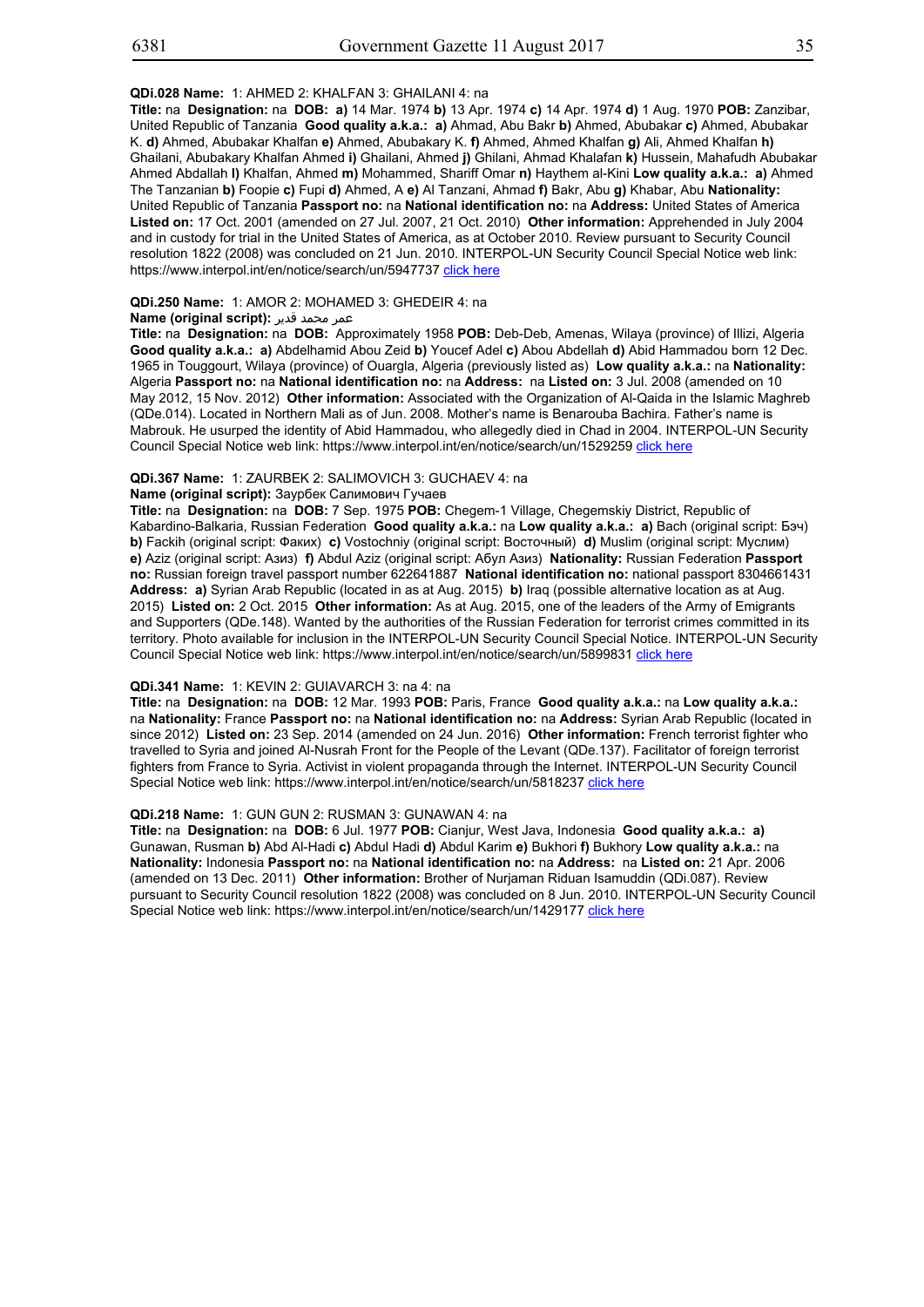## **QDi.003 Name:** 1: SALIM 2: AHMAD 3: SALIM 4: HAMDAN

سالم أحمد سالم حمدان **:(script original (Name**

**Title:** na **Designation:** na **DOB:** 1965 **POB: a)** Al-Mukalla, Yemen **b)** AI-Mukala, Yemen **Good quality a.k.a.: a)** Saqr Al-Jaddawi (الجداوي صقر الكنية(**b)** Saqar Al Jadawi **c)** Saqar Aljawadi **d)** Salem Ahmed Salem Hamdan **Low quality a.k.a.:** na **Nationality:** Yemen **Passport no:** Yemen 00385937 **National identification no:** na **Address: a)** Shari Tunis, Sana'a, Yemen (previous address) **b)** (Located in Yemen since Nov. 2008) **Listed on:** 25 Jan. 2001 (amended on 25 Jul. 2006, 23 Apr. 2007, 30 Jan. 2009, 17 Jul. 2009, 25 Jan. 2010) **Other information:** Driver and private bodyguard to Usama bin Laden (deceased) from 1996 until 2001. Transferred from United States custody to Yemen in Nov. 2008. Review pursuant to Security Council resolution 1822 (2008) was concluded on 8 Jul. 2010. INTERPOL-UN Security Council Special Notice web link: https://www.interpol.int/en/notice/search/un/1474175 click here

#### **QDi.068 Name:** 1: ADEL 2: BEN AL-AZHAR 3: BEN YOUSSEF 4: HAMDI

عادل بن الأزهر بن يوسف حمدي **:(script original (Name**

**Title:** na **Designation:** na **DOB:** 14 Jul. 1970 **POB:** Tunis, Tunisia **Good quality a.k.a.:** Adel ben al- Azhar ben Youssef ben Soltane born 14 Jul. 1970 in Tunis, Tunisia (formerly listed as) **Low quality a.k.a.:** Zakariya **Nationality:** Tunisia **Passport no:** Tunisia M408665, issued on 4 Oct. 2000 (expired 3 Oct. 2005) **National identification no: a)** (Tunisian national identity number W334061 issued on 9 Mar. 2011) **b)** Italian Fiscal Code: BNSDLA70L14Z352B **Address:** Tunisia **Listed on:** 3 Sep. 2002 (amended on 20 Dec. 2005, 7 Jun. 2007, 23 Dec. 2010, 24 Nov. 2014) **Other information:** Deported from Italy to Tunisia on 28 February 2004. Serving a 12-year prison sentence in Tunisia for membership in a terrorist organization abroad as at Jan. 2010. Arrested in Tunisia in 2013. Legally changed family name from Ben Soltane to Hamdi in 2014. Review pursuant to Security Council resolution 1822 (2008) was concluded on 21 Jun. 2010. INTERPOL-UN Security Council Special Notice web link: https://www.interpol.int/en/notice/search/un/1418993 click here

#### **QDi.204 Name:** 1: ISNILON 2: TOTONI 3: HAPILON 4: na

**Title:** na **Designation:** na **DOB: a)** 18 Mar. 1966 **b)** 10 Mar. 1967 **POB:** Bulanza, Lantawan, Basilan, Philippines **Good quality a.k.a.: a)** Isnilon Hapilun **b)** Isnilun Hapilun **c)** Abu Musab **d)** Salahudin **e)** Tuan Isnilon **Low quality a.k.a.:** na **Nationality:** Philippines **Passport no:** na **National identification no:** na **Address:** na **Listed on:** 6 Dec. 2005 **Other information:** Review pursuant to Security Council resolution 1822 (2008) was concluded on 8 Jun. 2010. INTERPOL-UN Security Council Special Notice web link: https://www.interpol.int/en/notice/search/un/5950661 click here

## **QDi.268 Name:** 1: ABDUL 2: HAQ 3: na 4: na

## **Name (original script):** 阿不都·哈克

**Title:** na **Designation:** na **DOB:** 10 Oct. 1971 **POB:** Hetian Area, Xinjiang Uighur Autonomous Region, China **Good quality a.k.a.: a)** Maimaitiming Maimaiti **b)** Abdul Heq **c)** Abudu Hake **d)** Abdul Heq Jundullah **e)** 'Abd Al-Haq **f)** Memetiming Memeti **g)** Memetiming Aximu **h)** Memetiming Qekeman **i)** Maiumaitimin Maimaiti **j)** Abdul Saimaiti **k)** Muhammad Ahmed Khaliq **Low quality a.k.a.: a)** Maimaiti Iman **b)** Muhelisi **c)** Qerman **d)** Saifuding **Nationality:** China **Passport no:** na **National identification no:** 653225197110100533 (Chinese national identity card number) **Address: a)** Afghanistan (current location as at Jul. 2016) **b)** Pakistan (previous location as at Apr. 2009) **Listed on:** 15 Apr. 2009 (amended on 13 Dec. 2011, 20 Jun. 2017) **Other information:** Overall leader and commander of the Eastern Turkistan Islamic Movement (QDe.088). Involved in fundraising and recruitment for this organization. INTERPOL-UN Security Council Special Notice web link: https://www.interpol.int/en/notice/search/un/1558612 click here

#### **QDi.378 Name:** 1: MAXIME 2: HAUCHARD 3: na 4: na

**Title:** na **Designation:** na **DOB:** 17 Mar. 1992 **POB:** Saint Aubin les Elbeuf, Normandy, France **Good quality a.k.a.:** na **Low quality a.k.a.:** Abou Abdallah al Faransi **Nationality:** France **Passport no:** na **National identification no:** French national identity card number 101127200129 (issued by the Sous-Préfecture of Bernay, France and expires 4 Nov. 2020) **Address:** Syrian Arab Republic (as at Sep. 2015) **Listed on:** 29 Sep. 2015 (amended on 24 Jun. 2016) **Other information:** French foreign terrorist fighter for Islamic State in Iraq and the Levant, listed as Al-Qaida in Iraq (QDe.115). French arrest warrant issued on 20 Jan. 2015 by a magistrate of the anti-terrorism division of the Prosecutor's Office in Paris for murder in connection with a terrorist entity and participation in a terrorist criminal association. INTERPOL-UN Security Council Special Notice web link: https:// www.interpol.int/en/notice/search/un/5897332 click here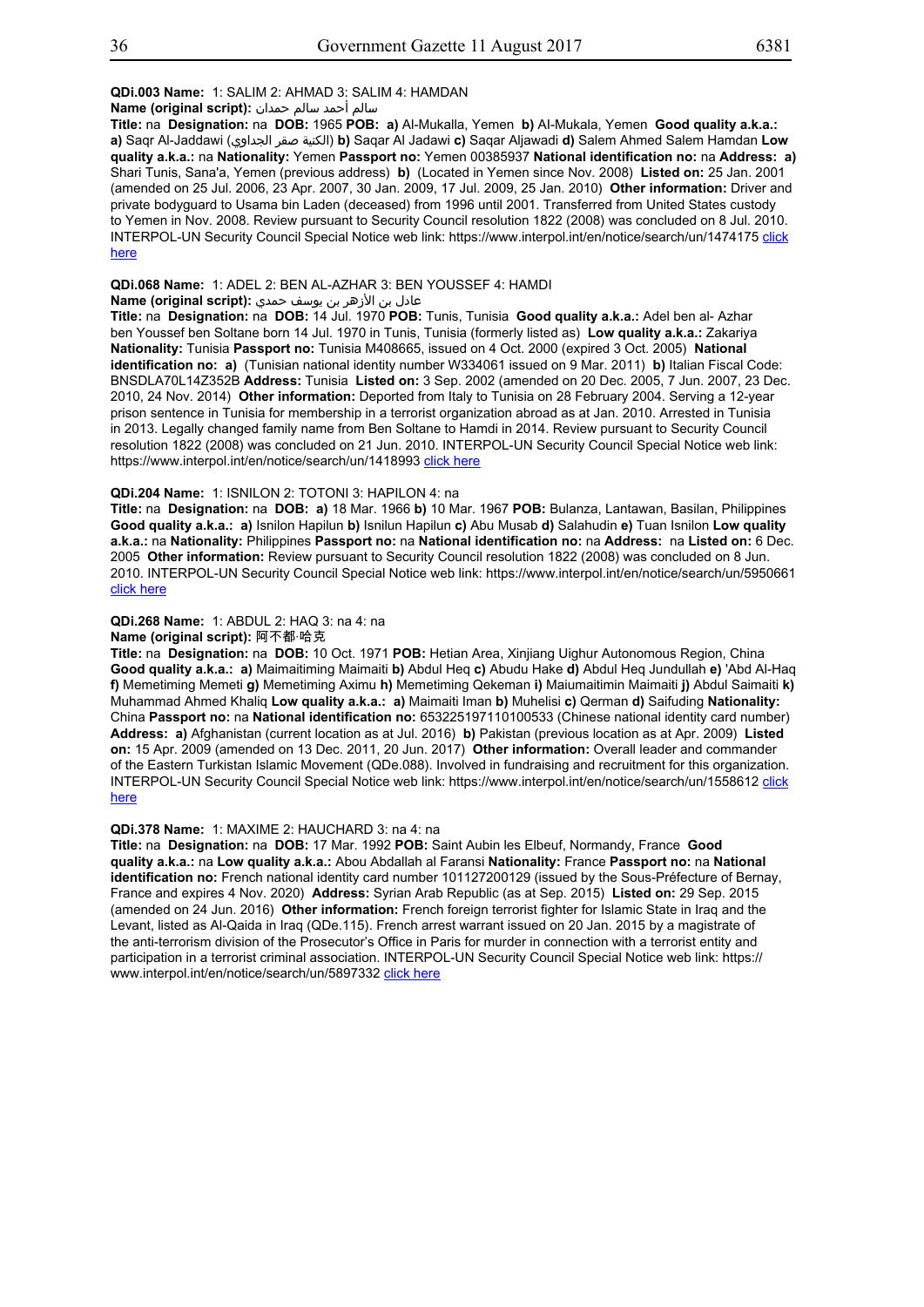## رائد محمد حسن محمد حجازي **:Name (original script)**

**Title:** na **Designation:** na **DOB:** 30 Dec. 1968 **POB:** California, United States of America **Good quality a.k.a.: a)** Raed M. Hijazi **b)** Ri'ad Muhammad Hasan Muhammad Hijazi (Previously listed as. In Arabic: حسن محمد رياض الحجازي محمد (**Low quality a.k.a.: a)** Rashid Al-Maghribi (The Moroccan) **b)** Abu-Ahmad Al-Amriki (The American) **c)** Abu-Ahmad Al-Hawen **d)** Abu-Ahmad Al-Shahid **Nationality: a)** Jordan **b)** United States of America **Passport no:** na **National identification no: a)** United States Social Security Number: 548-91-5411 **b)** Jordanian national number: 9681029476 **Address:** na **Listed on:** 17 Oct. 2001 (amended on 10 Apr. 2003, 16 May 2011, 21 Mar. 2017) **Other information:** In custody in Jordan since 26 Feb. 2015 for recruitment and support to Islamic State in Iraq and the Levant (ISIL), listed as Al-Qaida in Iraq (QDe.115). Father's name is Mohammad Hijazi. Mother's name is Sakina. Review pursuant to Security Council resolution 1822 (2008) was concluded on 21 Jun. 2010. INTERPOL-UN Security Council Special Notice web link: https://www.interpol.int/en/notice/search/un/1419275 click here

## **QDi.221 Name:** 1: JAMAL 2: HOUSNI 3: na 4: na

#### **Name (original script):** حسني جمال

**Title:** na **Designation:** na **DOB:** 22 Feb. 1983 **POB:** Morocco **Good quality a.k.a.: a)** Djamel Il marocchino **b)** Jamal Al Maghrebi **c)** Hicham **Low quality a.k.a.:** na **Nationality:** na **Passport no:** na **National identification no:** na **Address: a)** Via Uccelli di Nemi n. 33, Milan, **b)** via F. De Lemene n. 50, Milan, **Listed on:** 2 Aug. 2006 (amended on 1 Sep. 2009) **Other information:** He is subject to Tribunale de Milano Custody Order n. 5236/02 R.G.N.R of 25 Nov. 2003 1511/02 R.G.GIP. Convicted and sentenced on 21 Sep. 2006 to seven years of detention by the Milan Assizes Court, Italy, for belonging to a criminal association with terrorist aims and receiving stolen goods. The sentence was confirmed on 17 Jul. 2007 by the Milan Assizes Appeal Court. In custody as at 16 Jun. 2009. Review pursuant to Security Council resolution 1822 (2008) was concluded on 20 Jul. 2009. INTERPOL-UN Security Council Special Notice web link: https://www.interpol.int/en/notice/search/un/1441100 click here

## **QDi.359 Name:** 1: OMAR 2: ALI 3: HUSSAIN 4: na

**Title:** na **Designation:** na **DOB:** 21 Mar. 1987 **POB:** High Wycombe, Buckinghamshire, United Kingdom of Great Britain and Northern Ireland **Good quality a.k.a.:** na **Low quality a.k.a.:** Abu-Sa'id Al Britani **Nationality:** United Kingdom of Great Britain and Northern Ireland **Passport no:** United Kingdom of Great Britain and Northern Ireland 205939411, issued on 21 Jul. 2004 (expired on 21 Apr. 2015) **National identification no:** na **Address: a)** Syrian Arab Republic (as at Jan. 2014) **b)** United Kingdom of Great Britain and Northern Ireland (previous address until Jan. 2014) **Listed on:** 28 Sep. 2015 **Other information:** Foreign terrorist fighter with Islamic State in Iraq and the Levant (ISIL), listed as Al-Qaida in Iraq (QDe.115), in the Syrian Arab Republic. Physical description: eye colour: brown; hair colour: brown/black. Photo available for inclusion in the INTERPOL-UN Security Council Special Notice. INTERPOL-UN Security Council Special Notice web link: https://www.interpol.int/en/notice/search/un/5897337 click here

#### **QDi.144 Name:** 1: MOHAMMAD 2: TAHIR 3: HAMMID 4: HUSSEIN

## **Mame (original script): محمد طاهر حامد**

**Title:** Imam **Designation:** na **DOB:** 1 Nov. 1975 **POB:** Poshok, Iraq **Good quality a.k.a.:** Abdelhamid Al Kurdi **Low quality a.k.a.:** na **Nationality:** Iraq **Passport no:** na **National identification no:** na **Address:** Sulaymaniya, Iraq **Listed on:** 12 Nov. 2003 (amended on 9 Sep. 2005, 21 Dec. 2007, 16 May 2011, 10 Dec. 2015) **Other information:** Mother's name: Attia Mohiuddin Taha. A deportation order was issued by the Italian authorities on 18 Oct. 2004. Considered a fugitive from justice by the Italian authorities as of Sep. 2007. Review pursuant to Security Council resolution 1822 (2008) was concluded on 8 Jun. 2010. INTERPOL-UN Security Council Special Notice web link: https://www.interpol.int/en/notice/search/un/1424109 click here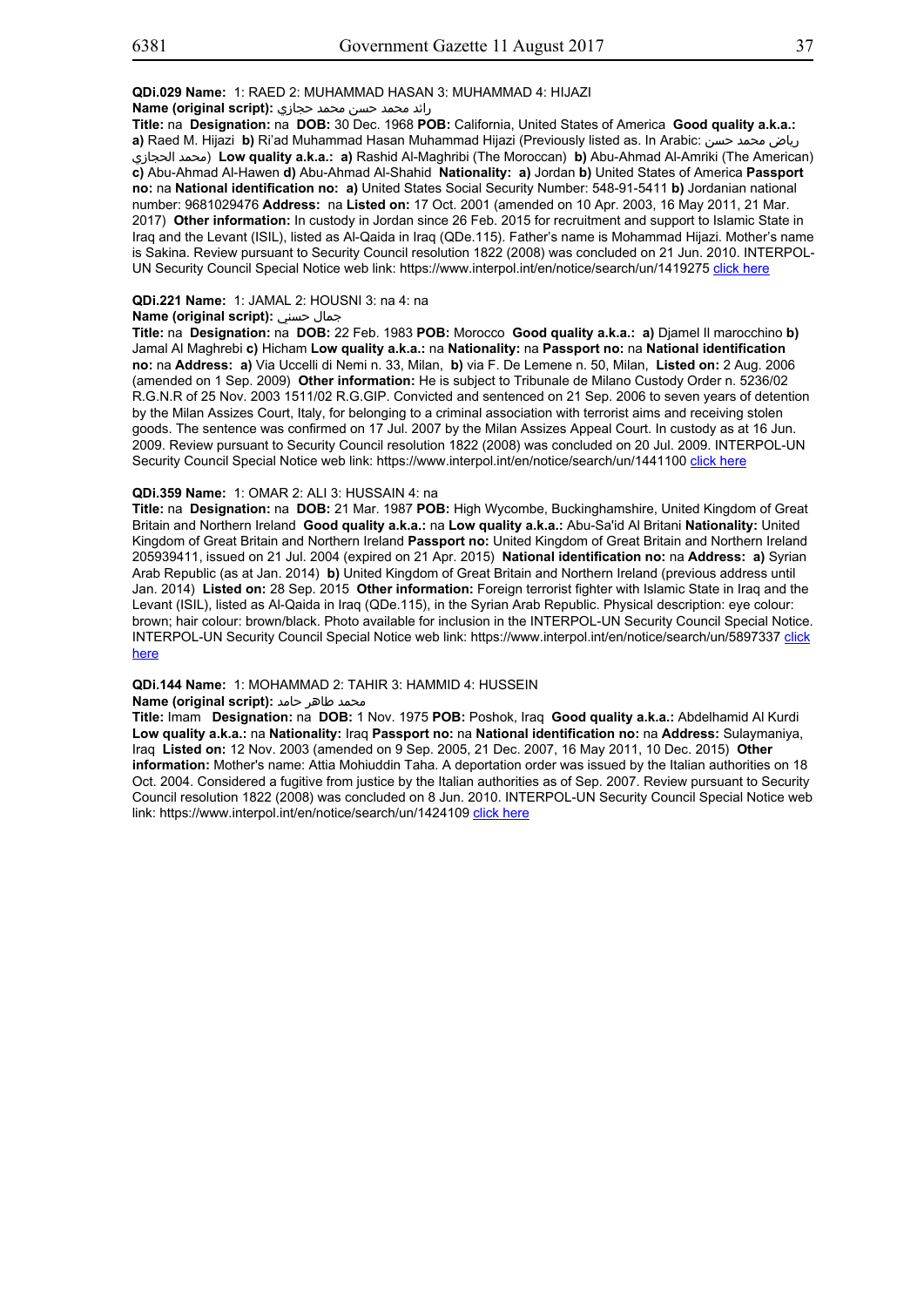## **QDi.010 Name:** 1: ZAYN 2: AL-ABIDIN 3: MUHAMMAD 4: HUSSEIN

زين العابدين محمد حسين **:(script original (Name**

**Title:** na **Designation:** na **DOB:** 12 Mar. 1971 **POB:** Riyadh, Saudi Arabia **Good quality a.k.a.: a)** Abd Al-Hadi Al-Wahab **b)** Zain Al-Abidin Muhammad Husain **c)** Zayn Al-Abidin Muhammad Husayn **d)** Zeinulabideen Muhammed Husein Abu Zubeidah **Low quality a.k.a.: a)** Abu Zubaydah **b)** Abu Zubaida **c)** Tariq Hani **Nationality:** Palestinian **Passport no:** na **National identification no:** na **Address:** na **Listed on:** 25 Jan. 2001 (amended on 10 Apr. 2003, 25 Jul. 2006, 23 Apr. 2007, 18 Jul. 2007, 27 Jul. 2007, 17 Jul. 2009, 16 Dec. 2010) **Other information:** Close associate of Usama bin Laden (deceased) and facilitator of terrorist travel. In custody of the United States of America as at Jul. 2007. Review pursuant to Security Council resolution 1822 (2008) was concluded on 21 Jun. 2010. INTERPOL-UN Security Council Special Notice web link: https://www.interpol.int/en/notice/search/un/1424155 click here

## **QDi.067 Name:** 1: MOSTAFA 2: KAMEL 3: MOSTAFA 4: IBRAHIM

مصطفى كمال مصطفى ابراهيم **:Name (original script)** 

**Title:** na **Designation:** na **DOB:** 15 Apr. 1958 **POB:** Alexandria, Egypt **Good quality a.k.a.: a)** Mustafa Kamel Mustafa **b)** Adam Ramsey Eaman **c)** Kamel Mustapha Mustapha **d)** Mustapha Kamel Mustapha **e)** Abu Hamza **f)** Mostafa Kamel Mostafa **Low quality a.k.a.: a)** Abu Hamza Al-Masri **b)** Abu Hamza **c)** Abu Hamza Al-Misri **Nationality:** United Kingdom of Great Britain and Northern Ireland **Passport no:** na **National identification no:** na **Address:** United States of America **Listed on:** 24 Apr. 2002 (amended on 26 Nov. 2004, 25 Jul. 2006, 14 Mar. 2008, 21 Oct. 2010, 4 Aug. 2014) **Other information:** Extradited from the United Kingdom to the United States of America on 5 Oct. 2012. Convicted on terrorism charges by a court in the United States of America in May 2014. Review pursuant to Security Council resolution 1822 (2008) was concluded on 22 Apr. 2010. INTERPOL-UN Security Council Special Notice web link: https://www.interpol.int/en/notice/search/un/1419422 click here

#### **QDi.395 Name:** 1: MUHAMMAD 2: SHOLEH 3: IBRAHIM 4: na

**Title:** Ustad **Designation:** na **DOB:** 1958 (Sep.) **POB:** Demak, Indonesia **Good quality a.k.a.: a)** Mohammad Sholeh Ibrahim **b)** Muhammad Sholeh Ibrohim **c)** Muhammad Soleh Ibrahim **d)** Sholeh Ibrahim **e)** Muh Sholeh Ibrahim **Low quality a.k.a.:** na **Nationality:** Indonesia **Passport no:** na **National identification no:** na **Address:**  na **Listed on:** 20 Apr. 2016 **Other information:** Has served as the acting emir of Jemmah Anshorut Tauhid (JAT) (QDe.133) since 2014 and has supported Islamic State in Iraq and the Levant (ISIL), listed as Al-Qaida in Iraq (QDe.115). INTERPOL-UN Security Council Special Notice web link: https://www.interpol.int/en/notice/search/ un/5943055 click here

## **QDi.374 Name:** 1: NUSRET 2: IMAMOVIC 3: na 4: na

**Title:** na **Designation:** na **DOB: a)** 26 Sep. 1971 **b)** 26 Sep. 1977 **POB:** na **Good quality a.k.a.:** Nusret Sulejman Imamovic **Low quality a.k.a.:** na **Nationality:** Bosnia and Herzegovina **Passport no: a)** Bosnia and Herzegovina number 349054 **b)** Bosnia and Herzegovina number 3490054 **National identification no:** na **Address:** Syrian Arab Republic (location as at Sep. 2015) **Listed on:** 29 Feb. 2016 **Other information:** Believed to be fighting with Al-Nusrah Front for the People of the Levant (QDe.137) in Syrian Arab Republic and reported to be a leader in the group as of Apr. 2015. INTERPOL-UN Security Council Special Notice web link: https://www.interpol.int/en/notice/ search/un/5930702 click here

## **QDi.308 Name:** 1: ZAFAR 2: IQBAL 3: na 4: na

**Title:** na **Designation:** na **DOB:** 4 Oct. 1953 **POB:** na **Good quality a.k.a.: a)** Zaffer Iqbal **b)** Malik Zafar Iqbal Shehbaz **c)** Malik Zafar Iqbal Shahbaz **d)** Malik Zafar Iqbal **Low quality a.k.a.: a)** Zafar Iqbal Chaudhry **b)** Muhammad Zafar Iqbal **Nationality:** Pakistan **Passport no:** DG5149481, issued on 22 Aug. 2006 (expired on 21 Aug. 2011, passport booklet number A2815665) **National identification no: a)** 35202- 4135948-7 **b)** Alternate national identification number 29553654234 **Address:** Masjid al-Qadesia, 4 Lake Road, Lahore, Pakistan **Listed on:** 14 Mar. 2012 **Other information:** Senior leader and co-founder of Lashkar-e-Tayyiba (QDe.118) (LeT) who has held various senior leader positions in LeT and its front organization, Jamaat-ud-Dawa (JUD) (listed as an alias of LeT). As of 2010, in charge of LeT/JUD finance department, director of its education department and president of its medical wing. Other title: Professor. INTERPOL-UN Security Council Special Notice web link: https:// www.interpol.int/en/notice/search/un/5741596 click here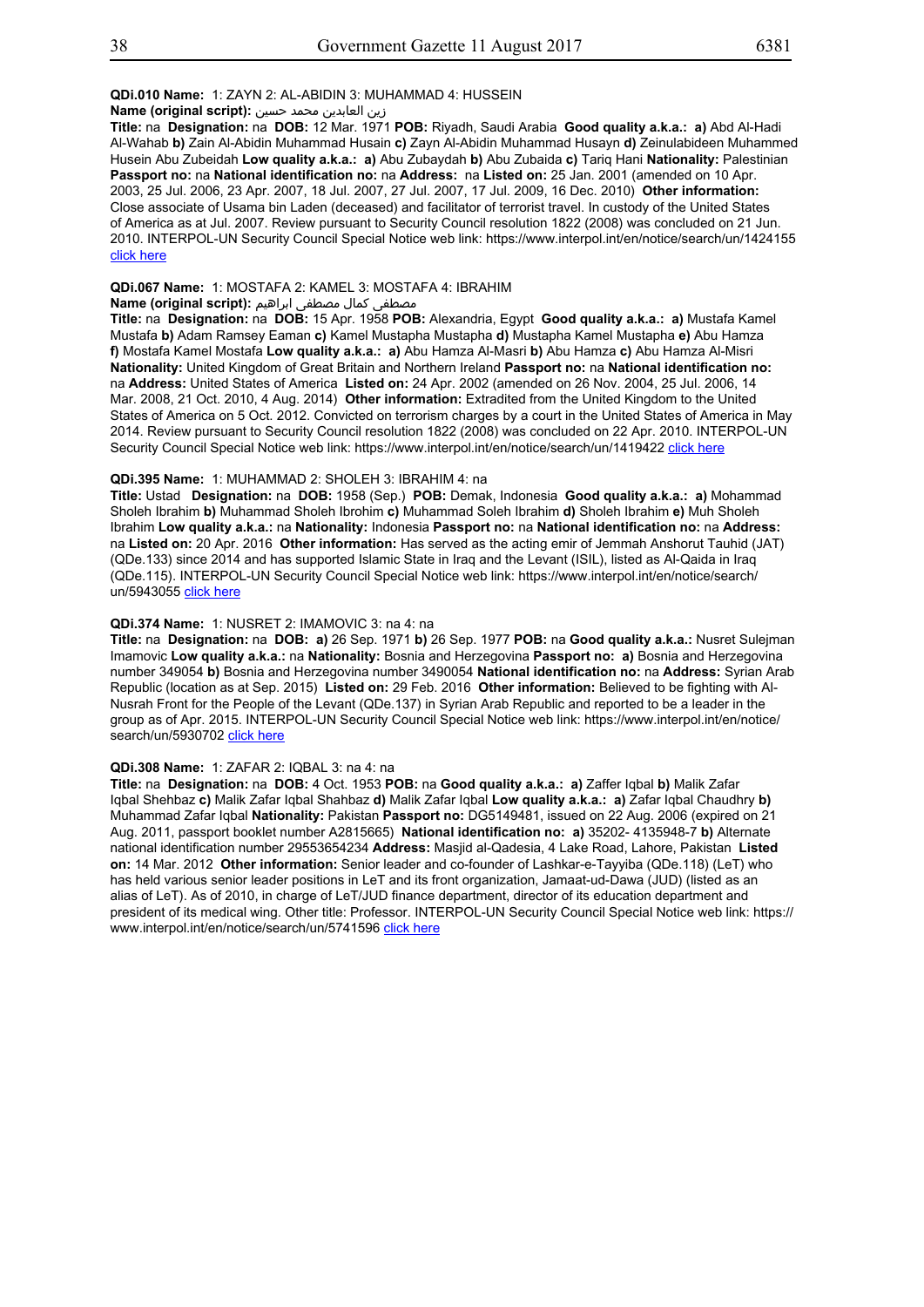## **QDi.087 Name:** 1: NURJAMAN 2: RIDUAN 3: ISAMUDDIN 4: na

**Title:** na **Designation:** na **DOB:** 4 Apr. 1964 **POB:** Cianjur, West Java, Indonesia **Good quality a.k.a.: a)** Hambali **b)** Nurjaman **c)** Isomuddin, Nurjaman Riduan **d)** Hambali Bin Ending **e)** Encep Nurjaman (birth name) **f)** Hambali Ending Hambali **g)** Isamuddin Riduan **h)** Isamudin Ridwan **Low quality a.k.a.:** na **Nationality:** Indonesia **Passport no:** na **National identification no:** na **Address:** na **Listed on:** 28 Jan. 2003 (amended on 2 Jul. 2007, 27 Jul. 2007, 16 May 2011) **Other information:** Senior leader of Jemaah Islamiyah (QDe.092). Brother of Gun Gun Rusman Gunawan (QDi.218). In custody of the United States of America, as of July 2007. Review pursuant to Security Council resolution 1822 (2008) was concluded on 13 Apr. 2010. INTERPOL-UN Security Council Special Notice web link: https://www.interpol.int/en/notice/search/un/1424139 click here

## **QDi.321 Name:** 1: MALIK 2: MUHAMMAD 3: ISHAQ 4: na

## مالک محمد اسحاق **:(script original (Name**

**Title:** na **Designation:** na **DOB:** Approximately 1959 **POB:** Rahim Yar Khan, Punjab Province, Pakistan **Good quality a.k.a.:** Malik Ishaq **Low quality a.k.a.:** na **Nationality:** Pakistan **Passport no:** na **National identification no:** na **Address:** Pakistan **Listed on:** 14 Mar. 2014 (amended on 18 Jan. 2017) **Other information:** One of the founders and a current leader of Lashkar i Jhangvi (LJ) (QDe.096). Physical description: heavy build with black eye colour, black hair colour and medium brown complexion with a heavy black beard. Photo available for inclusion in the INTERPOL-UN Security Council Special Notice. Killed in Pakistan on 28 Jul. 2015. INTERPOL-UN Security Council Special Notice web link: https://www.interpol.int/en/notice/search/un/5778368 click here

## **QDi.368 Name:** 1: SHAMIL 2: MAGOMEDOVICH 3: ISMAILOV 4: na

#### **Name (original script):** Шамиль Магомедович Измайлов

**Title:** na **Designation:** na **DOB:** 29 Oct. 1980 **POB:** Astrakhan, Russian Federation **Good quality a.k.a.:** Shamil Magomedovich Aliev (original script: Шамиль Магомедович Алиев) **Low quality a.k.a.:** Abu Hanifa (original script: Абу Ханифа) **Nationality:** Russian Federation **Passport no:** number Russian foreign travel passport number 514448632, issued on 8 Sep. 2010, issued in Alexandria, Egypt (issued by Consulate General of the Russian Federation) **National identification no:** national passport 1200075689, issued on 15 Dec. 2000 (issued by Russian Federation) **Address: a)** Syrian Arab Republic (located in as at Aug. 2015) **b)** Iraq (possible alternative location as at Aug. 2015) **Listed on:** 2 Oct. 2015 **Other information:** As at Aug. 2015, leader of Jamaat Abu Hanifa, a terrorist group that is part of the Al-Nusrah Front for the People of the Levant (QDe.137). Physical description: eye colour: brown, hair colour: black, build: slim, height 175-180 cm. Distinguishing marks: long face, speech defect. Wanted by the authorities of the Russian Federation for terrorist crimes committed in its territory. Photo available for inclusion in the INTERPOL-UN Security Council Special Notice. INTERPOL-UN Security Council Special Notice web link: https://www.interpol.int/en/notice/search/un/5899833 click here

#### **QDi.099 Name:** 1: KHALIL 2: BEN AHMED 3: BEN MOHAMED 4: JARRAYA

# خليل بن احمد بن محمد جراية **:(script original (Name**

**Title:** na **Designation:** na **DOB:** 8 Feb. 1969 **POB:** Sfax, Tunisia **Good quality a.k.a.: a)** Khalil Yarraya **b)** Ben Narvan Abdel Aziz born 15 Aug. 1970 in Sereka (former Yugoslavia) **c)** Abdel Aziz Ben Narvan born 15 Aug. 1970 in Sereka (former Yugoslavia) **Low quality a.k.a.: a)** Amro **b)** Omar **c)** Amrou **d)** Amr **Nationality:** Tunisia **Passport no:** Tunisian number K989895, issued on 26 Jul. 1995, issued in Genoa, Italy (expired on 25 Jul. 2000) **National identification no:** na **Address:** Nuoro, Italy **Listed on:** 25 Jun. 2003 (amended on 26 Nov. 2004, 20 Dec. 2005, 17 Oct. 2007, 16 Sep. 2008, 24 Mar. 2009, 10 Aug. 2009, 6 Aug. 2010) **Other information:** Detained in Italy since 9 Aug. 2008 for his implication in a case related to terrorism. Review pursuant to Security Council resolution 1822 (2008) was concluded on 15 Jun. 2010. INTERPOL-UN Security Council Special Notice web link: https:// www.interpol.int/en/notice/search/un/1419331 click here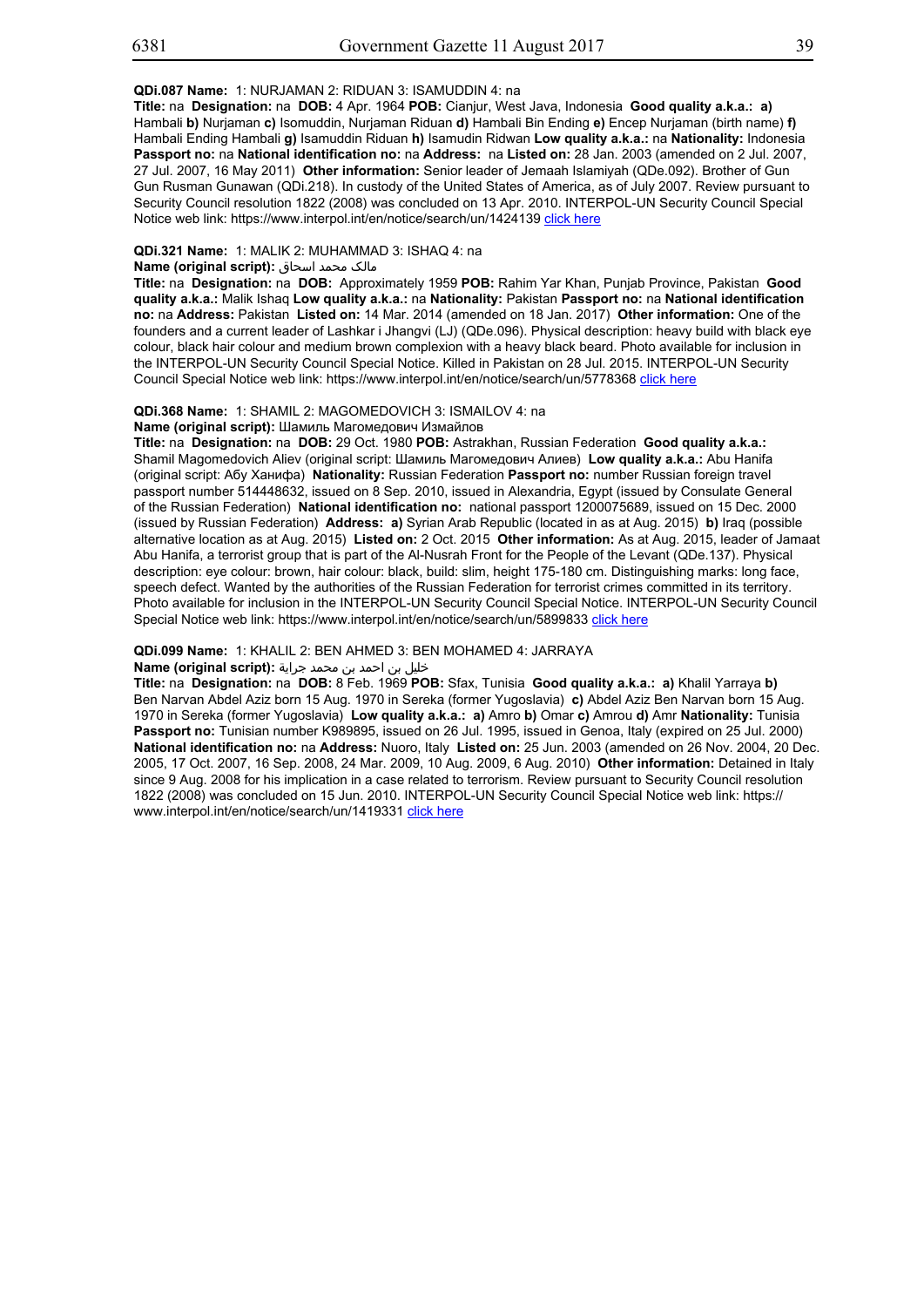## **QDi.360 Name:** 1: SALLY-ANNE 2: FRANCES 3: JONES 4: na

**Title:** na **Designation:** na **DOB:** 17 Nov. 1968 **POB:** Greenwich, Greater London, United Kingdom of Great Britain and Northern Ireland **Good quality a.k.a.:** na **Low quality a.k.a.: a)** Umm Hussain al-Britani **b)** Sakinah Hussain **Nationality:** United Kingdom of Great Britain and Northern Ireland **Passport no:** number 519408086, issued on 23 Sep. 2013, issued in United Kingdom of Great Britain and Northern Ireland (expires on 23 Sep. 2023) **National identification no:** na **Address: a)** Syrian Arab Republic (as at 2013) **b)** United Kingdom of Great Britain and Northern Ireland (previous location until 2013) **Listed on:** 28 Sep. 2015 **Other information:** Recruiter for Islamic State in Iraq and the Levant (ISIL), listed as Al-Qaida in Iraq (QDe.115), in the Syrian Arab Republic. Sex: female. Husband's name is: Junaid Hussain. Photo available for inclusion in the INTERPOL-UN Security Council Special Notice. INTERPOL-UN Security Council Special Notice web link: https://www.interpol.int/en/notice/search/ un/5897339 click here

## **QDi.394 Name:** 1: HUSAYN 2: JUAYTHINI 3: na 4: na

**Title:** na **Designation:** na **DOB:** 3 May 1977 **POB:** Nuseirat Refugee Camp, Gaza Strip, Palestinian Territories **Good quality a.k.a.: a)** Hussein Mohammed Hussein Aljeithni **b)** Husayn Muhammad al-Juaythini **c)** Husayn Muhammad Husayn al-Juaythini **d)** Husayn Muhamad Husayn al-Juaythini **e)** Husayn Muhammad Husayn Juaythini **Low quality a.k.a.:** Abu Muath al-Juaitni **Nationality:** Palestinian **Passport no:** 0363464 (issued by Palestinian Authority) **National identification no:** na **Address:** Gaza Strip, Palestinian Territories **Listed on:** 20 Apr. 2016 **Other information:** Link between Islamic State in Iraq and the Levant (ISIL), listed as Al-Qaida in Iraq (QDe.115), leader Abu Bakr al-Baghdadi, listed as Ibrahim Awwad Ibrahim Ali al-Badri al-Samarrai (QDi.299), and armed groups in Gaza. Was using money to build an ISIL presence in Gaza. INTERPOL-UN Security Council Special Notice web link: https://www.interpol.int/en/notice/search/un/5943053 click here

#### **QDi.114 Name:** 1: SALIM Y SALAMUDDIN 2: JULKIPLI 3: na 4: na

**Title:** na **Designation:** na **DOB:** 20 Jun. 1967 **POB:** Tulay, Jolo Sulu, Philippines **Good quality a.k.a.: a)** Kipli Sali **b)** Julkipli Salim **Low quality a.k.a.:** na **Nationality:** Philippines **Passport no:** na **National identification no:** na **Address:** na **Listed on:** 9 Sep. 2003 (amended on 23 Feb. 2009, 13 Dec. 2011) **Other information:** In detention in the Philippines as at May 2011. Review pursuant to Security Council resolution 1822 (2008) was concluded on 25 May 2010. INTERPOL-UN Security Council Special Notice web link: https://www.interpol.int/en/ notice/search/un/1424269 click here

#### **QDi.072 Name:** 1: MEHDI 2: BEN MOHAMED 3: BEN MOHAMED 4: KAMMOUN

المهدي بن محمد بن محمد كمون **:(script original (Name**

**Title:** na **Designation:** na **DOB:** 3 Apr. 1968 **POB:** Tunis, Tunisia **Good quality a.k.a.:** na **Low quality a.k.a.:** Salmane **Nationality:** Tunisia **Passport no:** Tunisia M307707, issued on 12 Apr. 2000 (expired on 11 Apr. 2005) **National identification no:** na **Address:** Via Masina Number 7, Milan, Italy **Listed on:** 3 Sep. 2002 (amended on 20 Dec. 2005, 7 Jun. 2007, 23 Dec. 2010) **Other information:** Italian Fiscal Code: KMMMHD68D03Z352N. Deported from Italy to Tunisia on 22 July 2005. Serving an eight-year prison term in Tunisia for membership of a terrorist organization abroad as at Jan. 2010. Review pursuant to Security Council resolution 1822 (2008) was concluded on 21 Jun. 2010. INTERPOL-UN Security Council Special Notice web link: https://www.interpol.int/en/ notice/search/un/1419370 click here

#### **QDi.302 Name:** 1: MEVLÜT 2: KAR 3: na 4: na

**Title:** na **Designation:** na **DOB:** 25 Dec. 1978 **POB:** Ludwigshafen, Germany **Good quality a.k.a.:** Mevluet Kar **Low quality a.k.a.: a)** Abu Obaidah **b)** Obeidah Al Turki **c)** Al-Turki **d)** Al Turki Kyosev **e)** Yanal Yusov **f)** Abu Udejf el-Turki **g)** Abu Obejd el-Turki **h)** Abdurrahman Almanci **Nationality:** Turkey **Passport no:** Turkey number TR-M842033, issued on 2 May 2002, issued in Mainz, Germany (by the Turkish Consulate General, expired on 24 Jul. 2007) **National identification no:** na **Address:** Güngören Merkez Mahallesi Toros Sokak 6/5, Istanbul, Turkey (previous as at Aug. 2009) **Listed on:** 25 Jan. 2012 **Other information:** Associated with Islamic Jihad Group (QDe.119). Arrest warrant issued by the investigating judge of the German Federal Court of Justice on 17 Aug. 2009. INTERPOL-UN Security Council Special Notice web link: https://www.interpol.int/en/notice/search/un/4551592 click here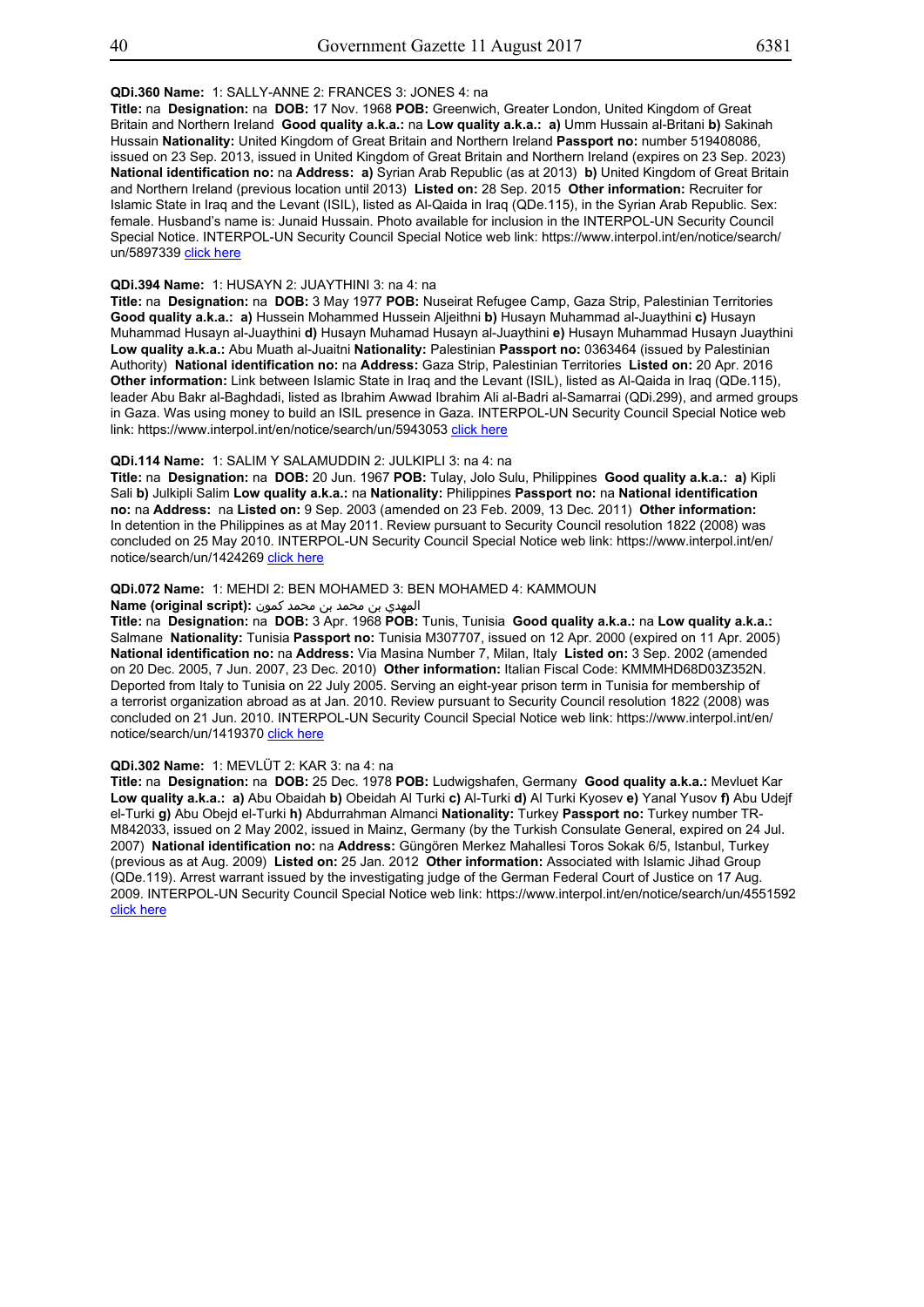## **QDi.135 Name:** 1: DAWOOD 2: IBRAHIM 3: KASKAR 4: na

**Title:** Sheikh **Designation:** na **DOB:** 26 Dec. 1955 **POB:** Kher, Ratnagiri, Maharashtra, India **Good quality a.k.a.: a)** Dawood Ebrahim **b)** Sheikh Dawood Hassan **c)** Abdul Hamid Abdul Aziz **d)** Anis Ibrahim **e)** Aziz Dilip **f)** Daud Hasan Shaikh Ibrahim Kaskar **g)** Daud Ibrahim Memon Kaskar **h)** Dawood Hasan Ibrahim Kaskar **i)** Dawood Ibrahim Memon **j)** Dawood Sabri **k)** Kaskar Dawood Hasan **l)** Shaikh Mohd Ismail Abdul Rehman **m)** Dowood Hassan Shaikh Ibrahim **n)** Dawood Bhai **Low quality a.k.a.: a)** Ibrahim Shaikh Mohd Anis **b)** Shaikh Ismail Abdul **c)** Hizrat **d)** Sheikh Farooqi **e)** Bada Seth **f)** Bada Bhai **g)** Iqbal Bhai **h)** Mucchad **i)** Haji Sahab **Nationality:** India Passport no: a) India number A-333602, issued on 4 Jun. 1985, issued in Bombay, India (passport subsequently revoked by the Government of India) **b)** India number M110522, issued on 13 Nov. 1978, issued in Bombay, India **c)** India number R841697, issued on 26 Nov. 1981, issued in Bombay **d)** India number F823692 , issued on 2 Sep. 1989 ((JEDDAH) issued by CGI in Jeddah) **e)** India number A501801 , issued on 26 Jul. 1985, issued in BOMBAY **f)** India number K560098, issued on 30 Jul. 1975, issued in BOMBAY **g)** V57865, issued on 3 Oct. 1983, issued in BOMBAY **h)** India number P537849 , issued on 30 Jul. 1979, issued in BOMBAY **i)** A717288 , issued on 18 Aug. 1985, issued in Dubai (MISUSE) **j)** Pakistan number G866537 , issued on 12 Aug. 1991, issued in Rawalpindi (MISUSE) **k)** C-267185 (issued in Karachi in Jul.1996) **l)** H-123259 (issued in Rawalpindi in Jul. 2001) **m)** G-869537 (issued in Rawalpindi) **n)** KC-285901 **National identification no:** na **Address: a)** Karachi, Pakistan (White House, Near Saudi Mosque, Clifton) **b)** House Nu 37 - 30th Street - defence, Housing Authority, Karachi, Pakistan **c)** Palatial bungalow in the hilly area of Noorabad in Karachi, Pakistan **Listed on:** 3 Nov. 2003 (amended on 21 Mar. 2006, 25 Jul. 2006, 2 Jul. 2007, 11 Mar. 2010, 22 Aug. 2016) **Other information:** Father's name is Sheikh Ibrahim Ali Kaskar, mother's name is Amina Bi, wife's name is Mehjabeen Shaikh. International arrest warrant issued by the Government of India. Review pursuant to Security Council resolution 1822 (2008) was concluded on 20 May 2010. INTERPOL-UN Security Council Special Notice web link: https://www.interpol.int/en/ notice/search/un/4520465 click here

#### **QDi.372 Name:** 1: GULMUROD 2: KHALIMOV 3: na 4: na

**Title:** na **Designation:** na **DOB: a)** 14 May 1975 **b)** Approximately 1975 **POB: a)** Varzob area, Tajikistan **b)** Dushanbe, Tajikistan **Good quality a.k.a.:** na **Low quality a.k.a.:** na **Nationality:** Tajikistan **Passport no:** na **National identification no:** na **Address:** Syrian Arab Republic (location as at Sep. 2015) **Listed on:** 29 Feb. 2016 **Other information:** Syria-based military expert, member and recruiter of Islamic State in Iraq and the Levant, listed as Al-Qaida in Iraq (QDe.115). Wanted by the Government of Tajikistan. INTERPOL-UN Security Council Special Notice web link: https://www.interpol.int/en/notice/search/un/5930721 click here

#### **QDi.306 Name:** 1: MUSTAFA 2: HAJJI 3: MUHAMMAD 4: KHAN

#### **مصطفى حجى محمد خان :Name (original script)**

**Title:** na **Designation:** na **DOB: a)** (Between Aug. and Sep. 1977) **b)** 1976 **POB: a)** Al-Madinah, Saudi Arabia **b)** Sangrar, Sindh Province, Pakistan **Good quality a.k.a.: a)** غول حسن) Hassan Ghul; Hassan Gul; Hasan Gul) **b)** Khalid Mahmud **Low quality a.k.a.: a)** Ahmad Shahji **b)** Mustafa Muhammad **c)** Abu Gharib al-Madani **d)** شيماء أبو (Abu-Shaima; Abu- Shayma) **Nationality: a)** Pakistan **b)** Saudi Arabian **Passport no:** na **National identification no:** na **Address:** na **Listed on:** 14 Mar. 2012 **Other information:** Al-Qaida (QDe.004) facilitator, courier and operative. As of 2010, facilitated activities for senior Pakistan-based Al-Qaida operatives. INTERPOL-UN Security Council Special Notice web link: https://www.interpol.int/en/notice/search/un/5040725 click here

## **QDi.336 Name:** 1: ANAS 2: HASAN 3: KHATTAB 4: na

**Title:** na **Designation:** na **DOB:** 7 Apr. 1986 **POB:** Damascus, Syrian Arab Republic **Good quality a.k.a.:** Samir Ahmed al-Khayat **Low quality a.k.a.: a)** Hani **b)** Abu Hamzah **c)** Abu-Ahmad Hadud **Nationality:** Syrian Arab Republic **Passport no:** na **National identification no:** na **Address:** na **Listed on:** 23 Sep. 2014 (amended on 25 Oct. 2016) **Other information:** Administrative amir of Al-Nusrah Front for the People of the Levant (QDe.137). INTERPOL-UN Security Council Special Notice web link: https://www.interpol.int/en/notice/search/un/5818211 click here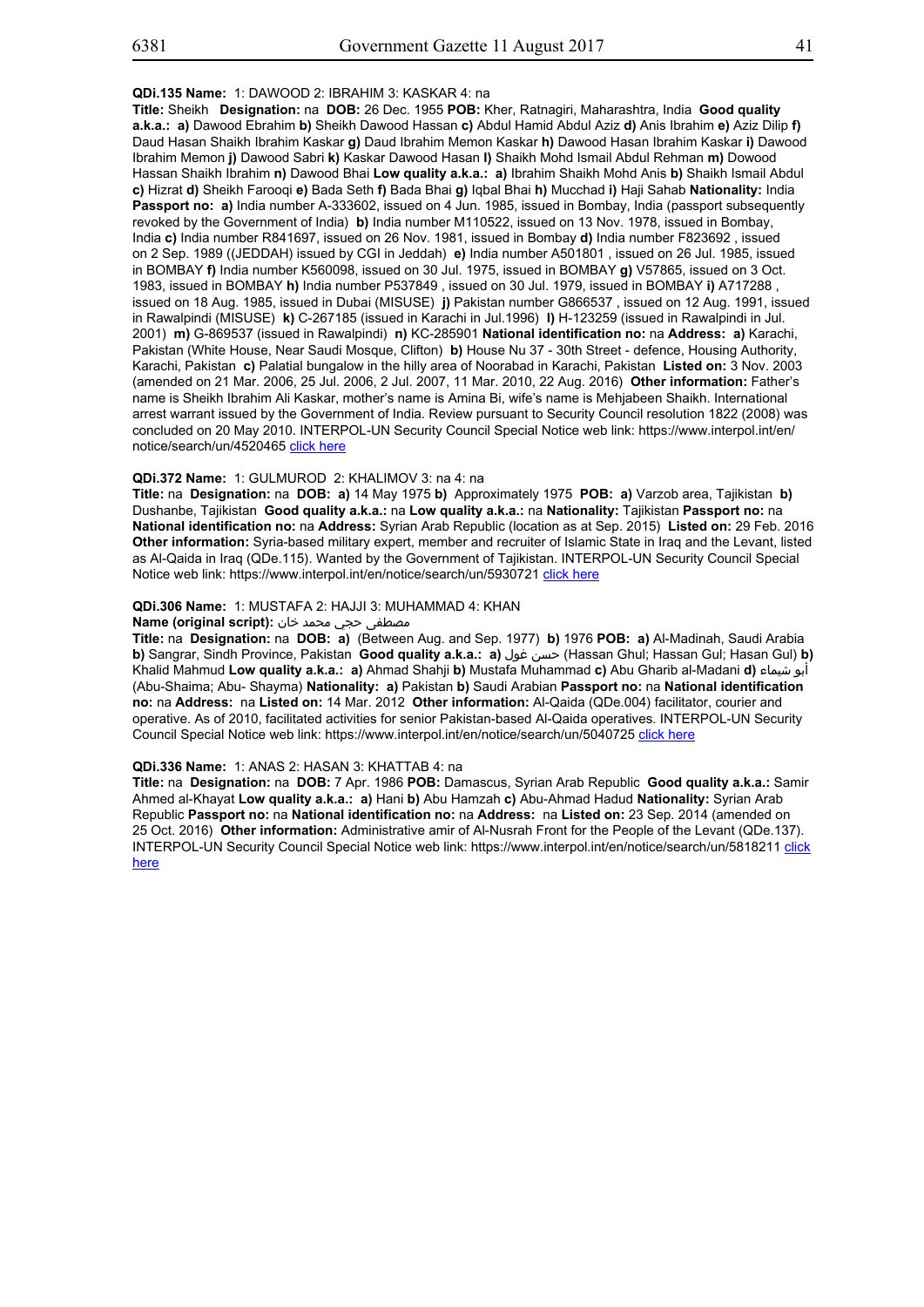## **QDi.340 Name:** 1: EMILIE 2: EDWIGE 3: KONIG 4: na

**Title:** na **Designation:** na **DOB:** 9 Dec. 1984 **POB:** Ploemeur, France **Good quality a.k.a.:** na **Low quality a.k.a.:** Emilie Samra Konig **Nationality:** France **Passport no:** French passport number 05AT521433, issued on 30 Nov. 2005 (issued by the sous-prefecture of police of Lorient, France) **National identification no: a)** French national identity card number 050456101445, issued on 19 May 2005 (issued by the sous-prefecture of police of Lorient, France) **b)** French identity card number 0205561020089, issued on 30 May 2002 (issued under name Emilie Edwige Konig) **Address:** Syrian Arab Republic (located in since 2013) **Listed on:** 23 Sep. 2014 (amended on 24 Jun. 2016) **Other information:** French terrorist fighter who travelled to Syria and joined Islamic State in Iraq and the Levant, listed as Al-Qaida in Iraq (AQI) (QDe.115). Active in radicalizing and propagating Al-Qaida's (QDe.004) ideology through the Internet. Incites violent activities against France. French arrest warrant issued on 12 Jun. 2015 by a magistrate of the anti-terrorism division of the Prosecutor's Office in Paris for her participation in a terrorist criminal association. INTERPOL-UN Security Council Special Notice web link: https://www.interpol.int/en/ notice/search/un/5818236 click here

## **QDi.408 Name:** 1: ALEXANDA 2: AMON 3: KOTEY 4: na

**Title:** na **Designation:** na **DOB:** 13 Dec. 1983 **POB:** London, United Kingdom of Great Britain and Northern Ireland **Good quality a.k.a.: a)** Alexe Kotey **b)** Alexanda Kote **Low quality a.k.a.:** na **Nationality:** United Kingdom of Great Britain and Northern Ireland **Passport no:** United Kingdom of Great Britain and Northern Ireland 094477324, issued on 5 Mar. 2005 **National identification no:** na **Address:** na **Listed on:** 20 Jul. 2017 **Other information:** Foreign terrorist fighter with Islamic State in Iraq and the Levant (ISIL), listed as Al-Qaida in Iraq (QDe.115), in the Syrian Arab Republic. Physical description: eye colour: dark brown; hair colour: black; complexion: dark. Distinguishing marks: beard. Ethnic background: Ghanaian Cypriot. INTERPOL-UN Security Council Special Notice web link: https://www.interpol.int/en/notice/search/un/6116608 click here

#### **QDi.383 Name:** 1: MORAD 2: LAABOUDI 3: na 4: na

**Title:** na **Designation:** na **DOB:** 26 Feb. 1993 **POB:** Morocco **Good quality a.k.a.:** na **Low quality a.k.a.: a)** Abu Ismail **b)** Abu Ismail al-Maghribi **Nationality:** Morocco **Passport no:** Morocco UZ6430184 **National identification no:** CD595054 **Address:** Turkey **Listed on:** 29 Feb. 2016 **Other information:** Facilitator for travel of foreign terrorist fighters to join Islamic State in Iraq and the Levant, listed as Al-Qaida in Iraq (QDe.115), in Syrian Arab Republic. INTERPOL-UN Security Council Special Notice web link: https://www.interpol.int/en/notice/search/ un/5930723 click here

## **QDi.190 Name:** 1: ABDELKADER 2: LAAGOUB 3: na 4: na

## عبد القادر لاغوب **:(script original (Name**

**Title:** na **Designation:** na **DOB:** 23 Apr. 1966 **POB:** Casablanca, Morocco **Good quality a.k.a.:** na **Low quality a.k.a.:** Rachid **Nationality:** Morocco **Passport no:** Morocco D-379312 **National identification no:** (Moroccan national identity card DE- 473900) na **Address:** Number 4, Via Europa, Paderno Ponchielli, Cremona, Italy **Listed on:** 29 Jul. 2005 (amended on 21 Dec. 2007, 13 Dec. 2011) **Other information:** Italian Fiscal code: LGBBLK66D23Z330U. Father's name is Mamoune Mohamed. Mother's name is Fatna Ahmed. Review pursuant to Security Council resolution 1822 (2008) was concluded on 8 Jun. 2010. INTERPOL-UN Security Council Special Notice web link: https://www.interpol.int/en/notice/search/un/4485379 click here

#### **QDi.319 Name:** 1: MOHAMED 2: LAHBOUS 3: na 4: na

# **Name (original script):** لحبوس محمد

**Title:** na **Designation:** na **DOB:** 1978 **POB:** Mali **Good quality a.k.a.: a)** Mohamed Ennouini **b)** Hassan **c)** Hocine **Low quality a.k.a.:** na **Nationality:** Mali **Passport no:** na **National identification no:** na **Address:** Mali **Listed on:** 24 Oct. 2013 **Other information:** Member of the Mouvement pour l'Unification et le Jihad en Afrique de l'Ouest (MUJAO) (QDe.134). INTERPOL-UN Security Council Special Notice web link: https://www.interpol.int/en/ notice/search/un/5720103 click here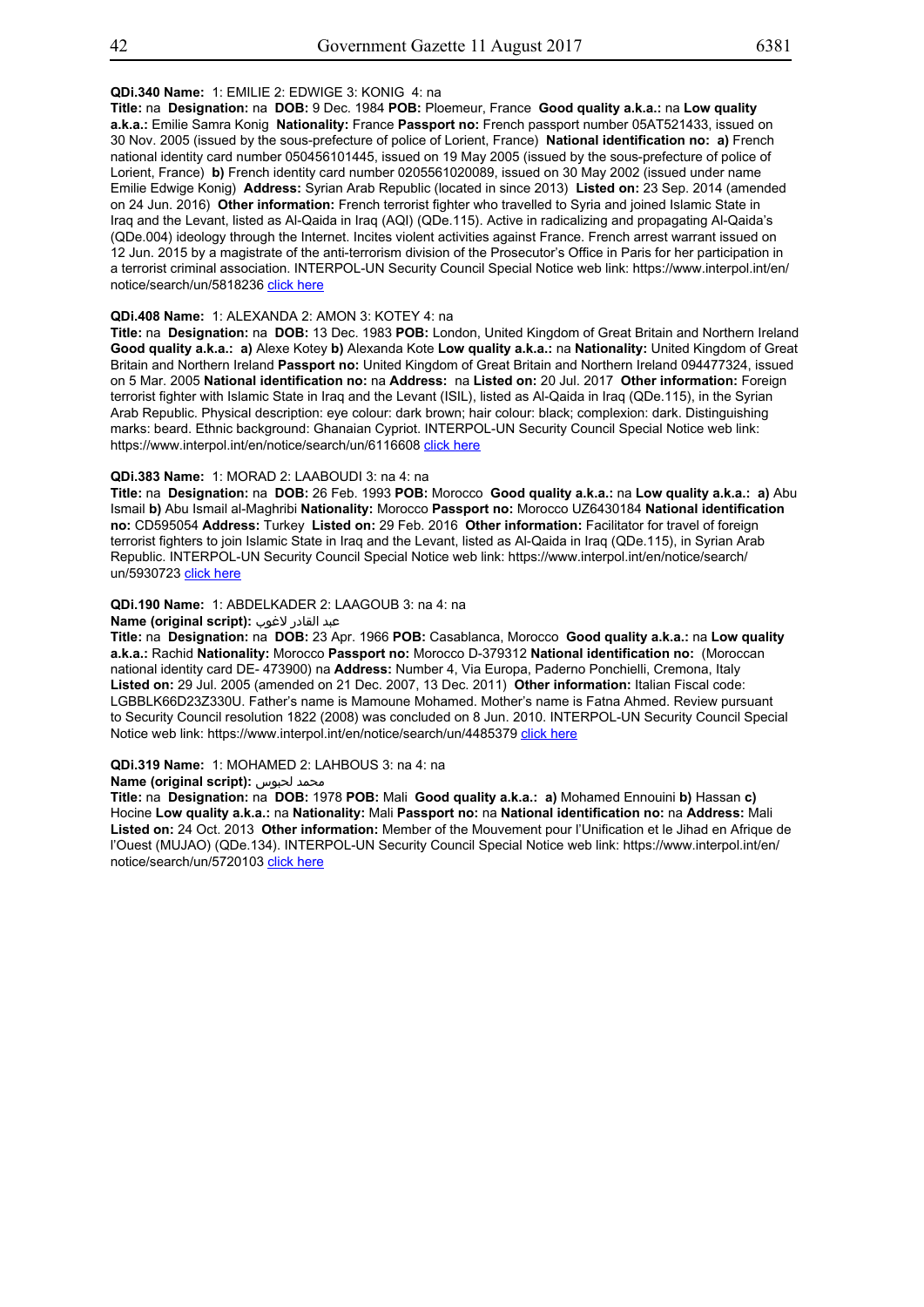## **QDi.062 Name:** 1: MOHAMED 2: LAKHAL 3: na 4: na

#### **Name (original script):** لكحل محمد

**Title:** na **Designation:** na **DOB:** 5 Feb. 1970 **POB:** Tunis, Tunisia **Good quality a.k.a.: a)** Lased Ben Heni born 5 Feb. 1969 in Tripoli, Libya **b)** Al-As'ad Ben Hani born 5 Feb. 1969 in Tripoli, Libya **c)** Mohamed Ben Belgacem Awani **d)** Mohamed Aouani born 5 Feb. 1970 in Tunis, Tunisia (formerly listed as) **Low quality a.k.a.: a)** Mohamed Abu Abda **b)** Abu Obeida **Nationality:** Tunisia **Passport no:** na **National identification no:** W374031, issued on 11 Apr. 2011 **Address:** na **Listed on:** 24 Apr. 2002 (amended on 26 Nov. 2004, 9 Sep. 2005, 31 Jul. 2006, 23 Dec. 2010, 24 Nov. 2014) **Other information:** Professor of Chemistry. Deported from Italy to Tunisia on 27 Aug. 2006. Legally changed family name from Aouani to Lakhal in 2014. Review pursuant to Security Council resolution 1822 (2008) was concluded on 22 Apr. 2010. INTERPOL-UN Security Council Special Notice web link: https:// www.interpol.int/en/notice/search/un/1423715 click here

#### **QDi.264 Name:** 1: ZAKI-UR-REHMAN 2: LAKHVI 3: na 4: na

**Title:** na **Designation:** na **DOB:** 30 Dec. 1960 **POB:** Okara, Pakistan **Good quality a.k.a.: a)** Zakir Rehman Lakvi **b)** Zaki Ur-Rehman Lakvi **c)** Kaki Ur-Rehman **d)** Zakir Rehman **e)** Abu Waheed Irshad Ahmad Arshad **Low quality a.k.a.:** Chachajee **Nationality:** Pakistan **Passport no:** na **National identification no:** 61101-9618232-1 **Address: a)** Barahkoh, P.O. DO, Tehsil and District Islamabad, Pakistan (location as at May 2008) **b)** Chak No. 18/IL, Rinala Khurd, Tehsil Rinala Khurd, District Okara, Pakistan (previous location) **Listed on:** 10 Dec. 2008 **Other information:** Chief of operations of Lashkar-e-Tayyiba (listed under permanent reference number QDe.118). INTERPOL-UN Security Council Special Notice web link: https://www.interpol.int/en/notice/search/un/1543499 click here

#### **QDi.247 Name:** 1: RUBEN 2: PESTANO 3: LAVILLA, JR 4: na

**Title:** Sheik **Designation:** na **DOB:** 4 Oct. 1972 **POB:** Sitio Banga Maiti, Barangay Tranghawan, Lambunao, Iloilo, Philippines **Good quality a.k.a.: a)** Reuben Lavilla **b)** Sheik Omar **c)** Mile D Lavilla **d)** Reymund Lavilla **e)** Ramo Lavilla **f)** Mike de Lavilla **g)** Abdullah Muddaris **h)** Ali Omar **i)** Omar Lavilla **j)** Omar Labella **Low quality a.k.a.: a)** So **b)** Eso **c)** Junjun **Nationality:** Philippines **Passport no: a)** Philippines number MM611523 (2004) **b)** Philippines number EE947317 (2000-2001) **c)** Philippines number P421967 (1995-1997) **National identification no:** na **Address:** 10th Avenue, Caloocan City, Philippines **Listed on:** 4 Jun. 2008 (amended on 16 Sep. 2008, 13 Dec. 2011) **Other information:** Spiritual leader of the Rajah Solaiman Movement (QDe.128). Associated with Khadafi Abubakar Janjalani (QDi.180). In detention in the Philippines as of May 2011. Review pursuant to Security Council resolution 1822 (2008) was concluded on 13 May 2010. INTERPOL-UN Security Council Special Notice web link: https://www.interpol.int/en/notice/search/un/1522921 click here

## **QDi.155 Name:** 1: DJAMEL 2: LOUNICI 3: na 4: na

#### **Name (original script):** لونيسي جمال

**Title:** na **Designation:** na **DOB:** 1 Feb. 1962 **POB:** Algiers, Algeria **Good quality a.k.a.:** Jamal Lounici **Low quality a.k.a.:** na **Nationality:** Algeria **Passport no:** na **National identification no:** na **Address:** Algeria **Listed on:** 16 Jan. 2004 (amended on 7 Apr. 2008, 2 Dec. 2008, 30 Jan. 2009, 16 May 2011) **Other information:** Father's name is Abdelkader. Mother's name is Johra Birouh. Returned from Italy to Algeria where he resides since Nov. 2008. Son in law of Othman Deramchi (QDi.164). Review pursuant to Security Council resolution 1822 (2008) was concluded on 27 Jul. 2010. INTERPOL-UN Security Council Special Notice web link: https://www.interpol.int/en/ notice/search/un/4525545 click here

#### **QDi.356 Name:** 1: AQSA 2: MAHMOOD 3: na 4: na

**Title:** na **Designation:** na **DOB:** 11 May 1994 **POB:** Glasgow, Scotland, United Kingdom of Great Britain and Northern Ireland **Good quality a.k.a.:** na **Low quality a.k.a.:** Umm Layth **Nationality:** United Kingdom of Great Britain and Northern Ireland **Passport no:** United Kingdom of Great Britain and Northern Ireland 720134834, issued on 27 Jun. 2012 (expires on 27 Jun. 2022) **National identification no:** na **Address: a)** Syrian Arab Republic (as at Nov. 2013) **b)** United Kingdom of Great Britain and Northern Ireland (previous address) **Listed on:** 28 Sep. 2015 **Other information:** Recruiter for Islamic State in Iraq and the Levant, listed as Al-Qaida in Iraq (QDe.115), in the Syrian Arab Republic, and a key figure in the the Al-Khanssaa brigade, a female ISIL brigade established in Al-Raqqa to enforce ISIL's interpretation of Sharia law. Sex: female. Photo available for inclusion in the INTERPOL-UN Security Council Special Notice. INTERPOL-UN Security Council Special Notice web link: https://www.interpol.int/en/ notice/search/un/5897334 click here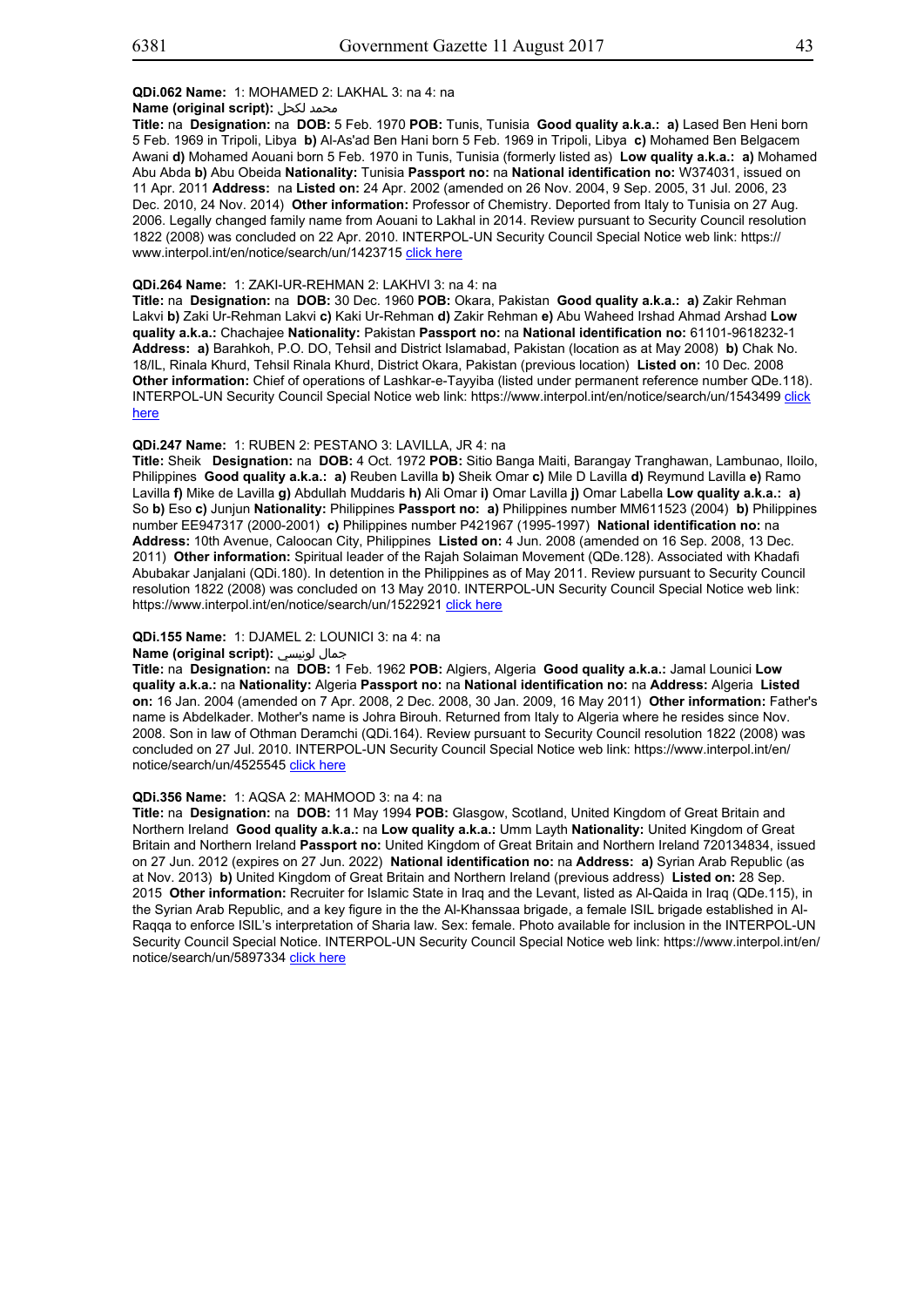## **QDi.206 Name:** 1: IBRAHIM 2: MOHAMED KHALIL 3: na 4: na

#### ابراهيم محمد خليل **:(script original (Name**

**Title:** na **Designation:** na **DOB:** 2 Jul. 1975 **POB:** Dayr Az-Zawr, Syrian Arab Republic **Good quality a.k.a.: a)** Khalil Ibrahim Jassem born 2 May 1972 in Baghdad, Iraq **b)** Khalil Ibrahim Mohammad born 3 Jul. 1975 in Mosul, Iraq **c)** Khalil Ibrahim Al Zafiri (born 1972) **d)** Khalil born 2 May 1975 **e)** Khalil Ibrahim al-Zahiri born 2 Jul. 1975 in Mosul **Low quality a.k.a.:** na **Nationality:** Syrian Arab Republic **Passport no:** Temporary suspension of deportation number T04338017 (issued by Alien's Office of the City of Mainz, expired on 8 May 2013) **National identification no:** na **Address:** Refugee shelter Alte Ziegelei, Mainz, 55128, Germany **Listed on:** 6 Dec. 2005 (amended on 25 Jan. 2010, 13 Dec. 2011, 6 Aug. 2013) **Other information:** Sentenced to 7 years of imprisonment in Germany on 6 Dec. 2007. Released on 30 December 2012. Photo and fingerprints available for inclusion in the INTERPOL-UN Security Council Special Notice. Review pursuant to Security Council resolution 1822 (2008) was concluded on 5 Oct. 2009. INTERPOL-UN Security Council Special Notice web link: https://www.interpol.int/en/ notice/search/un/1424324 click here

## **QDi.202 Name:** 1: MAZEN 2: SALAH 3: MOHAMMED 4: na

#### مازن صلاح محمد **:(Name (original script**

**Title:** na **Designation:** na **DOB:** 18 May 1981 **POB:** Arbil, Iraq **Good quality a.k.a.: a)** Mazen Ali Hussein born 1 Jan. 1982 in Baghdad, Iraq **b)** Issa Salah Muhamad born 1 Jan. 1980 **Low quality a.k.a.:** na **Nationality:** Iraq **Passport no:** German travel document ("Reiseausweis") A 0144378 (revoked as at Sep. 2012) **National identification no:** na **Address:** 94051 Hauzenberg, Germany **Listed on:** 6 Dec. 2005 (amended on 21 Oct. 2008, 13 Dec. 2011, 15 Nov. 2012) **Other information:** Member of Ansar Al-Islam (QDe.098). Released from custody in Germany on 18 May 2012. Review pursuant to Security Council resolution 1822 (2008) was concluded on 30 Jul. 2009. INTERPOL-UN Security Council Special Notice web link: https://www.interpol.int/en/notice/search/un/1423276 click here

#### **QDi.126 Name:** 1: YUNOS 2: UMPARA 3: MOKLIS 4: na

**Title:** na **Designation:** na **DOB:** 7 Jul. 1966 **POB:** Lanao del Sur, Philippines **Good quality a.k.a.: a)** Muklis Yunos **b)** Mukhlis Yunos (previously listed as) **c)** Saifullah Mukhlis Yunos **d)** Saifulla Moklis Yunos **Low quality a.k.a.:** Hadji Onos **Nationality:** Philippines **Passport no:** na **National identification no:** na **Address:** Philippines **Listed on:** 9 Sep. 2003 (amended on 9 Sep. 2005, 23 Feb. 2009, 3 Jun. 2009, 16 May 2011) **Other information:** Sentenced to life without parole in the Philippines on 23 Jan. 2009 for his involvement in the bombings of 30 Dec. 2000 in Manila, the Philippines. Review pursuant to Security Council resolution 1822 (2008) was concluded on 25 May 2010. INTERPOL-UN Security Council Special Notice web link: https://www.interpol.int/en/notice/search/ un/1427252 click here

## **QDi.147 Name:** 1: MOHAMED 2: AMIN 3: MOSTAFA 4: na

## محمد أمين مصطفى :**Name (original script)**

**Title:** na **Designation:** na **DOB:** 11 Oct. 1975 **POB:** Kirkuk, Iraq **Good quality a.k.a.:** na **Low quality a.k.a.:** na **Nationality:** Iraq **Passport no:** na **National identification no:** na **Address:** Via della Martinella 132, Parma, Italy (Domicile) **Listed on:** 12 Nov. 2003 (amended on 9 Sep. 2005, 7 Jun. 2007, 16 May 2011, 25 Oct. 2016) **Other information:** Under administrative control measure in Italy scheduled to expire on 15 Jan. 2012. Review pursuant to Security Council resolution 1822 (2008) was concluded on 21 Jun. 2010. INTERPOL-UN Security Council Special Notice web link: https://www.interpol.int/en/notice/search/un/1424267 click here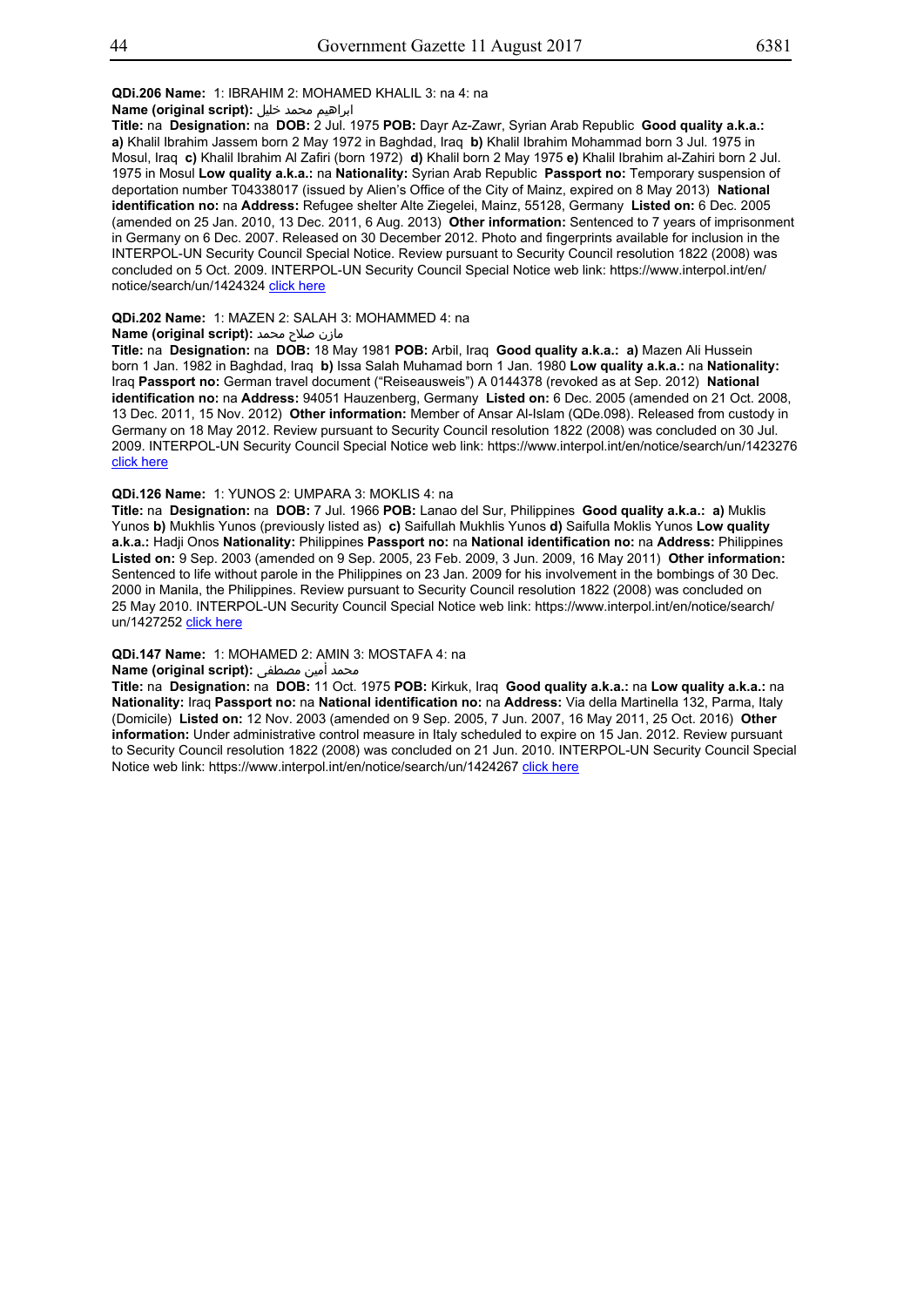## **QDi.129 Name:** 1: DJAMEL 2: MOUSTFA 3: na 4: na

## **Name (original script):** مصطفى جمال

**Title:** na **Designation:** na **DOB:** 28 Sep. 1973 **POB:** Tiaret, Algeria **Good quality a.k.a.: a)** Kalad Belkasam born 31 Dec. 1979 **b)** Mostafa Djamel born 31 Dec. 1979 in Maskara, Algeria **c)** Mostefa Djamel born 26 Sep. 1973 in Mahdia, Algeria **d)** Mustafa Djamel born 31 Dec. 1979 in Mascara, Algeria **e)** Balkasam Kalad born 26 Aug. 1973 in Algiers, Algeria **f)** Bekasam Kalad born 26 Aug. 1973 in Algiers, Algeria **g)** Belkasam Kalad born 26 Aug. 1973 in Algiers, Algeria **h)** Damel Mostafa born 31 Dec. 1979 in Algiers, Algeria **i)** Djamal Mostafa born 31 Dec. 1979 in Maskara, Algeria **j)** Djamal Mostafa born 10 Jun. 1982 **k)** Djamel Mostafa born 31 Dec. 1979 in Maskara, Algeria **l)** Djamel Mostafa born 31 Dec. 1979 in Algiers, Algeria **m)** Fjamel Moustfa born 28 Sep. 1973 in Tiaret, Algeria **n)** Djamel Mustafa born 31 Dec. 1979 **o)** Ali Barkani born 22 Aug. 1973 in Morocco **p)** Djamel Mustafa born 31 Dec. 1979 in Mascara, Algeria **Low quality a.k.a.:** Mustafa **Nationality:** Algeria **Passport no:** na **National identification no: a)** Counterfeit Danish driving licence number 20645897 (made out to Ali Barkani, born on 22 Aug. 1973 in Morocco) **b)** Algeria Birth certificate , issued in Algeria (issued for Djamel Mostefa, born on 25 Sep. 1973 in Mehdia, Tiaret province, Algeria) **Address:** Algeria **Listed on:** 23 Sep. 2003 (amended on 7 Sep. 2007, 7 Apr. 2008, 25 Jan. 2010, 16 May 2011) **Other information:** Father's name is Djelalli Moustfa. Mother's name is Kadeja Mansore. Deported from Germany to Algeria in Sep. 2007. Review pursuant to Security Council resolution 1822 (2008) was concluded on 19 Oct. 2009. INTERPOL-UN Security Council Special Notice web link: https:// www.interpol.int/en/notice/search/un/1424350 click here

# **QDi.238 Name:** 1: MUBARAK 2: MUSHAKHAS 3: SANAD 4: MUBARAK AL-BATHALI

## مبارك مشخص سند مبارك البذالي **:(script original (Name**

**Title:** na **Designation:** na **DOB:** 1 Oct. 1961 **POB:** Kuwait **Good quality a.k.a.: a)** Mubarak Mishkhis Sanad Al-Bathali **b)** Mubarak Mishkhis Sanad Al-Badhali **c)** Mubarak Al-Bathali **d)** Mubarak Mishkhas Sanad Al-Bathali **e)** Mubarak Mishkhas Sanad Al-Bazali **f)** Mobarak Meshkhas Sanad Al-Bthaly **Low quality a.k.a.:** Abu Abdulrahman **Nationality:** Kuwait **Passport no: a)** Kuwait number 101856740, issued on 12 May 2005 (and expired on 11 May 2007) **b)** Kuwait number 002955916 **National identification no:** 261122400761 **Address:** Al-Salibekhat area, Kuwait (residence as at Mar. 2009) **Listed on:** 16 Jan. 2008 (amended on 1 Jul. 2008, 23 Jul. 2008, 25 Jan. 2010) **Other information:** Review pursuant to Security Council resolution 1822 (2008) was concluded on 14 Sep. 2009. INTERPOL-UN Security Council Special Notice web link: https://www.interpol.int/en/notice/search/un/1518768 click here

#### **QDi.373 Name:** 1: LAVDRIM 2: MUHAXHERI 3: na 4: na

**Title:** na **Designation:** na **DOB: a)** 3 Dec. 1989 **b)** Approximately 1987 **POB:** Kaqanik/Kacanik **Good quality a.k.a.:** na **Low quality a.k.a.: a)** Abu Abdullah al Kosova **b)** Abu Abdallah al-Kosovi **c)** Abu Abdallah al-Kosovo **Nationality:** na **Passport no:** na **National identification no:** na **Address:** Syrian Arab Republic (location as at Sep. 2015) **Listed on:** 29 Sep. 2015 **Other information:** Kosovar Albanian terrorist fighter in Syrian Arab Republic and unit leader of Islamic State in Iraq and the Levant, listed as Al-Qaida in Iraq (QDe.115). Wanted by INTERPOL. INTERPOL-UN Security Council Special Notice web link: https://www.interpol.int/en/notice/search/un/5896179 click here

#### **QDi.272 Name:** 1: MOHAMMED 2: YAHYA 3: MUJAHID 4: na

**Title:** na **Designation:** na **DOB:** 12 Mar. 1961 **POB:** Lahore, Punjab Province, Pakistan **Good quality a.k.a.:** Mohammad Yahya Aziz **Low quality a.k.a.:** na **Nationality:** Pakistan **Passport no:** na **National identification no:** 35404-1577309-9 **Address:** na **Listed on:** 29 Jun. 2009 **Other information:** Associated with Lashkar-e-Tayyiba (QDe.118). In detention as at June 2009. INTERPOL-UN Security Council Special Notice web link: https:// www.interpol.int/en/notice/search/un/1578066 click here

## **QDi.119 Name:** 1: ARIS 2: MUNANDAR 3: na 4: na

**Title:** na **Designation:** na **DOB: a)** 1 Jan. 1971 **b)** Between 1962 and 1968 **POB:** Sambi, Boyolali, Java, Indonesia **Good quality a.k.a.:** na **Low quality a.k.a.:** na **Nationality:** Indonesia (as at Dec. 2003) **Passport no:** na **National identification no:** na **Address:** na **Listed on:** 9 Sep. 2003 (amended on 9 Sep. 2005, 4 Oct. 2006, 12 Dec. 2014) **Other information:** Review pursuant to Security Council resolution 1822 (2008) was concluded on 25 May 2010. INTERPOL-UN Security Council Special Notice web link: https://www.interpol.int/en/notice/search/ un/1446715 click here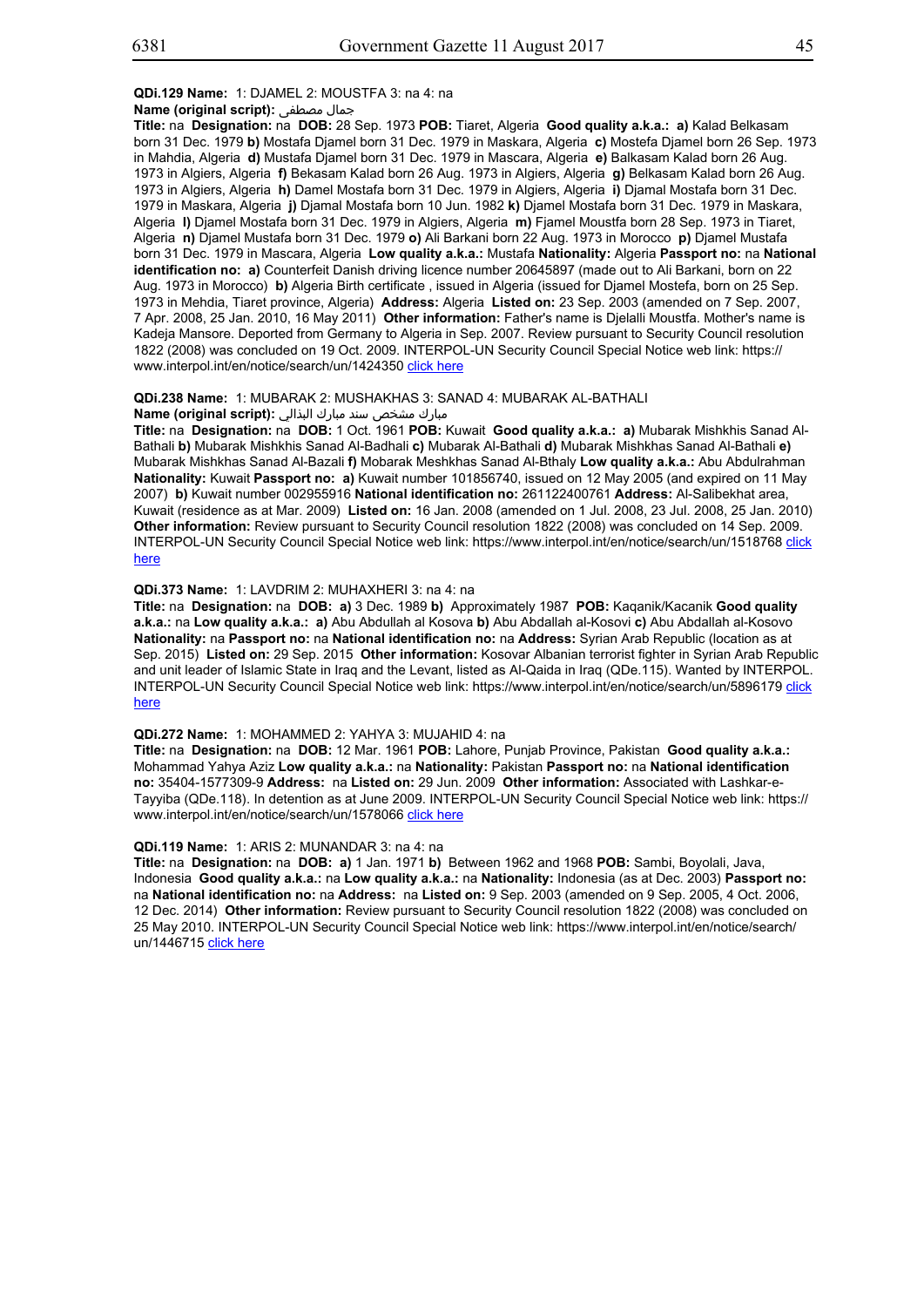## **QDi.120 Name:** 1: ABDUL HAKIM 2: MURAD 3: na 4: na

#### عبد الحكيم مراد **:(script original (Name**

**Title:** na **Designation:** na **DOB:** 11 Apr. 1968 **POB:** Kuwait **Good quality a.k.a.: a)** Murad, Abdul Hakim Hasim **b)** Murad, Abdul Hakim Ali Hashim **c)** Murad, Abdul Hakim al Hashim **d)** Saeed Akman **e)** Saeed Ahmed **f)** Abdul Hakim Ali al-Hashem Murad **Low quality a.k.a.:** na **Nationality:** Pakistan **Passport no: a)** Pakistan number 665334, issued in Kuwait **b)** Pakistan number 917739, issued on 8 Aug. 1991, issued in Pakistan (expired on 7 Aug. 1996) **National identification no:** na **Address:** na **Listed on:** 9 Sep. 2003 (amended on 16 May 2011) **Other information:** Mother's name is Aminah Ahmad Sher al-Baloushi. In custody of the United States. Review pursuant to Security Council resolution 1822 (2008) was concluded on 25 May 2010. INTERPOL-UN Security Council Special Notice web link: https://www.interpol.int/en/notice/search/un/1424401 click here

## **QDi.196 Name:** 1: ALI 2: SAYYID 3: MUHAMED 4: MUSTAFA BAKRI

#### على السيد محمد مصطفى بكري **:(script original (Name**

**Title:** na **Designation:** na **DOB:** 18 Apr. 1966 **POB:** Beni-Suef, Egypt **Good quality a.k.a.: a)** Ali Salim **b)** Abd Al-Aziz al-Masri **Low quality a.k.a.:** na **Nationality:** Egypt **Passport no:** na **National identification no:** na **Address:**  na **Listed on:** 29 Sep. 2005 (amended on 13 Dec. 2011) **Other information:** Member of the Shura Council of Al-Qaida (QDe.004) and Egyptian Islamic Jihad (QDe.003). Review pursuant to Security Council resolution 1822 (2008) was concluded on 1 Jun. 2010. INTERPOL-UN Security Council Special Notice web link: https:// www.interpol.int/en/notice/search/un/1419350 click here

#### **QDi.357 Name:** 1: ASEEL 2: MUTHANA 3: na 4: na

**Title:** na **Designation:** na **DOB:** 22 Nov. 1996 **POB:** Cardiff, United Kingdom of Great Britain and Northern Ireland **Good quality a.k.a.:** na **Low quality a.k.a.:** na **Nationality:** United Kingdom of Great Britain and Northern Ireland **Passport no:** United Kingdom of Great Britain and Northern Ireland 516088643, issued on 7 Jan. 2014 (expires on 7 Jan. 2024) **National identification no:** na **Address: a)** Syrian Arab Republic (as at Feb. 2014) **b)** United Kingdom of Great Britain and Northern Ireland (previous address) **Listed on:** 30 Sep. 2015 **Other information:** Foreign terrorist fighter with Islamic State in Iraq and the Levant, listed as Al-Qaida in Iraq (QDe.115), in the Syrian Arab Republic. Wanted by the authorities of the United Kingdom. Physical description: hair colour: brown/black. INTERPOL-UN Security Council Special Notice web link: https://www.interpol.int/en/notice/search/un/5897335 click here

#### **QDi.358 Name:** 1: NASSER 2: AHMED 3: MUTHANA 4: na

**Title:** na **Designation:** na **DOB:** 29 Apr. 1994 **POB:** Heath, Cardiff, United Kingdom of Great Britain and Northern Ireland **Good quality a.k.a.:** Nasir Muthana **Low quality a.k.a.: a)** Abdul Muthana **b)** Abu Muthana **c)** Abu Al-Yemeni Muthana **d)** Abu Muthanna **Nationality:** United Kingdom of Great Britain and Northern Ireland **Passport no:** United Kingdom of Great Britain and Northern Ireland 210804241, issued on 27 Jul. 2010 (expires on 27 Jul. 2020) **National identification no:** na **Address: a)** Syrian Arab Republic (as at Nov. 2013) **b)** United Kingdom of Great Britain and Northern Ireland (previous address until Nov. 2013) **Listed on:** 28 Sep. 2015 **Other information:** Foreign terrorist fighter with Islamic State in Iraq and the Levant (ISIL), listed as Al-Qaida in Iraq (QDe.115), in the Syrian Arab Republic. Wanted by the authorities of the United Kingdom. Physical description: hair colour: brown/ black. Photo available for inclusion in the INTERPOL-UN Security Council Special Notice. INTERPOL-UN Security Council Special Notice web link: https://www.interpol.int/en/notice/search/un/5897336 click here

#### **QDi.406 Name:** 1: Murad 2: Iraklievich 3: Margoshvili 4: na

**Title:** na **Designation:** na **DOB:** 15 Jan. 1970 **POB:** Grozny, Chechen Republic, Russian Federation **Good quality a.k.a.: a)** Zurab Iraklievich Margoshvili **b)** Murad Akhmedovich Madayev **c)** Lova Madayev **d)** Abu-Muslim Al-Shishani **Low quality a.k.a.: a)** Muslim **b)** Lava **c)** John **d)** George **e)** Arthur **f)** Sedoy **Nationality: a)** Russian Federation **b)** Georgia **Passport no:** na **National identification no:** na **Address:** na **Listed on:** 20 Jul. 2017 **Other information:** Associated with Jabhat al-Nusrah, listed as Al-Nusrah Front for the People of the Levant (QDe.137). INTERPOL-UN Security Council Special Notice web link: https://www.interpol.int/en/notice/search/ un/6116583 click here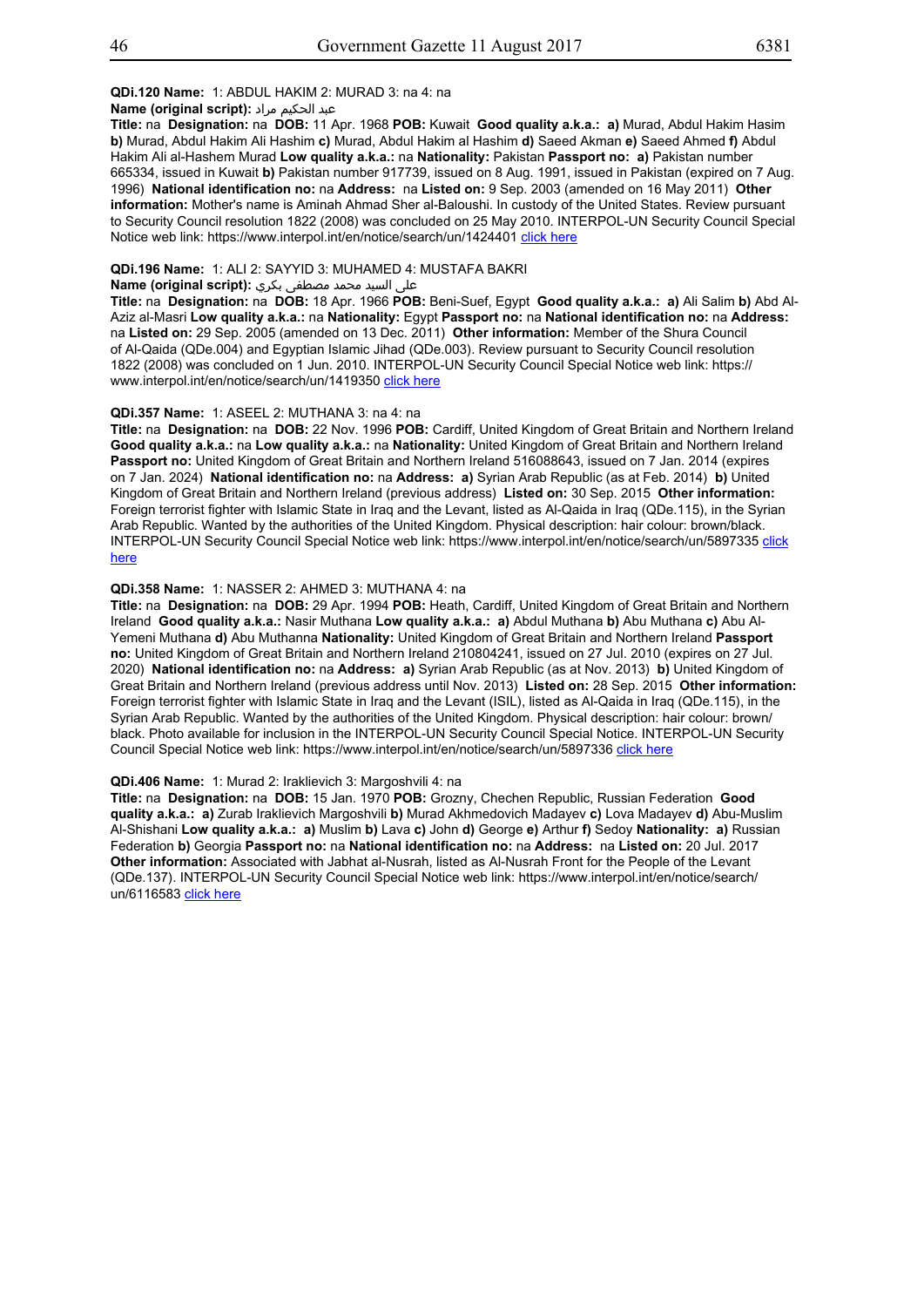## **Name (original script):** نايل الطيب

**Title:** na **Designation:** na **DOB:** Approximately 1972 **POB:** Faidh El Batma, Djelfa, Algeria **Good quality a.k.a.: a)** Djaafar Abou Mohamed (محمد ابو جعفر(**b)** Abou Mouhadjir (مهاجر ابو(**c)** Mohamed Ould Ahmed Ould Ali (born in 1976) **Low quality a.k.a.:** na **Nationality:** Algeria **Passport no:** na **National identification no:** na **Address:** Mali **Listed on:** 22 Apr. 2010 (amended on 15 Apr. 2014) **Other information:** Convicted in absentia by Algerian tribunal on 28 Mar. 1996. Algerian international arrest warrant number 04/09 of 6 Jun. 2009 issued by the Tribunal of Sidi Mhamed, Algiers, Algeria. Algerian extradition request number 2307/09 of 3 Sep. 2009, presented to Malian authorities. Father's name was Benazouz Nail. Mother's name is Belkheiri Oum El Kheir. Member of The Organization of Al-Qaida in the Islamic Maghreb (QDe.014) INTERPOL-UN Security Council Special Notice web link: https://www.interpol.int/en/notice/search/un/4483533 click here

## **QDi.314 Name:** 1: ABDERRAHMANE 2: OULD EL AMAR 3: na 4: na

#### عبد الرحمن ولد العامر **:(script original (Name**

**Title:** na **Designation:** na **DOB:** Between 1977 and 1982 **POB:** Tabankort, Mali **Good quality a.k.a.: a)** Ahmed el Tilemsi **b)** Abderrahmane Ould el Amar Ould Sidahmed Loukbeiti **c)** Ahmad Ould Amar **Low quality a.k.a.:** na **Nationality:** Mali **Passport no:** na **National identification no:** na **Address: a)** Gao, Mali **b)** Tabankort, Mali **c)** In Khalil, Mali **d)** Al Moustarat, Mali **Listed on:** 22 Feb. 2013 **Other information:** Leader of the Mouvement pour l'Unification et le Jihad en Afrique de l'Ouest (MUJAO) (QDe.134). Member of The Organization of Al-Qaida in the Islamic Maghreb (QDe.014). Arrested in April 2005 in Mauritania, escaped from Nouakchott jail on 26 Apr. 2006. Re-arrested in Sep. 2008 in Mali and released on 15 Apr. 2009. Associated with Mokhtar Belmokhtar (QDi.136). Father's name is Leewemere. INTERPOL-UN Security Council Special Notice web link: https://www.interpol.int/en/ notice/search/un/5278298 click here

## **QDi.315 Name:** 1: HAMADA 2: OULD MOHAMED EL KHAIRY 3: na 4: na

# حماده ولد محمد الخيري **:(script original (Name**

**Title:** na **Designation:** na **DOB:** 1970 **POB:** Nouakchott, Mauritania **Good quality a.k.a.: a)** Hamada Ould Mohamed Lemine Ould Mohamed el Khairy **b)** Ould Kheirou **c)** Hamad el Khairy **Low quality a.k.a.:** Abou QumQum **Nationality: a)** Mauritania **b)** Mali **Passport no:** Mali A1447120 (expired on 19 Oct. 2011) **National identification no:** na **Address:** Gao, Mali **Listed on:** 22 Feb. 2013 **Other information:** Leader of the Mouvement pour l'Unification et le Jihad en Afrique de l'Ouest (MUJAO) (QDe.134). Has provided logistical support to the Sahelian group Al Moulathamine, linked with the Organization of Al-Qaida in the Islamic Maghreb (QDe.014). International arrest warrant issued by Mauritania. Mother's name is Tijal Bint Mohamed Dadda. INTERPOL-UN Security Council Special Notice web link: https://www.interpol.int/en/notice/search/un/5278393 click here

## **QDi.298 Name:** 1: ABD AL-RAHMAN 2: OULD MUHAMMAD AL-HUSAYN 3: OULD MUHAMMAD SALIM 4: na عبد الرحمن ولد محمد الحسين ولد محمد سليم **:(script original (Name**

**Title:** na **Designation:** na **DOB:** Approximately 1981 **POB:** Saudi Arabia **Good quality a.k.a.: a)** Abdarrahmane ould Mohamed el Houcein ould Mohamed Salem **b)** الموريتاني يونس شيخ) Yunis al-Mauritani; Younis al-Mauritani; Sheikh Yunis al-Mauritani; Shaykh Yunis the Mauritanian) **Low quality a.k.a.: a)** Salih the Mauritanian **b)** Mohamed Salem **c)** Youssef Ould Abdel Jelil **d)** El Hadj Ould Abdel Ghader **e)** Abdel Khader **f)** Abou Souleimane **g)** Chingheity **Nationality:** Mauritania **Passport no:** na **National identification no:** na **Address:** na **Listed on:** 15 Sep. 2011 **Other information:** Pakistan-based senior Al-Qaida (QDe.004) leader also associated with The Organization of Al-Qaida in the Islamic Maghreb (QDe.014). Wanted by Mauritanian authorities. INTERPOL-UN Security Council Special Notice web link: https://www.interpol.int/en/notice/search/un/4555823 click here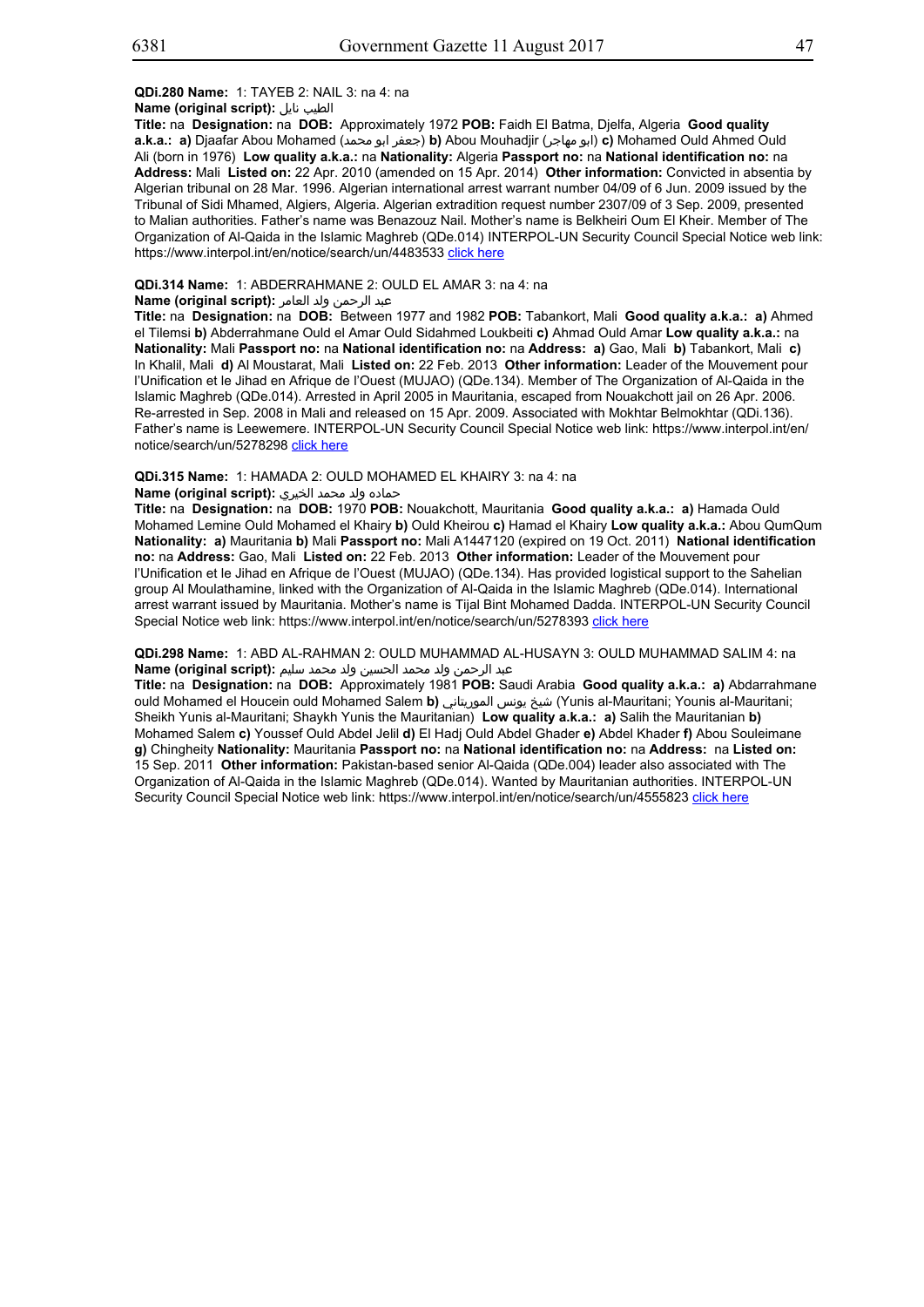**QDi.353 Name:** 1: ALI 2: BEN TAHER 3: BEN FALEH 4: OUNI HARZI

علي بن الطاھر بن الفالح العوني الحرزي **:(script original (Name**

**Title:** na **Designation:** na **DOB:** 9 Mar. 1986 **POB:** Ariana, Tunisia **Good quality a.k.a.:** na **Low quality a.k.a.:** Abou Zoubair **Nationality:** Tunisia **Passport no:** Tunisian passport W342058, issued on 14 Mar. 2011 (expires on 13 Mar 2016) **National identification no:** National Identity Card number 08705184, issued on 24 Feb. 2011 **Address: a)** 18 Mediterranean Street, Ariana, Tunisia **b)** Syrian Arab Republic (located in as at Mar. 2015) **c)** Iraq (possible alternative location as at Mar. 2015) **d)** Libya (previously located in) **Listed on:** 10 Apr. 2015 (amended on 14 Sep. 2016) **Other information:** Physical description: eye colour: brown; height: 171cm. Photo available for inclusion in the INTERPOL-UN Security Council Special Notice. Previous occupation: trading agent. A member of Ansar al-Shari'a in Tunisia (QDe.143), active in recruitment of foreign terrorist fighters and arms smuggling. Detained and sentenced to 30 months imprisonment for planning terrorist acts in 2005 in Tunisia. Planned and perpetrated the attack against the Consulate of the United States in Benghazi, Libya on 11 Sep. 2012. Arrest warrant issued by the Tunisian National Guard (as at Mar. 2015). Father's name is Taher Ouni Harzi, mother's name is Borkana Bedairia. Reportedly killed in an airstrike in Mosul, Iraq, in Jun. 2015. INTERPOL-UN Security Council Special Notice web link: https://www.interpol.int/en/notice/search/un/5860630 click here

## **QDi.354 Name:** 1: TARAK 2: BEN TAHER 3: BEN FALEH 4: OUNI HARZI

## طارق بن الطاھر بن الفالح العوني الحرزي **:(script original (Name**

**Title:** na **Designation:** na **DOB:** 3 May 1982 **POB:** Tunis, Tunisia **Good quality a.k.a.:** na **Low quality a.k.a.:** Abou Omar Al Tounisi **Nationality:** Tunisia **Passport no:** Tunisia Z050399, issued on 9 Dec. 2003 (expired on 8 Dec. 2008) **National identification no:** National Identification Number 04711809, issued on 13 Nov. 2003 **Address: a)** 18 Mediterranean Street, Ariana, Tunisia **b)** Syrian Arab Republic (located in as at Mar. 2015) **c)** Iraq (possible alternative location as at Mar. 2015) **d)** Libya (previously located in) **Listed on:** 10 Apr. 2015 (amended on 14 Sep. 2016) **Other information:** Physical description: eye colour: brown; height: 172cm. Photo available for inclusion in the INTERPOL-UN Security Council Special Notice. Previous occupation: worker. A dangerous and active member of Al Qaida in Iraq (QDe.115) in 2004, also active in facilitating and hosting members of Ansar al-Shari'a in Tunisia (QDe.143) in Syria. Sentenced, in absentia, on 30 October 2007, to 24 years imprisonment for terrorist activities by the Appeals Court of Tunis. Father's name is Taher Ouni Harzi, mother's name is Borkana Bedairia. Reportedly killed in Syria in Jun. 2015. INTERPOL-UN Security Council Special Notice web link: https:// www.interpol.int/en/notice/search/un/5860633 click here

## **QDi.242 Name:** 1: DINNO AMOR 2: ROSALEJOS 3: PAREJA 4: na

**Title:** na **Designation:** na **DOB:** 19 Jul. 1981 **POB:** Cebu City, Philippines **Good quality a.k.a.: a)** Johnny Pareja **b)** Khalil Pareja **Low quality a.k.a.: a)** Mohammad **b)** Akmad **c)** Mighty **d)** Rash **Nationality:** Philippines **Passport no:** na **National identification no:** na **Address:** Atimonana, Quezon Province, Philippines **Listed on:** 4 Jun. 2008 (amended on 3 Jun. 2009, 13 Dec. 2011) **Other information:** Member of the Rajah Solaiman Movement (QDe.128). Father's name is Amorsolo Jarabata Pareja. Mother's name is Leonila Cambaya Rosalejos. Review pursuant to Security Council resolution 1822 (2008) was concluded on 13 May 2010. INTERPOL-UN Security Council Special Notice web link: https://www.interpol.int/en/notice/search/un/1523971 click here

#### **QDi.294 Name:** 1: UMAR 2: PATEK 3: na 4: na

**Title:** na **Designation:** na **DOB:** 20 Jul. 1966 **POB:** Central Java, Indonesia **Good quality a.k.a.: a)** Omar Patek **b)** Mike Arsalan **c)** Hisyam Bin Zein **d)** Anis Alawi Jafar **Low quality a.k.a.: a)** Pa'tek **b)** Pak Taek **c)** Umar Kecil **d)** Al Abu Syekh Al Zacky **e)** Umangis Mike **Nationality:** Indonesia **Passport no:** na **National identification no:** na **Address:** Indonesia **Listed on:** 19 Jul. 2011 (amended on 23 Feb. 2012) **Other information:** Senior member of Jemaah Islamiyah (QDe.092) involved in planning and funding multiple terrorist attacks in the Philippines and Indonesia. Provided training to Abu Sayyaf Group (QDe.001). In custody in Indonesia as at Feb. 2012. INTERPOL-UN Security Council Special Notice web link: https://www.interpol.int/en/notice/search/un/4173385 click here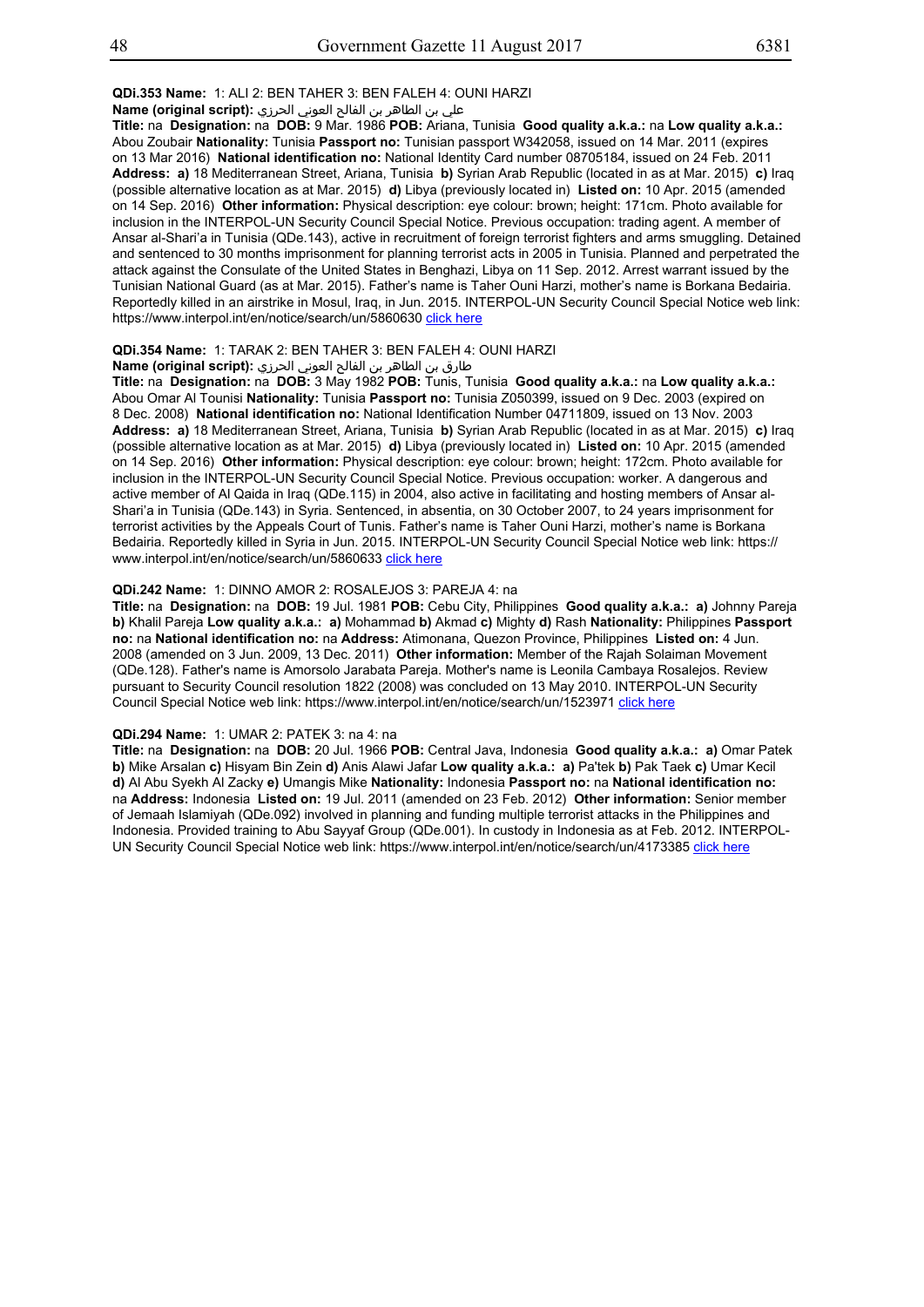## **QDi.348 Name:** 1: ANGGA 2: DIMAS 3: PERSHADA 4: na

**Title:** Secretary General (as at mid-2014) **Designation:** na **DOB:** 4 Mar. 1985 **POB:** Jakarta, Indonesia **Good quality a.k.a.: a)** Angga Dimas Persada born 4 Mar. 1985 in Jakarta, Indonesia **b)** Angga Dimas Persadha born 4 Mar. 1985 in Jakarta, Indonesia **c)** Angga Dimas Prasondha born 4 Mar. 1985 in Jakarta, Indonesia **Low quality a.k.a.:** na **Nationality:** Indonesia **Passport no:** Indonesian passport W344982 (issued under name Angga Dimas Peshada, born 4 Mar.1985 in Jakarta, Indonesia) **National identification no:** na **Address:** na **Listed on:** 13 Mar. 2015 **Other information:** Member of Jemaah Islamiyah (QDe.092) and leader of Hilal Ahmar Society Indonesia (HASI) (QDe.147). INTERPOL-UN Security Council Special Notice web link: https://www.interpol.int/en/notice/ search/un/5854965 click here

## **QDi.271 Name:** 1: ARIF 2: QASMANI 3: na 4: na

**Title:** na **Designation:** na **DOB:** Approximately 1944 **POB:** Pakistan **Good quality a.k.a.: a)** Muhammad Arif Qasmani **b)** Muhammad 'Arif Qasmani **c)** Mohammad Arif Qasmani **d)** Arif Umer **e)** Qasmani Baba **f)** Memon Baba **g)** Baba Ji **Low quality a.k.a.:** na **Nationality:** Pakistan **Passport no:** na **National identification no:** na **Address:** House Number 136, KDA Scheme No. 1, Tipu Sultan Road, Karachi, Pakistan **Listed on:** 29 Jun. 2009 **Other information:** Associated with Lashkar-e-Tayyiba (QDe.118) and Al-Qaida (QDe.004). In detention as at June 2009. INTERPOL-UN Security Council Special Notice web link: https://www.interpol.int/en/notice/search/un/1578017 click here

## **QDi.303 Name:** 1: FAZAL 2: RAHIM 3: na 4: na

**Name (original script):** رحيم فضل

**Title:** na **Designation:** na **DOB: a)** 5 Jan. 1974 **b)** 1977 **c)** 1975 **d)** 24 Jan. 1973 **POB:** Kabul, Afghanistan **Good quality a.k.a.: a)** Fazel Rahim; Fazil Rahim **b)** Fazil Rahman **Low quality a.k.a.:** na **Nationality:** Afghanistan **Passport no:** Afghanistan R512768 **National identification no:** na **Address: a)** (Afghanistan/Pakistan border region (previous address)) **b)** (A2, City Computer Plaza, Shar-e-Now, Kabul, Afghanistan (previous address)) **c)** Microrayan 3rd, Apt. 45, block 21, Kabul, Afghanistan (previous address) **Listed on:** 6 Mar. 2012 **Other information:** Was a financial facilitator for the Islamic Movement of Uzbekistan (QDe.010) and Al-Qaida (QDe.004). Was associated with Tohir Abdulkhalilovich Yuldashev. As of late 2010, in custody ofPakistanauthorities. Father's name is Fazal Ahmad. INTERPOL-UN Security Council Special Notice web link: https://www.interpol.int/en/notice/ search/un/4681481 click here

#### **QDi.075 Name:** 1: ABDELHALIM 2: HAFED 3: ABDELFATTAH 4: REMADNA

## عبدالحليم حافظ عبدالفتاح رمادنا **:(script original (Name**

**Title:** na **Designation:** na **DOB:** 2 Apr. 1966 **POB:** Biskra, Algeria **Good quality a.k.a.:** Abdelhalim Remadna **Low quality a.k.a.:** Jalloul **Nationality:** Algeria **Passport no:** na **National identification no:** na **Address:** Algeria **Listed on:** 3 Sep. 2002 (amended on 12 Apr. 2006, 7 Apr. 2008, 3 Jun. 2009, 25 Jan. 2010, 23 Dec. 2010) **Other information:** Deported from Italy to Algeria on 12 Aug. 2006. Review pursuant to Security Council resolution 1822 (2008) was concluded on 8 Dec. 2009. INTERPOL-UN Security Council Special Notice web link: https:// www.interpol.int/en/notice/search/un/1424786 click here

## **QDi.219 Name:** 1: TAUFIK 2: RIFKI 3: na 4: na

**Title:** na **Designation:** na **DOB:** 19 Aug. 1974 **POB:** Dacusuman Surakarta, Central Java, Indonesia **Good quality a.k.a.: a)** Refke, Taufek **b)** Rifqi, Taufik **c)** Rifqi, Tawfiq **d)** Ami Iraq **e)** Ami Irza **f)** Amy Erja **g)** Ammy Erza **h)** Ammy Izza **i)** Ami Kusoman **j)** Abu Obaida **k)** Abu Obaidah **l)** Abu Obeida **m)** Abu Ubaidah **n)** Obaidah **o)** Abu Obayda **p)** Izza Kusoman **q)** Yacub, Eric **Low quality a.k.a.:** na **Nationality:** Indonesia **Passport no:** na **National identification no:** na **Address:** Philippines **Listed on:** 21 Apr. 2006 (amended on 13 Dec. 2011) **Other information:** In detention in the Philippines as at May 2011. Review pursuant to Security Council resolution 1822 (2008) was concluded on 8 Jun. 2010. INTERPOL-UN Security Council Special Notice web link: https:// www.interpol.int/en/notice/search/un/1429171 click here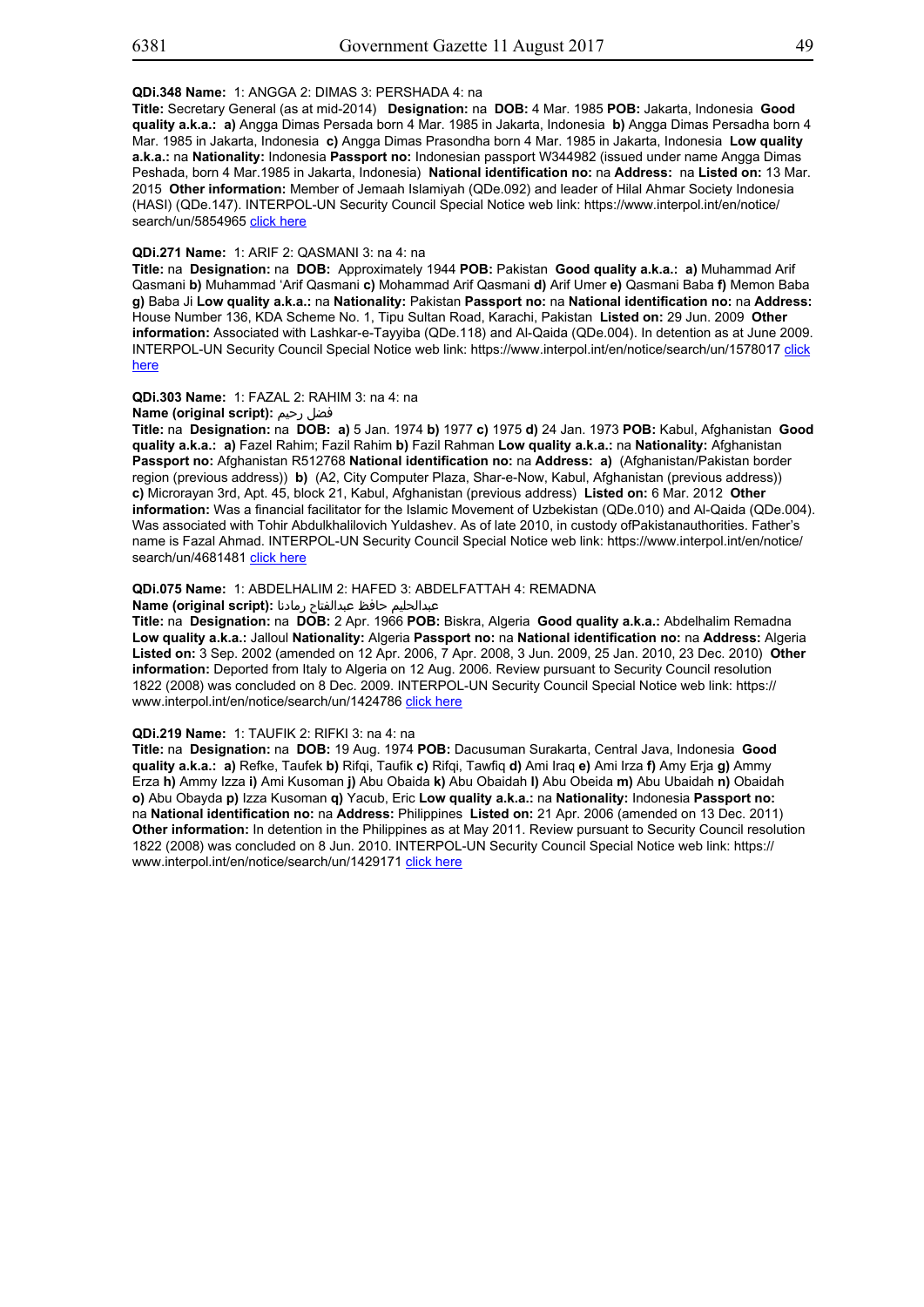## **QDi.407 Name:** 1: OMAN 2: ROCHMAN 3: na 4: na

**Title:** Ustadz **Designation:** na **DOB:** 5 Jan. 1972 **POB:** Sumedang, Indonesia **Good quality a.k.a.: a)** Oman Rahman **b)** Abu Sulaiman Aman Abdurrahman Al-Arkhabiliy **c)** Aman Abdul Rahman **d)** Aman Abdurahman **e)** Aman Abdurrachman **f)** Oman Abdulrohman **g)** Oman Abdurrahman **h)** Aman Abdurrahman **Low quality a.k.a.:** na **Nationality:** Indonesia **Passport no:** na **National identification no:** na **Address:** Pasir Putih Prison, Nusa Kambangan Island, Indonesia **Listed on:** 20 Jul. 2017 **Other information:** De facto leader for all Islamic State in Iraq and the Levant, listed as Al-Qaida in Iraq (QDe.115), supporters in Indonesia, despite his incarceration in Indonesia since December 2010. INTERPOL-UN Security Council Special Notice web link: https://www.interpol.int/ en/notice/search/un/6116589 click here

## **QDi.150 Name:** 1: AL-AZHAR 2: BEN KHALIFA 3: BEN AHMED 4: ROUINE

## الأزهر بن خليفة بن احمد روين **:(script original (Name**

**Title:** na **Designation:** na **DOB:** 20 Nov. 1975 **POB:** Sfax, Tunisia **Good quality a.k.a.:** na **Low quality a.k.a.: a)** Salmane **b)** Lazhar **Nationality:** Tunisia **Passport no:** Tunisia P182583, issued on 13 Sep. 2003 (expired on 12 Sep. 2007) **National identification no:** 05258253 na **Address:** No.2 89th Street Zehrouni, Tunis, Tunisia **Listed on:** 12 Nov. 2003 (amended on 20 Dec. 2005, 21 Dec. 2007, 30 Jan. 2009, 16 May 2011, 23 Feb. 2016) **Other information:** Sentenced to six years and ten months of imprisonment for membership of a terrorist association by the Appeal Court of Milan, Italy, on 7 Feb. 2008. Imprisoned in Sfax Prison on 5 June 2007 pursuant to an order issued by the Appeals Tribunal in Tunisia for joining an organization linked to terrorist crimes (case No.9301/207). Sentenced to two years and 15 days' imprisonment and released on 18 June 2008.U Considered a fugitive from justice by the Italian authorities as at Jul. 2008. Under administrative control measure in Tunisia as at 2010. Review pursuant to Security Council resolution 1822 (2008) was concluded on 21 Jun. 2010. INTERPOL-UN Security Council Special Notice web link: https://www.interpol.int/en/notice/search/un/1419776 click here

#### **QDi.186 Name:** 1: ABU 2: RUSDAN 3: na 4: na

**Title:** na **Designation:** na **DOB:** 16 Aug. 1960 **POB:** Kudus, Central Java, Indonesia **Good quality a.k.a.:** na **Low quality a.k.a.: a)** Abu Thoriq **b)** Rusdjan **c)** Rusjan **d)** Rusydan **e)** Thoriquddin **f)** Thoriquiddin **g)** Thoriquidin **h)** Toriquddin **Nationality:** na **Passport no:** na **National identification no:** na **Address:** na **Listed on:** 16 May 2005 (amended on 12 Dec. 2014) **Other information:** Review pursuant to Security Council resolution 1822 (2008) was concluded on 8 Jun. 2010. INTERPOL-UN Security Council Special Notice web link: https://www.interpol.int/en/ notice/search/un/4680925 click here

## **QDi.403 Name:** 1: FARED 2: SAAL 3: na 4: na

**Title:** na **Designation:** na **DOB:** 18 Feb. 1989 **POB:** Bonn, Germany **Good quality a.k.a.:** na **Low quality a.k.a.: a)** Abu Luqmaan Al Almani **b)** Abu Lugmaan **Nationality: a)** Germany **b)** Algeria **Passport no:** na **National identification no:** Germany national identity card number 5802098444, issued in Bonn, Germany (on 15 Apr. 2010, expired on 14 Apr. 2016) **Address:** na **Listed on:** 16 Jun. 2017 **Other information:** German foreign terrorist fighter for Islamic State in Iraq and the Levant, listed as Al-Qaida in Iraq (QDe.115). Physical description: eye colour: brown; hair colour: black; height: 178cm; weight: 80kg. European arrest warrant issued by the investigating judge of the German Federal Supreme Court on 13 Aug. 2014. INTERPOL-UN Security Council Special Notice web link: https://www.interpol.int/en/notice/search/un/6104049 click here

## **QDi.002 Name:** 1: AMIN 2: MUHAMMAD 3: UL HAQ 4: SAAM KHAN

**Title:** na **Designation:** na **DOB:** 1960 **POB:** Nangarhar Province, Afghanistan **Good quality a.k.a.: a)** Al-Haq, Amin **b)** Amin, Muhammad **Low quality a.k.a.: a)** Dr. Amin **b)** Ul-Haq, Dr. Amin **Nationality:** Afghanistan **Passport no:** na **National identification no:** na **Address:** na **Listed on:** 25 Jan. 2001 (amended on 18 Jul. 2007, 16 Dec. 2010) **Other information:** Security coordinator for Usama bin Laden (deceased). Repatriated to Afghanistan in February 2006. Review pursuant to Security Council resolution 1822 (2008) was concluded on 15 Jun. 2010. INTERPOL-UN Security Council Special Notice web link: https://www.interpol.int/en/notice/search/un/1423229 click here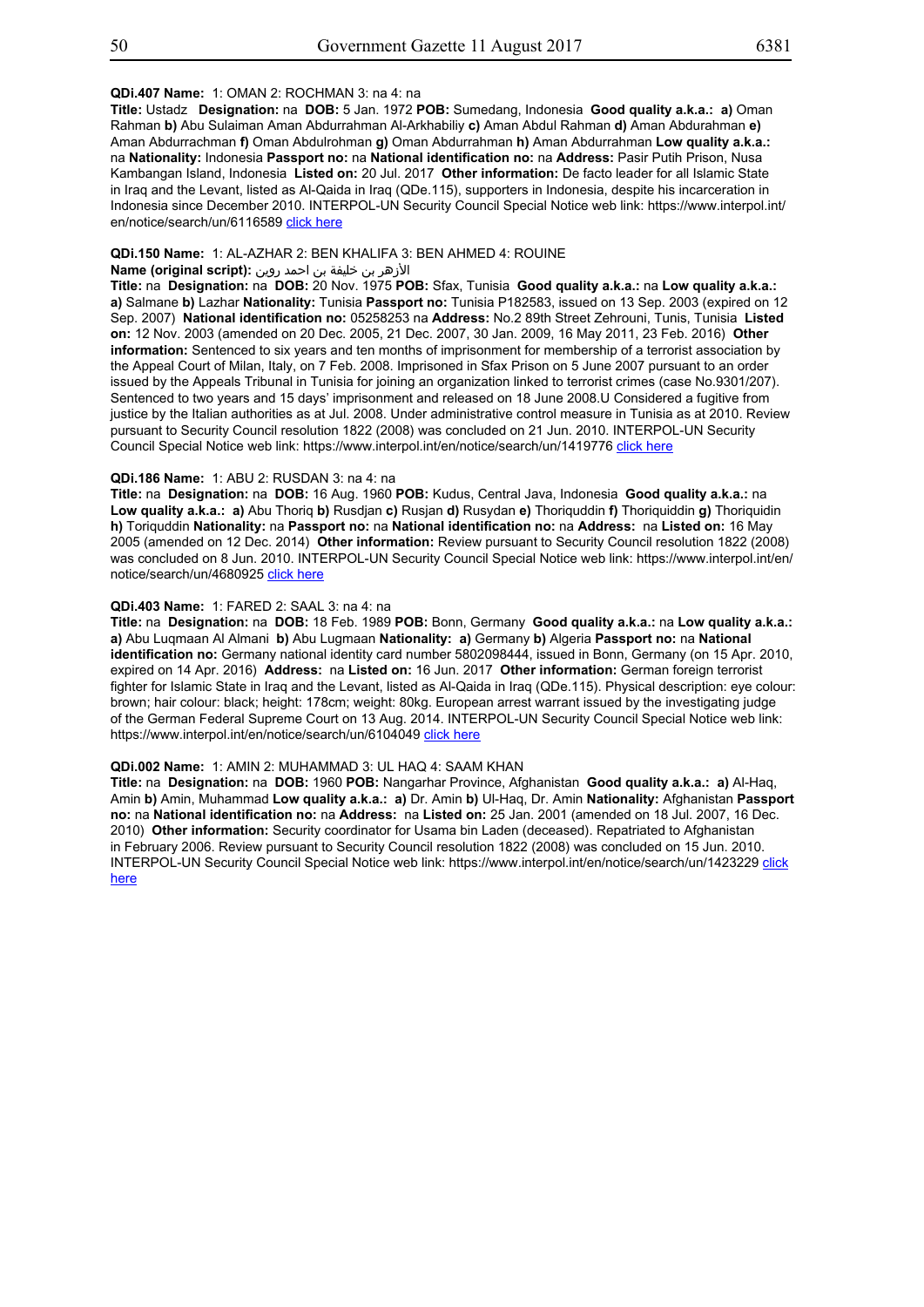## محمد حمدي محمد صادق الأهدل **:Name (original script)**

**Title:** na **Designation:** na **DOB:** 19 Nov. 1971 **POB:** Medina, Saudi Arabia **Good quality a.k.a.: a)** Al-Hamati, Muhammad **b)** Muhammad Muhammad Abdullah Al-Ahdal **c)** Mohamed Mohamed Abdullah Al-Ahdal **Low quality a.k.a.: a)** Abu Asim Al-Makki **b)** Ahmed **Nationality:** Yemen **Passport no:** Yemen number 541939, issued on 31 Jul. 2000, issued in Al-Hudaydah, Yemen (in the name of Muhammad Muhammad Abdullah Al-Ahdal) **National identification no:** Yemeni identity card number 216040 **Address:** Jamal street, Al-Dahima alley, Al-Hudaydah, Yemen **Listed on:** 17 Oct. 2001 (amended on 30 Jan. 2009, 25 Jan. 2010) **Other information:** Responsible for the finances of Al-Qa'ida (QDe.004) in Yemen. Accused of involvement in the attack on the USS Cole in 2000. Arrested in Yemen in Nov. 2003. Sentenced to three years and one month of imprisonment by the specialized criminal court of first instance in Yemen. Released on 25 Dec. 2006 after the completion of his sentence. Review pursuant to Security Council resolution 1822 (2008) was concluded on 8 Jul. 2010. INTERPOL-UN Security Council Special Notice web link: https://www.interpol.int/en/notice/search/un/1597333 click here

## **QDi.263 Name:** 1: HAFIZ 2: MUHAMMAD 3: SAEED 4: na

**Title:** na **Designation:** na **DOB:** 5 Jun. 1950 **POB:** Sargodha, Punjab, Pakistan **Good quality a.k.a.: a)** Hafiz Mohammad Sahib **b)** Hafiz Mohammad Sayid **c)** Hafiz Muhammad **d)** Hafiz Saeed **e)** Hafez Mohammad Saeed **f)** Hafiz Mohammad Sayeed **g)** Tata Mohammad Syeed **h)** Mohammad Sayed **i)** Muhammad Saeed **Low quality a.k.a.:** Hafiz Ji **Nationality:** Pakistan **Passport no:** na **National identification no:** 3520025509842-7 **Address:** House No. 116E, Mohalla Johar, Lahore, Tehsil, Lahore City, Lahore District, Pakistan (location as at May 2008) **Listed on:** 10 Dec. 2008 (amended on 17 Jul. 2009) **Other information:** Muhammad Saeed is the leader of Lashkar-e-Tayyiba (QDe.118). INTERPOL-UN Security Council Special Notice web link: https://www.interpol.int/en/ notice/search/un/1543488 click here

#### **QDi.208 Name:** 1: RADULAN 2: SAHIRON 3: na 4: na

**Title:** na **Designation:** na **DOB: a)** 1955 **b)** Approximately 1952 **POB:** Kaunayan, Patikul, Jolo Island, Philippines **Good quality a.k.a.: a)** Radullan Sahiron **b)** Radulan Sahirun **c)** Radulan Sajirun **d)** Commander Putol **Low quality a.k.a.:** na **Nationality:** Philippines **Passport no:** na **National identification no:** na **Address:** na **Listed on:** 6 Dec. 2005 **Other information:** Review pursuant to Security Council resolution 1822 (2008) was concluded on 8 Jun. 2010. INTERPOL-UN Security Council Special Notice web link: https://www.interpol.int/en/notice/search/un/1424857 click here

## **QDi.222 Name:** 1: NESSIM 2: BEN ROMDHANE 3: SAHRAOUI 4: na

# نسيم بن رمضان صحراوي **:(script original (Name**

**Title:** na **Designation:** na **DOB:** 3 Aug. 1973 **POB:** Bizerta, Tunisia **Good quality a.k.a.: a)** Dass **b)** Nasim al-Sahrawi **Low quality a.k.a.:** na **Nationality:** Tunisia **Passport no:** na **National identification no:** na **Address:** Tunisia **Listed on:** 2 Aug. 2006 (amended on 1 Sep. 2009, 25 Jan. 2010, 13 Dec. 2011) **Other information:** Considered a fugitive from justice by the Italian authorities and sentenced in absentia to 6 years detention on 20 Nov. 2008. Sentenced in Tunisia to 4 years imprisonment for terrorist activity and in detention in Tunisia as at Jun. 2009. Review pursuant to Security Council resolution 1822 (2008) was concluded on 20 Jul. 2009. INTERPOL-UN Security Council Special Notice web link: https://www.interpol.int/en/notice/search/un/1440724 click here

## **QDi.387 Name:** 1: MOHAMMED 2: ABDEL-HALIM 3: HEMAIDA 4: SALEH

**Title:** na **Designation:** na **DOB: a)** 22 Sep. 1988 **b)** 22 Sep. 1989 **POB:** Alexandria, Egypt **Good quality a.k.a.: a)** Muhammad Hameida Saleh **b)** Muhammad Abd-al-Halim Humaydah **c)** Faris Baluchistan **Low quality a.k.a.:** na **Nationality:** Egypt **Passport no:** na **National identification no:** na **Address:** Egypt **Listed on:** 29 Feb. 2016 **Other information:** Member of Al-Qaida (QDe.004). Involved in recruiting suicide bombers to go to Syrian Arab Republic and planning terrorist activities against targets in Europe. Arrested in Cairo, Egypt in 2013. INTERPOL-UN Security Council Special Notice web link: https://www.interpol.int/en/notice/search/un/5930736 click here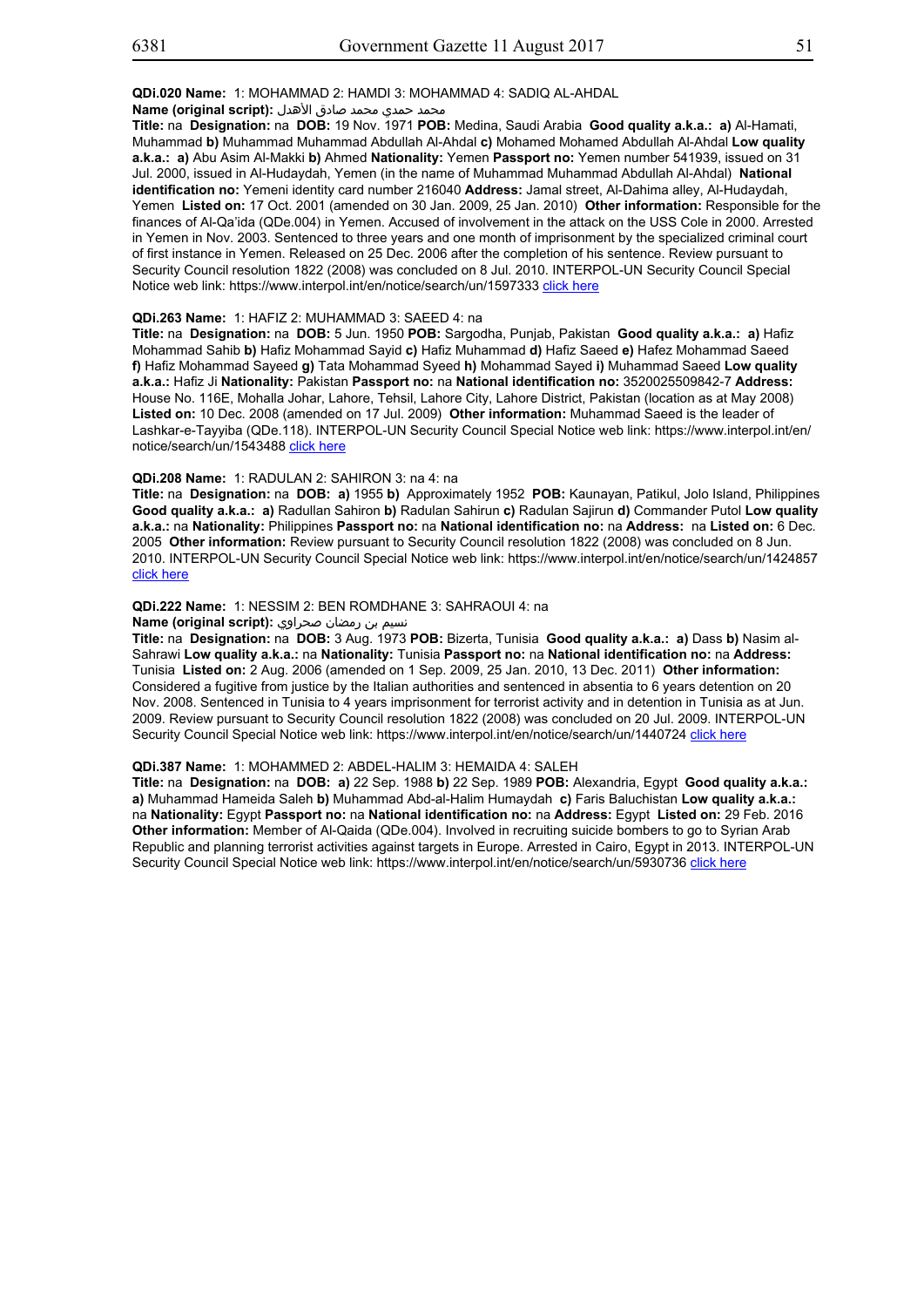**QDi.148 Name:** 1: NESSIM 2: BEN MOHAMED 3: AL-CHERIF BEN MOHAMED 4: SALEH AL-SAADI نسيم بن محمد الشريف بن محمد صالح السعدي **:(script original (Name**

**Title:** na **Designation:** na **DOB:** 30 Nov. 1974 **POB:** Haidra Al-Qasreen, Tunisia **Good quality a.k.a.: a)** Nassim Saadi **b)** Dia el Haak George born 20 Nov. 1974 in Lebanon **c)** Diael Haak George born 30 Nov. 1974 in Lebanon **d)** El Dia Haak George born 30 Nov. 1974 in Algeria **Low quality a.k.a.: a)** Abou Anis **b)** Abu Anis **Nationality:** Tunisia **Passport no:** Tunisia M788331, issued on 28 Sep. 2001 (expired 27 Sep. 2006) **National identification no:** na **Address: a)** Via Monte Grappa 15, Arluno (Milan), Italy **b)** Via Cefalonia 11, Milan, Italy (Domicile, last known address) **Listed on:** 12 Nov. 2003 (amended on 20 Dec. 2005, 31 Jul. 2006, 21 Dec. 2007, 3 Jun. 2009, 16 May 2011) **Other information:** Arrested on 9 Oct. 2002. In detention in Italy until 27 Apr. 2012. Sentenced in absentia to 20 years of imprisonment by the Tunis Military Court on 11 May 2005 for membership of a terrorist organization. Father's name is Mohamed Sharif. Mother's name is Fatima. Review pursuant to Security Council resolution 1822 (2008) was concluded on 21 Jun. 2010. INTERPOL-UN Security Council Special Notice web link: https://www.interpol.int/en/notice/search/un/1419840 click here

## **QDi.244 Name:** 1: HILARION 2: DEL ROSARIO 3: SANTOS III 4: na

**Title:** Amir **Designation:** na **DOB:** 12 Mar. 1966 **POB:** 686 A. Mabini Street, Sangandaan, Caloocan City, Philippines **Good quality a.k.a.: a)** Akmad Santos **b)** Ahmed Islam **c)** Ahmad Islam Santos **d)** Abu Hamsa **e)** Hilarion Santos III **f)** Abu Abdullah Santos **g)** Faisal Santos **Low quality a.k.a.: a)** Lakay **b)** Aki **c)** Aqi **Nationality:** Philippines **Passport no:** Philippines AA780554 **National identification no:** na **Address:** 50, Purdue Street, Cubao, Quezon City, Philippines **Listed on:** 4 Jun. 2008 (amended on 13 Dec. 2011, 25 Oct. 2016) **Other information:** Founder and leader of the Rajah Solaiman Movement (QDe.128) and linked to the Abu Sayyaf Group (QDe.001). In detention in the Philippines as of May 2011. Review pursuant to Security Council resolution 1822 (2008) was concluded on 13 May 2010. INTERPOL-UN Security Council Special Notice web link: https:// www.interpol.int/en/notice/search/un/1523805 click here

#### **QDi.350 Name:** 1: WIJI 2: JOKO 3: SANTOSO 4: na

**Title:** na **Designation:** na **DOB:** 14 Jul. 1975 **POB:** Rembang, Jawa Tengah, Indonesia **Good quality a.k.a.:** Wijijoko Santoso born 14 Jul. 1975 in Rembang, Jawa Tengah, Indonesia **Low quality a.k.a.: a)** Abu Seif al-Jawi **b)** Abu Seif **Nationality:** Indonesia **Passport no:** Indonesia A2823222, issued on 28 May 2012 (expires 28 May 2017, issued under name Wiji Joko Santoso, born 14 Jul. 1975 in Rembang, Jawa Tengah, Indonesia) **National identification no:** na **Address:** na **Listed on:** 13 Mar. 2015 **Other information:** Head of the foreign affairs division and key outreach player of Jemaah Islamiyah (QDe.092). Associated with Hilal Ahmar Society Indonesia (HASI) (QDe.147). INTERPOL-UN Security Council Special Notice web link: https://www.interpol.int/en/notice/ search/un/5854971 click here

## **QDi.001 Name:** 1: SAYF-AL ADL 2: na 3: na 4: na

## **Name (original script):** العدل سيف

**Title:** na **Designation:** na **DOB:** 11 Apr. 1963 **POB:** Monufia Governate, Egypt **Good quality a.k.a.: a)** Mohammed Salahaldin Abd El Halim Zidan (DOB: 11 Apr. 1963. POB: Monufia Governorate, Egypt. Nationality: Egypt. In Arabic: زيدان عبدالحليم الدين صلاح محمد ( **b)** Muhamad Ibrahim Makkawi (DOB: a) 11 Apr. 1960 b) 11 Apr. 1963. POB: Egypt. Nationality: Egypt) **Low quality a.k.a.: a)** Ibrahim al-Madani **b)** Saif Al-'Adil **c)** Seif al Adel **Nationality:** Egypt **Passport no:** na **National identification no:** na **Address:** na **Listed on:** 25 Jan. 2001 (amended on 16 Dec. 2010, 24 Jul. 2013, 15 Feb. 2017) **Other information:** Responsible for Usama bin Laden's (deceased) security. Review pursuant to Security Council resolution 1822 (2008) was concluded on 15 Jun. 2010. INTERPOL-UN Security Council Special Notice web link: https://www.interpol.int/en/notice/search/un/4681065 click here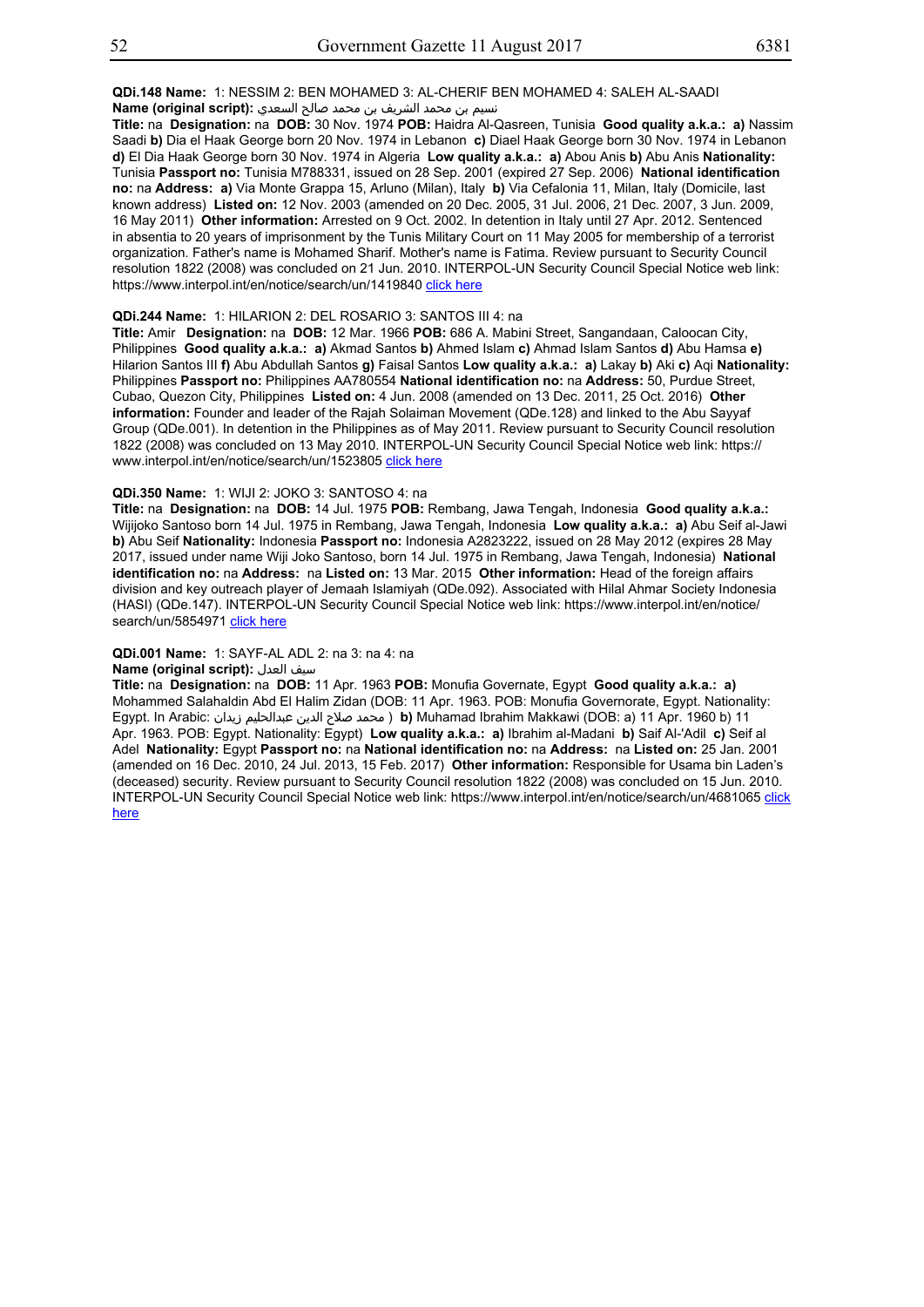## **QDi.322 Name:** 1: ABUBAKAR 2: MOHAMMED 3: SHEKAU 4: na

أبو بكر محمد الشكوى **:(script original (Name**

**Title:** na **Designation:** na **DOB:** 1969 **POB:** Shekau Village, Yobe State, Nigeria **Good quality a.k.a.:** Abubakar Shekau **Low quality a.k.a.: a)** Abu Mohammed Abubakar bin Mohammed **b)** Abu Muhammed Abubakar bi Mohammed **c)** Shekau **d)** Shehu **e)** Shayku **f)** Imam Darul Tauhid **g)** Imam Darul Tawheed **Nationality:** Nigeria **Passport no:** na **National identification no:** na **Address:** Nigeria **Listed on:** 26 Jun. 2014 **Other information:** Member of the Kanuri tribe. Physical description: eye colour: black; hair colour: black. Photo available for inclusion in the INTERPOL-UN Security Council Special Notice. Leader of Jama'atu Ahlis Sunna Lidda'Awati Wal-Jihad (Boko Haram) (QDe.138). Under Shekau's leadership, Boko Haram has been responsible for a series of major terrorist attacks. INTERPOL-UN Security Council Special Notice web link: https://www.interpol.int/en/notice/search/ un/5800048 click here

## **QDi.017 Name:** 1: THARWAT 2: SALAH 3: SHIHATA 4: na

## ثروت صالح شحاته **:(script original (Name**

**Title:** na **Designation:** na **DOB:** 29 Jun. 1960 **POB:** Egypt **Good quality a.k.a.: a)** Tarwat Salah Abdallah **b)** Salah Shihata Thirwat **c)** Shahata Thirwat **d)** Tharwat Salah Shihata Ali (previously listed as) **Low quality a.k.a.:** na **Nationality:** Egypt **Passport no:** na **National identification no:** na **Address:** na **Listed on:** 6 Oct. 2001 (amended on 26 Nov. 2004, 16 Dec. 2010) **Other information:** Review pursuant to Security Council resolution 1822 (2008) was concluded on 15 Jun. 2010. INTERPOL-UN Security Council Special Notice web link: https://www.interpol.int/ en/notice/search/un/1423219 click here

## **QDi.122 Name:** 1: PARLINDUNGAN 2: SIREGAR 3: na 4: na

**Title:** na **Designation:** na **DOB: a)** 25 Apr. 1957 **b)** 25 Apr. 1967 **POB:** Indonesia **Good quality a.k.a.: a)** Siregar, Parlin **b)** Siregar, Saleh Parlindungan **Low quality a.k.a.:** na **Nationality:** Indonesia **Passport no:** na **National identification no:** na **Address:** na **Listed on:** 9 Sep. 2003 **Other information:** Review pursuant to Security Council resolution 1822 (2008) was concluded on 25 May 2010. INTERPOL-UN Security Council Special Notice web link: https://www.interpol.int/en/notice/search/un/4493407 click here

## **QDi.124 Name:** 1: YAZID 2: SUFAAT 3: na 4: na

**Title:** na **Designation:** na **DOB:** 20 Jan. 1964 **POB:** Johor, Malaysia **Good quality a.k.a.:** na **Low quality a.k.a.: a)** Joe **b)** Abu Zufar **Nationality:** Malaysia **Passport no:** A 10472263 **National identification no:** 640120-01-5529 **Address: a)** Taman Bukit Ampang, State of Selangor, Malaysia (previous address) **b)** Malaysia (in prison since 2013) **Listed on:** 9 Sep. 2003 (amended on 3 May 2004, 1 Feb. 2008, 10 Aug. 2009, 25 Jan. 2010, 16 May 2011, 11 Oct. 2016) **Other information:** Founding member of Jemaah Islamiyah (JI) (QDe.092) who worked on Al-Qaida's (QDe.004) biological weapons program, provided support to those involved in Al-Qaida's 11 Sep. 2001 attacks in the United States of America, and was involved in JI bombing operations. Detained in Malaysia from 2001 to 2008. Arrested in Malaysia in 2013 and sentenced to 7 years in Jan. 2016 for failing to report information relating to terrorist acts. Due for release in Feb. 2020. Review pursuant to Security Council resolution 1989 (2011) was concluded on 6 Mar. 2014. Photo available for inclusion in the INTERPOL-UN Security Council Special Notice. INTERPOL-UN Security Council Special Notice web link: https://www.interpol.int/en/notice/search/un/1424794 click here

#### **QDi.349 Name:** 1: BAMBANG 2: SUKIRNO 3: na 4: na

**Title:** na **Designation:** na **DOB:** 5 Apr. 1975 **POB:** Indonesia **Good quality a.k.a.:** na **Low quality a.k.a.: a)** Pak Zahra **b)** Abu Zahra **Nationality:** Indonesia **Passport no:** Indonesia A2062513 **National identification no:** na **Address:** na **Listed on:** 13 Mar. 2015 **Other information:** A senior leader of Jemaah Islamiyah (QDe.092) who has held leadership positions in Hilal Ahmar Society Indonesia (HASI) (QDe.147). INTERPOL-UN Security Council Special Notice web link: https://www.interpol.int/en/notice/search/un/5854969 click here

## **QDi.123 Name:** 1: YASSIN 2: SYAWAL 3: na 4: na

**Title:** na **Designation:** na **DOB:** Approximately 1972 **POB:** na **Good quality a.k.a.: a)** Salim Yasin **b)** Yasin Mahmud Mochtar **c)** Abdul Hadi Yasin **d)** Muhamad Mubarok **e)** Muhammad Syawal **f)** Yassin Sywal (formerly listed as) **Low quality a.k.a.: a)** Abu Seta **b)** Mahmud **c)** Abu Muamar **d)** Mubarok **Nationality:** Indonesia **Passport no:** na **National identification no:** na **Address:** na **Listed on:** 9 Sep. 2003 (amended on 12 Dec. 2014) **Other information:** At large as at Dec. 2003. Review pursuant to Security Council resolution 1822 (2008) was concluded on 25 May 2010. INTERPOL-UN Security Council Special Notice web link: https://www.interpol.int/en/notice/search/ un/1424789 click here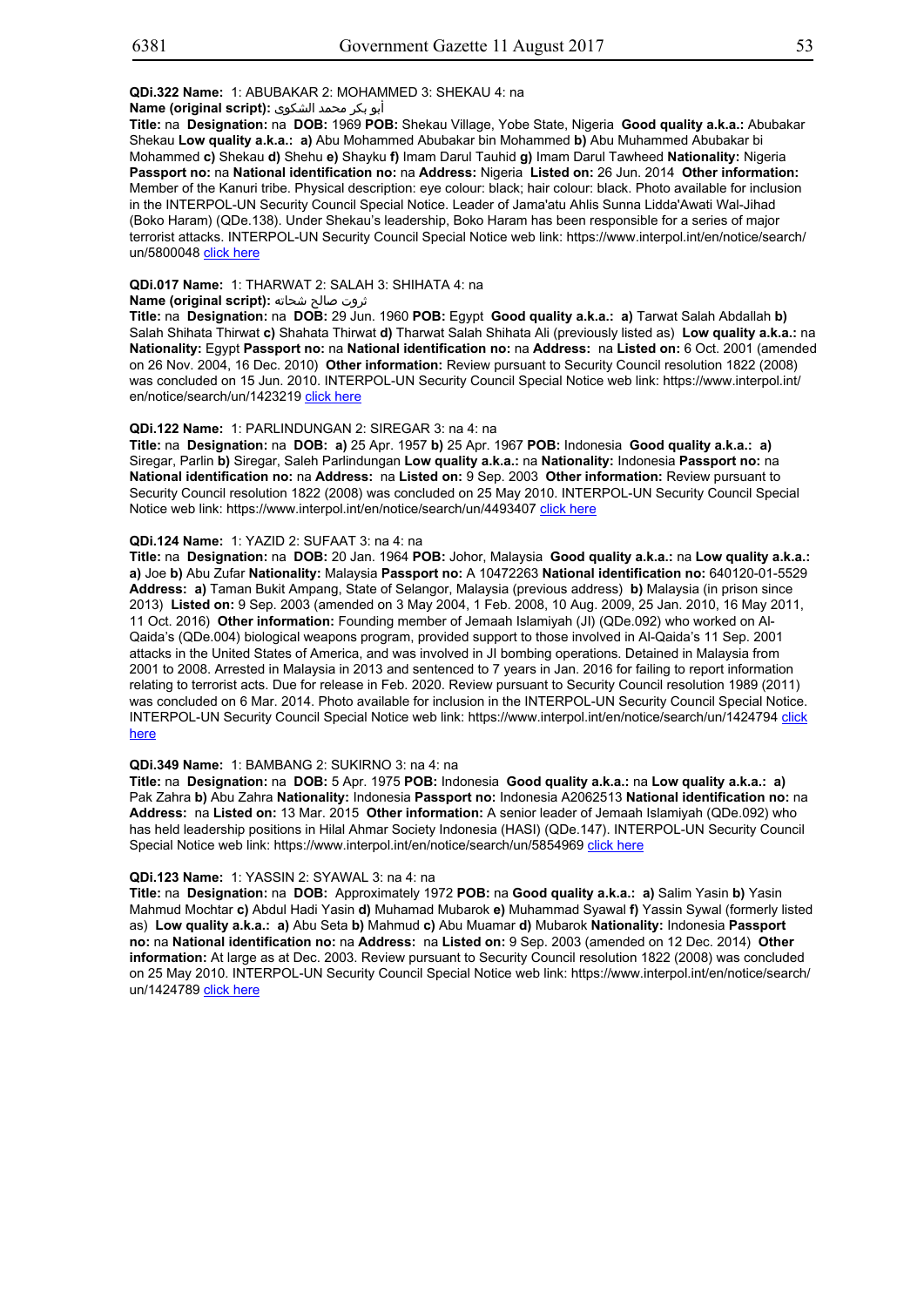## **QDi.057 Name:** 1: IBRAHIM 2: ALI 3: ABU BAKR 4: TANTOUSH

## ابراهيم علي أبو بكر تنتوش **:(script original (Name**

**Title:** na **Designation:** na **DOB:** 2 Feb. 1966 **POB:** al Aziziyya, Libya **Good quality a.k.a.: a)** Abd al-Muhsin **b)** Ibrahim Ali Muhammad Abu Bakr **c)** Abdul Rahman **d)** Abu Anas **e)** Ibrahim Abubaker Tantouche **f)** Ibrahim Abubaker Tantoush **g)** 'Abd al-Muhsi **h)** 'Abd al-Rahman **i)** Abdel Ilah Sabri (false identity related to fraudulent South African identification number 6910275240086 linked to South African passport number 434021161, both documents have been confiscated) **Low quality a.k.a.:** Al-Libi **Nationality:** Libya **Passport no: a)** Libya number 203037, issued in Tripoli, Libya **b)** (Libyan passport number 347834, issued under name Ibrahim Ali Tantoush, expired on 21 Feb. 2014) **National identification no:** na **Address:** Tripoli, Libya (as at Feb. 2014) **Listed on:** 11 Jan. 2002 (amended on 31 Jul. 2006, 4 Oct. 2006, 16 May 2011, 10 Jul. 2015) **Other information:** Associated with Afghan Support Committee (ASC) (QDe.069), Revival of Islamic Heritage Society (RIHS)(QDe.070) and the Libyan Islamic Fighting Group (LIFG) (QDe.011). Photograph and fingerprints available for inclusion in the INTERPOL-UNSC Special Notice. Review pursuant to Security Council resolution 1822 (2008) was concluded on 8 Jun. 2010. INTERPOL-UN Security Council Special Notice web link: https://www.interpol.int/en/notice/search/un/1446790 click here

#### **QDi.241 Name:** 1: ANGELO 2: RAMIREZ 3: TRINIDAD 4: na **Name (original script):**

**Title:** na **Designation:** na **DOB:** 20 Mar. 1978 **POB:** Gattaran, Cagayan Province, Philippines **Good quality a.k.a.: a)** Calib Trinidad **b)** Kalib Trinidad **Low quality a.k.a.: a)** Abdul Khalil **b)** Abdukahlil **c)** Abu Khalil **d)** Anis **Nationality:** Philippines **Passport no:** na **National identification no:** na **Address:** 3111 Ma. Bautista, Punta, Santa Ana, Manila, Philippines **Listed on:** 4 Jun. 2008 (amended on 13 Dec. 2011) **Other information:** Distinguishing marks include scars on both legs. Member of the Rajah Solaiman Movement (QDe.128), and associated with the Abu Sayyaf Group (QDe.001) and the Jemaah Islamiyah (QDe.092). In detention in the Philippines as of May 2011. Review pursuant to Security Council resolution 1822 (2008) was concluded on 13 May 2010. INTERPOL-UN Security Council Special Notice web link: https://www.interpol.int/en/notice/search/un/1524882 click here

## **QDi.056 Name:** 1: MOHAMMED 2: TUFAIL 3: na 4: na

**Title:** na **Designation:** na **DOB:** 5 May 1930 **POB:** na **Good quality a.k.a.: a)** Tufail, S.M. **b)** Tuffail, Sheik Mohammed **Low quality a.k.a.:** na **Nationality:** Pakistan **Passport no:** na **National identification no:** na **Address:** na **Listed on:** 24 Dec. 2001 (amended on 19 Jan. 2011) **Other information:** Served as a director of Ummah Tameer e-Nau (UTN) (QDe.068). Review pursuant to Security Council resolution 1822 (2008) was concluded on 1 Jun. 2010. INTERPOL-UN Security Council Special Notice web link: https://www.interpol.int/en/ notice/search/un/1972145 click here

#### **QDi.390 Name:** 1: NAYEF 2: SALAM 3: MUHAMMAD 4: UJAYM AL-HABABI

#### نایف سلام محمد عجیم الحبابي **:(script original (Name**

**Title:** Sheikh **Designation:** na **DOB: a)** 1981 **b)** Approximately 1980 **POB:** Saudi Arabia **Good quality a.k.a.:** Nayf Salam Muhammad Ujaym al-Hababi **Low quality a.k.a.: a)** Faruq al-Qahtani **b)** Faruq al-Qatari **c)** Farouq al-Qahtani al Qatari **d)** Sheikh Farooq al- Qahtani **e)** Shaykh Imran Farouk **f)** Sheikh Faroq al-Qatari **Nationality: a)** Saudi Arabia **b)** Qatar **Passport no:** Qatari passport number 592667 (issued on 3 May 2007) **National identification no:** na **Address:** Afghanistan (since 2009) **Listed on:** 28 Mar. 2016 **Other information:** Al-Qaida (QDe.004) emir for the eastern zone of Afghanistan. Has led an Al- Qaida battalion in Afghanistan since at least mid-2010. INTERPOL-UN Security Council Special Notice web link: https://www.interpol.int/en/notice/search/ un/5937412 click here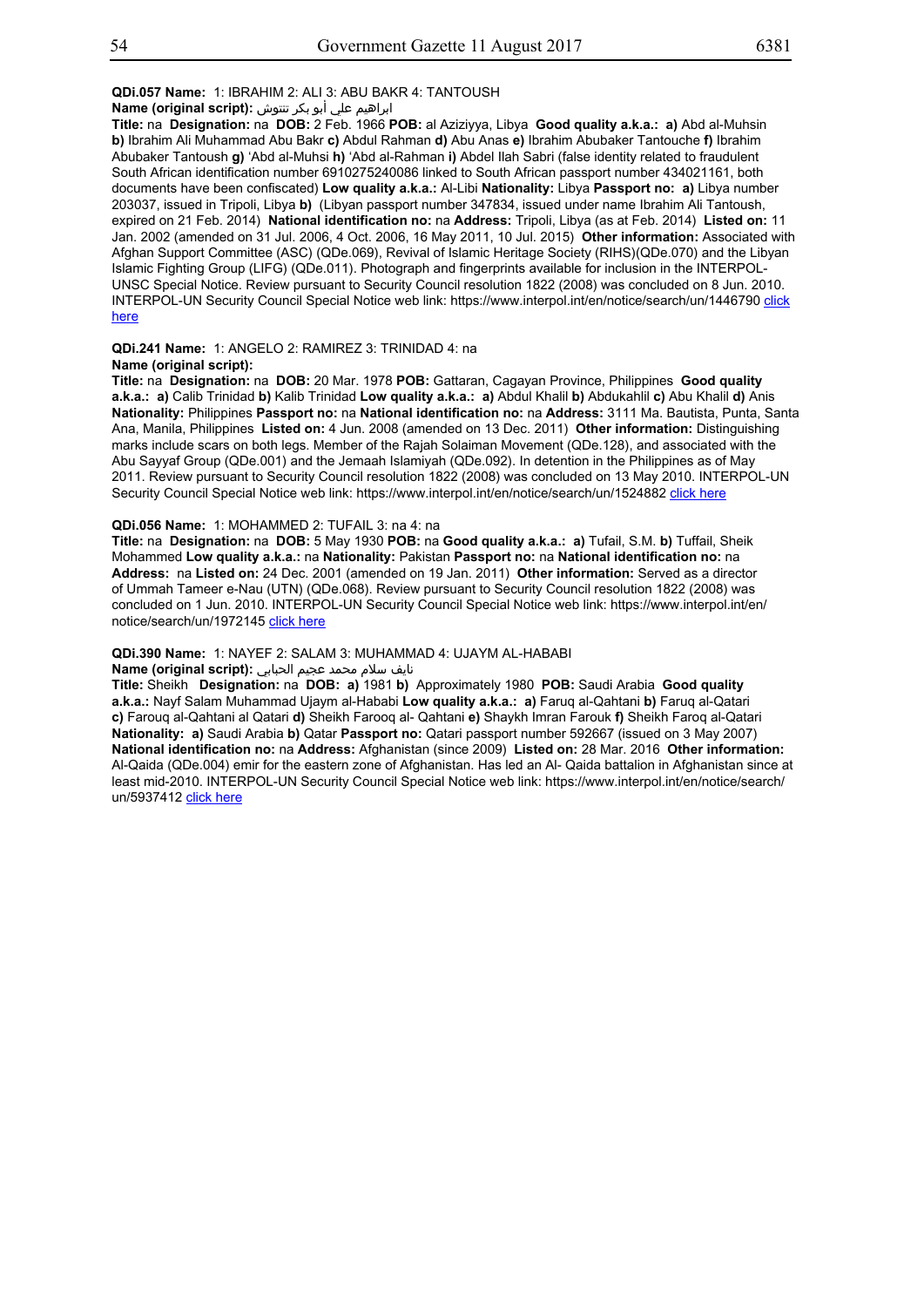#### **Name (original script):** Умаров Доку Хаматович

**Title:** na **Designation:** na **DOB: a)** 13 Apr. 1964 **b)** 13 Apr. 1965 **c)** 12 May 1964 **d)** 1955 **POB:** Kharsenoy Village, Shatoyskiy (Sovetskiy) District, Chechenskaya Respublika, Russian Federation **Good quality a.k.a.: a)** Lom-ali Butayev (Butaev) born 1955 **b)** Dokka Umarov born 13 Apr. 1964 **c)** Dokka Umarov born 13 Apr. 1965 **Low quality a.k.a.:** na **Nationality: a)** Russian Federation **b)** USSR (until 1991) **Passport no:** Russian Federation 96 03 464086, issued on 1 Jun. 2003 **National identification no:** na **Address:** na **Listed on:** 10 Mar. 2011 (amended on 2 Jun. 2014, 30 Dec. 2014) **Other information:** Physical description: 180 cm tall, dark hair, 7-9 cm. long scar on the face, part of the tongue is missing, has a speech defect. Resides in the Russian Federation as at Nov. 2010. International arrest warrant issued in the year 2000. INTERPOL Special Notice contains biometric information. Reportedly deceased as of April 2014. INTERPOL-UN Security Council Special Notice web link: https:// www.interpol.int/en/notice/search/un/4065325 click here

## **QDi.031 Name:** 1: OMAR 2: MAHMOUD 3: UTHMAN 4: na

## عمر محمود عثمان **:(script original (Name**

**Title:** na **Designation:** na **DOB: a)** 30 Dec. 1960 **b)** 13 Dec. 1960 **POB:** Bethlehem, West Bank, Palestinian Territories **Good quality a.k.a.: a)** Al-Samman Uthman **b)** Umar Uthman **c)** Omar Mohammed Othman **Low quality a.k.a.: a)** Abu Qatada Al-Filistini **b)** Abu Umr Takfiri **c)** Abu Omar Abu Umar **d)** Abu Umar Umar **e)** Abu Ismail **Nationality:** Jordan **Passport no:** na **National identification no:** na **Address:** Jordan (since July 2013) **Listed on:** 17 Oct. 2001 (amended on 14 Mar. 2008, 24 Mar. 2009, 25 Jan. 2010, 22 Jul. 2013) **Other information:** Associated with Al-Qaida-related groups in the United Kingdom and other countries. Convicted in absentia in Jordan for involvement in terrorist acts in 1998. Arrested in Feb. 2001 in the United Kingdom, was further detained between Oct. 2002 and Mar. 2005 and between Aug. 2005 and Jun. 2008. In custody since Dec. 2008. Deported to Jordan from the United Kingdom on 7 July 2013 to face terrorism charges. Review pursuant to Security Council resolution 1822 (2008) was concluded on 19 Oct. 2009. INTERPOL-UN Security Council Special Notice web link: https:// www.interpol.int/en/notice/search/un/4511485 click here

## **QDi.397 Name:** 1: AYRAT 2: NASIMOVICH 3: VAKHITOV 4: na

# **Name (original script):** Айрат Насимович Вахитов

**Title:** na **Designation:** na **DOB:** 27 Mar. 1977 **POB:** Naberezhnye Chelny, Republic of Tatarstan, Russian Federation **Good quality a.k.a.:** Salman Bulgarskiy (original script: Салман Булгарский) **Low quality a.k.a.:** na **Nationality:** Russian Federation **Passport no:** na **National identification no:** na **Address:** na **Listed on:** 3 Aug. 2016 **Other information:** May use a fake passport of a Syrian or Iraqi citizen. Member of the Al-Nusrah Front for the People of the Levant (ANF) (QDe.137), "Bulgar Group", leads a group of 100 fighters. Photo available for inclusion in the INTERPOL-UN Security Council Special Notice. INTERPOL-UN Security Council Special Notice web link: https://www.interpol.int/en/notice/search/un/5966088 click here

#### **QDi.037 Name:** 1: ABDUL RAHMAN 2: YASIN 3: na 4: na

## عبد الرحمن ياسين **:(script original (Name**

**Title:** na **Designation:** na **DOB:** 10 Apr. 1960 **POB:** Bloomington, Indiana, United States of America **Good quality a.k.a.: a)** Taha, Abdul Rahman S. **b)** Taher, Abdul Rahman S. **c)** Yasin, Abdul Rahman Said **d)** Yasin, Aboud **Low quality a.k.a.:** na **Nationality:** United States of America **Passport no:** 27082171 (United States of America, issued on 21 Jun. 1992 in Amman, Jordan) **National identification no:** (SSN 156-92-9858 (United States of America)) na **Address:** na **Listed on:** 17 Oct. 2001 (amended on 10 Apr. 2003) **Other information:** Abdul Rahman Yasin is in Iraq. Review pursuant to Security Council resolution 1822 (2008) was concluded on 21 Jun. 2010. INTERPOL-UN Security Council Special Notice web link: https://www.interpol.int/en/notice/search/un/4475465 click here

## **QDi.261 Name:** 1: ADEM 2: YILMAZ 3: na 4: na

**Title:** na **Designation:** na **DOB:** 4 Nov. 1978 **POB:** Bayburt, Turkey **Good quality a.k.a.:** na **Low quality a.k.a.:** Talha **Nationality:** Turkey **Passport no:** Turkey TR-P 614 166 (issued by the Turkish Consulate General in Frankfurt/M. on 22 Mar. 2006, expired on 15 Sep. 2009.) **National identification no:** na **Address: a)** (In prison in Germany (since Sep. 2007).) **b)** Südliche Ringstrasse 133, Langen, 63225, Germany (previous address) **Listed on:** 27 Oct. 2008 (amended on 13 Dec. 2011) **Other information:** Associated with the Islamic Jihad Union (IJU), also known as the Islamic Jihad Group (QDe.119). Associated with Fritz Martin Gelowicz (QDi.259). In detention in Germany as of Jun. 2010. INTERPOL-UN Security Council Special Notice web link: https://www.interpol.int/en/ notice/search/un/1491645 click here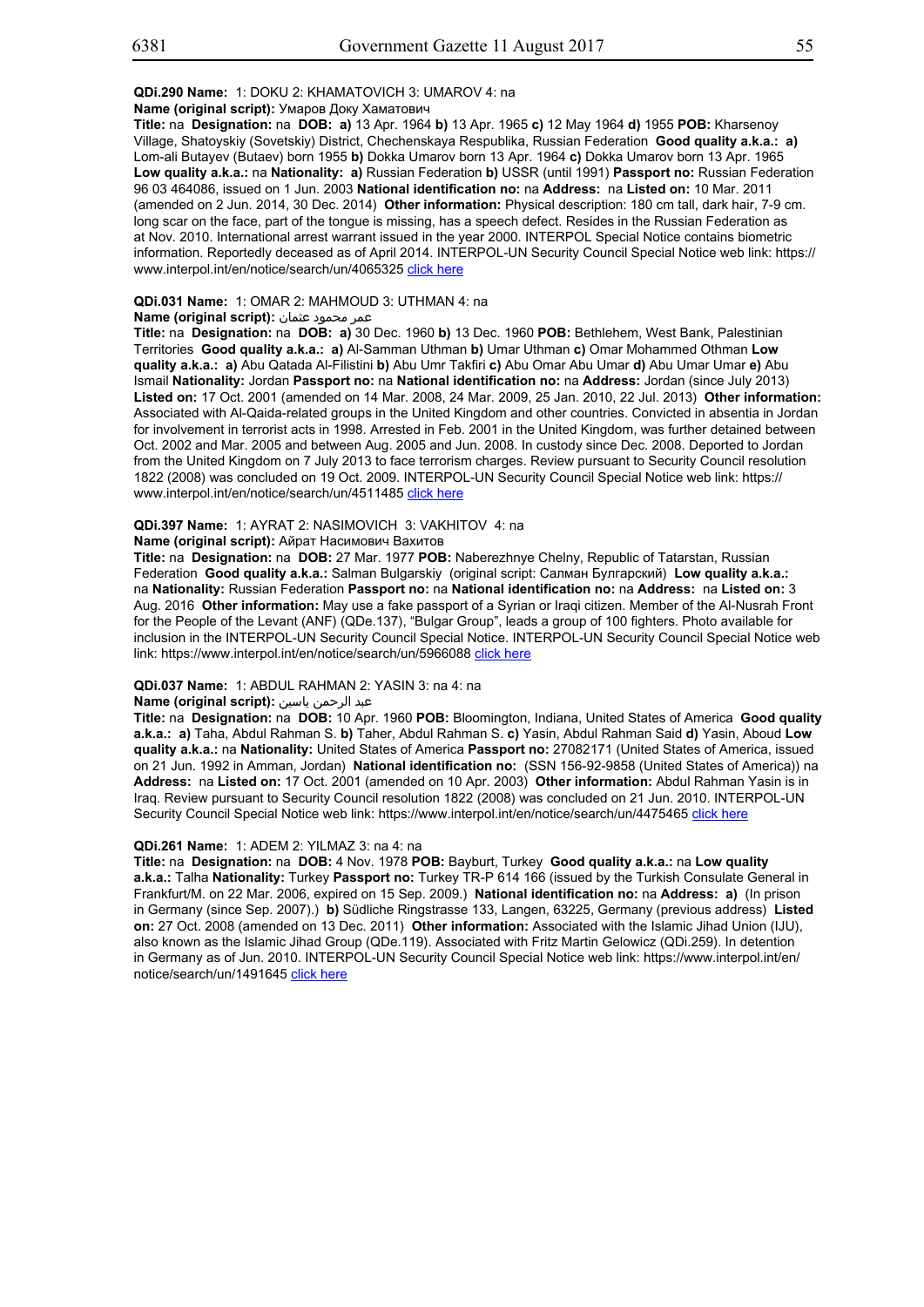#### **QDi.198 Name:** 1: HANI 2: AL-SAYYID 3: AL-SEBAI 4: YUSIF

هاني السيد السباعي يوسف **:(script original (Name**

**Title:** na **Designation:** na **DOB: a)** 1 Mar. 1961 **b)** 16 Jun. 1960 **POB:** Qaylubiyah, Egypt **Good quality a.k.a.: a)** Hani Yousef Al-Sebai **b)** Hani Youssef **c)** Hany Youseff **d)** Hani Yusef **e)** Hani al-Sayyid Al-Sabai **f)** Hani al-Sayyid El Sebai **g)** Hani al-Sayyid Al Siba'i **h)** Hani al-Sayyid El Sabaay **i)** El-Sababt **j)** Abu Tusnin **k)** Abu Akram **l)** Hani El Sayyed Elsebai Yusef **m)** Abu Karim **n)** Hany Elsayed Youssef **Low quality a.k.a.:** na **Nationality:** Egypt **Passport no:** na **National identification no:** na **Address:** London, United Kingdom of Great Britain and Northern Ireland **Listed on:** 29 Sep. 2005 (amended on 6 Oct. 2005, 18 Aug. 2006, 25 Jan. 2012) **Other information:** Father's name is Mohamed Elsayed Elsebai. Review pursuant to Security Council resolution 1822 (2008) was concluded on 29 Jul. 2010. INTERPOL-UN Security Council Special Notice web link: https://www.interpol.int/en/notice/search/ un/4489874 click here

#### **QDi.139 Name:** 1: IMED 2: BEN MEKKI 3: ZARKAOUI 4: na

#### عماد بن مكي زرقاوي **:(script original (Name**

**Title:** na **Designation:** na **DOB:** 15 Jan. 1973 **POB:** Tunis, Tunisia **Good quality a.k.a.: a)** Dour Nadre born 15 Jan. 1974 in Morocco **b)** Dour Nadre born 15 Jan. 1973 in Morocco **c)** Daour Nadre born 31 Mar. 1975 in Algeria **d)** Imad ben al-Mekki ben al-Akhdar al-Zarkaoui (previously listed as) **Low quality a.k.a.: a)** Zarga **b)** Nadra **Nationality:** Tunisia **Passport no:** Tunisia M174950, issued on 27 Apr. 1999 (expired on 26 Apr. 2004) **National identification no:** na **Address:** 41-45 Rue Estienne d'Orves, Pré Saint Gervais, France **Listed on:** 12 Nov. 2003 (amended on 20 Dec. 2005, 31 Jul. 2006, 10 Aug. 2009, 16 May 2011) **Other information:** Mother's name is Zina al-Zarkaoui. Imprisoned in France since 1 Feb. 2010 on charges of criminal conspiracy in relation to a terrorist organization. Review pursuant to Security Council resolution 1822 (2008) was concluded on 6 May 2010. INTERPOL-UN Security Council Special Notice web link: https://www.interpol.int/en/notice/search/un/4497025 click here

#### **QDi.223 Name:** 1: MERAI 2: ABDEFATTAH 3: KHALIL 4: ZOGHBI

#### مرعي عبدفتاح خليل زغبي **:(script original (Name**

**Title:** na **Designation:** na **DOB: a)** 4 Apr. 1969 **b)** 4 Apr. 1960 **c)** 4 Jun. 1960 **POB:** Bengasi, Libya **Good quality a.k.a.: a)** Mohamed Lebachir born 14 Jan. 1968 in Morocco **b)** Meri Albdelfattah Zgbye born 4 Jun. 1960 in Bendasi, Libya **c)** Zoghbai Merai Abdul Fattah **d)** Lazrag Faraj born 13 Nov. 1960 in Libya **e)** Larzg Ben Ila born 11 Aug. 1960 in Libya **f)** Muhammed El Besir **g)** Merai Zoghbai (previously listed as, in Arabic: زغبي مرعي (**Low quality a.k.a.: a)** F'raji di Singapore **b)** F'raji il Libico **c)** Farag **d)** Fredj born 13 Nov. 1960 in Libya **Nationality:** Libya **Passport no:** na **National identification no:** na **Address:** na **Listed on:** 2 Aug. 2006 (amended on 3 Jun. 2009, 1 Sep. 2009, 13 Dec. 2011, 21 Mar. 2017) **Other information:** Considered a fugitive from justice by the Italian authorities and sentenced in absentia to 6 years imprisonment on 20 Nov. 2008. Member of Libyan Islamic Fighting Group (QDe.011). Son of Wanisa Abdessalam. Review pursuant to Security Council resolution 1822 (2008) was concluded on 20 Jul. 2009. INTERPOL-UN Security Council Special Notice web link: https://www.interpol.int/en/ notice/search/un/1440426 click here

## **QDi.187 Name:** 1: ZULKARNAEN 2: na 3: na 4: na

**Title:** na **Designation:** na **DOB:** 1963 **POB:** Gebang village, Masaran, Sragen, Central Java, Indonesia **Good quality a.k.a.: a)** Zulkarnan **b)** Zulkarnain **c)** Zulkarnin **d)** Arif Sunarso **e)** Aris Sumarsono **f)** Aris Sunarso **g)** Ustad Daud Zulkarnaen **h)** Murshid **Low quality a.k.a.:** na **Nationality:** Indonesia **Passport no:** na **National identification no:** na **Address:** na **Listed on:** 16 May 2005 **Other information:** Review pursuant to Security Council resolution 1822 (2008) was concluded on 8 Jun. 2010. INTERPOL-UN Security Council Special Notice web link: https://www.interpol.int/en/notice/search/un/4681385 click here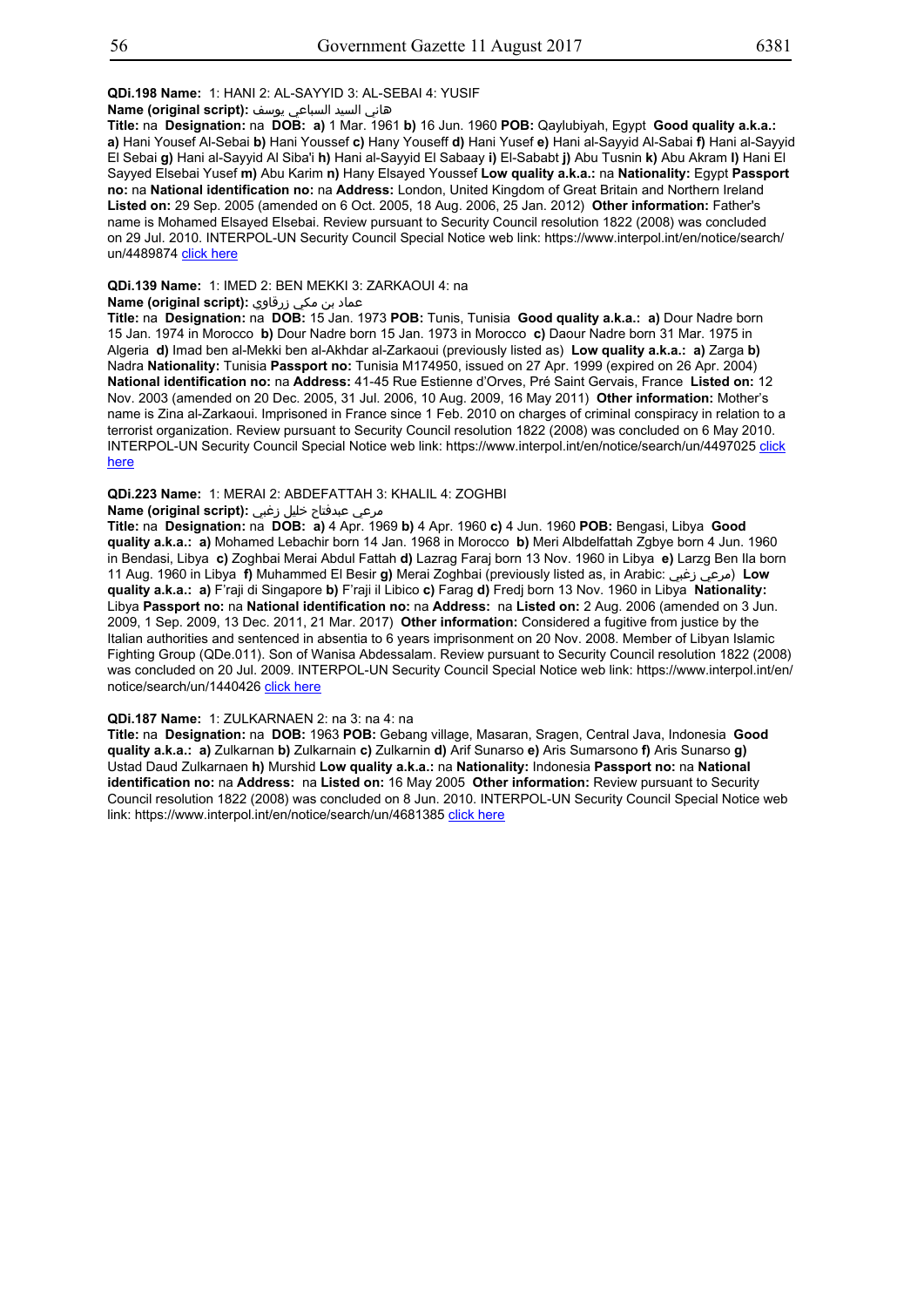سعید جان عبد السلام **:(script original (Name**

**Title:** na **Designation:** na **DOB: a)** 5 Feb. 1981 **b)** 1 Jan. 1972 **POB:** na **Good quality a.k.a.: a)** Sa'id Jan 'Abdal-Salam **b)** Dilawar Khan Zain Khan born 1 Jan. 1972 **Low quality a.k.a.: a)** Qazi 'Abdallah **b)** Qazi Abdullah **c)** Ibrahim Walid **d)** Qasi Sa'id Jan **e)** Said Jhan **f)** Farhan Khan **g)** Aziz Cairo **h)** Nangiali **Nationality:** Afghanistan **Passport no: a)** Afghan number OR801168 , issued on 28 Feb. 2006 (expires 27 Feb. 2011, under name Said Jan 'Abd al-Salam) **b)** Pakistan number 4117921 , issued on 9 Sep. 2008 (expires 9 Sep. 2013, issued under name Dilawar Khan Zain Khan) **National identification no:** Civil Identification number 281020505755 (issued under name Said Jan 'Abd al-Salam) **Address:** na **Listed on:** 9 Feb. 2011 **Other information:** In approximately 2005, ran a "basic training" camp for Al-Qaida (QDe.004) in Pakistan. INTERPOL-UN Security Council Special Notice web link: https://www.interpol.int/en/notice/search/un/1928966 click here

## **B. Entities and other groups**

#### **QDe.144 Name:** ABDALLAH AZZAM BRIGADES (AAB)

**A.k.a.: a)** Abdullah Azzam Brigades **b)** Ziyad al-Jarrah Battalions of the Abdallah Azzam Brigades **c)** Yusuf al-'Uyayri Battalions of the Abdallah Azzam Brigades **F.k.a.:** na **Address:** (Operates in Lebanon, Syria and the Arabian Peninsula) **Listed on:** 23 Sep. 2014 **Other information:** An armed group that has carried out joint attacks with Al-Nusrah Front for the People of the Levant (QDe.137). INTERPOL-UN Security Council Special Notice web link: https://www.interpol.int/en/notice/search/une/5817658 click here

#### **QDe.001 Name:** ABU SAYYAF GROUP

**A.k.a.:** Al Harakat Al Islamiyya **F.k.a.:** na **Address:** Philippines **Listed on:** 6 Oct. 2001 ( amended on 13 Dec. 2011 ) **Other information:** Associated with Jemaah Islamiyah (JI) (QDe.092). Current leader is Radulan Sahiron (QDi.208). Review pursuant to Security Council resolution 1822 (2008) was concluded on 21 Jun. 2010. INTERPOL-UN Security Council Special Notice web link: https://www.interpol.int/en/notice/search/une/5278422 click here

## **QDe.069 Name:** AFGHAN SUPPORT COMMITTEE (ASC)

**A.k.a.: a)** Lajnat ul Masa Eidatul Afghania **b)** Jamiat Ayat-ur-Rhas al Islamiac **c)** Jamiat Ihya ul Turath al Islamia **d)** Ahya ul Turas **F.k.a.:** na **Address: a)** Headquarters – G.T. Road (probably Grand Trunk Road), near Pushtoon Garhi Pabbi, Peshawar, Pakistan **b)** Cheprahar Hadda, Mia Omar Sabaqah School, Jalabad, Afghanistan **Listed on:** 11 Jan. 2002 ( amended on 13 Dec. 2011 ) **Other information:** Associated with the Revival of Islamic Heritage Society (QDe.070). Abu Bakr al-Jaziri (QDi.058) served as finance chief of ASC. Review pursuant to Security Council resolution 1822 (2008) was concluded on 8 Jun. 2010. INTERPOL-UN Security Council Special Notice web link: https://www.interpol.int/en/notice/search/une/5235582 click here

#### **QDe.107 Name:** AL FURQAN

**A.k.a.: a)** Dzemilijati Furkan **b)** Dzem'ijjetul Furqan **c)** Association for Citizens Rights and Resistance to Lies **d)** Dzemijetul Furkan **e)** Association of Citizens for the Support of Truth and Supression of Lies **f)** Sirat **g)** Association for Education, Culture and Building Society-Sirat **h)** Association for Education, Cultural, and to Create Society -Sirat **i)** Istikamet **j)** In Siratel **k)** Citizens' Association for Support and Prevention of lies – Furqan **F.k.a.:** na **Address: a)** 30a Put Mladih Muslimana (ex Pavla Lukaca Street), 71 000 Sarajevo, Bosnia and Herzegovina **b)** 72 ul. Strossmajerova, Zenica, Bosnia and Herzegovina **c)** 42 Muhameda Hadzijahica, Sarajevo, Bosnia and Herzegovina **d)** 70 and 53 Strosmajerova Street, Zenica, Bosnia and Herzegovina **e)** Zlatnih Ljiljana Street, Zavidovici, Bosnia and Herzegovina **Listed on:** 11 May 2004 ( amended on 26 Nov. 2004, 24 Mar. 2009 ) **Other information:** Registered in Bosnia and Herzegovina as a citizens' association under the name of "Citizens' Association for Support and Prevention of lies – Furqan" on 26 Sep. 1997. Al Furqan ceased its work by decision of the Ministry of Justice of the Bosnia and Herzegovina Federation (decision number 03-054-286/97 dated 8 Nov. 2002). Al Furqan was no longer in existence as at Dec. 2008. Review pursuant to Security Council resolution 1822 (2008) was concluded on 15 Jun. 2010. INTERPOL-UN Security Council Special Notice web link: https://www.interpol.int/en/ notice/search/une/5235578 click here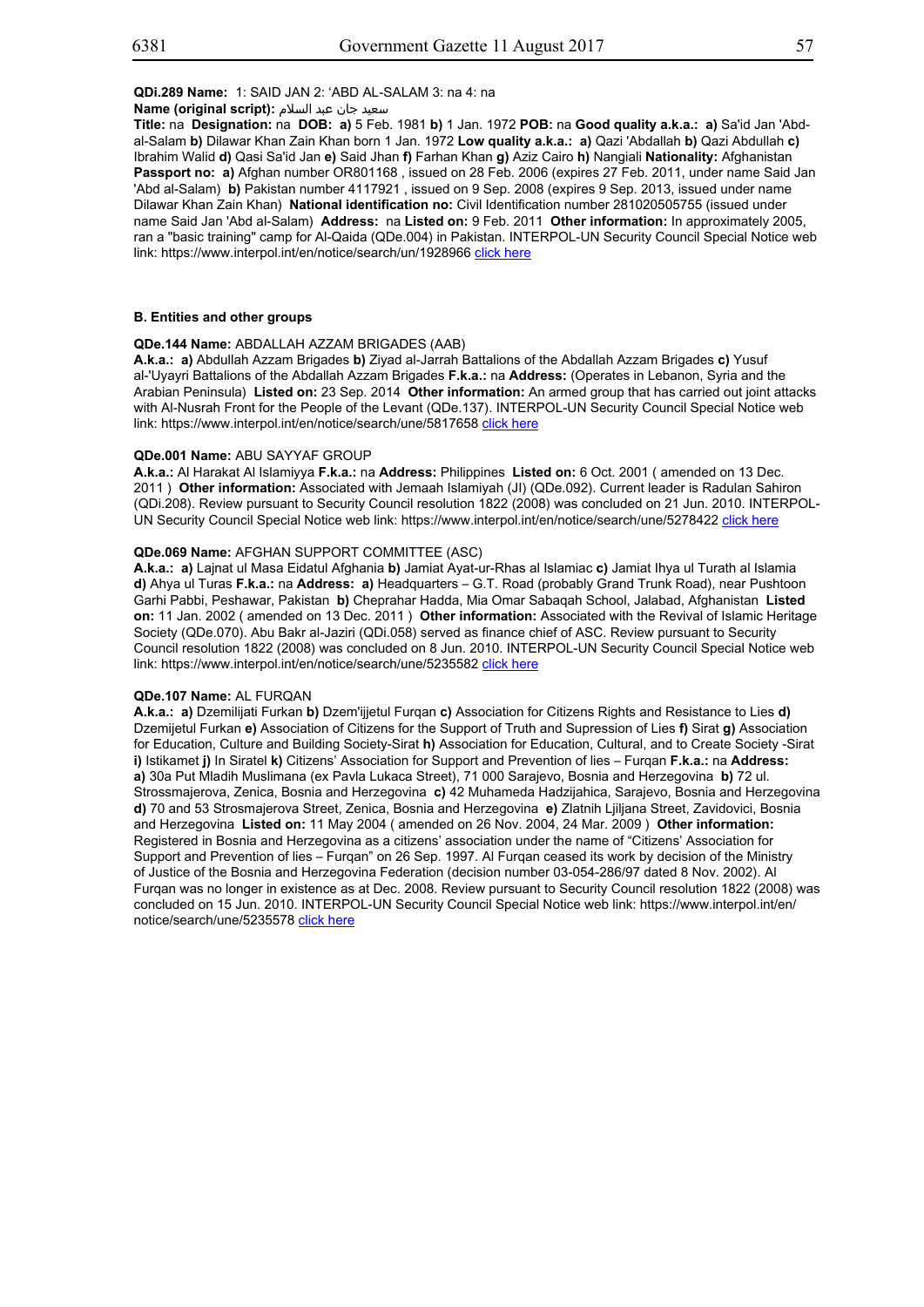## **QDe.139 Name:** AL MOUAKAOUNE BIDDAM

## **Name (original script): بالدم الموقعون**

**A.k.a.: a)** Les Signataires par le Sang **b)** Ceux Qui Signent avec le Sang **c)** Those Who Sign in Blood **F.k.a.:** na **Address:** Mali **Listed on:** 2 Jun. 2014 **Other information:** Associated with the Organization of Al-Qaida in the Islamic Maghreb (QDe.014) and led by Mokhtar Belmokhtar (QDi.136). Active in the Sahel/Sahara region. INTERPOL-UN Security Council Special Notice web link: https://www.interpol.int/en/notice/search/une/5794758 click here

## **QDe.140 Name:** AL MOULATHAMOUN

## **Name (original script): الملثمون**

**A.k.a.: a)** Les Enturbannés **b)** The Veiled **F.k.a.:** na **Address: a)** Mali **b)** Niger **c)** Algeria **Listed on:** 2 Jun. 2014 **Other information:** Founded in 2012 as a splinter group of the Organization of Al-Qaida in the Islamic Maghreb (QDe.014). On 20 Aug. 2013, Al Moulathamoun merged with the Mouvement pour l'Unification et le Jihad en Afrique de l'Ouest (MUJAO) (QDe.134) and established Al Mourabitoun (QDe.141). Associated with the Organization of Al-Qaida in the Islamic Maghreb (QDe.014) and led by Mokhtar Belmokhtar (QDi.136). Active in the Sahel/ Sahara region. INTERPOL-UN Security Council Special Notice web link: https://www.interpol.int/en/notice/search/ une/5794759 click here

## **QDe.141 Name:** AL MOURABITOUN

## **Name (original script): المرابطون**

**A.k.a.: a)** Les Sentinelles **b)** The Sentinels **F.k.a.:** na **Address:** Mali **Listed on:** 2 Jun. 2014 **Other information:** Founded on 20 Aug. 2013 as result of a merger between Al Moulathamoun (QDe.140) and the Mouvement pour l'Unification et le Jihad en Afrique de l'Ouest (MUJAO) (QDe.134). Associated with the Organization of Al-Qaida in the Islamic Maghreb (QDe.014) and led by Mokhtar Belmokhtar (QDi.136). Active in the Sahel/Sahara region. INTERPOL-UN Security Council Special Notice web link: https://www.interpol.int/en/notice/search/une/5794760 click here

#### **QDe.005 Name:** AL RASHID TRUST

**A.k.a.: a)** Al-Rasheed Trust **b)** Al Rasheed Trust **c)** Al-Rashid Trust **d)** Aid Organization of the Ulema, Pakistan **e)** Al Amin Welfare Trust **f)** Al Amin Trust **g)** Al Ameen Trust **h)** Al-Ameen Trust **i)** Al Madina Trust **j)** Al-Madina Trust **F.k.a.:** na **Address: a)** Kitas Ghar, Nazimabad 4, Dahgel-Iftah, Karachi, Pakistan **b)** Jamia Maajid, Sulalman Park, Melgium Pura, Lahore, Pakistan **c)** (Office Dha'rbi-M'unin, Opposite Khyber Bank, Abbottabad Road, Mansehra, Pakistan) **d)** (Office Dha'rbi-M'unin ZR Brothers, Katcherry Road, Chowk Yadgaar, Peshawar, Pakistan) **e)** (Office Dha'rbi-M'unin, Rm No. 3, Moti Plaza, Near Liaquat Bagh, Muree Road, Rawalpindi, Pakistan) **f)** (Office Dha'rbi-M'unin, Top Floor, Dr. Dawa Khan Dental Clinic Surgeon, Main Baxae, Mingora, Swat, Pakistan) **g)** (Kitab Ghar, Darul Ifta Wal Irshad, Nazimabad No. 4, Karachi, Pakistan, Phone 6683301; Phone 0300-8209199; Fax 6623814) **h)** (302b-40, Good Earth Court, Opposite Pia Planitarium, Block 13a, Gulshan -l Igbal, Karachi, Pakistan; Phone 4979263) **i)** (617 Clifton Center, Block 5, 6th Floor, Clifton, Karachi, Pakistan; Phone 587-2545) **j)** (605 Landmark Plaza, 11 Chundrigar Road, Opposite Jang Building, Karachi, Pakistan; Phone 2623818-19) **k)** (Jamia Masjid, Sulaiman Park, Begum Pura, Lahore, Pakistan; Phone 042-6812081) **Listed on:** 6 Oct. 2001 ( amended on 21 Oct. 2008, 10 Dec. 2008, 13 Dec. 2011 ) **Other information:** Headquarters are in Pakistan. Operations in Afghanistan: Herat Jalalabad, Kabul, Kandahar, Mazar Sherif. Also operations in Kosovo, Chechnya. Involved in the financing of Al-Qaida and the Taliban. Until 21 Oct. 2008, this entity appeared also as "Aid Organization of the Ulema, Pakistan" (QDe.073), listed on 24 Apr. 2002 and amended on 25 Jul. 2006. The two entries Al Rashid Trust (QDe.005) and Aid Organization of the Ulema, Pakistan (QDe.073) were consolidated into this entity on 21 Oct. 2008. Founded by Mufti Rashid Ahmad Ledahyanoy (deceased). Associated with Jaish-i-Mohammed (QDe.019). Banned in Pakistan since Oct. 2001. Despite the closure of its offices in Pakistan in February 2007 it has continued its activities. Review pursuant to Security Council resolution 1822 (2008) was concluded on 6 May 2010. INTERPOL-UN Security Council Special Notice web link: https://www.interpol.int/en/notice/search/une/5235590 click here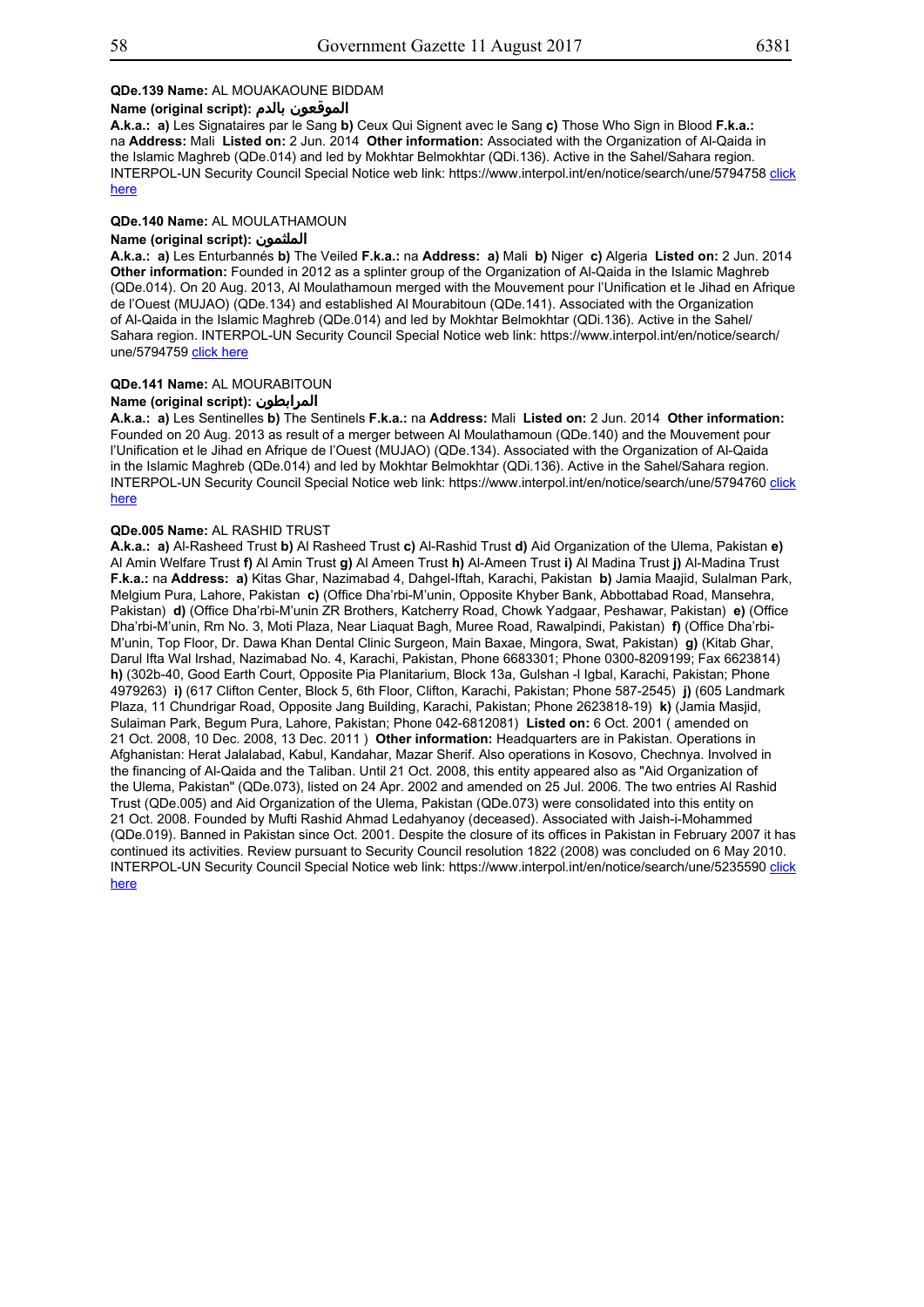## **QDe.121 Name:** AL-AKHTAR TRUST INTERNATIONAL

**A.k.a.: a)** Al Akhtar Trust **b)** Al-Akhtar Medical Centre **c)** Akhtarabad Medical Camp **d)** Pakistan Relief Foundation **e)** Pakistani Relief Foundation **f)** Azmat-e-Pakistan Trust **g)** Azmat Pakistan Trust **F.k.a.:** na **Address: a)** ST-1/ A, Gulsahn-e-Iqbal, Block 2, Karachi, 25300, Pakistan **b)** Gulistan-e-Jauhar, Block 12, Karachi, Pakistan **Listed on:** 17 Aug. 2005 ( amended on 10 Dec. 2008, 13 Dec. 2011 ) **Other information:** Regional offices in Pakistan: Bahawalpur, Bawalnagar, Gilgit, Islamabad, Mirpur Khas, Tando-Jan-Muhammad. Akhtarabad Medical Camp is in Spin Boldak, Afghanistan. Registered by members of Jaish-i-Mohammed (QDe.019). Associated with Harakat ul-Mujahidin/ HUM (QDe.008), Lashkar I Jhanghvi (LJ) (QDe.096) and Lashkar-e-Tayyiba (QDe.118). Banned in Pakistan. Review pursuant to Security Council resolution 1822 (2008) was concluded on 14 Sep. 2009. INTERPOL-UN Security Council Special Notice web link: https://www.interpol.int/en/notice/search/une/5235573 click here

## **QDe.109 Name:** AL-HARAMAIN & AL MASJED AL-AQSA CHARITY FOUNDATION

**A.k.a.: a)** Al Haramain Al Masjed Al Aqsa **b)** Al Haramayn Al Masjid Al Aqsa **c)** Al-Haramayn and Al Masjid Al Aqsa Charitable Foundation **d)** Al Harammein Al Masjed Al-Aqsa Charity Foundation **F.k.a.:** na **Address: a)** Branch Address: 2A Hasiba Brankovica, Sarajevo, Bosnia and Herzegovina **b)** 14 Bihacka Street, Sarajevo, Bosnia and Herzegovina **c)** 64 Potur mahala Street, Travnik, Bosnia and Herzegovina **d)** Zenica, Bosnia and Herzegovina **Listed on:** 28 Jun. 2004 ( amended on 26 Nov. 2004, 16 Sep. 2008, 24 Mar. 2009 ) **Other information:** Used to be officially registered in Bosnia and Herzegovina under registry number 24. Al-Haramain & Al Masjed Al-Aqsa Charity Foundation ceased its work by decision of the Ministry of Justice of the Bosnia and Herzegovina Federation (decision on cessation of operation number 03-05-2-203/04). It was no longer in existence as at Dec. 2008. Its premises and humanitarian activities were transferred under Government supervision to a new entity called Sretna Buducnost. Review pursuant to Security Council resolution 1822 (2008) was concluded on 22 Jun. 2010. INTERPOL-UN Security Council Special Notice web link: https://www.interpol.int/en/notice/search/une/5864240 click here

## **QDe.103 Name:** AL-HARAMAIN FOUNDATION (INDONESIA)

**A.k.a.:** Yayasan Al-Manahil-Indonesia **F.k.a.:** na **Address:** (Jalan Laut Sulawesi Blok DII/4, Kavling Angkatan Laut Duren Sawit, Jakarta Timur 13440 Indonesia (at time of listing); Tel.: 021-86611265 and 021-86611266; Fax.: 021-8620174) **Listed on:** 26 Jan. 2004 ( amended on 21 Mar. 2012 ) **Other information:** Review pursuant to Security Council resolution 1822 (2008) was concluded on 22 Jun. 2010. INTERPOL-UN Security Council Special Notice web link: https://www.interpol.int/en/notice/search/une/5235596 click here

## **QDe.104 Name:** AL-HARAMAIN FOUNDATION (PAKISTAN)

**A.k.a.:** na **F.k.a.:** na **Address:** House #279, Nazimuddin Road, F-10/1, Islamabad, Pakistan (at time of listing) **Listed on:** 26 Jan. 2004 ( amended on 21 Mar. 2012 ) **Other information:** Review pursuant to Security Council resolution 1822 (2008) was concluded on 19 Oct. 2009. INTERPOL-UN Security Council Special Notice web link: https://www.interpol.int/en/notice/search/une/5566695 click here

## **QDe.116 Name:** AL-HARAMAIN FOUNDATION (UNION OF THE COMOROS)

**A.k.a.:** na **F.k.a.:** na **Address:** B/P: 1652 Moroni, Union of the Comoros (at time of listing) **Listed on:** 28 Sep. 2004 ( amended on 21 Mar. 2012 ) **Other information:** Review pursuant to Security Council resolution 1822 (2008) was concluded on 22 Jun. 2010. INTERPOL-UN Security Council Special Notice web link: https://www.interpol.int/en/ notice/search/une/5566795 click here

## **QDe.071 Name:** AL-HARAMAIN ISLAMIC FOUNDATION

**A.k.a.: a)** Vazir **b)** Vezir **F.k.a.:** na **Address: a)** (64 Poturmahala, Travnik, Bosnia and Herzegovina) **b)** Sarajevo, Bosnia and Herzegovina **Listed on:** 13 Mar. 2002 ( amended on 26 Dec. 2003, 16 Sep. 2008, 16 Jun. 2011 ) **Other information:** Under criminal investigation by the authorities of Bosnia and Herzegovina as of Nov. 2007. Employees and associates include Najib Ben Mohamed Ben Salem Al-Waz (listed under permanent reference number QDi.104). Review pursuant to Security Council resolution 1822 (2008) was concluded on 22 Jun. 2010. INTERPOL-UN Security Council Special Notice web link: https://www.interpol.int/en/notice/search/une/5566495 click here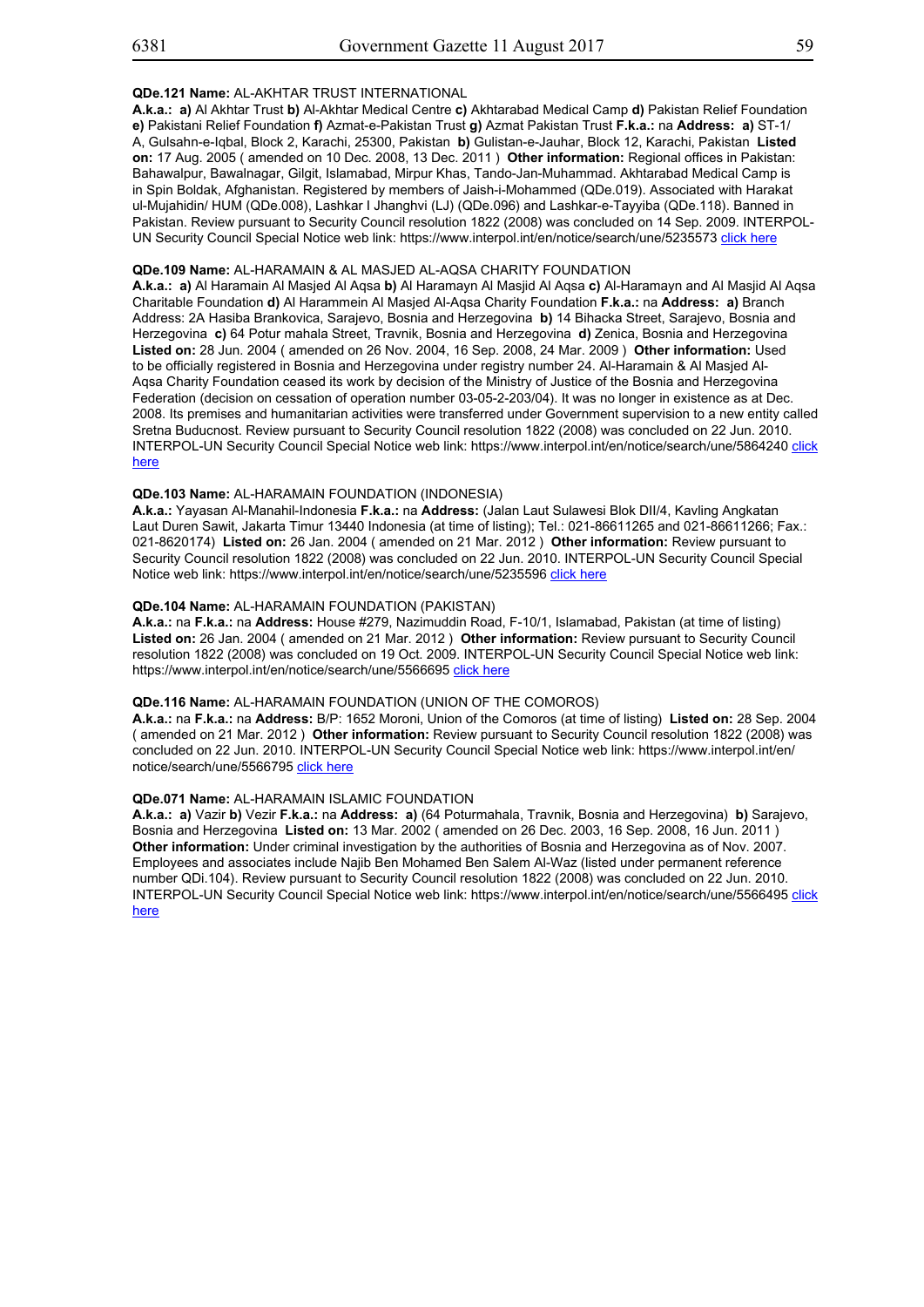## **QDe.072 Name:** AL-HARAMAIN ISLAMIC FOUNDATION (SOMALIA)

**A.k.a.:** na **F.k.a.:** na **Address:** Somalia **Listed on:** 13 Mar. 2002 ( amended on 13 Dec. 2011, 15 Jun. 2015 ) **Other information:** Review pursuant to Security Council resolution 1822 (2008) was concluded on 22 Jun. 2010. INTERPOL-UN Security Council Special Notice web link: https://www.interpol.int/en/notice/search/une/5282114 click here

## **QDe.110 Name:** AL-HARAMAIN: AFGHANISTAN BRANCH

**A.k.a.:** na **F.k.a.:** na **Address:** Afghanistan (at time of listing) **Listed on:** 6 Jul. 2004 ( amended on 21 Mar. 2012 ) **Other information:** Review pursuant to Security Council resolution 1822 (2008) was concluded on 22 Jun. 2010. INTERPOL-UN Security Council Special Notice web link: https://www.interpol.int/en/notice/search/une/5566815 click here

## **QDe.111 Name:** AL-HARAMAIN: ALBANIA BRANCH

**A.k.a.:** na **F.k.a.:** na **Address:** Irfan Tomini Street, #58, Tirana, Albania (at time of listing) **Listed on:** 6 Jul. 2004 ( amended on 21 Mar. 2012 ) **Other information:** Review pursuant to Security Council resolution 1822 (2008) was concluded on 22 Jun. 2010. INTERPOL-UN Security Council Special Notice web link: https://www.interpol.int/en/ notice/search/une/5566835 click here

## **QDe.112 Name:** AL-HARAMAIN: BANGLADESH BRANCH

**A.k.a.:** na **F.k.a.:** na **Address:** House 1, Road 1, S-6, Uttara, Dhaka, Bangladesh (at time of listing) **Listed on:** 6 Jul. 2004 ( amended on 21 Mar. 2012 ) **Other information:** Review pursuant to Security Council resolution 1822 (2008) was concluded on 22 Jun. 2010. INTERPOL-UN Security Council Special Notice web link: https:// www.interpol.int/en/notice/search/une/5235594 click here

## **QDe.113 Name:** AL-HARAMAIN: ETHIOPIA BRANCH

**A.k.a.:** na **F.k.a.:** na **Address:** Woreda District 24 Kebele Section 13, Addis Ababa, Ethiopia (at time of listing) **Listed on:** 6 Jul. 2004 ( amended on 21 Mar. 2012 ) **Other information:** Review pursuant to Security Council resolution 1822 (2008) was concluded on 22 Jun. 2010. INTERPOL-UN Security Council Special Notice web link: https://www.interpol.int/en/notice/search/une/5235587 click here

## **QDe.114 Name:** AL-HARAMAIN: THE NETHERLANDS BRANCH

**A.k.a.:** Stichting Al Haramain Humanitarian Aid **F.k.a.:** na **Address:** Jan Hanzenstraat 114, 1053SV, Amsterdam, The Netherlands (at time of listing) **Listed on:** 6 Jul. 2004 ( amended on 13 Apr. 2012, 15 Jun. 2015 ) **Other information:** Review pursuant to Security Council resolution 1822 (2008) was concluded on 28 Jun. 2010. INTERPOL-UN Security Council Special Notice web link: https://www.interpol.int/en/notice/search/une/5235591 click here

## **QDe.105 Name:** AL-HARAMAYN FOUNDATION (KENYA)

**A.k.a.:** na **F.k.a.:** na **Address: a)** Nairobi, Kenya (at time of listing) **b)** Garissa, Kenya (at time of listing) **c)** Dadaab, Kenya (at time of listing) **Listed on:** 26 Jan. 2004 ( amended on 21 Mar. 2012 ) **Other information:** Review pursuant to Security Council resolution 1822 (2008) was concluded on 22 Jun. 2010. INTERPOL-UN Security Council Special Notice web link: https://www.interpol.int/en/notice/search/une/5566735 click here

## **QDe.106 Name:** AL-HARAMAYN FOUNDATION (TANZANIA)

**A.k.a.:** na **F.k.a.:** na **Address: a)** P.O. Box 3616, Dar es Salaam, Tanzania (at time of listing) **b)** Tanga, Tanzania (at time of listing) **c)** Singida, Tanzania (at time of listing) **Listed on:** 26 Jan. 2004 ( amended on 21 Mar. 2012 ) **Other information:** Review pursuant to Security Council resolution 1822 (2008) was concluded on 22 Jun. 2010. INTERPOL-UN Security Council Special Notice web link: https://www.interpol.int/en/notice/search/une/5566755 click here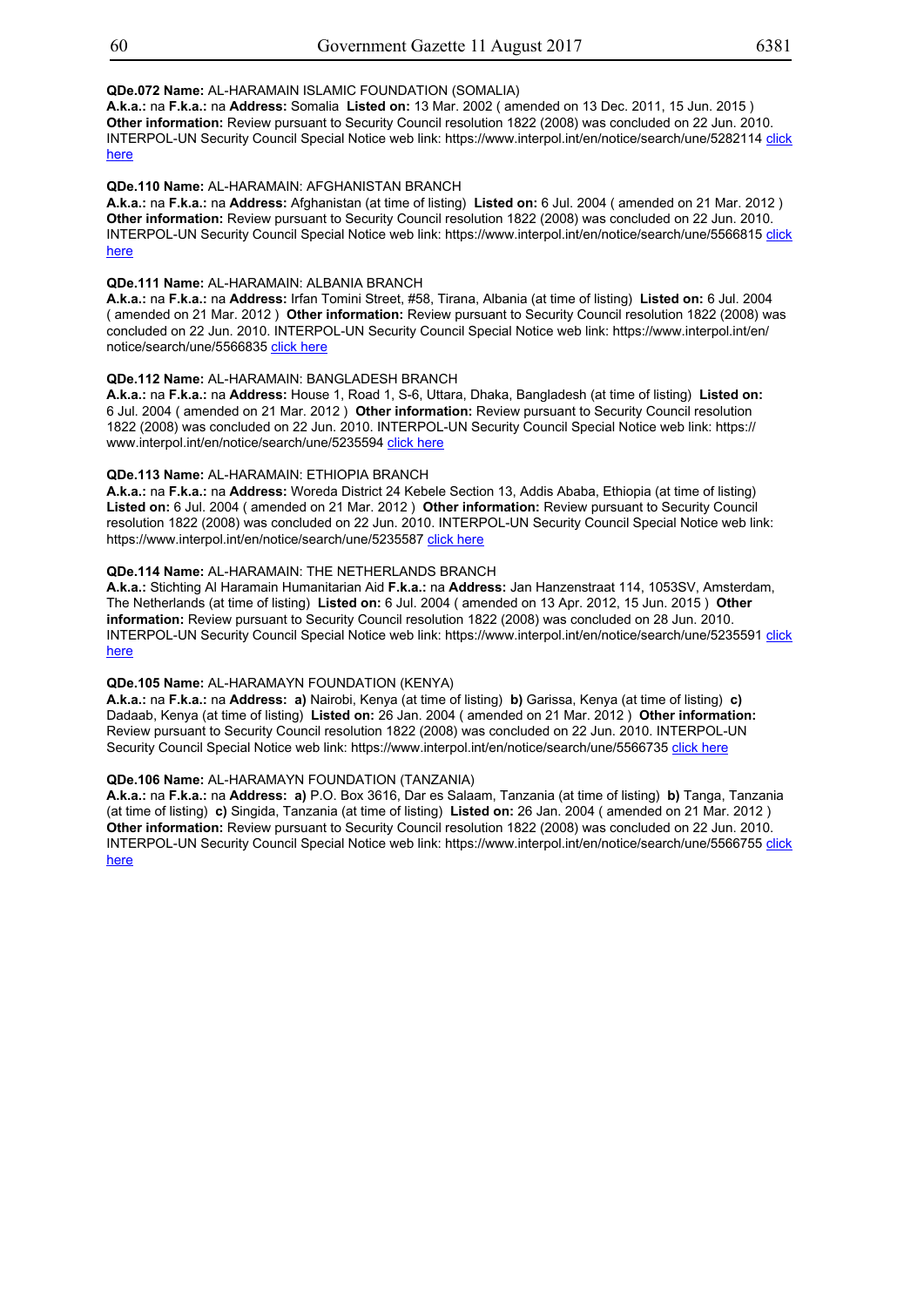## **QDe.002 Name:** AL-ITIHAAD AL-ISLAMIYA / AIAI

#### **Name (original script): الاسلامي الاتحاد**

**A.k.a.:** na **F.k.a.:** na **Address:** na **Listed on:** 6 Oct. 2001 ( amended on 21 Dec. 2007, 13 Dec. 2011, 18 Mar. 2013 ) **Other information:** Reported to have operated in Somalia and Ethiopia and to have merged with Harakat Al-Shabaab Al-Mujaahidiin (Al-Shabaab), which was accepted as an affiliate of Al-Qaida (QDe.004) by Aiman Muhammed Rabi al-Zawahiri (QDi.006) in Feb. 2012, and is also subject to the sanctions measures set out in Security Council resolution 1844 (2008) concerning Somalia and Eritrea (see https://www.un.org/sc/suborg/en/ sanctions/751). Leadership included Hassan Abdullah Hersi Al-Turki (QDi.172) and Hassan Dahir Aweys (QDi.042). AIAI has received funds through the Al-Haramain Islamic Foundation (Somalia) (QDe.072). Review pursuant to Security Council resolution 1822 (2008) was concluded on 21 Jun. 2010. INTERPOL-UN Security Council Special Notice web link: https://www.interpol.int/en/notice/search/une/5547355 click here

# **QDe.137 Name:** AL-NUSRAH FRONT FOR THE PEOPLE OF THE LEVANT

## **جبهة النصرة لأهل الشام :(script original (Name**

**A.k.a.: a)** النصرة جبهة) the Victory Front; Jabhat al-Nusrah; Jabhet al-Nusra; Al-Nusrah Front; Al-Nusra Front) **b)** جبهة الشام فتح) Jabhat Fath al Sham; Jabhat Fath al-Sham; Jabhat Fatah al-Sham; Jabhat Fateh Al-Sham; Fatah al-Sham Front; Fateh al-Sham Front) **c)** Conquest of the Levant Front **d)** The Front for the Liberation of al Sham **e)** Front for the Conquest of Syria/the Levant **f)** Front for the Liberation of the Levant **g)** Front for the Conquest of Syria **h)** المجاهدين أنصار شبكة) Ansar al-Mujahideen Network - sub-unit name) **i)** الجهاد ساحات في الشام مجاهدو) Levantine Mujahideen on the Battlefields of Jihad - sub-unit name) **F.k.a.:** na **Address: a)** Syrian Arab Republic (Operates in) **b)** Iraq (Support network) **Listed on:** 14 May 2014 ( amended on 7 Jun. 2017 ) **Other information:** Associated with Al-Qaida (QDe.004). Brought Syrian and foreign Al-Qaida in Iraq (QDe.115) and Asbat al-Ansar (QDe.007) fighters, along with other foreign Al-Qaida operatives, to join local elements in Syrian Arab Republic to carry out terrorist and guerrilla operations there. Previously associated with the Islamic State in Iraq and the Levant (ISIL), listed as Al-Qaida in Iraq (QDe.115), and its leader Ibrahim Awwad Ibrahim Ali al-Badri al-Samarrai (QDi.299) but separated from that group in 2013. In Jul. 2016, Abu Mohammed Al-Jawlani (QDi.317), the leader of Al-Nusrah Front for the People of the Levant, announced the group had changed its name to Jabhat Fath al-Sham and was no longer affiliated with any external entity. Despite the announcement and attempts to distinguish itself from Al-Nusrah Front for the People of the Levant, the group remains aligned with Al-Qaida and continues to carry out terrorist operations under this new name. Previously listed between 30 May 2013 and 13 May 2014 as an aka of Al-Qaida in Iraq (QDe.115) INTERPOL-UN Security Council Special Notice web link: https://www.interpol.int/en/notice/search/ une/5790822 click here

## **QDe.004 Name:** AL-QAIDA

#### **Name (original script): القاعدة**

**A.k.a.: a)** "The Base" **b)** Al Qaeda **c)** Islamic Salvation Foundation **d)** The Group for the Preservation of the Holy Sites **e)** The Islamic Army for the Liberation of Holy Places **f)** The World Islamic Front for Jihad Against Jews and Crusaders **g)** Usama Bin Laden Network **h)** Usama Bin Laden Organization **i)** Al Qa'ida **j)** Al Qa'ida/Islamic Army **F.k.a.:** na **Address:** na **Listed on:** 6 Oct. 2001 ( amended on 5 Mar. 2009, 21 Mar. 2012 ) **Other information:** Review pursuant to Security Council resolution 1822 (2008) was concluded on 21 Jun. 2010. INTERPOL-UN Security Council Special Notice web link: https://www.interpol.int/en/notice/search/une/5278330 click here

## **QDe.115 Name:** AL-QAIDA IN IRAQ

## **القاعده في العراق :(script original (Name**

**A.k.a.: a)** AQI **b)** al-Tawhid **c)** the Monotheism and Jihad Group **d)** Qaida of the Jihad in the Land of the Two Rivers **e)** Al-Qaida of Jihad in the Land of the Two Rivers **f)** The Organization of Jihad's Base in the Country of the Two Rivers **g)** The Organization Base of Jihad/Country of the Two Rivers **h)** The Organization Base of Jihad/ Mesopotamia **i)** Tanzim Qa'idat Al-Jihad fi Bilad al-Rafidayn **j)** Tanzeem Qa'idat al Jihad/Bilad al Raafidaini **k)** Jama'at Al-Tawhid Wa'al-Jihad **l)** JTJ **m)** Islamic State of Iraq **n)** ISI **o)** al-Zarqawi network **p)** Islamic State in Iraq and the Levant **F.k.a.:** na **Address:** na **Listed on:** 18 Oct. 2004 ( amended on 2 Dec. 2004, 5 Mar. 2009, 13 Dec. 2011, 30 May 2013, 14 May 2014, 2 Jun. 2014 ) **Other information:** Review pursuant to Security Council resolution 1822 (2008) was concluded on 25 May 2010. INTERPOL-UN Security Council Special Notice web link: https:// www.interpol.int/en/notice/search/une/5278296 click here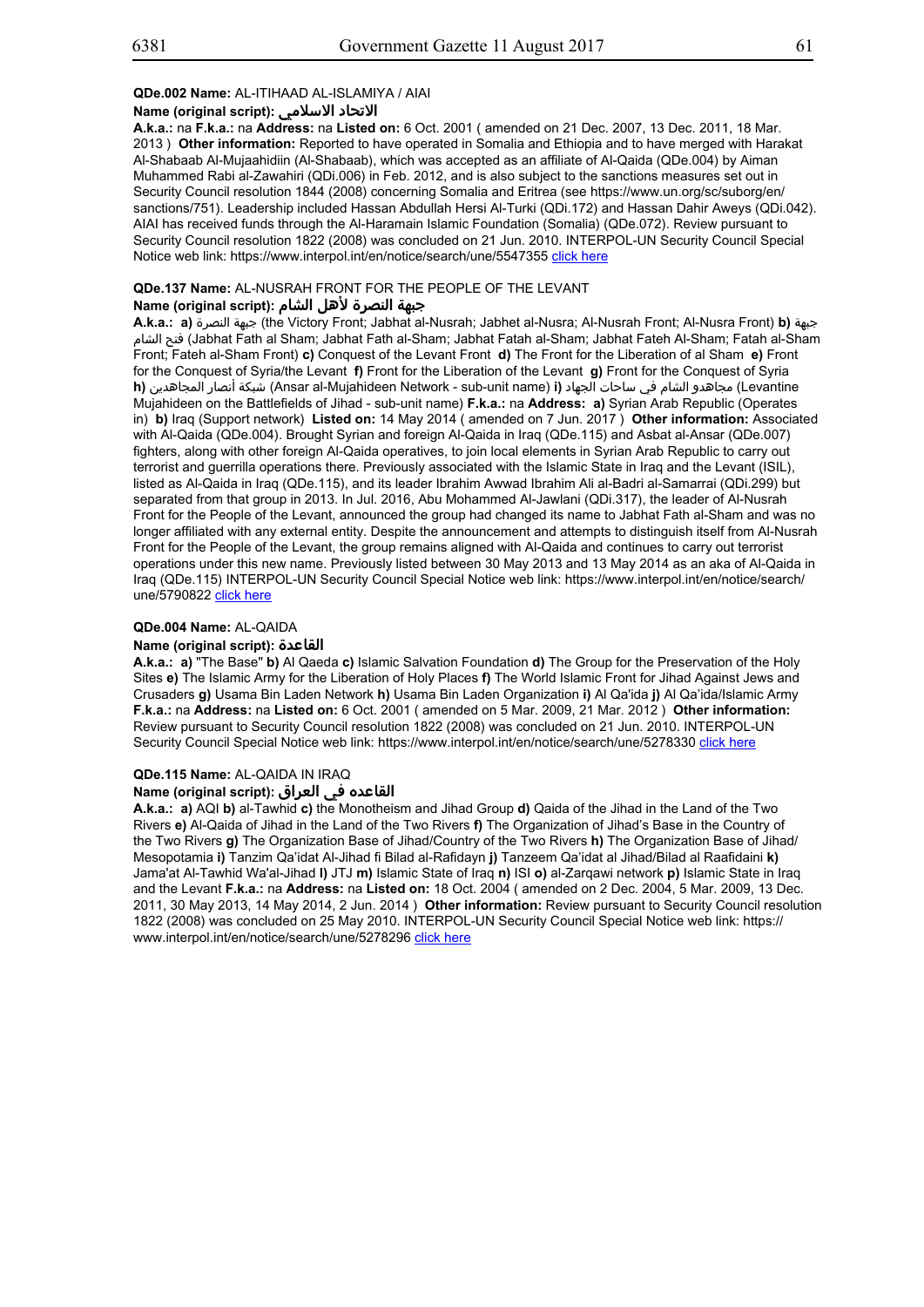## **QDe.129 Name:** AL-QAIDA IN THE ARABIAN PENINSULA (AQAP)

## **القاعدة في جزيرة العرب :(script original (Name**

**A.k.a.: a)** Al-Qaida of Jihad Organization in the Arabian Peninsula **b)** Tanzim Qa'idat al-Jihad fi Jazirat al-Arab **c)** Al-Qaida Organization in the Arabian Peninsula (AQAP) **d)** Al-Qaida in the South Arabian Peninsula **e)** Ansar al-Shari'a (AAS) **F.k.a.:** Al-Qaida in Yemen (AQY) **Address:** na **Listed on:** 19 Jan. 2010 ( amended on 4 Oct. 2012, 15 Jun. 2015, 24 Jun. 2016 ) **Other information:** AQAP is a regional affiliate of Al-Qaida (QDe.004) and an armed group operating primarily in Arabian Peninsula. Location: Yemen. Alternative location: Saudi Arabia (2004 – 2006). Formed in Jan. 2009 when Al-Qaida in Yemen combined with Saudi Arabian Al-Qaida operatives. Leader of AQAP is Qasim Mohamed Mahdi Al-Rimi (QDi.282). Ansar al-Shari'a was formed in early 2011 by AQAP and has taken responsibility for multiple attacks in Yemen against both government and civilian targets. INTERPOL-UN Security Council Special Notice web link: https://www.interpol.int/en/notice/search/une/5282104 click here

## **QDe.146 Name:** ANSAR AL CHARIA BENGHAZI

## **أنصار الشريعة - بنغازي :(script original (Name**

**A.k.a.: a)** الشريعة نصار) Ansar al Charia) **b)** Ansar al-Charia **c)** Ansar al-Sharia **d)** Ansar al-Charia Benghazi **e)** Ansar al-Sharia Benghazi **f)** بليبيا الشريعة أنصار) Ansar al Charia in Libya (ASL)) **g)** الشريعة أنصار كتيبة) Katibat Ansar al Charia) **h)** Ansar al Sharia **F.k.a.:** na **Address: a)** (Operates in Benghazi, Libya) **b)** (Support network in Tunisia) **Listed on:** 19 Nov. 2014 **Other information:** Associated with the Organization of Al-Qaida in the Islamic Maghreb (QDe.014), Al Mourabitoun (QDe.141), Ansar al-Shari'a in Tunisia (AAS-T) (QDe.143), and Ansar al Charia Derna (QDe.145). The leader is Mohamed al-Zahawi (not listed). Runs training camps for foreign terrorist fighters travelling to Syria, Iraq and Mali. INTERPOL-UN Security Council Special Notice web link: https://www.interpol.int/en/notice/ search/une/5864235 click here

## **QDe.145 Name:** ANSAR AL CHARIA DERNA

## **أنصار الشريعة – درنة :(script original (Name**

**A.k.a.: a)** Ansar al-Charia Derna **b)** Ansar al-Sharia Derna **c)** الشريعة أنصار) Ansar al Charia) **d)** Ansar al-Sharia **e)** Ansar al Sharia **F.k.a.:** na **Address: a)** (Operates in Derna and Jebel Akhdar, Libya) **b)** (Support network in Tunisia) **Listed on:** 19 Nov. 2014 **Other information:** Associated with the Organization of Al-Qaida in the Islamic Maghreb (QDe.014), Ansar al-Shari'a in Tunisia (AAS-T) (QDe.143) and Ansar al Charia Benghazi (QDe.146). Runs training camps for foreign terrorist fighters travelling to Syria and Iraq. INTERPOL-UN Security Council Special Notice web link: https://www.interpol.int/en/notice/search/une/5863845 click here

## **QDe.098 Name:** ANSAR AL-ISLAM

## **Name (original script): الاسلام أنصار**

**A.k.a.: a)** Devotees of Islam **b)** Jund al-Islam **c)** Soldiers of Islam **d)** Kurdistan Supporters of Islam **e)** Supporters of Islam in Kurdistan **f)** Followers of Islam in Kurdistan **g)** Kurdish Taliban **h)** Soldiers of God **i)** Ansar al-Sunna Army **j)** Jaish Ansar al-Sunna **k)** Ansar al-Sunna **F.k.a.:** na **Address:** na **Listed on:** 24 Feb. 2003 ( amended on 31 Mar. 2004, 5 Mar. 2009, 18 Mar. 2009, 21 Oct. 2010, 13 Dec. 2011 ) **Other information:** The founder is Najmuddin Faraj Ahmad (QDi.226). Associated with Al-Qaida in Iraq (QDe.115). Located and primarily active in northern Iraq but maintains a presence in western and central Iraq. Review pursuant to Security Council resolution 1822 (2008) was concluded on 21 Jun. 2010. INTERPOL-UN Security Council Special Notice web link: https://www.interpol.int/en/ notice/search/une/5282119 click here

## **QDe.143 Name:** ANSAR AL-SHARI'A IN TUNISIA (AAS-T)

**A.k.a.: a)** Ansar al-Sharia in Tunisia **b)** Ansar al-Shari'ah in Tunisia **c)** Ansar al-Shari'ah **d)** Ansar al-Sharia **e)** Supporters of Islamic Law **f)** Al-Qayrawan Media Foundation **F.k.a.:** na **Address:** Tunisia **Listed on:** 23 Sep. 2014 **Other information:** A Tunisian armed group with links to the Organization of Al-Qaida in the Islamic Maghreb (QDe.014). The leader is Seifallah ben Hassine (QDi.333). INTERPOL-UN Security Council Special Notice web link: https://www.interpol.int/en/notice/search/une/5817661 click here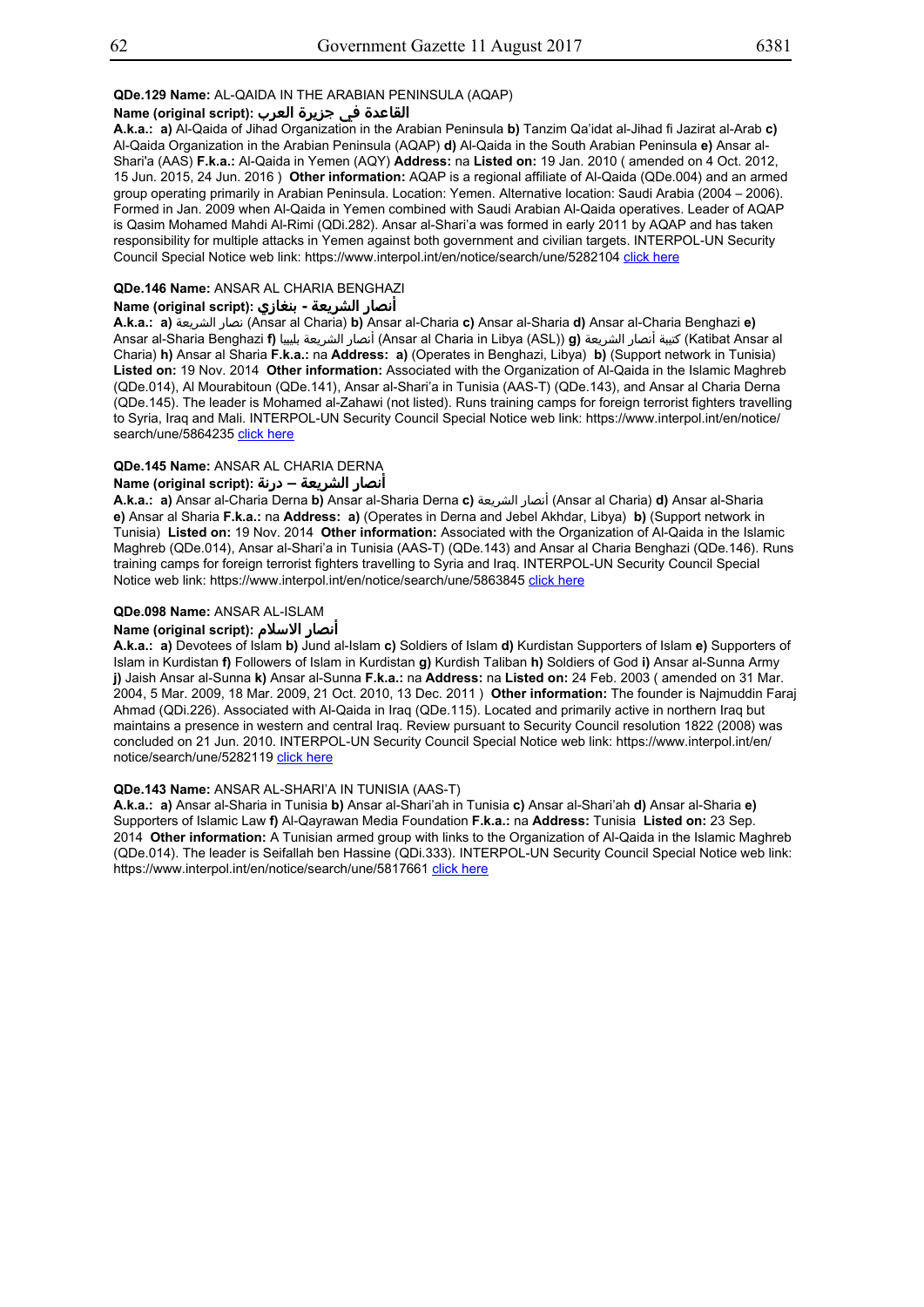## **QDe.135 Name:** ANSAR EDDINE

Res. 1267/1989/2253 List

## **Name (original script): الدين انصار**

**A.k.a.:** Ansar Dine **F.k.a.:** na **Address:** Mali **Listed on:** 20 Mar. 2013 **Other information:** Was founded in December 2011 by Iyad ag Ghali (QDi.316). Linked to the Organization of Al-Qaida in the Islamic Maghreb (QDe.014) and Mouvement pour l'Unification et le Jihad en Afrique de l'Ouest (MUJAO) (QDe.134). Associated with Abdelmalek Droukdel (QDi.232). INTERPOL-UN Security Council Special Notice web link: https://www.interpol.int/ en/notice/search/une/5566155 click here

## **QDe.142 Name:** ANSARUL MUSLIMINA FI BILADIS SUDAN

## أنصار المسلمين في بلاد السودان :(Name (original script

**A.k.a.: a)** Ansaru **b)** Ansarul Muslimina fi Biladis Sudan **c)** Jama'atu Ansaril Muslimina fi Biladis Sudan (JAMBS) **d)** Jama'atu Ansarul Muslimina fi Biladis-Sudan (JAMBS) **e)** Jamma'atu Ansarul Muslimina fi Biladis-Sudan (JAMBS) **f)** Vanguards for the Protection of Muslims in Black Africa **g)** Vanguard for the Protection of Muslims in Black Africa **F.k.a.:** na **Address:** Nigeria **Listed on:** 26 Jun. 2014 **Other information:** Terrorist and paramilitary group established in 2012 and operating in Nigeria. Associated with the Organization of Al-Qaida in the Islamic Maghreb (AQIM) (QDe.014), Jama'atu Ahlis Sunna Lidda'Awati Wal-Jihad (Boko Haram) (QDe.138) and Abubakar Mohammed Shekau (QDi322). INTERPOL-UN Security Council Special Notice web link: https://www.interpol.int/en/ notice/search/une/5800046 click here

## **QDe.006 Name:** ARMED ISLAMIC GROUP

## **الجماعة الاسلامية المسلحة :(script original (Name**

**A.k.a.: a)** Al Jamm'ah Al-Islamiah Al- Musallah **b)** GIA **c)** Groupe Islamique Armé **F.k.a.:** na **Address:** Algeria **Listed on:** 6 Oct. 2001 ( amended on 7 Apr. 2008, 13 Dec. 2011 ) **Other information:** Review pursuant to Security Council resolution 1822 (2008) was concluded on 21 Jun. 2010. INTERPOL-UN Security Council Special Notice web link: https://www.interpol.int/en/notice/search/une/5281693 click here

# **QDe.007 Name:** ASBAT AL-ANSAR

## **Name (original script): الأنصار عصبة**

**A.k.a.:** na **F.k.a.:** na **Address:** Ein el-Hilweh camp, Lebanon **Listed on:** 6 Oct. 2001 ( amended on 30 Jan. 2009, 13 Dec. 2011 ) **Other information:** Active in northern Iraq. Associated with Al-Qaida in Iraq (QDe.115). Review pursuant to Security Council resolution 1822 (2008) was concluded on 21 Jun. 2010. INTERPOL-UN Security Council Special Notice web link: https://www.interpol.int/en/notice/search/une/5278387 click here

## **QDe.093 Name:** BENEVOLENCE INTERNATIONAL FOUNDATION

**A.k.a.: a)** Al Bir Al Dawalia **b)** BIF **c)** BIF-USA **d)** Mezhdunarodnyj Blagotvoritel'nyl Fond **F.k.a.:** na **Address: a)** 8820 Mobile Avenue, IA, Oak Lawn, Illinois, 60453, United States of America **b)** P.O. Box 548, Worth, Illinois, 60482, United States of America **c)** (Formerly located at) 9838 S. Roberts Road, Suite 1W, Palos Hills, Illinois, 60465, United States of America **d)** (Formerly located at) 20-24 Branford Place, Suite 705, Newark, New Jersey, 07102, United States of America **e)** P.O. Box 1937, Khartoum, Sudan **f)** Bangladesh **g)** (Gaza Strip) **h)** Yemen **Listed on:** 21 Nov. 2002 ( amended on 24 Jan. 2003, 28 Apr. 2011, 18 May 2012 ) **Other information:** Employer Identification Number (United States of America): 36-3823186. Review pursuant to Security Council resolution 1822 (2008) was concluded on 22 Jun. 2010. INTERPOL-UN Security Council Special Notice web link: https:// www.interpol.int/en/notice/search/une/5999801 click here

## **QDe.102 Name:** DJAMAT HOUMAT DAAWA SALAFIA (DHDS)

## **جماعة حماة الدعوة السلفية :(script original (Name**

**A.k.a.:** Djamaat Houmah Al-Dawah Al-Salafiat **F.k.a.:** Katibat el Ahouel **Address:** Algeria **Listed on:** 11 Nov. 2003 ( amended on 26 Nov. 2004, 7 Apr. 2008, 25 Jan. 2010, 13 Dec. 2011 ) **Other information:** Associated with the Armed Islamic Group (GIA) (QDe.006) and the Organization of Al-Qaida in the Islamic Maghreb (QDe.014). Review pursuant to Security Council resolution 1822 (2008) was concluded on 30 Jul. 2009. INTERPOL-UN Security Council Special Notice web link: https://www.interpol.int/en/notice/search/une/5278400 click here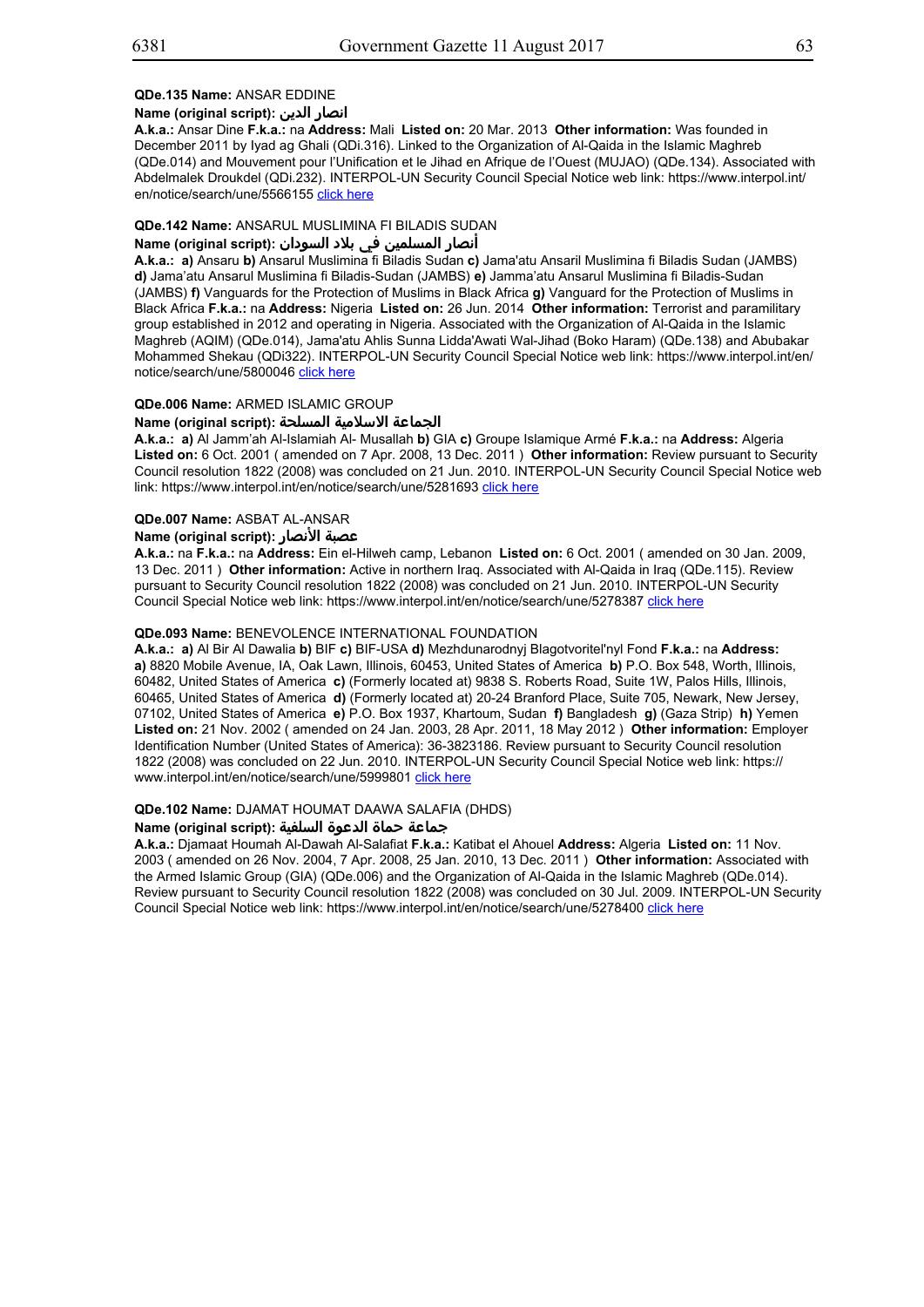## **QDe.088 Name:** EASTERN TURKISTAN ISLAMIC MOVEMENT (ETIM)

**A.k.a.: a)** The Eastern Turkistan Islamic Party **b)** The Eastern Turkistan Islamic Party of Allah **c)** Islamic Party of Turkestan **d)** Djamaat Turkistan **F.k.a.:** na **Address:** na **Listed on:** 11 Sep. 2002 ( amended on 3 Oct. 2008, 13 Dec. 2011 ) **Other information:** Active in China, South Asia and Central Asia. Review pursuant to Security Council resolution 1822 (2008) was concluded on 20 May 2010. INTERPOL-UN Security Council Special Notice web link: https://www.interpol.int/en/notice/search/une/5282108 click here

## **QDe.003 Name:** EGYPTIAN ISLAMIC JIHAD

## الجهاد الاسلامي المصري :(Name (original script

**A.k.a.: a)** Egyptian Al-Jihad **b)** Jihad Group **c)** New Jihad **d)** Al-Jihad **e)** Egyptian Islamic Movement **F.k.a.:** na **Address:** na **Listed on:** 6 Oct. 2001 ( amended on 5 Mar. 2009, 13 Dec. 2011 ) **Other information:** Co-founded by Aiman Muhammed Rabi al-Zawahiri (QDi.006), who was also its military leader. Review pursuant to Security Council resolution 1822 (2008) was concluded on 21 Jun. 2010. INTERPOL-UN Security Council Special Notice web link: https://www.interpol.int/en/notice/search/une/5282058 click here

## **QDe.131 Name:** EMARAT KAVKAZ

# **Name (original script): Эмират Кавказ**

**A.k.a.:** na **F.k.a.:** na **Address:** na **Listed on:** 29 Jul. 2011 **Other information:** Mainly active in the Russian Federation, Afghanistan and Pakistan. Led by Doku Khamatovich Umarov (QDi.290) INTERPOL-UN Security Council Special Notice web link: https://www.interpol.int/en/notice/search/une/5235592 click here

#### **QDe.091 Name:** GLOBAL RELIEF FOUNDATION (GRF)

**A.k.a.:** na **F.k.a.:** na **Address: a)** 9935 South 76th Avenue, Unit 1, Bridgeview, Illinois, 60455, United States of America **b)** P.O. Box 1406, Bridgeview, Illinois, 60455, United States of America **Listed on:** 22 Oct. 2002 ( amended on 26 Nov. 2004, 20 Dec. 2005, 25 Jul. 2006, 24 Mar. 2009, 11 Mar. 2010, 25 Mar. 2010, 28 Apr. 2011, 21 Feb. 2012, 14 Feb. 2014 ) **Other information:** Other Foreign Locations: Afghanistan, Bangladesh, Eritrea, Ethiopia, India, Iraq, West Bank and Gaza, Somalia and Syria. Federal Employer Identification Number (United States of America): 36-3804626. Review pursuant to Security Council resolution 1822 (2008) was concluded on 21 Jun. 2010. INTERPOL-UN Security Council Special Notice web link: https://www.interpol.int/en/notice/search/ une/5566535 click here

#### **QDe.153 Name:** HANIFA MONEY EXCHANGE OFFICE (BRANCH LOCATED IN ALBU KAMAL, SYRIAN ARAB REPUBLIC)

## مكتب حنيفة للصرافة :(Name (original script

**A.k.a.: a)** Hanifah Currency Exchange **b)** Hanifeh Exchange **c)** Hanifa Exchange **d)** Hunaifa Office **e)** Hanifah Exchange Company **f)** Hanifa Money Exchange Office **F.k.a.:** na **Address:** Albu Kamal (Al-Bukamal), Syrian Arab Republic **Listed on:** 20 Jul. 2017 **Other information:** Money exchange business in Albu Kamal (Al-Bukamal), Syrian Arab Republic, facilitating the movement of funds on behalf of Islamic State in Iraq and the Levant (ISIL), listed as Al-Qaida in Iraq (QDe.115). Used exclusively for ISIL-related transactions. INTERPOL-UN Security Council Special Notice web link: https://www.interpol.int/en/notice/search/une/6116591 click here

## **QDe.149 Name:** HARAKAT SHAM AL-ISLAM

**A.k.a.: a)** Haraket Sham al-Islam **b)** Sham al-Islam **c)** Sham al-Islam Movement **F.k.a.:** na **Address:** Syrian Arab Republic **Listed on:** 29 Feb. 2016 **Other information:** Moroccan-led terrorist organization formed in Aug. 2013 and operating in Syrian Arab Republic. Principally composed of foreign terrorist fighters and associated with AI-Nusrah Front for the People of the Levant (QDe.137). INTERPOL-UN Security Council Special Notice web link: https://www.interpol.int/en/notice/search/une/5930739 click here

## **QDe.008 Name:** HARAKAT UL-MUJAHIDIN / HUM

**A.k.a.: a)** Al-Faran **b)** Al-Hadid **c)** Al-Hadith **d)** Harakat Ul-Ansar **e)** HUA **f)** Harakat Ul- Mujahideen **F.k.a.:** na **Address:** Pakistan **Listed on:** 6 Oct. 2001 ( amended on 13 Dec. 2011 ) **Other information:** Associated with Jaish-i-Mohammed (QDe.019), Lashkar i Jhangvi (LJ) (QDe.096) and Lashkar-e-Tayyiba (QDe.118). Active in Pakistan and Afghanistan. Banned in Pakistan. Review pursuant to Security Council resolution 1822 (2008) was concluded on 21 Jun. 2010. INTERPOL-UN Security Council Special Notice web link: https://www.interpol.int/en/ notice/search/une/5282053 click here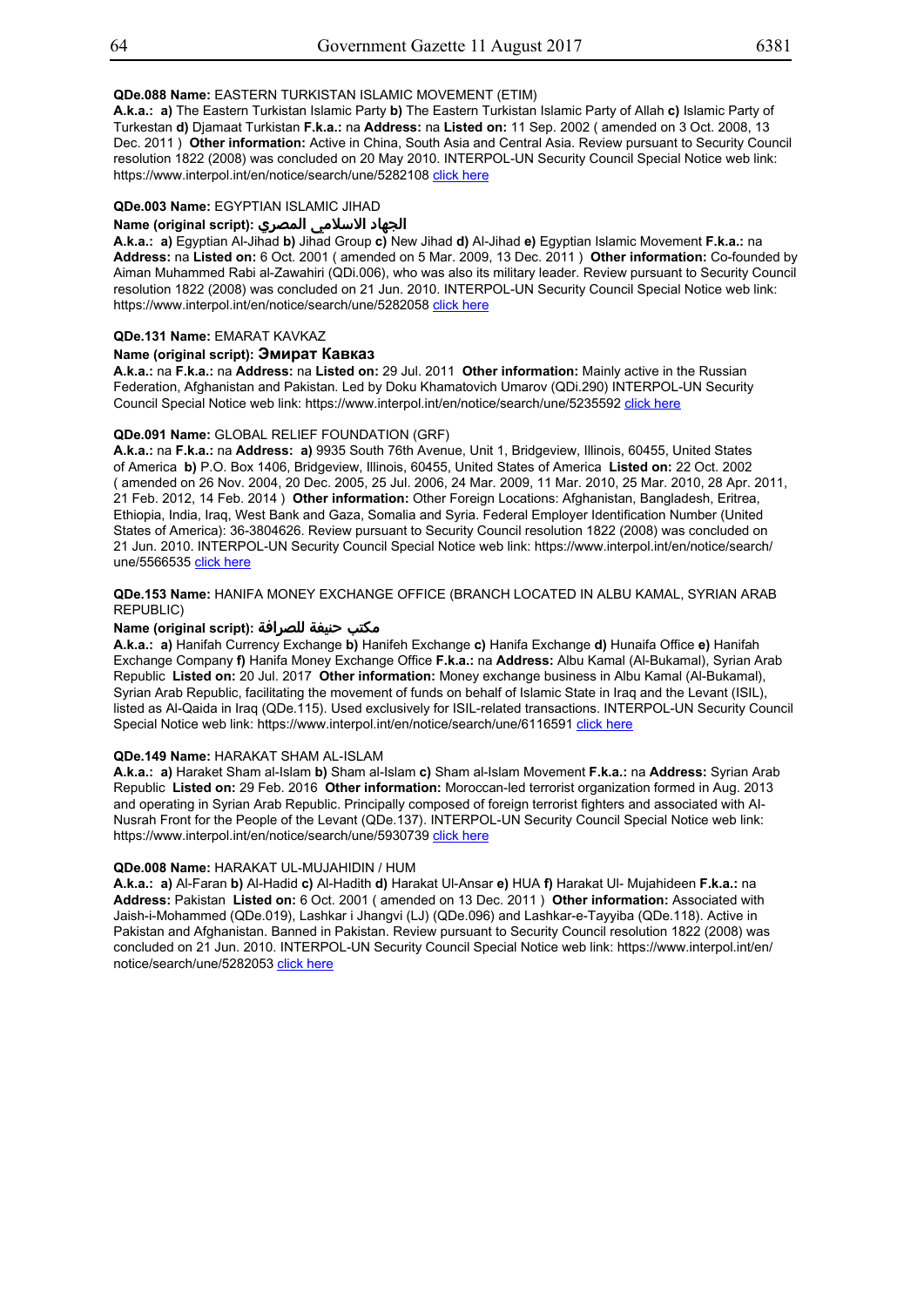# **حرکت الجہاد الاسلامی :(script original (Name**

**A.k.a.: a)** HUJI **b)** Movement of Islamic Holy War **c)** Harkat-ul-Jihad-al Islami **d)** Harkat-al-Jihad-ul Islami **e)** Harkatul-Jehad-al-Islami **f)** Harakat ul Jihad-e-Islami **F.k.a.: a)** Harakat-ul-Ansar **b)** HUA **Address:** na **Listed on:** 6 Aug. 2010 ( amended on 13 Dec. 2011 ) **Other information:** Was established in Afghanistan in 1980. In 1993, Harakat-ul Jihad Islami merged with Harakat ul-Mujahidin (QDe.008) to form Harakat ul-Ansar. In 1997, Harakat-ul Jihad Islami split from Harakat ul-Ansar and resumed using its former name. Operations are in India, Pakistan and Afghanistan. Banned in Pakistan. INTERPOL-UN Security Council Special Notice web link: https://www.interpol.int/ en/notice/search/une/5282215 click here

#### **QDe.147 Name:** HILAL AHMAR SOCIETY INDONESIA (HASI)

**A.k.a.: a)** Yayasan Hilal Ahmar **b)** Indonesia Hilal Ahmar Society for Syria **F.k.a.:** na **Address:** na **Listed on:** 13 Mar. 2015 **Other information:** Ostensibly humanitarian wing of Jemaah Islamiyah (QDe.092). Operates in Lampung, Jakarta, Semarang, Yogyakarta, Solo, Surabaya and Makassar, Indonesia. Has been recruiting, funding and facilitating travel of foreign terrorist fighters to Syria. Not affiliated with the humanitarian group International Federation of the Red Cross and Red Crescent Societies (IFRC). INTERPOL-UN Security Council Special Notice web link: https://www.interpol.int/en/notice/search/une/5854978 click here

#### **QDe.009 Name:** ISLAMIC ARMY OF ADEN

**A.k.a.:** na **F.k.a.:** na **Address:** na **Listed on:** 6 Oct. 2001 **Other information:** Review pursuant to Security Council resolution 1822 (2008) was concluded on 9 Jul. 2010. INTERPOL-UN Security Council Special Notice web link: https://www.interpol.int/en/notice/search/une/5278444 click here

## **QDe.099 Name:** ISLAMIC INTERNATIONAL BRIGADE (IIB)

**A.k.a.: a)** The Islamic Peacekeeping Brigade **b)** The Islamic Peacekeeping Army **c)** The International Brigade **d)** Islamic Peacekeeping Battalion **e)** International Battalion **f)** Islamic Peacekeeping International Brigade **F.k.a.:** na **Address:** na **Listed on:** 4 Mar. 2003 ( amended on 13 Dec. 2011 ) **Other information:** Linked to the Riyadus-Salikhin Reconnaissance and Sabotage Battalion of Chechen Martyrs (RSRSBCM) (QDe.100) and the Special Purpose Islamic Regiment (SPIR) (QDe.101). Review pursuant to Security Council resolution 1822 (2008) was concluded on 17 May 2010. INTERPOL-UN Security Council Special Notice web link: https://www.interpol.int/en/ notice/search/une/5278447 click here

#### **QDe.119 Name:** ISLAMIC JIHAD GROUP

**A.k.a.: a)** Jama'at al-Jihad **b)** Libyan Society **c)** Kazakh Jama'at **d)** Jamaat Mojahedin **e)** Jamiyat **f)** Jamiat al-Jihad al-Islami **g)** Dzhamaat Modzhakhedov **h)** Islamic Jihad Group of Uzbekistan **i)** al-Djihad al-Islami **j)** Zamaat Modzhakhedov Tsentralnoy Asii **k)** Islamic Jihad Union **F.k.a.:** na **Address:** na **Listed on:** 1 Jun. 2005 ( amended on 19 Apr. 2006, 20 Feb. 2008, 13 Dec. 2011 ) **Other information:** Founded and led by Najmiddin Kamolitdinovich Jalolov (deceased) and Suhayl Fatilloevich Buranov (deceased). Associated with the Islamic Movement of Uzbekistan (QDe.010) and Emarat Kavkaz (QDe.131). Active in the Afghanistan/Pakistan border area, Central Asia, South Asia region and some European States. Review pursuant to Security Council resolution 1822 (2008) was concluded on 20 May 2010. INTERPOL-UN Security Council Special Notice web link: https://www.interpol.int/en/ notice/search/une/5278465 click here

## **QDe.010 Name:** ISLAMIC MOVEMENT OF UZBEKISTAN

**A.k.a.:** IMU **F.k.a.:** na **Address:** na **Listed on:** 6 Oct. 2001 ( amended on 13 Dec. 2011 ) **Other information:** Associated with the Eastern Turkistan Islamic Movement (QDe.088), Islamic Jihad Group (QDe.119) and Emarat Kavkaz (QDe.131). Active in the Afghanistan/Pakistan border area, northern Afghanistan and Central Asia. Review pursuant to Security Council resolution 1822 (2008) was concluded on 21 Jun. 2010. INTERPOL-UN Security Council Special Notice web link: https://www.interpol.int/en/notice/search/une/5278466 click here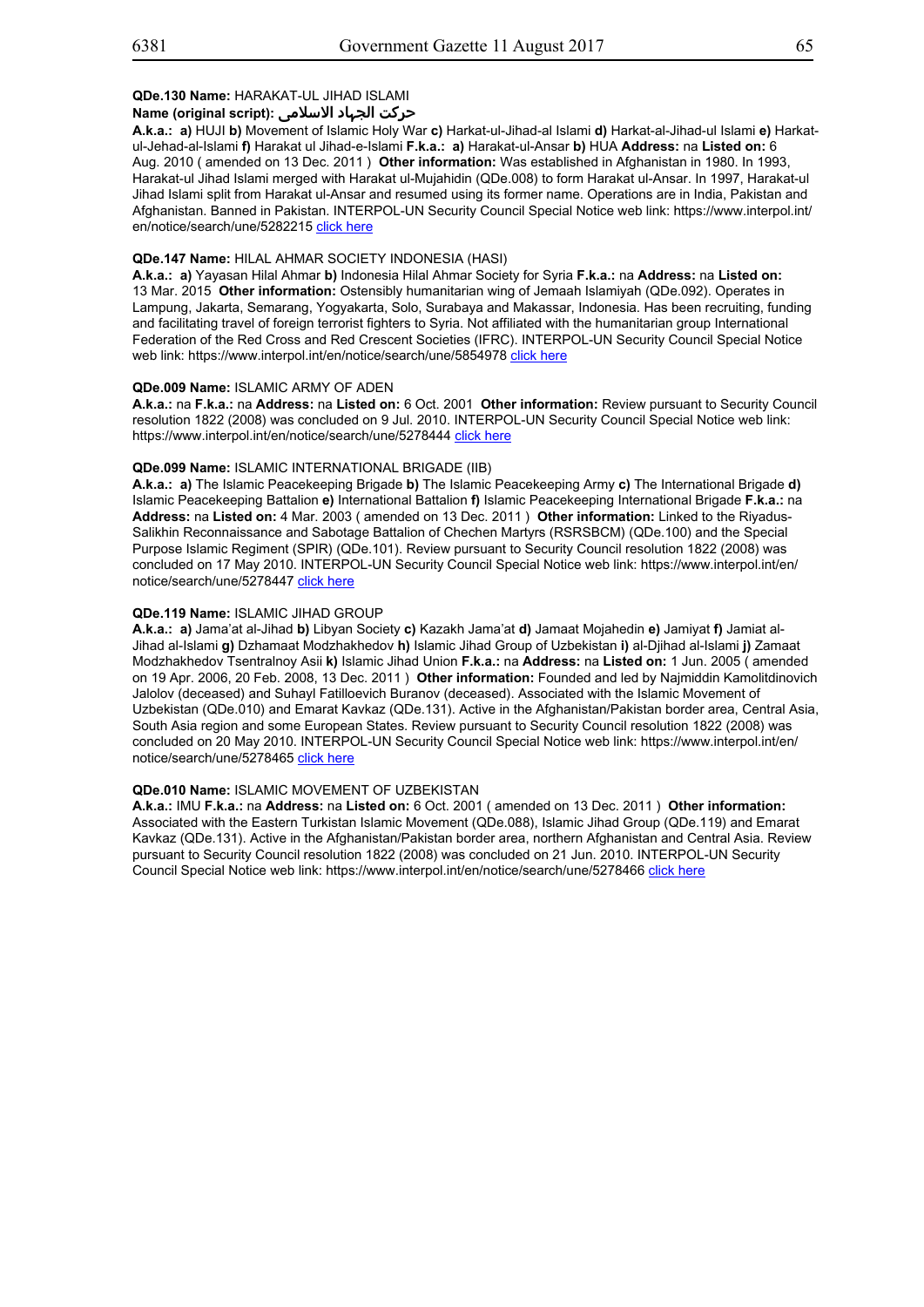## **QDe.019 Name:** JAISH-I-MOHAMMED

**A.k.a.:** Army of Mohammed **F.k.a.:** na **Address:** Pakistan **Listed on:** 17 Oct. 2001 ( amended on 13 Dec. 2011 ) **Other information:** Based in Peshawar and Muzaffarabad, Pakistan Associated with Harakat ul-Mujahidin / HUM (QDe.008), Lashkar-e-Tayyiba (QDe.118), Al-Akhtar Trust International (QDe.121), and Harakat-ul Jihad Islami (QDe.130). Banned in Pakistan. Review pursuant to Security Council resolution 1822 (2008) was concluded on 21 Jun. 2010. INTERPOL-UN Security Council Special Notice web link: https://www.interpol.int/en/notice/search/ une/5282011 click here

## **QDe.020 Name:** JAM'YAH TA'AWUN AL-ISLAMIA

**A.k.a.: a)** Society of Islamic Cooperation **b)** Jam'iyat Al Ta'awun Al Islamiyya **c)** Jit **F.k.a.:** na **Address:** Kandahar City, Afghanistan **Listed on:** 17 Oct. 2001 ( amended on 13 Dec. 2011 ) **Other information:** Founded by Usama Mohammad Awad bin Laden (deceased) in 2001. Review pursuant to Security Council resolution 1822 (2008) was concluded on 21 Jun. 2010. INTERPOL-UN Security Council Special Notice web link: https://www.interpol.int/en/ notice/search/une/5282077 click here

## **QDe.138 Name:** JAMA'ATU AHLIS SUNNA LIDDA'AWATI WAL-JIHAD

**A.k.a.: a)** Jama'atu Ahlus-Sunnah Lidda'Awati Wal Jihad **b)** Jama'atu Ahlus-Sunna Lidda'Awati Wal Jihad **c)** جماعة والجهاد للدعوة السنة أهل **d)** Boko Haram **e)** Western Education is a Sin **F.k.a.:** na **Address:** Nigeria **Listed on:** 22 May 2014 **Other information:** Affiliate of Al-Qaida (QDe.004), and the Organization of Al-Qaida in the Islamic Maghreb (AQIM) (QDe.014). Associated with Jama'atu Ansarul Muslimina Fi Biladis-Sudan (Ansaru). The leader is Abubakar Shekau. INTERPOL-UN Security Council Special Notice web link: https://www.interpol.int/en/notice/ search/une/5792299 click here

## **QDe.152 Name:** JAMAAT-UL-AHRAR (JuA)

## **جمات ال احرار :(script original (Name**

**A.k.a.: a)** Jamaat-e-Ahrar **b)** Tehrik-e Taliban Pakistan Jamaat ul Ahrar **F.k.a.:** Ahrar-ul-Hind **Address: a)** Lalpura, Nangarhar Province, Afghanistan and Afghanistan-Pakistan border region (since Jun. 2015) **b)** Mohmand Agency, Pakistan (as at Aug. 2014) **Listed on:** 6 Jul. 2017 **Other information:** Splinter group of the Tehrik-e Taliban Pakistan (QDe.132). Associated with Islamic State in Iraq and the Levant, listed as Al-Qaida in Iraq (QDe.115). Formed in Aug. 2014 in Mohmand Agency, Pakistan. Operates from Nangarhar Province, Afghanistan and Pakistan-Afghanistan border region. Banned in Pakistan on 21 Nov. 2016. INTERPOL-UN Security Council Special Notice web link: https://www.interpol.int/en/notice/search/une/6114258 click here

#### **QDe.092 Name:** JEMAAH ISLAMIYAH

**A.k.a.: a)** Jema'ah Islamiyah **b)** Jemaah Islamiya **c)** Jemaah Islamiah **d)** Jamaah Islamiyah **e)** Jama'ah Islamiyah **F.k.a.:** na **Address:** na **Listed on:** 25 Oct. 2002 ( amended on 13 Dec. 2011 ) **Other information:** Operates in Southeast Asia, including Indonesia, Malaysia and the Philippines. Associated with the Abu Sayyaf Group (QDe.001). Review pursuant to Security Council resolution 1822 (2008) was concluded on 25 May 2010. INTERPOL-UN Security Council Special Notice web link: https://www.interpol.int/en/notice/search/une/5282122 click here

## **QDe.133 Name:** JEMMAH ANSHORUT TAUHID (JAT)

**A.k.a.: a)** Jemaah Anshorut Tauhid **b)** Jemmah Ansharut Tauhid **c)** Jem'mah Ansharut Tauhid **d)** Jamaah Ansharut Tauhid **e)** Jama'ah Ansharut Tauhid **f)** Laskar 99 **F.k.a.:** na **Address:** Jl. Semenromo number 58, 04/XV Ngruki, Cemani, Grogol, Sukoharjo, Jawa Tengah, Indonesia (Telephone: 0271-2167285, Email: info@ansharuttauhid.com) **Listed on:** 12 Mar. 2012 **Other information:** Founded and led by Abu Bakar Ba'asyir (QDi.217). Established on 27 Jul. 2008 in Solo, Indonesia. Associated with Jemmah Islamiya (JI) (QDe.092). Website: http:/ansharuttauhid.com/ INTERPOL-UN Security Council Special Notice web link: https://www.interpol.int/en/notice/search/une/5282133 click here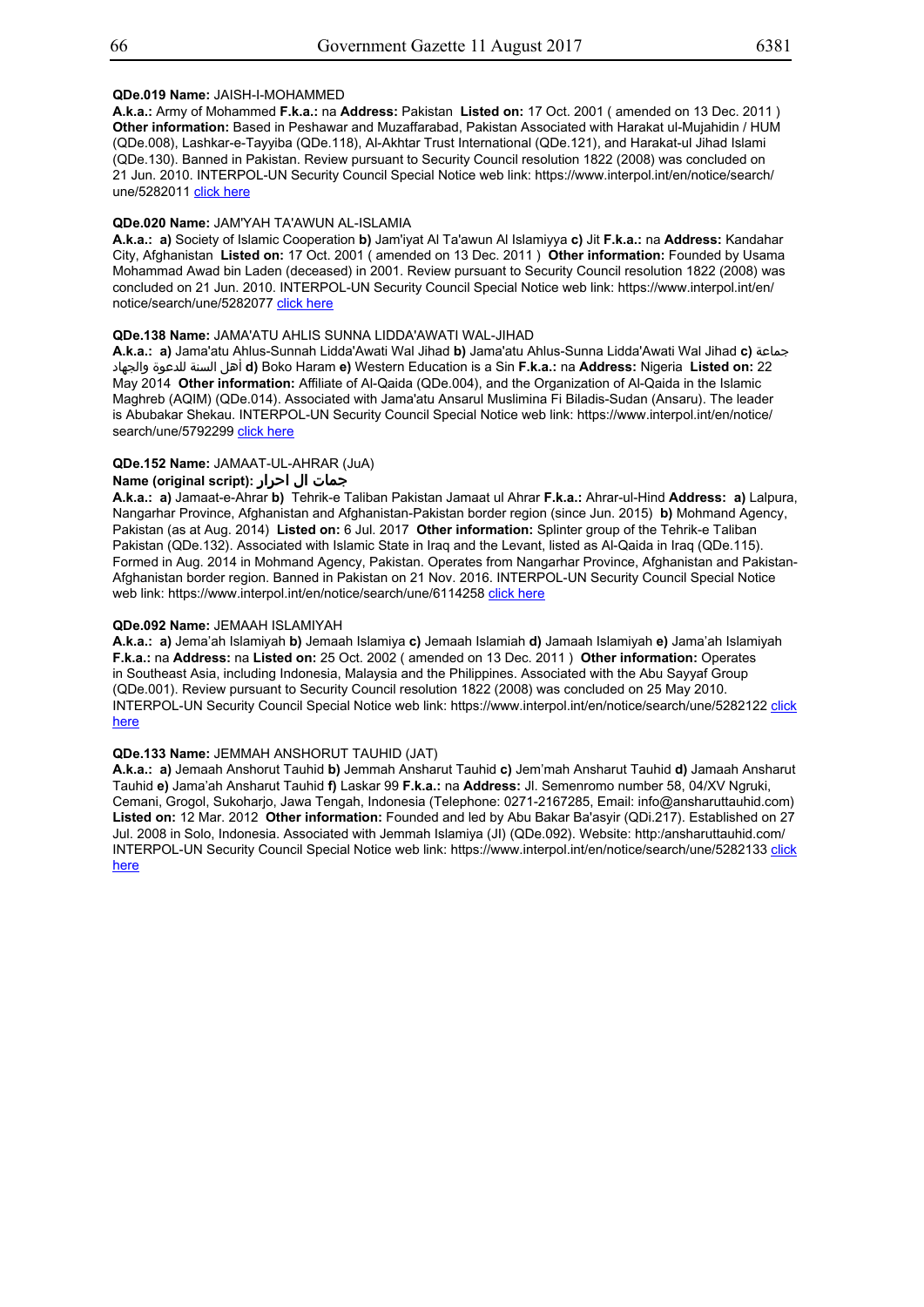## **QDe.151 Name:** JUND AL-KHILAFAH IN ALGERIA (JAK-A)

**A.k.a.: a)** Jund al Khalifa **b)** Jund al-Khilafah fi Ard al-Jaza'ir **c)** Jund al-Khalifa fi Ard al-Jazayer **d)** Soldiers of the Caliphate in Algeria **e)** Soldiers of the Caliphate of Algeria **f)** Soldiers of the Caliphate in the Land of Algeria **F.k.a.:** na **Address:** Kabylie region, Algeria **Listed on:** 29 Sep. 2015 **Other information:** Emerged on 13 Sep. 2014. Most known for its abduction and subsequent beheading of French national Herve Gourdel. Claimed responsibility for attacking police and gendarmes in Algeria and continued planning future attacks. INTERPOL-UN Security Council Special Notice web link: https://www.interpol.int/en/notice/search/une/5919300 click here

#### **QDe.155 Name:** Jaysh Khalid Ibn al Waleed

**A.k.a.: a)** Khalid ibn al-Walid Army **b)** Liwa Shuhada al-Yarmouk **c)** Harakat al-Muthanna al-Islamia **F.k.a.:** na **Address:** na **Listed on:** 20 Jul. 2017 **Other information:** Joined the Islamic State in Iraq and the Levant (ISIL), listed as Al-Qaida in Iraq (QDe.115), in May 2015. INTERPOL-UN Security Council Special Notice web link: https:// www.interpol.int/en/notice/search/une/6116594 click here

#### **QDe.156 Name:** Jund Al Aqsa

**A.k.a.: a)** The Soldiers of Aqsa **b)** Soldiers of Aqsa **c)** Sarayat Al Quds **F.k.a.:** na **Address: a)** Idlib Governorate, Syrian Arab Republic **b)** Hama Governorate, Syrian Arab Republic **Listed on:** 20 Jul. 2017 **Other information:** Associated with the Al Nusrah Front for the People of the Levant (QDe.137). INTERPOL-UN Security Council Special Notice web link: https://www.interpol.int/en/notice/search/une/6116596 click here

## **QDe.096 Name:** LASHKAR I JHANGVI (LJ)

**A.k.a.:** na **F.k.a.:** na **Address:** na **Listed on:** 3 Feb. 2003 ( amended on 13 Dec. 2011 ) **Other information:** Based primarily in Pakistan's Punjab region and in the city of Karachi. Active in Pakistan although banned as at 2010. Review pursuant to Security Council resolution 1822 (2008) was concluded on 21 Jun. 2010. INTERPOL-UN Security Council Special Notice web link: https://www.interpol.int/en/notice/search/une/5282017 click here

## **QDe.118 Name:** LASHKAR-E-TAYYIBA

**A.k.a.: a)** Lashkar-e-Toiba **b)** Lashkar-i-Taiba **c)** al Mansoorian **d)** al Mansooreen **e)** Army of the Pure **f)** Army of the Righteous **g)** Army of the Pure and Righteous **h)** Paasban-e-Kashmir **i)** Paasban-i-Ahle-Hadith **j)** Pasban-e-Kashmir **k)** Pasban-e-Ahle-Hadith **l)** Paasban-e-Ahle-Hadis **m)** Pashan-e-ahle Hadis **n)** Lashkar e Tayyaba **o)** LET **p)** Jamaat-ud-Dawa **q)** JUD **r)** Jama'at al-Dawa **s)** Jamaat ud-Daawa **t)** Jamaat ul-Dawah **u)** Jamaat-ul-Dawa **v)** Jama'at-i-Dawat **w)** Jamaiat-ud-Dawa **x)** Jama'at-ud-Da'awah **y)** Jama'at-ud-Da'awa **z)** Jamaati-ud-Dawa **aa)** Falahi-Insaniat Foundation (FIF) **F.k.a.:** na **Address:** na **Listed on:** 2 May 2005 ( amended on 3 Nov. 2005, 10 Dec. 2008, 14 Mar. 2012 ) **Other information:** Associated with Hafiz Muhammad Saeed (QDi.263) who is the leader of Lashkar-e-Tayyiba. Review pursuant to Security Council resolution 1822 (2008) was concluded on 8 Jun. 2010. INTERPOL-UN Security Council Special Notice web link: https://www.interpol.int/en/notice/search/une/5282105 click here

## **QDe.011 Name:** LIBYAN ISLAMIC FIGHTING GROUP

## **الجماعة الاسلامية المقاتلة الليبية :(script original (Name**

**A.k.a.:** LIFG **F.k.a.:** na **Address:** Libya **Listed on:** 6 Oct. 2001 ( amended on 5 Mar. 2009, 13 Dec. 2011 ) **Other information:** Members in Afghanistan merged with Al-Qaida (QDe.004) in Nov. 2007. Review pursuant to Security Council resolution 1822 (2008) was concluded on 21 Jun. 2010. INTERPOL-UN Security Council Special Notice web link: https://www.interpol.int/en/notice/search/une/5281977 click here

## **QDe.012 Name:** MAKHTAB AL-KHIDAMAT

## **Name (original script): الخدمات مكتب**

**A.k.a.: a)** MAK **b)** Al Kifah **F.k.a.:** na **Address:** na **Listed on:** 6 Oct. 2001 ( amended on 5 Mar. 2009, 13 Dec. 2011 ) **Other information:** Absorbed into Al-Qaida (QDe.004). Review pursuant to Security Council resolution 1822 (2008) was concluded on 21 Jun. 2010. INTERPOL-UN Security Council Special Notice web link: https:// www.interpol.int/en/notice/search/une/5282030 click here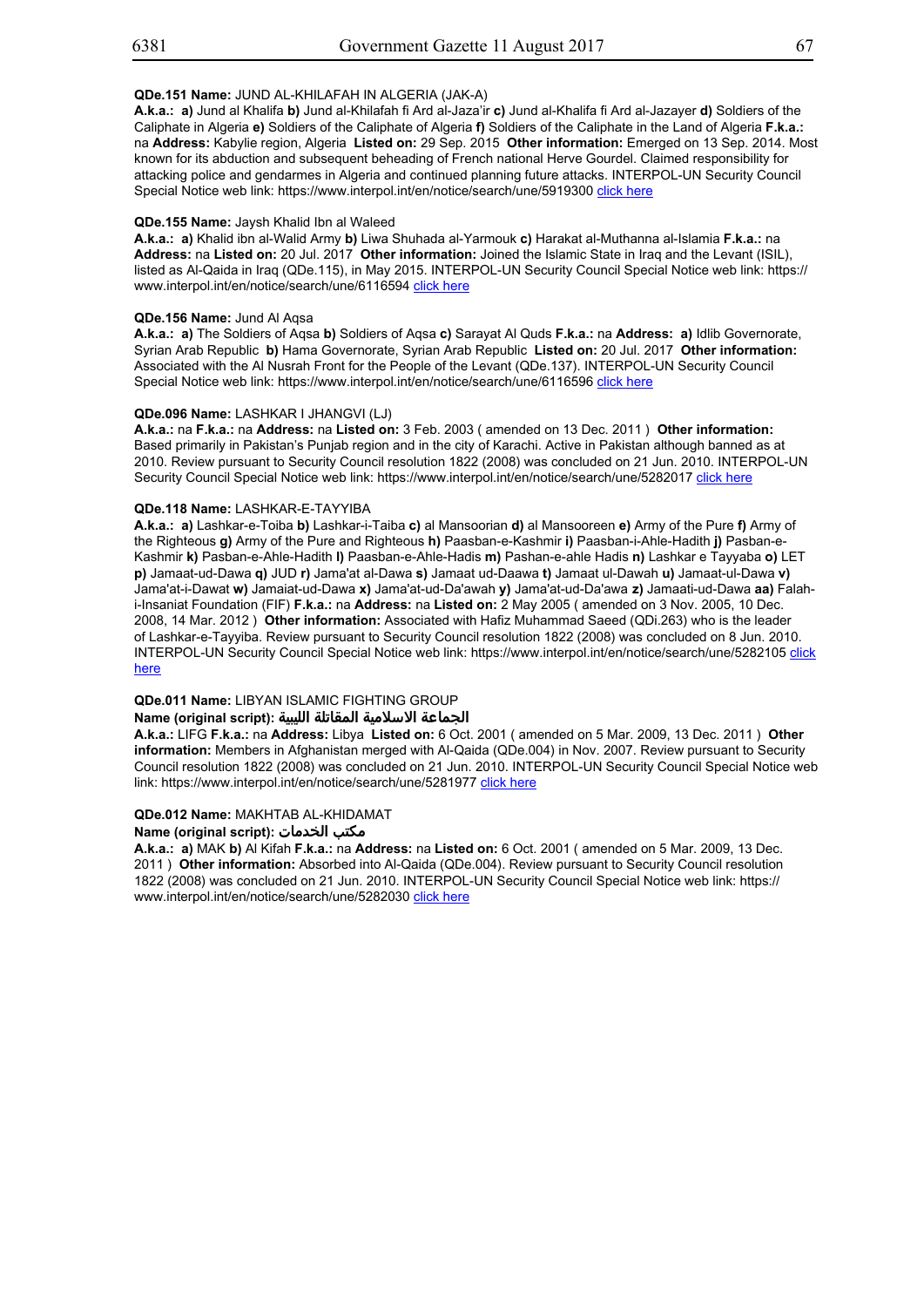## **QDe.089 Name:** MOROCCAN ISLAMIC COMBATANT GROUP

## **الجماعة الاسلامية المغربية المقاتلة :(script original (Name**

**A.k.a.: a)** Groupe Islamique Combattant Marocain **b)** GICM **F.k.a.:** na **Address:** Morocco **Listed on:** 10 Oct. 2002 ( amended on 5 Mar. 2009 ) **Other information:** Associated with the Organization of Al-Qaida in the Islamic Maghreb (QDe.014). Review pursuant to Security Council resolution 1822 (2008) was concluded on 20 May 2010. INTERPOL-UN Security Council Special Notice web link: https://www.interpol.int/en/notice/search/une/5282051 click here

#### **QDe.136 Name:** MUHAMMAD JAMAL NETWORK (MJN)

## **شبكة محمد جمال :(Name (original script**

**A.k.a.: a)** Muhammad Jamal Group **b)** Jamal Network **c)** Abu Ahmed Group **d)** Al-Qaida in Egypt (AQE) **F.k.a.:** na **Address:** Operates in Egypt, Libya and Mali **Listed on:** 21 Oct. 2013 **Other information:** Terrorist and paramilitary group established by Muhammad Jamal al Kashif (QDi.318) in 2011 and linked to Al-Qaida (QDe.004), Aiman al-Zawahiri (QDi.006), and the leadership of Al-Qaida in the Arabian Peninsula (AQAP) (QDe.129) and the Organization of Al-Qaida in the Islamic Maghreb (AQIM) (QDe.014). Funded and supported by AQAP. Multiple terrorist training camps in Egypt and Libya. Reportedly acquiring weapons, conducting training and establishing terrorist groups in the Sinai, Egypt. Training suicide bombers, foreign fighters and planning terrorist attacks in Egypt, Libya and elsewhere as of Sep. 2013. MJN members were reported to be involved in the attack on the United States Mission in Benghazi, Libya, on 11 Sep. 2012. INTERPOL-UN Security Council Special Notice web link: https:// www.interpol.int/en/notice/search/une/5719715 click here

#### **QDe.150 Name:** MUJAHIDIN INDONESIAN TIMUR (MIT)

**A.k.a.: a)** Mujahidin of Eastern Indonesia **b)** East Indonesia Mujahideen **c)** Mujahidin Indonesia Timor **d)** Mujahidin Indonesia Barat (MIB) **e)** Mujahidin of Western Indonesia **F.k.a.:** na **Address:** Indonesia **Listed on:** 29 Sep. 2015 ( amended on 30 Mar. 2017 ) **Other information:** Terrorist group linked to Islamic State in Iraq and the Levant (ISIL), listed as Al-Qaida in Iraq (QDe.115), Jemaah Islamiyah (JI) (QDe.092), and Jemmah Anshorut Tauhid (JAT) (QDe.133). Operates in Java and Sulawesi, Indonesia and also active in Indonesia's eastern provinces. Its former leader was Abu Wardah, a.k.a. Santoso (deceased). INTERPOL-UN Security Council Special Notice web link: https://www.interpol.int/en/notice/search/une/5919482 click here

## **QDe.134 Name:** Mouvement pour l'Unification et le Jihad en Afrique de l'Ouest (MUJAO)

# حركة التوحيد والجهاد في غرب إفريقيا :Name (original script)

**A.k.a.:** na **F.k.a.:** na **Address: a)** Mali **b)** Algeria **Listed on:** 5 Dec. 2012 **Other information:** Associated with The Organization of Al-Qaida in the Islamic Maghreb (QDe.014) and Mokhtar Belmokhtar (QDi.136). Active in the Sahel/ Sahara region. INTERPOL-UN Security Council Special Notice web link: https://www.interpol.int/en/notice/search/ une/5282020 click here

#### **QDe.021 Name:** RABITA TRUST

**A.k.a.:** na **F.k.a.:** na **Address: a)** Room 9a, 2nd Floor, Wahdat Road, Education Town, Lahore, Pakistan **b)** Wares Colony, Lahore, Pakistan (at time of listing) **Listed on:** 17 Oct. 2001 ( amended on 21 Mar. 2012, 18 Jun. 2015 ) **Other information:** Banned in Pakistan. Review pursuant to Security Council resolution 1822 (2008) was concluded on 21 Jun. 2010. INTERPOL-UN Security Council Special Notice web link: https://www.interpol.int/en/notice/search/ une/5235575 click here

## **QDe.128 Name:** RAJAH SOLAIMAN MOVEMENT

**A.k.a.: a)** Rajah Solaiman Islamic Movement **b)** Rajah Solaiman Revolutionary Movement **F.k.a.:** na **Address: a)** Barangay Mal-Ong, Anda, Pangasinan Province, Philippines **b)** Sitio Dueg, Barangay Maasin, San Clemente, Tarlac Province, Philippines **c)** Number 50, Purdue Street, Cubao, Quezon City, Philippines **Listed on:** 4 Jun. 2008 ( amended on 13 Dec. 2011 ) **Other information:** Founded and headed by Hilarion Del Rosario Santos III (QDi.244). Associated with the Abu Sayyaf Group (QDe.001), Jemaah Islamiyah (QDe.092) and Khadafi Abubakar Janjalani (QDi.180). Review pursuant to Security Council resolution 1822 (2008) was concluded on 13 May 2010. INTERPOL-UN Security Council Special Notice web link: https://www.interpol.int/en/notice/search/une/5235583 click here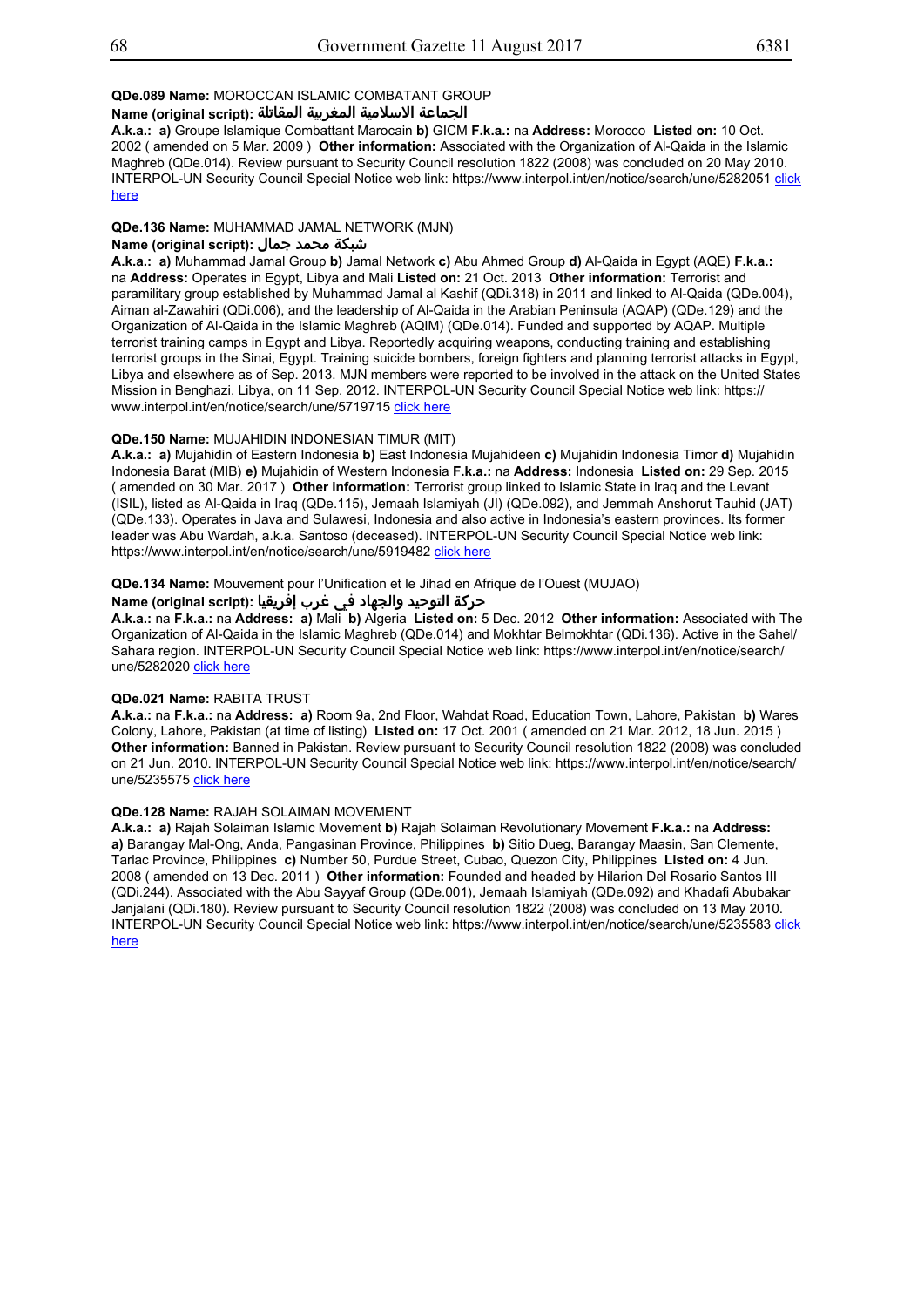# **جمعية احياء التراث الاسلامي :(script original (Name**

**A.k.a.: a)** Revival of Islamic Society Heritage on the African Continent **b)** Jamia Ihya ul Turath **c)** RIHS **d)** Jamiat Ihia Al-Turath Al-Islamiya **e)** Al-Furqan Foundation Welfare Trust **f)** Al-Furqan Welfare Foundation **F.k.a.:** na **Address: a)** Pakistan **b)** Afghanistan **Listed on:** 11 Jan. 2002 ( amended on 25 Jul. 2006, 5 Mar. 2009, 13 Dec. 2011, 15 Jun. 2015 ) **Other information:** NOTE: Only the Pakistan and Afghanistan offices of this entity are designated. Associated with Abu Bakr al-Jaziri (QDi.058) and Afghan Support Committee (ASC) (QDe.069). Review pursuant to Security Council resolution 1822 (2008) was concluded on 8 Jun. 2010. INTERPOL-UN Security Council Special Notice web link: https://www.interpol.int/en/notice/search/une/5281996 click here

## **QDe.100 Name:** RIYADUS-SALIKHIN RECONNAISSANCE AND SABOTAGE BATTALION OF CHECHEN MARTYRS (RSRSBCM)

**A.k.a.: a)** Riyadus-Salikhin Reconnaissance and Sabotage Battalion **b)** Riyadh-as-Saliheen **c)** The Sabotage and Military Surveillance Group of the Riyadh al-Salihin Martyrs **d)** Firqat al-Takhrib wa al-Istitla al-Askariyah li Shuhada Riyadh al-Salihin **e)** Riyadus-Salikhin Reconnaissance and Sabotage battalion of Shahids (martyrs) **F.k.a.:** na **Address:** na **Listed on:** 4 Mar. 2003 ( amended on 25 Jul. 2006, 13 Dec. 2011 ) **Other information:** Associated with the Islamic International Brigade (IIB) (QDe.099), the Special Purpose Islamic Regiment (SPIR) (QDe.101) and Emarat Kavkaz (QDe.131). Review pursuant to Security Council resolution 1822 (2008) was concluded on 17 May 2010. INTERPOL-UN Security Council Special Notice web link: https://www.interpol.int/en/notice/search/ une/5281893 click here

## **QDe.154 Name:** SELSELAT AL-THAHAB

## **سلسلة الذهب للصرافة :(script original (Name**

**A.k.a.: a)** Silsilet al Thahab **b)** Selselat al Thahab For Money Exchange **c)** Silsilat Money Exchange Company **d)** Silsilah Money Exchange Company **e)** Al Silsilah al Dhahaba **f)** Silsalat al Dhab **F.k.a.:** na **Address: a)** Al-Kadhumi Complex, Al-Harthia, Baghdad, Iraq **b)** Al-Abbas Street, Karbala, Iraq **Listed on:** 20 Jul. 2017 **Other information:** Money exchange business facilitating the movement of funds on behalf of Islamic State in Iraq and the Levant (ISIL), listed as Al-Qaida in Iraq (QDe.115), as of Apr. 2016. Conducted over one hundred financial transfers into ISILcontrolled territory. INTERPOL-UN Security Council Special Notice web link: https://www.interpol.int/en/notice/ search/une/6116598 click here

## **QDe.101 Name:** SPECIAL PURPOSE ISLAMIC REGIMENT (SPIR)

**A.k.a.: a)** The Islamic Special Purpose Regiment **b)** The al-Jihad-Fisi-Sabililah Special Islamic Regiment **c)** Islamic Regiment of Special Meaning **F.k.a.:** na **Address:** na **Listed on:** 4 Mar. 2003 ( amended on 25 Jul. 2006, 13 Dec. 2011 ) **Other information:** Linked to the Islamic International Brigade (IIB) (QDe.099) and the Riyadus-Salikhin Reconnaissance and Sabotage Battalion of Chechen Martyrs (RSRSBCM) (QDe.100). Review pursuant to Security Council resolution 1822 (2008) was concluded on 17 May 2010. INTERPOL-UN Security Council Special Notice web link: https://www.interpol.int/en/notice/search/une/5278482 click here

## **QDe.108 Name:** TAIBAH INTERNATIONAL-BOSNIA OFFICES

**A.k.a.: a)** Taibah International Aid Agency **b)** Taibah International Aid Association **c)** Al Taibah, Intl. **d)** Taibah International Aide Association **F.k.a.:** na **Address: a)** 6 Avde Smajlovica Street, Novo Sarajevo, Bosnia and Herzegovina **b)** 26 Tabhanska Street, Visoko, Bosnia and Herzegovina **c)** 3 Velika Cilna Ulica, Visoko, Bosnia and Herzegovina **d)** 26 Tabhanska Street, Visoko, Bosnia and Herzegovina **Listed on:** 11 May 2004 ( amended on 24 Mar. 2009 ) **Other information:** In 2002-2004, Taibah International – Bosnia offices used premises of the Culture Home in Hadzici, Sarajevo, Bosnia and Herzegovina. The organization was officially registered in Bosnia and Herzegovina as a branch of Taibah International Aid Association under registry number 7. Taibah International – Bosnia offices ceased its work by decision of the Ministry of Justice of the Bosnia and Herzegovina Federation (decision on cessation of operation number 03-05-2-70/03). Review pursuant to Security Council resolution 1822 (2008) was concluded on 21 Jun. 2010. INTERPOL-UN Security Council Special Notice web link: https:// www.interpol.int/en/notice/search/une/5235580 click here